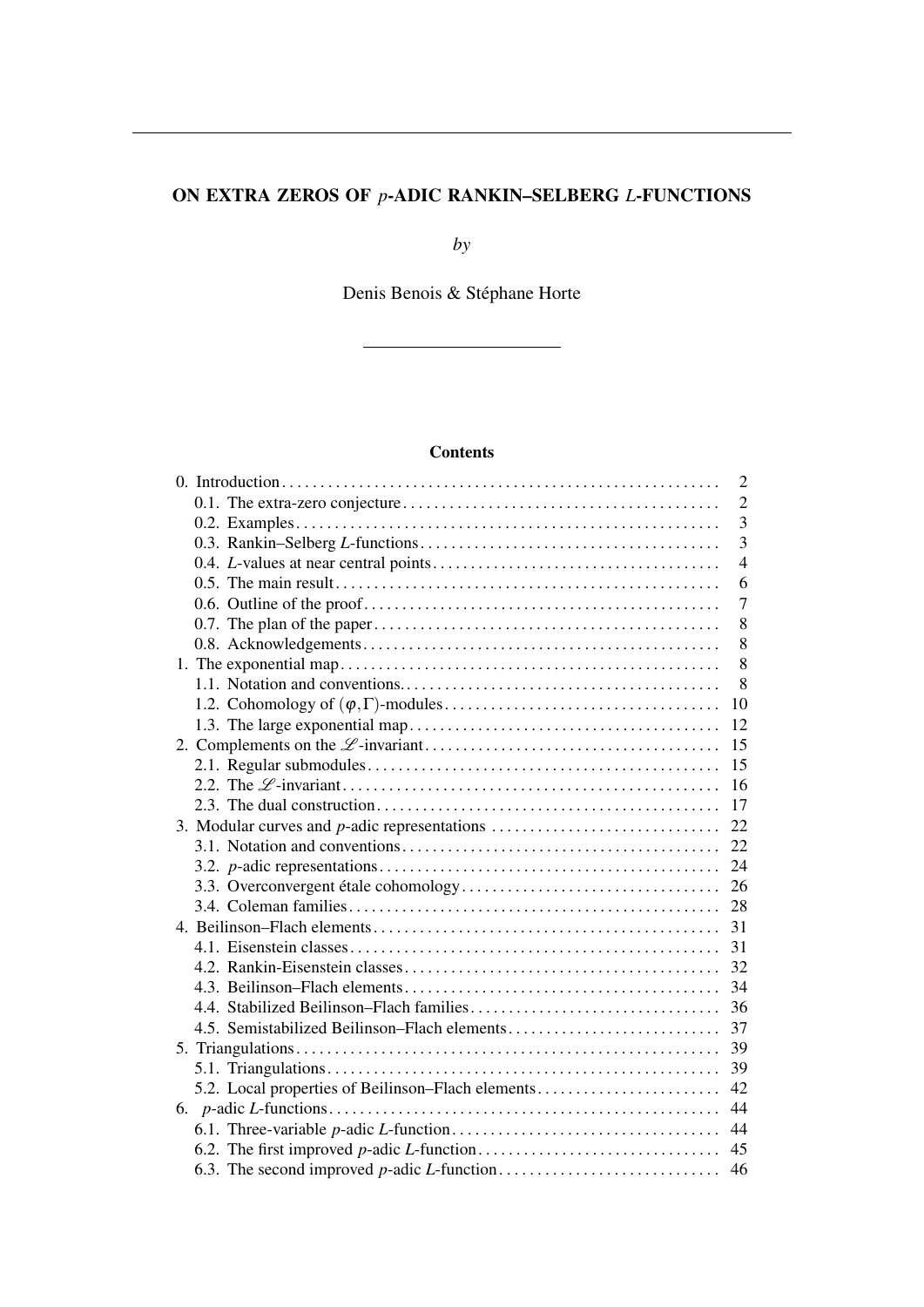#### 0. Introduction

**0.1. The extra-zero conjecture.** — Let  $M/Q$  be a pure motive of weight wt $(M) \le -2$ . Fix an odd prime number *p* and denote by *V* the *p*-adic realization of *M*. So *V* is a finite dimensional vector space over a finite extension  $E$  of  $\mathbf{Q}_p$ , equipped with a continuous Galois action. We will always assume that *M* has a good reduction at *p*. Let  $D_{\text{cris}}(V)$  denote the Dieudonné module associated to the restriction of *V* on the decomposition group at *p* and  $t_V(Q_p) = \mathbf{D}_{cris}(V)/\text{Fil}^0\mathbf{D}_{cris}(V)$ be the corresponding tangent space. The Bloch–Kato logarithm is an isomorphism  $(1)$ 

$$
\log_V: H^1_f(\mathbf{Q}_p,V) \to t_V(\mathbf{Q}_p).
$$

Let  $H_f^1(\mathbf{Q}, V)$  denote the Bloch–Kato Selmer group of *V*. We have a commutative diagram

$$
H_f^1(\mathbf{Q}, V) \xrightarrow{res_p} H_f^1(\mathbf{Q}_p, V)
$$
\n
$$
\downarrow^{log_V} \qquad \qquad \downarrow^{log_V} \qquad \qquad \downarrow^{log_V} \qquad \qquad \downarrow^{log_V} \qquad \qquad \downarrow^{log_V} \qquad \qquad \downarrow^{log_V} \qquad \qquad \downarrow^{log_V} \qquad \qquad \downarrow^{log_V} \qquad \qquad \downarrow^{log_V} \qquad \qquad \downarrow^{log_V} \qquad \qquad \downarrow^{log_V} \qquad \qquad \downarrow^{log_V} \qquad \qquad \downarrow^{log_V} \qquad \qquad \downarrow^{log_V} \qquad \qquad \downarrow^{log_V} \qquad \qquad \downarrow^{log_V} \qquad \qquad \downarrow^{log_V} \qquad \qquad \downarrow^{log_V} \qquad \qquad \downarrow^{log_V} \qquad \qquad \downarrow^{log_V} \qquad \qquad \downarrow^{log_V} \qquad \qquad \downarrow^{log_V} \qquad \qquad \downarrow^{log_V} \qquad \qquad \downarrow^{log_V} \qquad \qquad \downarrow^{log_V} \qquad \qquad \downarrow^{log_V} \qquad \qquad \downarrow^{log_V} \qquad \qquad \downarrow^{log_V} \qquad \qquad \downarrow^{log_V} \qquad \qquad \downarrow^{log_V} \qquad \qquad \downarrow^{log_V} \qquad \qquad \downarrow^{log_V} \qquad \qquad \downarrow^{log_V} \qquad \qquad \downarrow^{log_V} \qquad \qquad \downarrow^{log_V} \qquad \qquad \downarrow^{log_V} \qquad \qquad \downarrow^{log_V} \qquad \qquad \downarrow^{log_V} \qquad \qquad \downarrow^{log_V} \qquad \qquad \downarrow^{log_V} \qquad \qquad \downarrow^{log_V} \qquad \qquad \downarrow^{log_V} \qquad \qquad \downarrow^{log_V} \qquad \qquad \downarrow^{log_V} \qquad \qquad \downarrow^{log_V} \qquad \qquad \downarrow^{log_V} \qquad \qquad \downarrow^{log_V} \qquad \qquad \downarrow^{log_V} \qquad \qquad \downarrow^{log_V} \qquad \qquad \downarrow^{log_V} \qquad \qquad \downarrow^{log_V} \qquad \qquad \downarrow^{log_V} \qquad \qquad \downarrow^{log_V} \qquad \qquad \downarrow^{log_V} \qquad \qquad \downarrow^{log_V} \qquad \qquad \downarrow
$$

where  $res_p$  is the restriction map, and  $r_V$  denotes the resulting map. Note that  $r_V$  is closely related to the syntomic regulator. Assume that  $res<sub>p</sub>$  is injective. One expects that this always holds under our assumptions [39]. A  $\varphi$ -submodule  $D \subset \mathbf{D}_{\text{cris}}(V)$  is called *regular*, if  $D \cap \text{Fil}^0\mathbf{D}_{\text{cris}}(V) = \{0\}$ and

$$
t_V(\mathbf{Q}_p)=D\oplus r_V\left(H^1_f(\mathbf{Q},V)\right),
$$

where we identify *D* with its image in  $t_V(Q_p)$ . If *D* is regular, the composition of  $r_V$  with the projection  $t_V(\mathbf{Q}_p) \to \mathbf{D}_{\text{cris}}(V) / (\text{Fil}^0 \mathbf{D}_{\text{cris}}(V) + D)$  is an isomorphism

(1) 
$$
r_{V,D}: H_f^1(\mathbf{Q}, V) \to \mathbf{D}_{\mathrm{cris}}(V) / (\mathrm{Fil}^0 \mathbf{D}_{\mathrm{cris}}(V) + D).
$$

We call *p*-adic regulator and denote by  $R_p(V, D)$  the determinant of this map. Of course, it depends on the choice of bases, but we omit them from notation in this general discussion.

In [52], Perrin-Riou conjectured that to each regular *D* one can associate a *p*-adic *L*-function  $L_p(M, D, s)$  satisfying some precise interpolation property. At  $s = 0$ , the conjectural interpolation formula reads

(2) 
$$
L_p(M,D,0) = \mathscr{E}(V,D)R_p(V,D)\frac{L(M,0)}{R_\infty(M)},
$$

where  $L(M, s)$  is the complex *L*-function associated to *M*,  $R_{\infty}(M)$  and  $R_p(V, D)$  are the archimedean and  $p$ -adic regulators respectively, computed in the compatible bases<sup>(2)</sup> and  $\mathscr{E}(V,D)$  is the Euler-like factor given by

(3) 
$$
\mathscr{E}(V,D) = \det(1-p^{-1}\varphi^{-1}|D) \det(1-\varphi|\mathbf{D}_{\mathrm{cris}}(V)/D).
$$

<sup>&</sup>lt;sup>(1)</sup>Since wt(*M*)  $\leq -2$ , one has  $\mathbf{D}_{\text{cris}}(V)^{\varphi=1} = 0$ .

 $(2)$ See, for example [8, Section 4.2.1].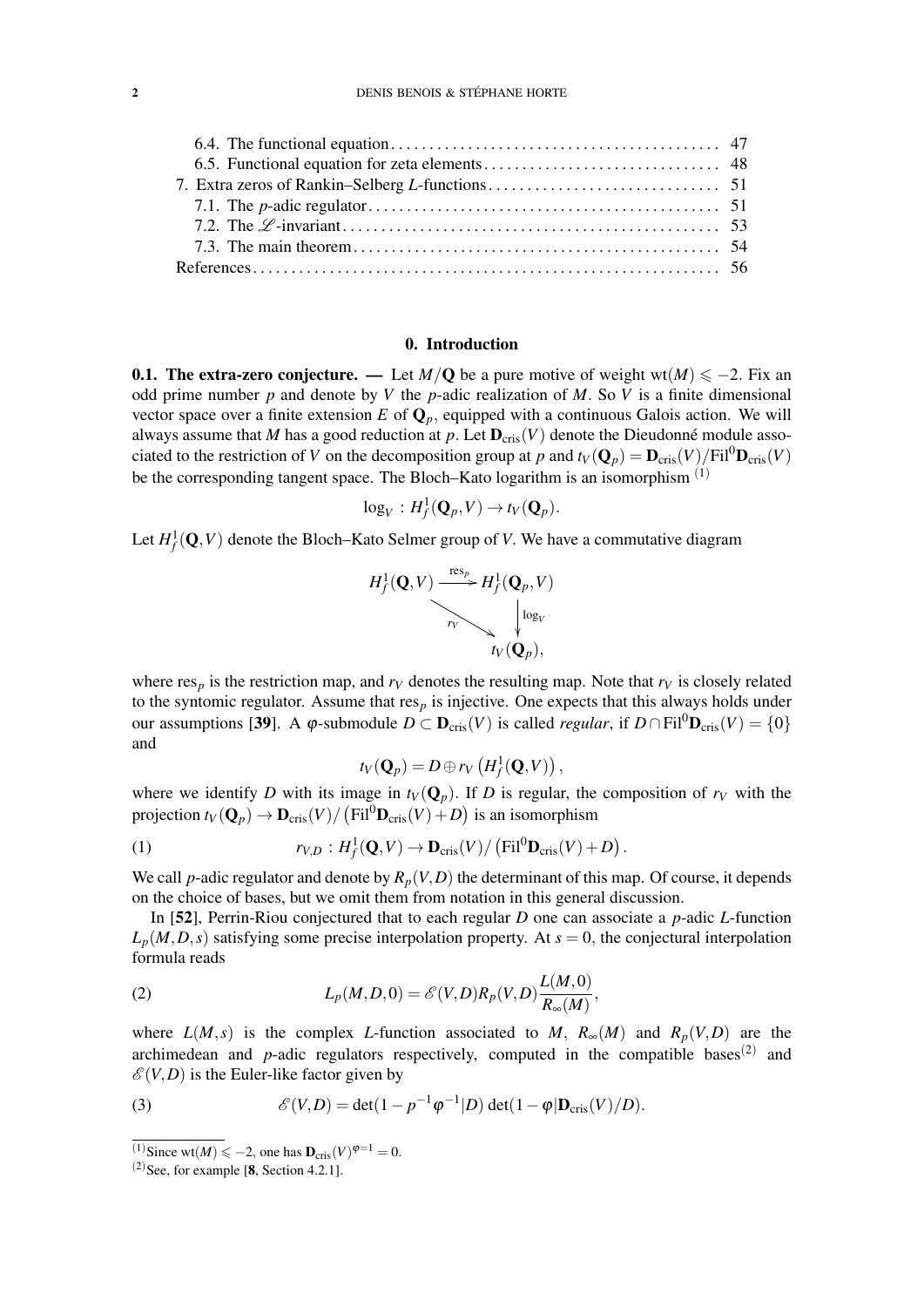We say that  $L_p(M, D, s)$  has an extra-zero at  $s = 0$  if  $\mathcal{E}(V, D) = 0$ . By the weight argument, this can occur only if wt $(M) = -2$ , and in this case we define

$$
\mathscr{E}^+(V,D) = \det \left(1 - p^{-1} \varphi^{-1} |D/D^{\varphi=p^{-1}}\right) \cdot \det\left(1 - \varphi |D_{\mathrm{cris}}(V)/D\right).
$$

If, in addition, we assume that the action of  $\varphi$  on  $\mathbf{D}_{\text{cris}}(V)$  is semisimple at  $p^{-1}$ , then  $\mathscr{E}^+(V,D) \neq 0$ . In [8], the first named author proposed the following conjecture.

 $E$ xtra-zero conjecture. — The p-adic L-function  $L_p(M,D,s)$  has a zero of order  $e = \dim_E D^{\varphi = p^{-1}}$  $at s = 0$  *and* 

$$
L_p(M,D,0) = \mathscr{L}(V,D) \mathscr{E}^+(V,D) R_p(V,D) \frac{L(M,0)}{R_\infty(M)},
$$

*where*  $\mathscr{L}(V,D)$  *is the*  $\mathscr{L}$ *-invariant constructed in* [8]*.* 

**0.2. Examples.** — 1) Let  $Q(\eta)$  be the motive associated to an odd Dirichlet character  $\eta$  :  $(\mathbf{Z}/N\mathbf{Z})^* \to \overline{\mathbf{Q}}^*$  such that  $(p,N) = 1$  and let  $\mathbf{Q}(\eta \chi)$  be its twist by the cyclotomic character  $\chi$ . In this case, the extra-zero conjecture follows from the explicit formula for the derivative of Kubota–Leopoldt *p*-adic *L*-functions proved by Ferrero and Greenberg [30] and Gross–Koblitz [35] (see also [7]).

2) More generally, assume that *F* is either a totally real or a CM-field and  $\mathbf{Q}(\rho)$  is the Artin motive over *F* associated to an Artin representation  $\rho$  of  $G_F = \text{Gal}(\overline{F}/F)$ . In this case, the extrazero conjecture for  $M = \mathbf{Q}(\rho \chi)$  generalizes the Gross–Stark conjecture for abelian characters of totally real fields proved by Dasgupta, Kakde and Ventullo [27]. However, our methods are also applicable beyond the totally real and CM cases, and should provide some insight on a computation of Betina and Dimitrov [18]. On the other hand, it seems interesting to compare the formalism of [8] with the approach of Büyükboduk and Sakamoto [21].

3) Let  $M_f$  be the motive associated to a modular form f of odd weight  $k \geq 3$  and level  $N_f$ . We assume that  $(p, N_f) = 1$ . Then the Tate twist  $M_f \left(\frac{k+1}{2}\right)$  $\frac{+1}{2}$ ) of *M<sub>f</sub>* is a motive of weight −2 which has a good reduction at *p*. In this case, the extra-zero conjecture was proved in [7].

4) The  $\mathscr{L}$ -invariant of the adjoint weight one modular form introduced and studied in [55] is covered by the general formalism of [8].

We remark that in the cases 1) and 3) the motive *M* is *critical* and  $H_f^1(\mathbf{Q}, V) = 0$ .

0.3. Rankin–Selberg *L*-functions. — In this paper, we prove some results toward the extra-zero conjecture for Rankin–Selberg convolutions of modular forms. This provides some evidences for the Extra-zero conjecture in a *non-critical* setting.

Let  $f = \sum_{n=1}^{\infty}$  $\sum_{n=1}^{\infty} a_n q^n$  and  $g = \sum_{n=1}^{\infty} a_n$  $\sum_{n=1}$  *b*<sub>n</sub> $q^n$  be two newforms of weights  $k_0$  and  $l_0$ , levels  $N_f$  and  $N_g$  and nebentypus  $\varepsilon_f$  and  $\varepsilon_g$  respectively. Let *S* denote the set of primes dividing  $N_fN_g$ . The Rankin– Selberg *L*-function  $L(f, g, s)$  is defined by

$$
L(f, g, s) = L_{(N_f N_g)}(\varepsilon_f \varepsilon_g, 2s - k_0 - l_0 + 2) \sum_{n=1}^{\infty} \frac{a_n b_n}{n^s},
$$

where  $L_{(N_fN_g)}(\epsilon_f \epsilon_g, 2s - k_0 - l_0 + 2)$  is the Dirichlet *L*-function with removed Euler factors at the primes  $q \in S$ . Note that, up to Euler factors at the bad primes,  $L(f, g, s)$  coincides with the *L*-function of the motive  $M_{f,g} = M_f \otimes M_g$ .

Fix an odd prime number *p* such that  $(p, N_fN_g) = 1$  and denote by  $\alpha_p(f)$  and  $\beta_p(f)$  (respectively by  $\alpha_p(g)$  and  $\beta_p(g)$ ) the roots of the Hecke polynomial of *f* (respectively *g*) at *p*. We will always assume that

**M1**)  $\alpha(f) \neq \beta(f)$  and  $\alpha(g) \neq \beta(g)$ .

M2)  $v_p(\alpha(f)) < k_0 - 1$  and  $v_p(\alpha(g)) < l_0 - 1$ , where  $v_p$  denotes the *p*-adic valuation normalized by  $v_p(p) = 1$ .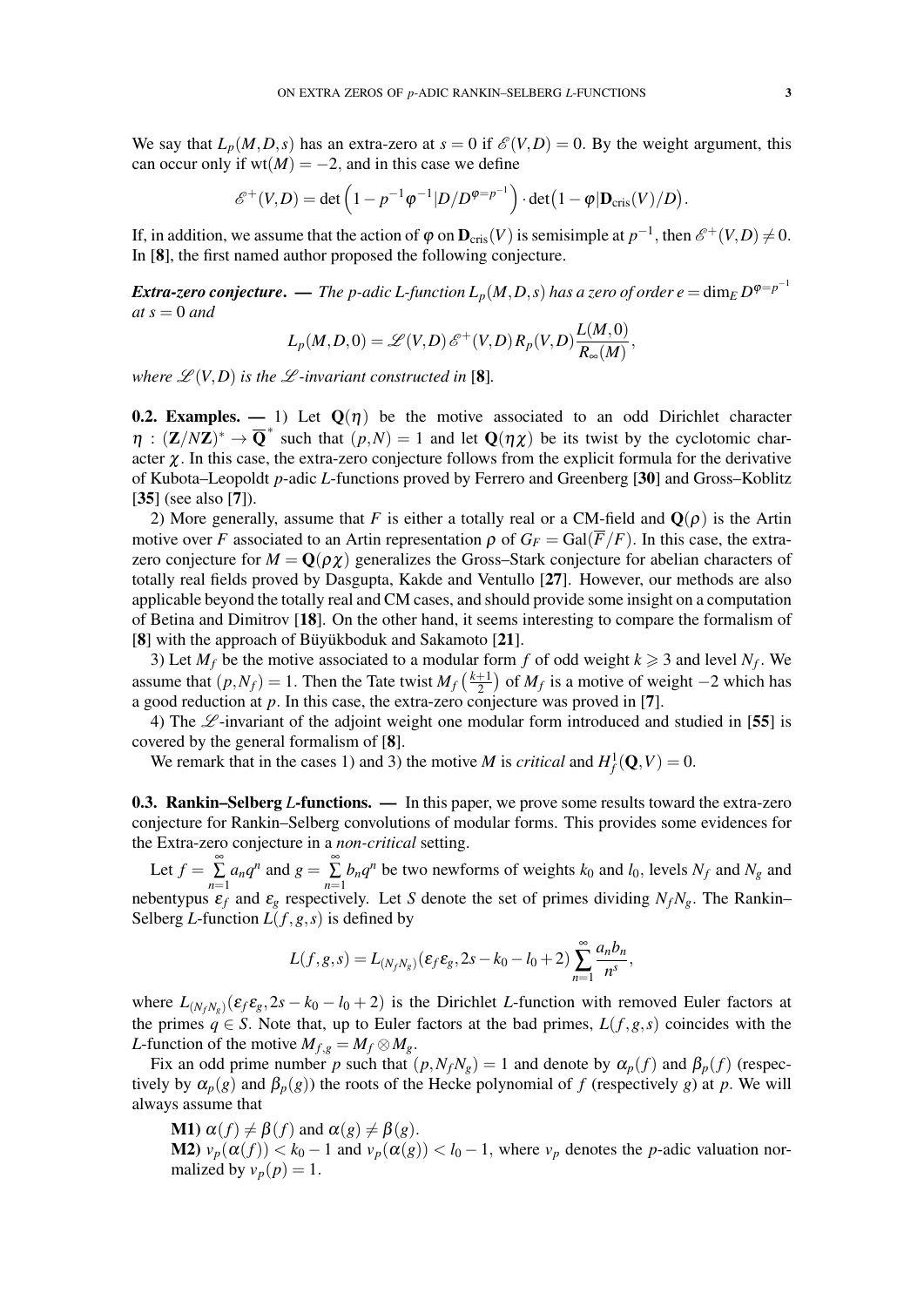Denote by  $f_\alpha$  and  $g_\alpha$  the *p*-stabilizations of the forms *f* and *g* with respect to  $\alpha(f)$  and  $\alpha(g)$ . Let f and g be Coleman families passing through  $f_\alpha$  and  $g_\alpha$  respectively. We denote by  $f_x$  and  $\mathbf{g}_y$  the specializations of **f** and **g** at *x* and *y* respectively and by  $\mathbf{f}_x^0$  (respectively  $\mathbf{g}_y^0$ ) the primitive modular form of weight *x* (respectively *y*) whose *p*-stabilization is  $f_x$  (respectively  $g_y$ ).

*Theorem 0.3.1.* — *For each*  $0 ≤ a ≤ p-2$ *, there exists a three variable p-adic analytic function*  $L_p(\mathbf{f},\mathbf{g},\omega^a)(x,y,s)$  *defined on*  $U_{f,g}\times\mathbf{Z}_p$ *, where*  $U_{f,g}$  *is a sufficiently small neighborhood of*  $(k_0,l_0)$ *in the weight space, such that for each triple of integers*  $(x, y, j) \in U_{f,g} \times \mathbb{Z}_p$  *satisfying* 

$$
x \equiv k_0 \mod (p-1), \quad y \equiv l_0 \mod (p-1),
$$
  

$$
j \equiv a \mod (p-1), \quad 2 \leq y \leq j < x,
$$

*one has*

$$
L_p(\mathbf{f}, \mathbf{g}, \omega^a)(x, y, j) = \frac{\mathscr{E}(\mathbf{f}_x^0, \mathbf{g}_y^0, j)}{C(\mathbf{f}_x^0)} \cdot \frac{\Gamma(j)\Gamma(j - y + 1)}{(-i)^{x - y}2^{x - 1}(2\pi)^{2j - y + 1}\left\langle \mathbf{f}_x^0, \mathbf{g}_y^0 \right\rangle} \cdot L(\mathbf{f}_x^0, \mathbf{g}_y^0, j).
$$

In this formula,  $\langle\mathbf{f}_x^0,\mathbf{g}_y^0\rangle$  is the Petersson inner product,  $C(\mathbf{f}_x^0)$  is defined in (64), and the Euler-like factor  $\mathscr{E}(\mathbf{f}_x^0, \mathbf{g}_y^0, j)$  is given by

$$
\mathscr{E}(\mathbf{f}_x^0, \mathbf{g}_y^0, j) = \left(1 - \frac{p^{j-1}}{\alpha(\mathbf{f}_x^0)\alpha(\mathbf{g}_y^0)}\right) \left(1 - \frac{p^{j-1}}{\alpha(\mathbf{f}_x^0)\beta(\mathbf{g}_y^0)}\right) \left(1 - \frac{\beta(\mathbf{f}_x^0)\alpha(\mathbf{g}_l^0)}{p^j}\right) \left(1 - \frac{\beta(\mathbf{f}_x^0)\beta(\mathbf{g}_l^0)}{p^j}\right).
$$

This theorem was first proved in the ordinary case by Hida [37]. In [58], Urban introduced the overconvergent projector and sketched a proof in the general non-ordinary case, but his arguments contained a serious gap which was filled only recently in [59]. Meanwhile, Loeffler and Zerbes [47] gave a complete proof of Theorem 0.3.1 based on the theory of Euler systems and unconditional properties of the overconvergent projector proved in [58].

0.4. *L*-values at near central points. — Assume now that *f* and *g* are modular forms of the same weight  $k_0 = l_0 \ge 2$ . Let  $M_{f,g} = M_f \otimes M_g$  be the tensor product of motives associated to f and *g*. Its *p*-adic realization is  $W_{f,g} = W_f \otimes_E W_g$ , where  $W_f$  and  $W_g$  are the *p*-adic representations associated to f and g by Deligne [28], and E denotes an appropriate finite extension of  $\mathbf{Q}_p$ . Since  $(p, N_fN_g) = 1$ , the representations  $W_f$ ,  $W_g$  and  $W_{f,g}$  are crystalline at p, and we have

$$
\mathbf{D}_{\mathrm{cris}}(W_{f,g})=\mathbf{D}_{\mathrm{cris}}(W_f)\otimes_E \mathbf{D}_{\mathrm{cris}}(W_g).
$$

The motive  $M_{f,g}(k_0)$  is non critical, of motivic weight  $-2$ , and its *p*-adic realization is  $V_{f,g}$  =  $W_{f,g}(k_0)$ . Let  $E \eta_f^{\alpha}$  be the one dimensional eigenspace <sup>(3)</sup> of  $\mathbf{D}_{\text{cris}}(W_f)$  associated with the eigenvalue  $\alpha(f)$ . Set

$$
D=\eta_f^{\alpha}\otimes_E \mathbf{D}_{\mathrm{cris}}(W_g(k_0)).
$$

Then *D* is a  $\varphi$ -submodule of  $\mathbf{D}_{\text{cris}}(W_{f,g})$ , and an easy computation shows that

(4) 
$$
\mathscr{E}(f,g,k_0)=\mathscr{E}(V_{f,g},D),
$$

where the right hand side term is defined by (3).

We define the *p*-adic *L*-function  $L_{p,\alpha}(f,g,s)$  as the restriction of the three variable *p*-adic *L* function from Theorem 0.3.1:

$$
L_{p,\alpha}(f,g,s) = L_p(\mathbf{f}, \mathbf{g}, \omega^{k_0})(k_0, k_0, s).
$$

A density argument shows that this function does not depend on the choice of the *p*-stabilization of *g* (see Section 7.1).

<sup>&</sup>lt;sup>(3)</sup>Here  $\eta_f^{\alpha}$  denotes the canonical eigenvector associated to  $\alpha(f)$ . See Section 3.2 below.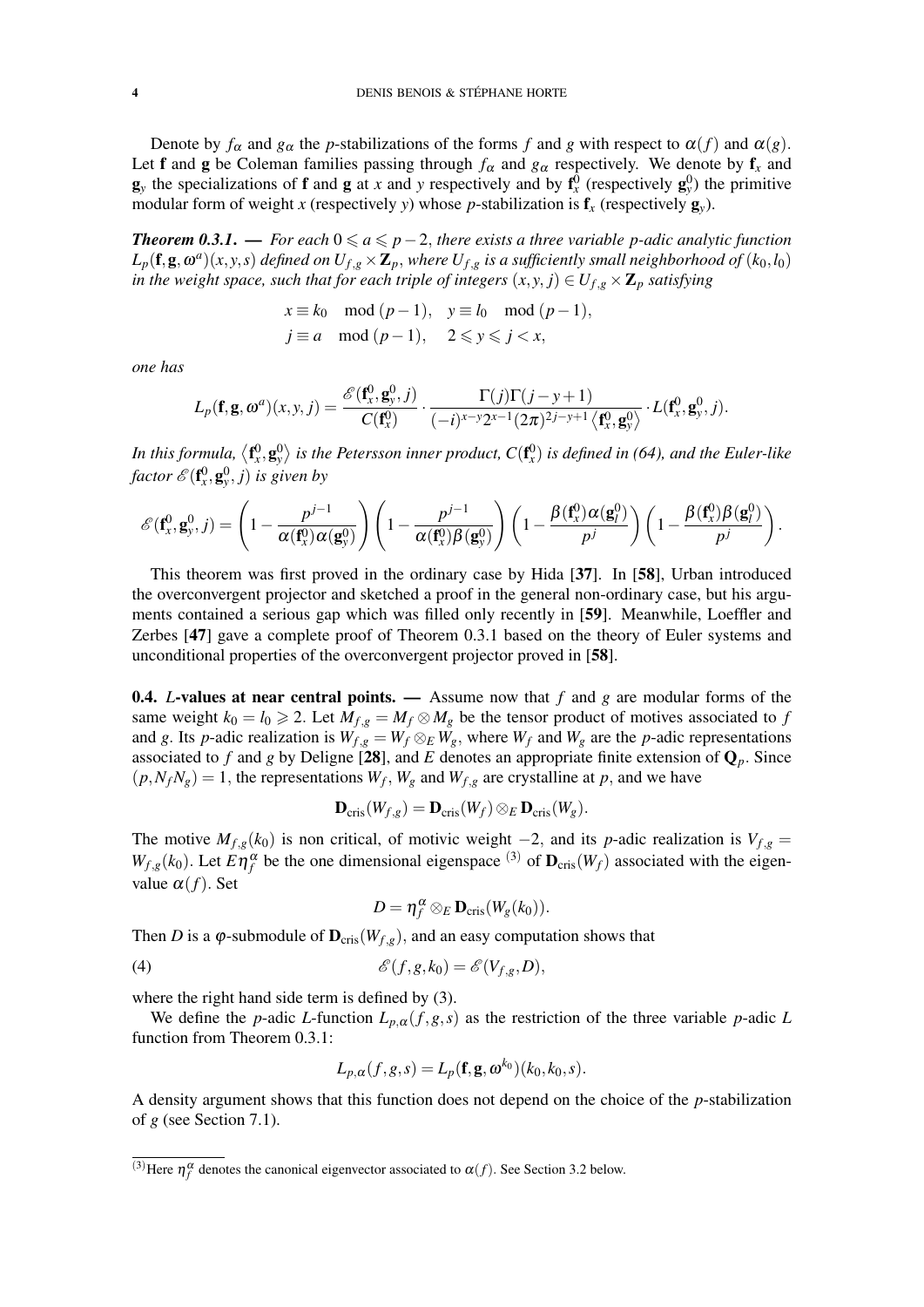Assume that  $\varepsilon_f \varepsilon_g \neq$  id. Let  $BF_{f^*,g^*}^{[k_0-2]} \in H^1(\mathbf{Q}, V_{f,g})$  denote the Beilinson–Flach element <sup>(4)</sup> constructed in [43]. From the results of Besser [17], it follows that the restriction  $res_p \left( BF_{f^*,g^*}^{[k_0-2]} \right)$  of this element on the decomposition group at *p* lies in  $H_f^1(\mathbf{Q}_p, V_{f,g})$  (see [43, Proposition 5.4.1] for detailed arguments). The modular forms *f* and  $g^*$  define canonical bases  $\omega_f$  of  $\text{Fil}^0\mathbf{D}_{\text{cris}}(W_f)$  and  $\omega_{g^*}$  of Fil<sup>0</sup>**D**<sub>cris</sub>( $W_{g^*}$ ). Consider the canonical pairing

$$
[ , ] : \mathbf{D}_{\mathrm{cris}}(W_g) \times \mathbf{D}_{\mathrm{cris}}(W_{g^*}) \to \mathbf{D}_{\mathrm{cris}}(E(1-k_0))
$$

Let  $\eta_g$  be any element of  $\mathbf{D}_{\text{cris}}(W_g)$  such that

$$
[\eta_g,\omega_{g^*}]=e_1^{\otimes (1-k_0)},
$$

where  $e_1$  is the canonical basis <sup>(5)</sup> of  $\mathbf{D}_{\text{cris}}(E(1))$ . Set  $b = \omega_f \otimes \eta_g \otimes e_1^{\otimes k_0} \in \mathbf{D}_{\text{cris}}(V_{f,g})$ . Then the element

$$
\overline{b}_{\alpha} = b \mod \left( \mathrm{Fil}^{0} \mathbf{D}_{\mathrm{cris}}(V_{f,g}) + D \right)
$$

is a basis of the one dimensional space  $\mathbf{D}_{\text{cris}}(V_{f,g})/(\text{Fil}^0\mathbf{D}_{\text{cris}}(V_{f,g})+D)$ . Therefore the image of  $res_p \left( \text{BF}_{f^*,g^*}^{[k_0-2]} \right)$  under the composition

$$
H_f^1(\mathbf{Q}_p, V_{f,g}) \xrightarrow{\log_{V_{f,g}}} t_{V_{f,g}}(\mathbf{Q}_p) \to \mathbf{D}_{\mathrm{cris}}(V_{f,g}) / (\mathrm{Fil}^0 \mathbf{D}_{\mathrm{cris}}(V_{f,g}) + D)
$$

can be written in a unique way as  $\widetilde{R}_p(V_{f,g}, D) \cdot \overline{b}_{\alpha}$  with  $\widetilde{R}_p(V_{f,g}, D) \in E$ . We remark that  $\widetilde{R}_p(V_{f,g}, D)$ concides with the regulator  $R_p(V_{f,g}, D)$  if  $H_f^1(\mathbf{Q}, V_{f,g})$  is the one dimensional vector space generated by  $BF_{f^*,g^*}^{[k_0-2]}$ . One expect that this always holds <sup>(6)</sup>. We have the following result toward Perrin-Riou's conjecture (2).

*Theorem 0.4.1.* — Assume that  $\varepsilon_f \varepsilon_g \neq$  id *(in particular, this condition implies that*  $f \neq g^*$ ). Then *the following formula holds:*

$$
L_{p,\alpha}(f,g,k_0)=\frac{\varepsilon(f,g,k_0)\cdot\mathscr{E}(V_{f,g},D)}{C(f)\cdot G(\varepsilon_f)\cdot G(\varepsilon_g)\cdot (k_0-2)!}\cdot\widetilde{R}_p(V_{f,g},D).
$$

*Here*  $G(\varepsilon_f)$  *and*  $G(\varepsilon_g)$  *are Gauss sums associated to*  $\varepsilon_f$  *and*  $\varepsilon_g$ ,  $\varepsilon(f, g, k_0)$  *the epsilon constant of the functional equation of the complex L-function, and*

$$
C(f) = \left(1 - \frac{\beta(f)}{p\alpha(f)}\right) \cdot \left(1 - \frac{\beta(f)}{\alpha(f)}\right).
$$

*Proof.* — This theorem was first proved by Bertolini–Darmon–Rotger [15] for modular forms of weight 2. Kings, Loeffler and Zerbes extended the proof to the higher weight case [43, Theorem 7.2.6], [47, Theorem 7.1.5]. Note that the results proved in [43] and [47] are in fact more general and include also the case of modular forms of different weights.  $\Box$ 

We remark that, combining this formula with the computaiton of the special value of the complex *L*-function in terms of the Beilinson regulator, one can write this theorem in the form (2) (see [43, Theorem 7.2.6]). Also, this result suggests that  $L_{p,\alpha}(f,g,s+k_0)$  satisfies the conjectural interpolation properties of  $L_p(M_{f,g}(k_0), D, s)$  up to "bad" Euler factors at primes dividing  $N_fN_g$ .

 $<sup>(4)</sup>$  In the weight 2 case, the motivic version of this element was first constructed by Beilinson[2]. In [29], Flach exploited</sup> the *p*-adic realization of Beilinson's elements in the study of the Selmer group of the symmetric square of an elliptic curve.

<sup>&</sup>lt;sup>(5)</sup>More explicitly,  $e_1 = \varepsilon \otimes t^{-1}$ , where  $\varepsilon$  is a compatible system of  $p^n$ th roots of unity, and  $t = \log[\varepsilon]$  the associated element of  $B_{\text{cris}}$ .

<sup>&</sup>lt;sup>(6)</sup>Beilinson conjectures in the formulation of Bloch and Kato predict that  $H_f^1(\mathbf{Q}, V_{f,g})$  has dimension 1.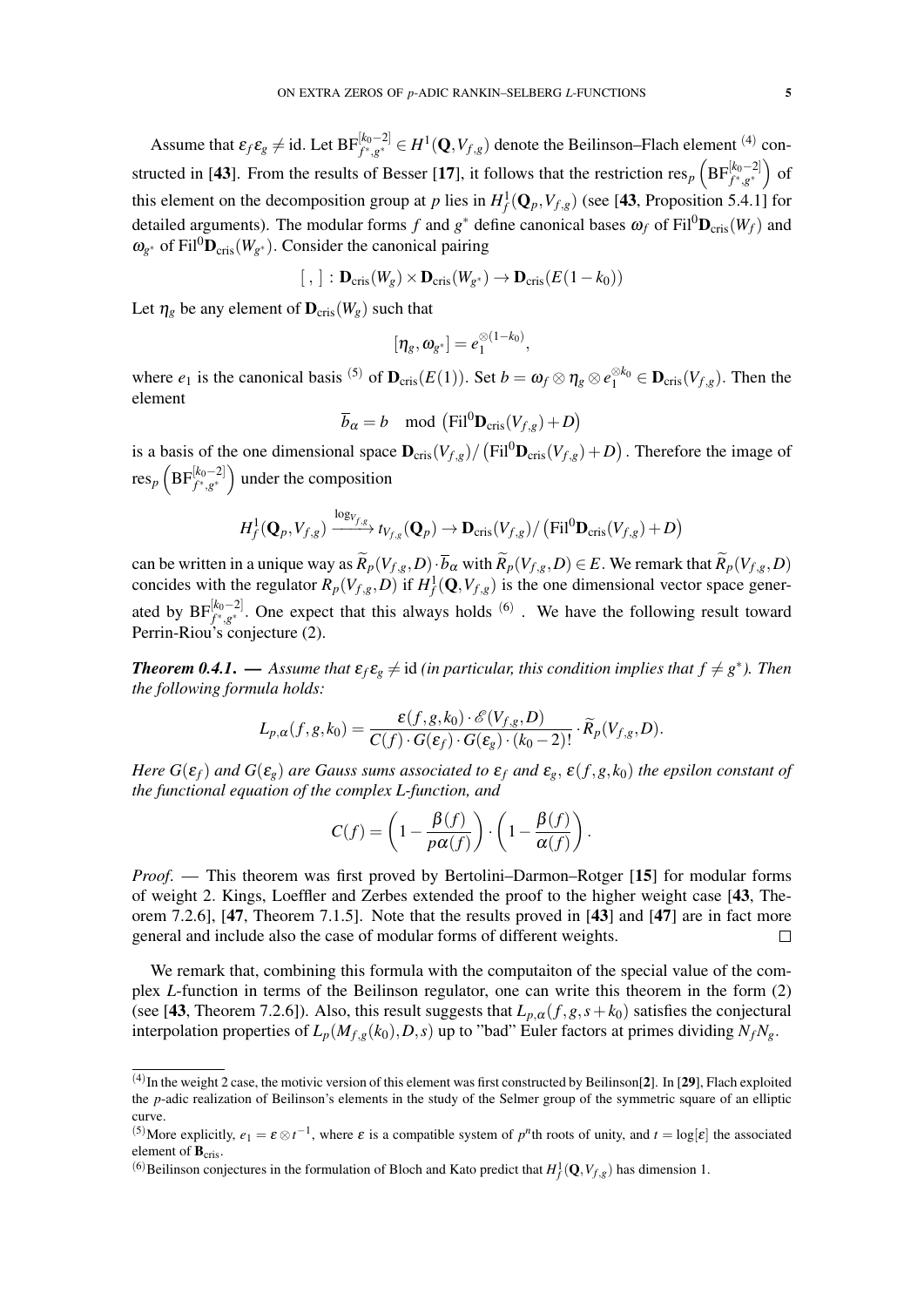**0.5. The main result.** — We keep previous notation and conventions. In this paper, we prove a result toward the extra-zero conjecture for the *p*-adic *L*-finction  $L_{p,\alpha}(f,g,s)$  as  $s = k_0$ . In addition to M1-2) we assume that the following conditions hold:

**M3**)  $\varepsilon_f$ ,  $\varepsilon_g$  and  $\varepsilon_f \varepsilon_g$  are primitives modulo  $N_f$ ,  $N_g$  and lcm( $N_f$ ,  $N_g$ ) respectively. **M4)**  $\varepsilon_f(p)\varepsilon_g(p) \neq 1$ .

Note that the condition M3) can be relaxed. We introduce it mainly because in this case the functional equation for the Rankin–Selberg *L*-function has a simpler form. However, the condition  $\varepsilon_f \varepsilon_g \neq$  id can not be relaxed. In particular, the case  $f = g^*$  should be excuded.

Assume that the interpolation factor  $\mathcal{E}(f,g,k_0)$  vanishes. Without loss of generality, we can assume that  $\alpha(f)\beta(g) = p^{k_0-1}$ . Then the  $\varphi$ -module *D* has a four-step filtration

$$
(5) \qquad \{0\} \subset D_{-1} \subset D_0 \subset D_1 \subset \mathbf{D}_{\mathrm{cris}}(V_{f,g})
$$

such that  $D_0 = D$ ,  $D_{-1}$  is the eigenline of  $\varphi$  associated to the eigenvalue  $\alpha(f)\alpha(g)p^{-k_0}$ , and  $D_1$  is the unique subspace such that  $\varphi$  acts on  $D_1/D_0$  as the multiplication by  $\beta(f)\alpha(g)p^{-k_0}$ . Note that  $\varphi$  acts on  $D_0/D_{-1}$  as the multiplication by  $p^{-1}$ . Taking duals, we have a filtation on  $\mathbf{D}_{\text{cris}}(V_{f,g}^*(1))$ 

$$
\{0\}\subset D_{-1}^\perp\subset D_0^\perp\subset D_1^\perp\subset \mathbf{D}_{\mathrm{cris}}(V_{f,g}^*(1)),
$$

such that  $\varphi$  acts trivially on  $D_1^{\perp}/D_0^{\perp}$ . This filtration induces a filtration of the associated  $(\varphi, \Gamma)$ modules

$$
\{0\} \subset F_0 \mathbf{D}_{\mathrm{rig}}^{\dagger}(V_{f,g}^*(1)) \subset F_1 \mathbf{D}_{\mathrm{rig}}^{\dagger}(V_{f,g}^*(1)) \subset \mathbf{D}_{\mathrm{rig}}^{\dagger}(V_{f,g}^*(1)).
$$

By [6, Proposition 1.5.9], the cohomology of the quotient

$$
\mathrm{gr}_1 \mathbf{D}_{\mathrm{rig}}^\dagger (V_{f,g}^*(1)) = F_1 \mathbf{D}_{\mathrm{rig}}^\dagger (V_{f,g}^*(1))/F_0 \mathbf{D}_{\mathrm{rig}}^\dagger (V_{f,g}^*(1))
$$

has a canonical decomposition

(6) 
$$
H^1\left(\mathrm{gr}_1\mathbf{D}_{\mathrm{rig}}^\dagger(V_{f,g}^*(1))\right) = H_f^1\left(\mathrm{gr}_1\mathbf{D}_{\mathrm{rig}}^\dagger(V_{f,g}^*(1))\right) \oplus H_c^1\left(\mathrm{gr}_1\mathbf{D}_{\mathrm{rig}}^\dagger(V_{f,g}^*(1))\right)
$$

into two subspaces of dimension 1, which are both canonically isomorphic to  $D_1^{\perp}/D_0^{\perp}$ . The interpolation of Beilinson–Flach elements (see [44]) provides us with an element  $\widetilde{Z}_{f,g}^{[k_0-1]} \in$  $H^1\left(\text{gr}_1\textbf{D}_{\text{rig}}^{\dagger}(V_{f,g}^*(1))\right)$ . Since Beilinson's conjecture and the injectivity of the restriction map  $H^1_f(\mathbf{Q}, V_{f,g}) \to H^1_f(\mathbf{Q}_p, V_{f,g})$  are not known in our case, we can not work with the general definition of the  $\mathscr L$ -invariant proposed in [8]. To remeday this problem, we introduce the ad hoc invariant  $\widetilde{\mathscr{L}}(V_{f,g}, D)$  as the slope of the line generated by  $\widetilde{Z}_{f,g}^{[k_0-1]}$  $f_{i,g}^{[k_0-1]}$  under the decomposition (6). We show that  $\widetilde{\mathscr{L}}(V_{f,g},D)$  coincides with the invariant  $\mathscr{L}(V_{f,g},D)$  defined in [8] if the above mentioned conjectures hold and the regulator  $\tilde{R}_p(V_{f,g}, D)$  does not vanish. The main result of this paper is the following theorem (see Theorem 7.3.1).

*Theorem I.* — Assume that  $\alpha(f)\beta(g) = p^{k_0-1}$ . Then *1)*  $L_{p,\alpha}(f,g,k_0) = 0$ .

- *2) The following conditions are equivalent:*
- i) ord<sub>s= $k_0 L_p, \alpha(f, g, s) = 1$ .</sub>
- ii)  $_b\widetilde{Z}_{f,g}^{[k_0-1]} \notin H_c^1\left(\text{gr}_1\mathbf{D}_{\text{rig}}^\dagger(V_{f,g}^*(1))\right).$

*3) In addition to the assumption that*  $\alpha(f)\beta(g) = p^{k_0-1}$ , *suppose that* 

$$
b\widetilde{Z}_{f,g}^{[k_0-1]} \notin H_f^1\left(\text{gr}_1\mathbf{D}_{\text{rig}}^\dagger(V_{f,g}^*(1))\right).
$$

*Then*

$$
L'_{p,\alpha}(f,g,k_0)=\frac{\varepsilon(f,g,k_0)\cdot\mathscr{L}(V_{f,g},D)\cdot\mathscr{E}^+(V_{f,g},D)}{C(f)\cdot G(\varepsilon_f)\cdot G(\varepsilon_g)\cdot (k_0-2)!}\cdot\widetilde{R}_p(V_{f,g},D),
$$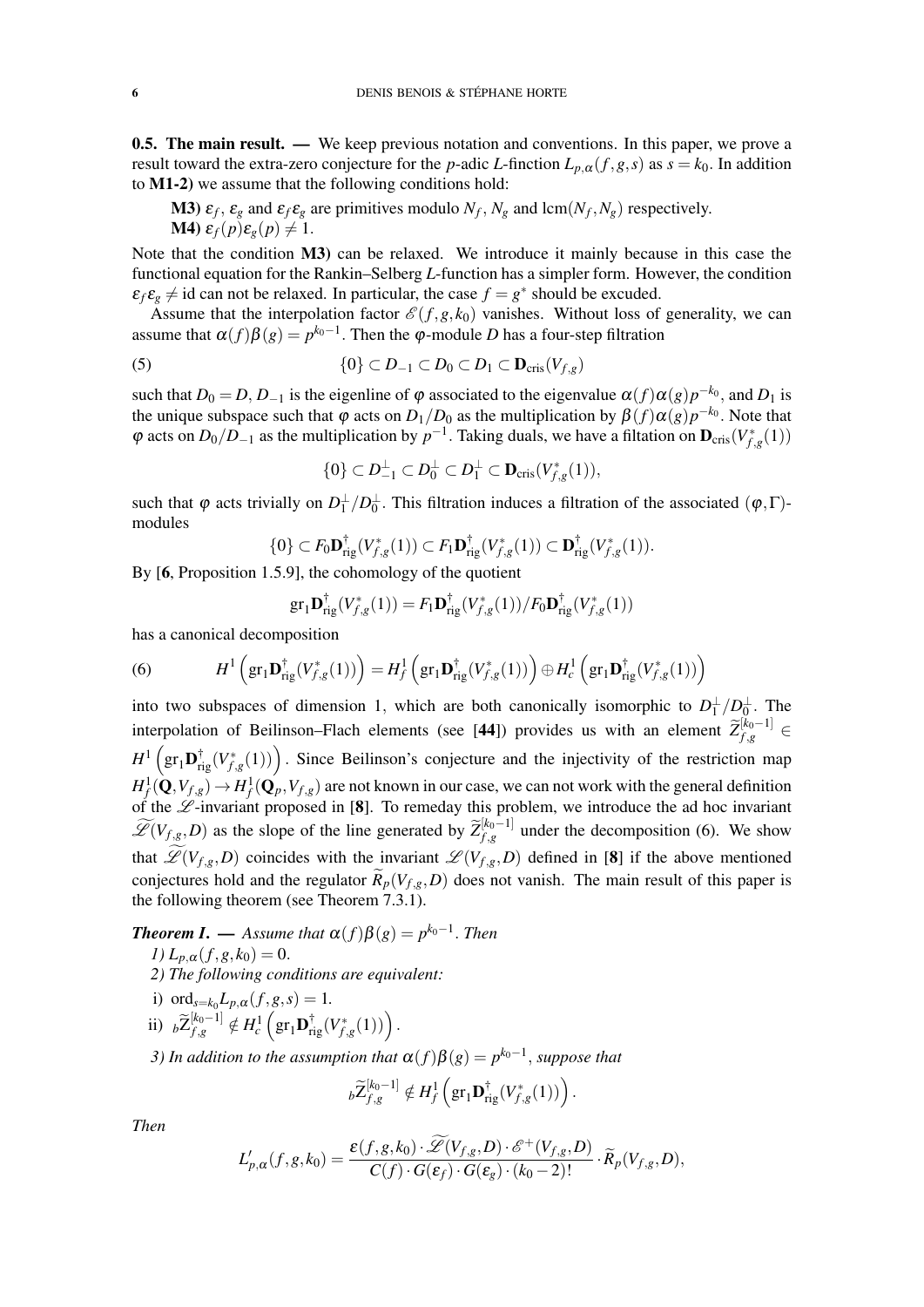*where*

$$
\mathscr{E}^+(V_{f,g},D)=\left(1-\frac{p^{k_0-1}}{\alpha(f)\alpha(g)}\right)\left(1-\frac{\beta(f)\alpha(g)}{p^{k_0}}\right)\left(1-\frac{\beta(f)\beta(g)}{p^{k_0}}\right).
$$

*Remark*. — We expect that  $\widetilde{\rho}_{f,g}^{\left[k_0-1\right]}$  $f_{f,g}^{(k_0-1)}$  is in general position with respect to the subspaces  $H_c^1\left(\text{gr}_1\mathbf{D}_{\text{rig}}^\dagger(V_{f,g}^*(1))\right)$  and  $H_f^1\left(\text{gr}_1\mathbf{D}_{\text{rig}}^\dagger(V_{f,g}^*(1))\right)$ . In this case, ord<sub>s=k<sub>0</sub>L<sub>p, $\alpha$ </sub>(f,g,s) = 1 and both</sub> the *p*-adic regulator  $\widetilde{R}_p(V_{f,g}, D)$  and the  $\mathscr{L}$ -invariant  $\widetilde{\mathscr{L}}(V_{f,g}, D)$  does not vanish.

It would be interesting to understand the relationship between our approach and the methods of Rivero and Rotger [54], where the case  $g = f^*$  is studied.

**0.6. Outline of the proof.** — The proof of Theorem I relies heavily on the theory of Beilinsion– Flach elements initiated by Bertolini, Darmon and Rotger [15, 16] and extensively developed by Lei, Kings, Loeffler and Zerbes [46, 44, 43, 47]. Note that in the non ordinary case, the overconvergent Shimura isomorphism of Andreatta, Iovita and Stevens [1] plays a crucial role in the theory.

Let  $\mathbf{f} = \sum_{n=1}^{\infty}$  $\sum_{n=1}^{\infty} \mathbf{a}_n q^n$  and  $\mathbf{g} = \sum_{n=1}^{\infty}$  $\sum_{n=1}$ **b**<sub>n</sub> $q^n$  denote Coleman families passing through the stabilizations *f*<sup>α</sup> and *g*<sup>α</sup> of two forms of weight *k*0. Kings, Loeffler and Zerbes [43] (in the ordinary case) and Loeffler and Zerbes [47] (in the general case) expressed the three variable *p*-adic *L*-function as the image of the stabilized three variable Beilinson–Flach element under the large exponential map. Using the semistabilized versions of Beilinson–Flach elements we define, in a neighborhood of  $k_0$ , two anaytic *p*-adic *L*-functions  $L_p^{\text{wc}}(\mathbf{f},\mathbf{g},s)$  and  $L_p^{\text{wt}}(\mathbf{f},\mathbf{g},s)$  which can be viewed as "improved" versions of the three variable *p*-adic *L*-function. Namely

$$
L_p(\mathbf{f}, \mathbf{g}, \omega^{k_0})(k_0, s, s) = (-1)^{k_0} \left(1 - \frac{\mathbf{b}_p(s)}{\varepsilon_g(p)\mathbf{a}_p(k_0)}\right) \left(1 - \frac{\varepsilon_g(p)\mathbf{a}_p(k_0)}{p\mathbf{b}_p(s)}\right)^{-1} L_p^{\text{wc}}(\mathbf{f}, \mathbf{g}, s),
$$
  

$$
L_p(\mathbf{f}, \mathbf{g}, \omega^{k_0-1})(k_0, s, k_0 - 1) = -\left(1 - \frac{p^{k_0-2}}{\mathbf{a}_p(k_0)\mathbf{b}_p(s)}\right) \left(1 - \frac{\varepsilon_f(p)\mathbf{b}_p(s)}{\mathbf{a}_p(k_0)}\right) L_p^{\text{wt}}(\mathbf{f}, \mathbf{g}, s)
$$

(see Propositions 6.2.3 and 6.3.3).

The crystalline  $(\varphi, \Gamma)$ -modules  $gr_1\mathbf{D}_{rig}^{\dagger}(V_{f,g})$  and  $gr_0\mathbf{D}_{rig}^{\dagger}(V_{f,g}^*(1))$  are Tate dual to each other, and we denote by

$$
[ , ] : \mathscr{D}_{\mathrm{cris}}\left(\mathrm{gr}_1\mathbf{D}_{\mathrm{rig}}^\dagger(V_{f,g})\right) \times \mathscr{D}_{\mathrm{cris}}\left(\mathrm{gr}_0\mathbf{D}_{\mathrm{rig}}^\dagger(V_{f,g}^*(1))\right) \to E
$$

the resulting duality of Dieudonné modules. Analogously, the  $(\varphi, \Gamma)$ -modules  $gr_1 \mathbf{D}^{\dagger}_{rig}(V_{f,g}^*(1))$ and  $gr_0\mathbf{D}_{rig}^{\dagger}(V_{f,g})$  are Tate dual to each other and we denote by

$$
\langle , \rangle : H^1 \left( \text{gr}_1 \mathbf{D}_{\text{rig}}^{\dagger}(V_{f,g}^*(1)) \right) \times H^1 \left( \text{gr}_0 \mathbf{D}_{\text{rig}}^{\dagger}(V_{f,g}) \right) \to E
$$

the induced local duality on cohomology. Let

$$
\exp : \mathscr{D}_{\mathrm{cris}}\left(\mathrm{gr}_0\mathbf{D}_{\mathrm{rig}}^\dagger(V_{f,g})\right) \to H^1\left(\mathrm{gr}_0\mathbf{D}_{\mathrm{rig}}^\dagger(V_{f,g})\right)
$$

and

$$
\log:H^1\left(\text{gr}_1\mathbf{D}^\dagger_{\text{rig}}(V_{f,g})\right)\to \mathscr{D}_{\text{cris}}\left(\text{gr}_1\mathbf{D}^\dagger_{\text{rig}}(V_{f,g})\right)
$$

denote the Bloch–Kato exponential and logarithm maps for the corresponding  $(\varphi, \Gamma)$ -modules (see [8, Section 2.1.4], [48]). The filtered Dieudonné modules  $\mathscr{D}_{\text{cris}}\left(\text{gr}_0\mathbf{D}_{\text{rig}}^{\dagger}(V_{f,g})\right)$  and  $\mathscr{D}_{\text{cris}}\left(\text{gr}_0\mathbf{D}_{\text{rig}}^{\dagger}(V_{f,g}^*(1))\right)$  have canonical bases which we denote by  $d_{\alpha\beta}$  and  $n_{\alpha\beta}$  respectively (see Section 6.5). The Beilinson–Flach element  $BF_{f^*g^*}^{[k_0-2]}$  can be "projected" on the subquotient  $H^1\left(\text{gr}_1\mathbf{D}_{\text{rig}}^\dagger(V_{f,g})\right)$  of  $H^1(\mathbf{Q}_p,V_{f,g})$  and we denote by  $\mathsf{Z}^{[k_0-2]}_{f^*,g^*}$  its image in  $H^1\left(\text{gr}_1\mathbf{D}_{\text{rig}}^\dagger(V_{f,g})\right)$  (see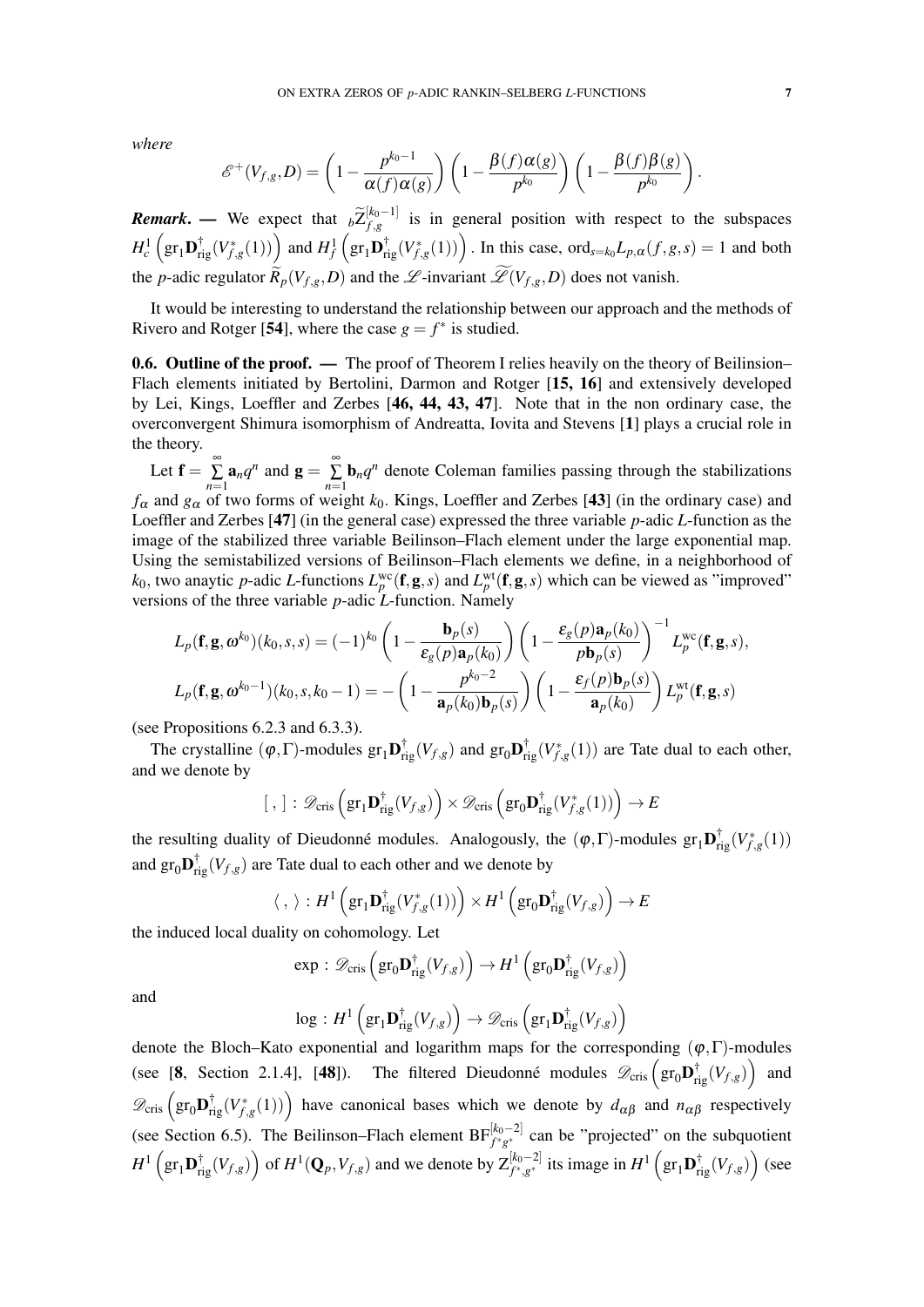Definition 5.2.5 and Corollary 5.2.6). The functional equation for the improved *L*-functions has the following interpretation in terms of Beilinson–Flach elements (see Theorem 6.5.3).

*Theorem II.* — Assume that  $\beta(f) \alpha(g) \neq p^{k_0-1}$ . Then the elements  $Z_{f^*,g^*}^{[k_0-2]}$  $\int_{f^*,g^*}^{[k_0-2]}$  and  $\widetilde{Z}_{f,g}^{[k_0-1]}$  $f_{,g}^{[k_0-1]}$  are related *by the equation*

$$
(7) \qquad \frac{\left\langle \widetilde{\mathbf{Z}}_{f,g}^{[k_{0}-1]}, \exp(d_{\alpha\beta}) \right\rangle}{G(\boldsymbol{\varepsilon}_{f}^{-1})G(\boldsymbol{\varepsilon}_{g}^{-1})} = (-1)^{k_{0}-1} \boldsymbol{\varepsilon}(f,g,k_{0}) \cdot \mathscr{E}(V_{f,g},D_{-1}) \cdot \frac{\left[ \log \left( \mathbf{Z}_{f^{*},g^{*}}^{[k_{0}-2]} \right), n_{\alpha\beta} \right]}{(k_{0}-2)!G(\boldsymbol{\varepsilon}_{f})G(\boldsymbol{\varepsilon}_{g})},
$$

*where*

$$
\mathscr{E}(V_{f,g}, D_{-1}) = \det \left(1 - p^{-1} \varphi^{-1} \mid D_{-1}\right) \det \left(1 - \varphi \mid \mathbf{D}_{\mathrm{cris}}(V_{f,g})/D_{-1}\right).
$$

We deduce Theorem I from this theorem. Namely, the machinery developed in [8] gives a formula for the derivative of  $L_{p,\alpha}(f,g,s)$  at  $s = k_0$  in terms of the  $\mathscr{L}$ -invariant  $\mathscr{L}(V_{f,g},D)$  and the left hand side of equation (7). Using Theorem II, we express it in terms of the right hand side of (7), which is essentially the regulator  $\widetilde{R}_p(V_{f,g}, D)$ .

We hope that our approach could be useful to study some other cases of extra-zeros of noncritical motives.

0.7. The plan of the paper. — The organization of the paper is as follows. In Section 1, we review basic results about the cohomology of  $(\varphi, \Gamma)$ -modules and the large exponential map. In Sections 2.1-2.2, we review the definition of the  $\mathscr L$ -invariant in the non critical case. Note that in [8], the first named author considered only the representations arising from motives of weight −2 because the dual case can be treated using the functional equation. However, to compare this general definition with our ad hoc invariant  $\mathscr{L}(V_{f,g},D)$ , it is important to have an intrinsic definition of the  $\mathscr L$ -invariant in the weight 0 case. This is the subject of Section 2.3. In Section 3, for the convenience of the reader, we review the overconvergent etale cohomology of modular ´ curves and its application to Coleman families following [1] and [47]. In Section 4, we review the construction of Beilinsion–Flach elements following [43, 46, 44] and introduce semistabilized Beilinsion–Flach elements, which play a key role in this paper. Local properties of these elements are studied in Section 5. In Section 6, using semistabilized Beilinsion–Flach elements, we define the improved *p*-adic *L*-functions  $L_p^{\text{wc}}(\mathbf{f}, \mathbf{g}, s)$  and  $L_p^{\text{wt}}(\mathbf{f}, \mathbf{g}, s)$  and prove Theorem II. In Section 7, we prove Theorem I.

**0.8. Acknowledgements.** — We would like to thank Mladen Dimitrov, David Loeffler and Sarah Zerbes for their remarks on the first draft of this paper.

### 1. The exponential map

#### 1.1. Notation and conventions. —

**1.1.1.** — Le *p* be an odd prime. In this subsection,  $\overline{Q}_p$  denotes a fixed algebraic closure of  $Q_p$  and  $\mathbf{C}_p$  the *p*-adic completion of  $\mathbf{Q}_p$ . For any extension  $L/\mathbf{Q}_p$ , we set  $G_L = \text{Gal}(\mathbf{Q}_p/L)$ . Fix a system  $\varepsilon = (\zeta_{p^n})_{n \geq 0}$  of primitive *p*<sup>*n*</sup>th roots of unity such that  $\zeta_{p^n}^p$  $p_{p^{n+1}}^p = \zeta_{p^n}$  for all  $n \ge 0$ . Set  $K_n = \mathbf{Q}_p(\zeta_{p^n}),$  $K_{\infty} = \bigcup_{n \geq 0} K_n$  and  $\Gamma = \text{Gal}(K_{\infty}/\mathbf{Q}_p)$ . There is a canonical decomposition

$$
\Gamma \simeq \Delta \times \Gamma_1, \qquad \Gamma_1 = \text{Gal}(K_\infty/K_1).
$$

We denote by  $\chi : \Gamma \to \mathbb{Z}_p^*$  the cyclotomic character and by  $\omega$  its restriction on  $\Delta = \text{Gal}(K_1/\mathbb{Q}_p)$ . We also denote by  $\langle \chi \rangle$  the composition of  $\chi$  with the projection  $\mathbb{Z}_p^* \to (1 + p\mathbb{Z}_p)^*$  induced by the canonical decomposition  $\mathbf{Z}_p^* \simeq (\mathbf{Z}/p\mathbf{Z})^* \times (1 + p\mathbf{Z}_p)^*$ .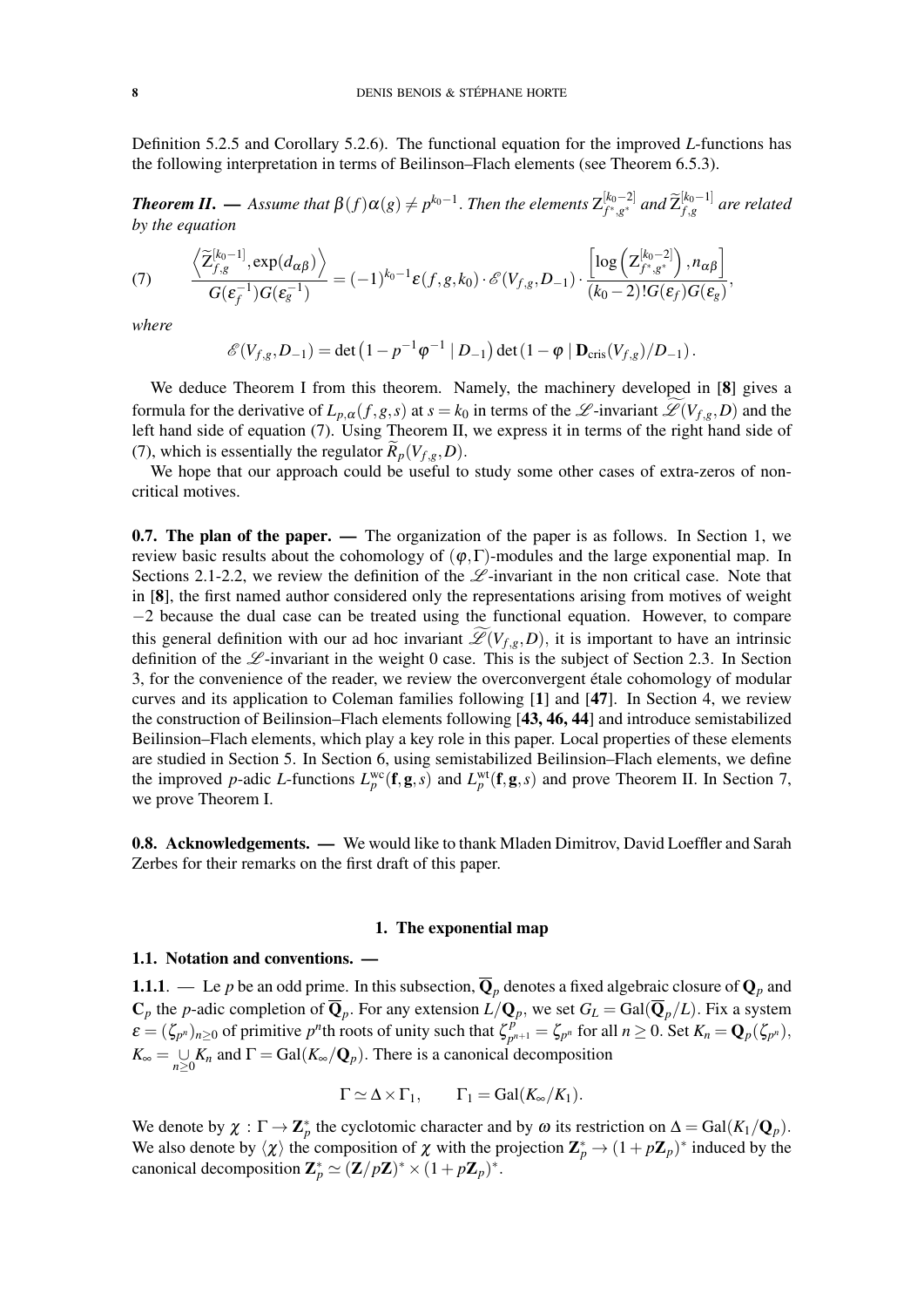1.1.2. — Let  $(w_1,...,w_d)$  be a finite set of variables. If  $E/Q_p$  is a finite extension, we denote by (8)  $A = E \langle w_1 / p^r, ..., w_d / p^r \rangle$ 

the Tate algebra of formal power series

$$
F(w_1,...,w_d) = \sum_{(m_1,...,m_d) \in \mathbb{N}^d} c_{m_1,...,m_d} (w_1/p^r)^{m_1} \cdots (w_d/p^r)^{m_d}
$$

such that  $c_{m_1,...,m_d} \to 0$  when  $m_1 + \cdots + m_d \to +\infty$ .

1.1.3. — Fix  $k = (k_1, \ldots, k_d) \in \mathbb{Z}_p^d$  and consider the closed disk with center *k* and radius  $1/p^{r-1}$ in  $\mathbf{Z}_p^d$ :

$$
D(k, 1/p^{r-1}) = k + p^{r-1} \mathbf{Z}_p^d.
$$

For each  $F \in A$ , we define the *p*-adic analytic function  $\mathscr{A}^{\text{wt}}(F)$  on  $D(k,1/p^{r-1})$  with values in *E* by

$$
\mathscr{A}^{\rm wt}(F)(\kappa_1,\ldots,\kappa_d)=F\left((1+p)^{\kappa_1-k_1}-1,\ldots,(1+p)^{\kappa_d-k_d}-1\right).
$$

If *M* is an *A*-module, and  $x \in \text{Spm}(A)$ , we denote by  $m_x$  the corresponding maximal ideal of *A* and set  $k(x) = A/m_x$  and  $M_x = M \otimes_A k(x)$ . Let

$$
(9) \t\t\t sp_x: M \to M_x
$$

denote the specialization map. If

$$
\mathfrak{m}_x = \left( (1 + w_1) - (1 + p)^{\kappa_1 - k_1}, \dots, (1 + w_d) - (1 + p)^{\kappa_d - k_d} \right)
$$

with  $\kappa = (\kappa_1, \ldots, \kappa_d) \in D(k, 1/p^{r-1})$ , we will often write  $M_k$  and sp<sub>k</sub> instead  $M_x$  and sp<sub>x</sub> respectively.

1.1.4. — Let  $\mathcal{H}_E$  denote the ring of power series  $f(T) \in E[[T]]$  which converge on the open unit disk. If  $\gamma_1 \in \Gamma_1$  is a fixed generator of the *p*-procyclic group  $\Gamma_1$ , then the map  $\gamma_1 \mapsto T-1$  identifies  $\mathcal{H}_E$  with the large Iwasawa algebra  $\mathcal{H}_E(\Gamma_1)$ . We set  $\mathcal{H}_E(\Gamma) = E[\Delta] \otimes_E \mathcal{H}(\Gamma_1)$ . Each  $h \in \mathcal{H}_E(\Gamma)$ can be written in the form

$$
h = \sum_{i=1}^{p-1} \delta_i h_i(\gamma_1 - 1), \quad \text{where } \delta_i = \frac{1}{|\Delta|} \sum_{g \in \Delta} \omega(g)^{-i} g.
$$

Define

$$
\mathscr{A}_{\omega}^{c}(h)(s) = h_{i}(\chi(\gamma_{1})^{s} - 1), \qquad 1 \leqslant i \leqslant p - 1.
$$

Note that the series  $\mathcal{A}^c_{\omega^i}(h)(s)$  converge on the open unit disk.

For each  $i \in \mathbb{Z}$ , we have a  $\Gamma$ -equivariant map

(10) 
$$
\mathrm{sp}_m^c: \mathscr{H}_E(\Gamma) \to E(\chi^m), \mathrm{sp}_m^c(f) = \mathscr{A}_{\omega^m}^c(f)(m) \otimes \chi^m.
$$

**1.1.5**. — If *A* is a Tate algebra of the form (8), we set  $\mathcal{H}_A(\Gamma) = A \widehat{\otimes}_E \mathcal{H}_E(\Gamma)$ . For each  $F \in \mathcal{H}_A(\Gamma)$ define

(11) 
$$
\mathscr{A}_{\boldsymbol{\omega}^i}(F)(\kappa_1,\ldots,\kappa_d,s) = \left(\mathscr{A}^{\mathrm{wt}}\otimes\mathscr{A}_{\boldsymbol{\omega}^i}^{\mathrm{c}}\right)(F), \qquad 1\leqslant i\leqslant p-1.
$$

Let  $\eta : \Gamma \to A^*$  be a continuous character. When  $\eta|_{\Delta} = \omega^m$  for some  $0 \leq m \leq p-2$ . The algebra  $\mathcal{H}_A(\Gamma)$  is equipped with the twist operator

(12) 
$$
\text{Tw}_{\eta}: \mathscr{H}_A(\Gamma) \to \mathscr{H}_A(\Gamma), \qquad \text{Tw}_{\eta}(F(\gamma_1-1)\delta_i) = F(\chi(\gamma_1)^m \gamma_1 - 1) \delta_{i-m}.
$$

If  $\eta = \chi^m$  with  $m \in \mathbb{Z}$ , we write Tw<sub>m</sub> instead Tw<sub> $\chi^m$ </sub>. We have

(13) 
$$
\text{Tw}_m(F(\gamma_1-1)\delta_i)=F(\chi(\gamma_1)^m\gamma_1-1)\delta_{i-m}.
$$

The map sp<sub>*m*</sub> can be extended by linearity to a map  $\mathcal{H}_A(\Gamma) \to A(m)$ . Directly from definitions, one has

$$
\mathrm{sp}_m^c = \mathrm{sp}_0^c \circ \mathrm{Tw}_m.
$$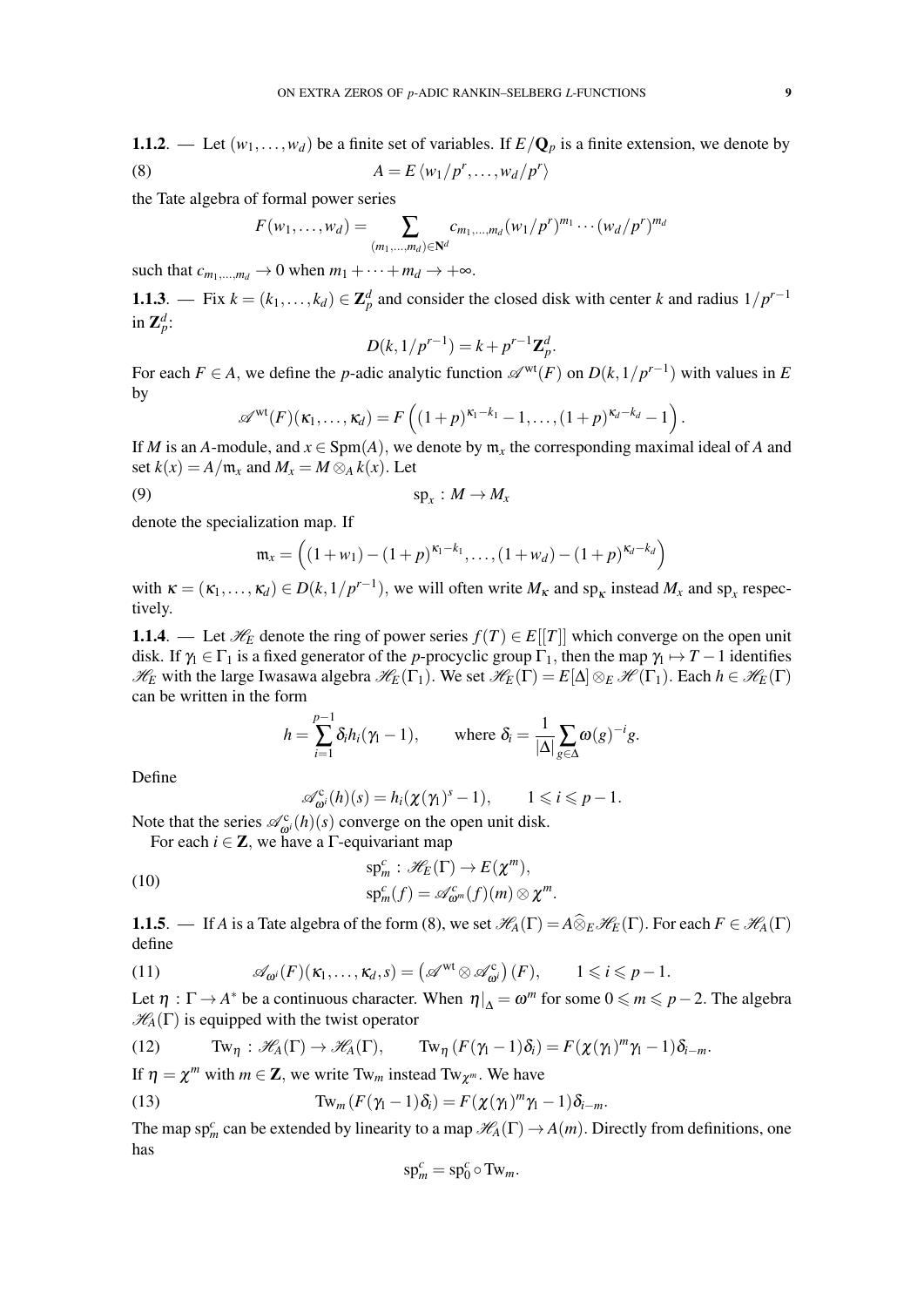**1.1.6**. — Let  $A = E \langle w/p^r \rangle$  be the one variable Tate algebra over *E*. We denote by  $\chi : \Gamma \to A^*$ the character defined by

(14) 
$$
\chi(\gamma) = \exp\left(\log_p(1+w)\frac{\log(\langle(\chi(\gamma))\rangle}{\log(1+p)}\right)
$$

Note that  $\mathscr{A}^{\text{wt}}(\chi(\gamma))(\kappa) = \langle (\chi(\gamma)) \rangle^{\kappa-k}$ . The map Tw<sub>x</sub> :  $\mathscr{H}_A(\Gamma) \to \mathscr{H}_A(\Gamma)$  is explicitly give by (15)  $\text{Tw}_{\chi}(F(\gamma_1-1)\delta_i) = F(\chi(\gamma_1)\gamma_1-1)\delta_i.$ 

For any  $h \in \mathcal{H}_A(\Gamma)$  one has

$$
(\mathscr{A}^{\mathrm{wt}} \circ \mathrm{Tw}_{\mathbf{X}} h)|_{\kappa=m} = \mathrm{Tw}_{m-k} \circ ((\mathscr{A}^{\mathrm{wt}} h)|_{\kappa=m}), \qquad m \equiv k \pmod{(p-1)p^{r-1}}
$$

and

(16) 
$$
\mathscr{A}_{\omega^i}(\text{Tw}_\chi h)(\kappa,s) = \mathscr{A}_{\omega^i}(h)(\kappa,s+\kappa-k).
$$

**1.1.7**. — For each  $r \in [0, 1)$ , we denote by  $\mathcal{R}_E^{(r)}$  $E^{(t)}$  the ring of power series

$$
f(X) = \sum_{n \in \mathbb{Z}} a_n X^n, \qquad a_n \in E
$$

converging on the open annulus ann $(r,1) = \{X \in \mathbb{C}_p | r \leq |X|_p < 1\}$ . These rings are equipped with a canonical Fréchet topology  $[11]$ . For each affinoid algebra *A* over *E* we define

$$
\mathscr{R}_A^{(r)} = A \widehat{\otimes}_E \mathscr{R}_E^{(r)}
$$

.

We define the Robba ring over *A* the ring  $\mathscr{R}_A = \bigcup_{0 \le r < 1} \mathscr{R}_A^{(r)}$  $A^{(r)}$ . Equip  $\mathcal{R}_A$  with a continuous action of Γ and a Frobenius operator  $\phi$  given by

$$
\gamma(f(X)) = f((1+X)^{\chi(\gamma)} - 1), \quad \gamma \in \Gamma,
$$
  

$$
\varphi(f(X)) = f((1+X)^p - 1).
$$

In particular,

$$
t=\sum_{n=1}^{\infty}(-1)^{n-1}\frac{X^n}{n}\in\mathscr{R}_A,
$$

and we have  $\varphi(t) = pt$  and  $\gamma(t) = \chi(\gamma)t, \gamma \in \Gamma$ .

**1.1.8**. — The operator  $\varphi : \mathcal{R}_A \to \mathcal{R}_A$  has a left inverse  $\psi$  given by

$$
\psi(f) = \frac{1}{p} \varphi^{-1} \left( \sum_{\zeta^p = 1} f(\zeta(1+X) - 1) \right), \qquad f \in \mathcal{R}_A.
$$

Set  $\mathscr{E}_A = \mathscr{R}_A \cap A[[X]]$ . Then  $\mathscr{E}_A^{\psi=0}$  $\mathcal{H}_A^{\rho=0}$  is the free  $\mathcal{H}_A(\Gamma)$ -submodule of  $\mathcal{E}_A$  generated by  $X + 1$ .

# 1.2. Cohomology of  $(\varphi, \Gamma)$ -modules. —

1.2.1. — In this section, we use freely the theory of  $(\varphi, \Gamma)$ -modules over relative Robba rings  $\mathscr{R}_A$  [41]. If **D** is a  $(\varphi, \Gamma)$ -module over  $\mathscr{R}_A$ , we set  $\mathscr{D}_{\text{cris}}(\mathbf{D}) = (\mathbf{D}[1/t])^{\Gamma}$ . Then  $\mathscr{D}_{\text{cris}}(\mathbf{D})$  is an Amodule equipped with the induced action of  $\varphi$  and a decreasing filtration (Fil<sup>*i*</sup> $\mathscr{D}_{\text{cris}}(\mathbf{D})$ )<sub>*i*∈Z</sub>. For each *p*-adic representation *V* of  $G_{\mathbf{Q}_p}$  with coefficients in *A* we denote by  $\mathbf{D}_r^{\dagger}$  $\int_{\text{rig},A}^{\text{T}}(V)$  the associated  $(\varphi, \Gamma)$ -module For any  $(\varphi, \Gamma)$ -module **D**, we denote by  $H^i(\mathbf{D})$  the cohomology of the Fontaine– Herr complex

$$
C_{\varphi,\gamma_1}(\mathbf{D}) \; : \; \mathbf{D}^{\Delta} \xrightarrow{d_0} \mathbf{D}^{\Delta} \oplus \mathbf{D}^{\Delta} \xrightarrow{d_1} \mathbf{D}^{\Delta},
$$

where  $\gamma_1$  is a fixed generator of  $\Gamma_1$ ,  $d_0(x) = ((\varphi - 1)x, (\gamma_1 - 1)x)$  and  $d_1(y, z) = (\gamma_1 - 1)y - (\varphi - 1)z$ . Let  $\mathbf{D}^*(\chi) = \text{Hom}_{\mathscr{R}_A}(\mathbf{D}, \mathscr{R}_A(\chi))$  be the Tate dual of **D**. We have a canonical pairing

$$
\langle , \rangle_{\mathbf{D}} : H^1(\mathbf{D}^*(\chi)) \times H^1(\mathbf{D}) \to H^2(\mathscr{R}_A(\chi)) \simeq A,
$$

which generalizes the classical local duality.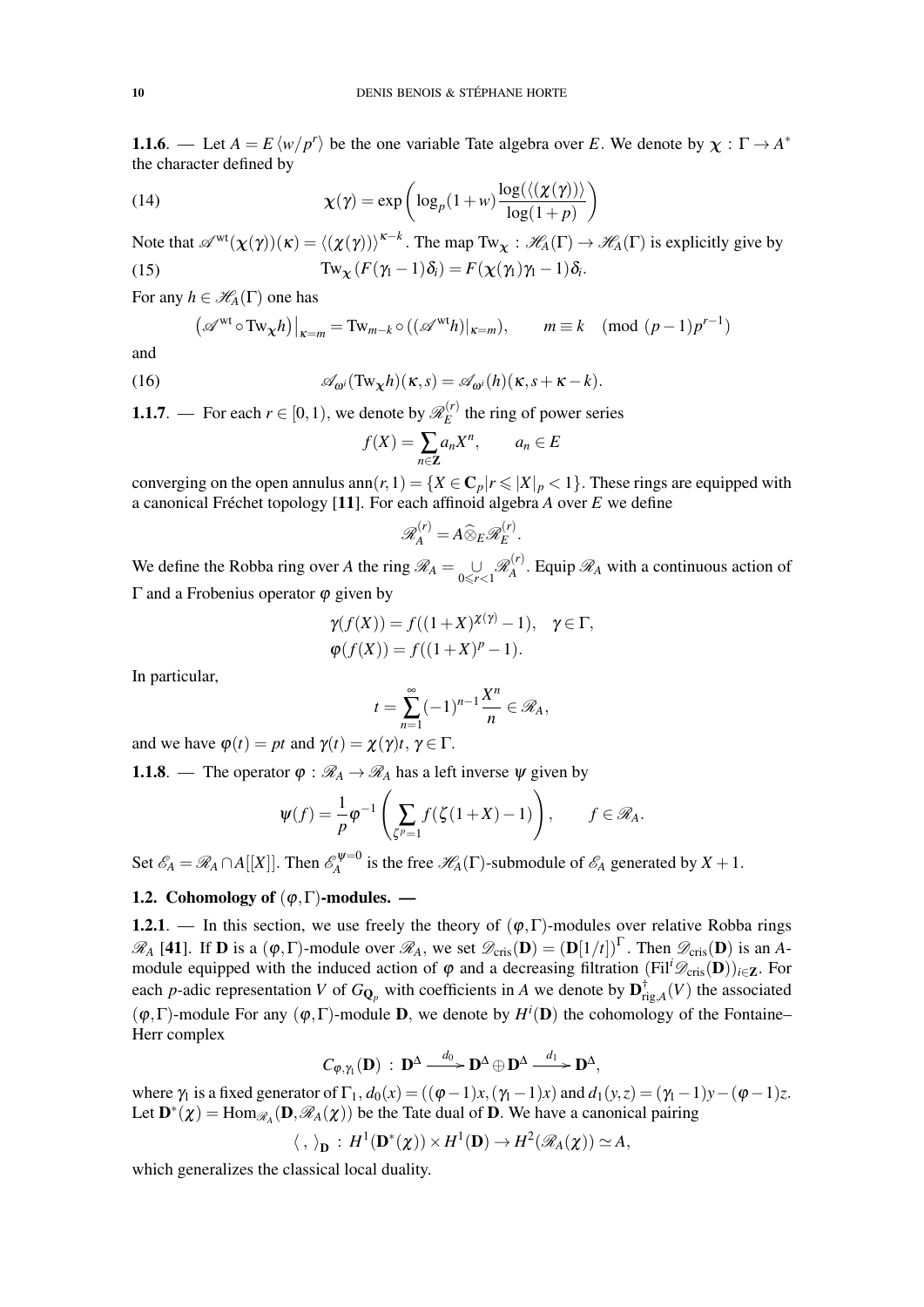The Iwasawa cohomology  $H^*_{\text{Iw}}(\mathbf{D})$  of  $\mathbf{D}$  is defined as the cohomology of the complex

$$
\mathbf{D}\xrightarrow{\psi-1}\mathbf{D}
$$

concentrated in degrees 1 and 2. Let  $\mathbf{D} \widehat{\otimes}_A \mathcal{H}_A(\Gamma)$ <sup>t</sup> denote the tensor product  $\mathbf{D} \widehat{\otimes}_A \mathcal{H}_A(\Gamma)$  which we consider as a  $(\varphi, \Gamma)$ -module with the diagonal action of  $\Gamma$  and the additional sructure of  $\mathcal{H}(\Gamma)$ module given by

$$
\gamma(d\otimes h)=d\otimes h\gamma^{-1},\qquad d\in\mathbf{D},\,h\in\mathscr{H}(\Gamma),\,\gamma\in\Gamma.
$$

There exists a canonical isomorphism of  $\mathcal{H}(\Gamma)$ -modules

(17) 
$$
H^1_{\mathrm{Iw}}(\mathbf{D}) \simeq H^1\left(\mathbf{D}\widehat{\otimes}_A \mathscr{H}_A(\Gamma)^t\right)
$$

(see [41, Theorem 4.4.8]). We remark that if  $\mathbf{D} = \mathbf{D}_{\text{r}}^{\dagger}$  $T_{\text{rig},A}^{\text{T}}(V)$  for a *p*-adic representation *V*, then  $H^i(\mathbf{Q}_p,V)\simeq H^i(\mathbf{D}_\mathrm{ri}^\dagger)$  $f^{\dagger}_{\mathrm{rig},A}(V))$  and  $H^{i}_{\mathrm{Iw}}(\mathbf{D}_{\mathrm{ri}}^{\dagger})$  $\lim_{\text{rig},A}^{\dagger}(V)) \simeq H^1_{\text{Iw}}(\mathbf{Q}_p,V),$  where  $H^1_{\text{Iw}}(\mathbf{Q}_p,V)$  denotes the usual Iwasawa cohomology of *V* (see [23] and [41, Corollary 4.4.11]).

For each  $m \in \mathbb{Z}$ , the map sp<sup>c</sup><sub>-*m*</sub> induces a morphism of  $\varphi$ , Γ)-modules

(18) 
$$
\mathrm{sp}_{\mathbf{D},m}^c: \mathbf{D} \widehat{\otimes}_A \mathscr{H}_A(\Gamma)^1 \to \left(\mathbf{D} \widehat{\otimes}_A \mathscr{H}_A(\Gamma)^1\right) \otimes_{\mathscr{H}_A(\Gamma),\mathrm{sp}^c_{-m}} A \simeq \mathbf{D}(\chi^m).
$$

Together with the isomorphism (17), it induces homomorphisms on cohomology

(19) 
$$
\mathrm{sp}_{\mathbf{D},m}^c: H^i_{\mathrm{Iw}}(\mathbf{D}) \to H^i(\mathbf{D}(\chi^m)).
$$

In the remainder of this paper, we will often omit  **in notation.** 

**1.2.2**. — We have a canonical  $\mathcal{H}_A(\Gamma)$ -linear pairing

(20) 
$$
\{\ ,\ \}_{\mathbf{D}} : H^1_{\mathrm{Iw}}(\mathbf{D}^*(\chi)) \times H^1_{\mathrm{Iw}}(\mathbf{D})^1 \to \mathscr{H}_A(\Gamma)
$$

(see [41, Definition 4.2.8]). It generalizes the pairing in Iwasawa cohomology of *p*-adic representations [51, Section 3.6].

**Lemma 1.2.3.** — i) The pairings  $\langle , \rangle_{\textbf{D}}$  and  $\{ , \}_{\textbf{D}}$  commute with the base change. *ii) The following diagram commutes*

$$
H^1_{\mathrm{Iw}}(\mathbf{D}^*(\chi)) \times H^1_{\mathrm{Iw}}(\mathbf{D})^{\iota} \xrightarrow{\{\ ,\ \mathbf{b}\}} \mathscr{H}_A(\Gamma)
$$
\n
$$
\downarrow (\mathrm{sp}_0^{\epsilon}, \mathrm{sp}_0^{\epsilon}) \qquad \qquad \downarrow \mathrm{sp}_0^{\epsilon}
$$
\n
$$
H^1(\mathbf{D}^*(\chi)) \times H^1(\mathbf{D}) \xrightarrow{\langle \ , \ \rangle_{\mathbf{D}}} A.
$$

*Proof.* — i) follows immediately from the definition of the pairings and ii) is a particular case of [41, Proposition 4.2.9].  $\Box$ 

**1.2.4**. — Let  $\eta : \Gamma \to A^*$  be a continuous character. We denote by

(21) 
$$
\text{Tw}_{\mathbf{D},\eta}: H^i_{\text{Iw}}(\mathbf{D}) \to H^i_{\text{Iw}}(\mathbf{D}(\eta))
$$

the isomorpism given by  $d \mapsto d \otimes \eta$ . Note that it is not Γ-equivariant. If  $\eta = \chi^m$ , where  $\chi$  is the cyclotomic character, we write  $Tw_{D,m}$  instead  $Tw_{D,\chi^m}$ . Note that

$$
\mathrm{sp}_0^c \circ \mathrm{Tw}_m = \mathrm{sp}_m^c.
$$

*Lemma 1.2.5.* — *Let*  $\eta : \Gamma \to A^*$  *be a continuous character. Then* 

$$
\left\{\mathrm{Tw}_{\mathbf{D}^*(\chi),\eta}(x),\mathrm{Tw}_{\mathbf{D},\eta^{-1}}(y^t)\right\}_{\mathbf{D}(\eta)}=\mathrm{Tw}_{\eta^{-1}}\left\{x,y^t\right\}_{\mathbf{D}},
$$

*where the twisting map in the right hand side is defined by (12).*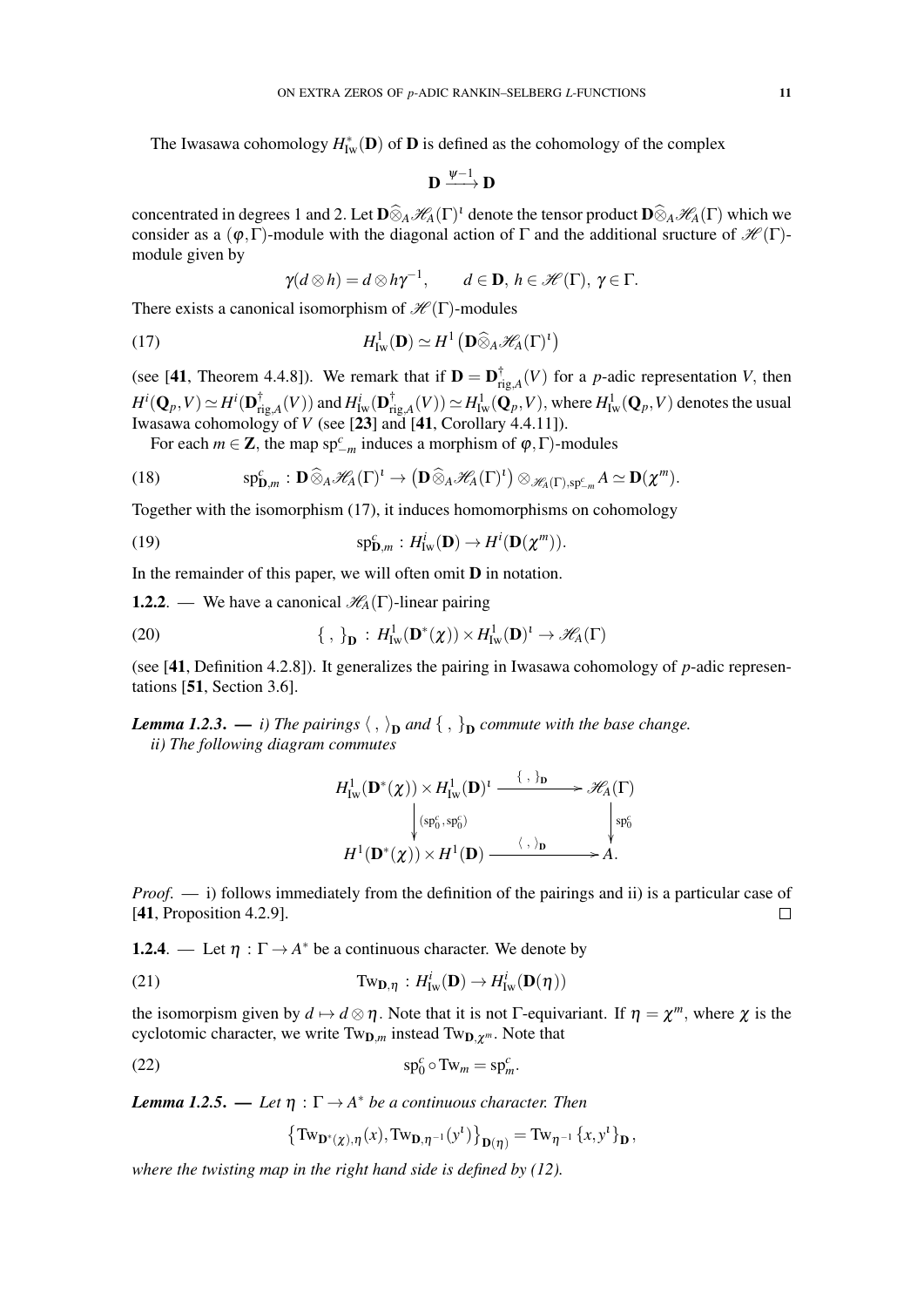*Proof*. — By [41, Definition 4.2.8 and Lemma 4.2.5]

$$
\{x, y^{t}\}_{\mathbf{D}} = \{(\varphi - 1)(x), (\varphi - 1)(y^{t})\}_{\mathbf{D}}^{0},
$$

where  $\{\, ,\, \}_{\mathbf{D}}^0$  :  $\mathbf{D}^*(\chi)^{\psi=0} \times \mathbf{D}^{\psi=0,1} \to \mathscr{R}_A(\Gamma)$  is the unique  $\mathscr{R}(\Gamma)$ -linear pairing satisfying the following condition: for all  $x \in D^*(\chi)^{\psi=0}$  and  $y \in D^{\psi=0}$  one has

(23) 
$$
\text{res}\left(\{x,y^t\}_{\mathbf{D}}^0\cdot\frac{d\gamma_1}{\gamma_1}\right) = \log(\chi(\gamma_1))\cdot\text{res}\left([x,y]_{\mathbf{D}}\cdot\frac{dX}{1+X}\right).
$$

Here  $[ , ]_{D} : D^*(\chi) \times D \to \mathcal{R}_A$  denotes the canonical pairing, and we refer the reader to [41, Section 2.1] for any unexplained notation. Let

$$
\{\, , \, \}': \mathbf{D}^*(\chi \eta)^{\psi=0} \times \mathbf{D}(\eta^{-1})^{\psi=0,\iota} \to \mathscr{R}_A(\Gamma)
$$

denote the map  $\{x, y\}' = Tw_{\eta^{-1}} \left\{ Tw_{\mathbf{D}^*(\chi\eta), \eta^{-1}}(x), Tw_{\mathbf{D}(\eta^{-1}), \eta}(y^t) \right\}_{\mathbf{r}}^0$  $\mathbf{D}$ . An easy computation shows that it is a  $\mathscr{R}_A(\Gamma)$ -linear pairing which satisfies (23) for the  $(\varphi, \Gamma)$ -module  $\mathbf{D}(\eta^{-1})$ . Therefore it coincides with  $\{\, ,\, \}_{\mathbf{D}(\eta^{-1})}^0$ . This imples the lemma.  $\Box$ 

# 1.3. The large exponential map. —

**1.3.1**. — Assume that  $A = E$ . Let **D** be a crystalline  $(\varphi, \Gamma)$ -module over  $\mathcal{R}_E$ , *i.e.* dim<sub>*E*</sub>  $\mathcal{D}_{cris}(\mathbf{D})$  = rk $_{\mathscr{R}_E}$ **D**. We denote by  $H^1_f(\mathbf{D})$  the subgroup of  $H^1(\mathbf{D})$  that classifies crystalline extensions of the form  $0 \to \mathbf{D} \to \mathbf{X} \to \mathscr{R}_E \to 0$  [6, Section 1.4]. The equivalence between the category of crystalline  $(\varphi, \Gamma)$ -modules and that of filtered Dieudonné modules [13] induces a canonical homomorphism

$$
\exp_{\mathbf{D}}\,:\,\mathscr{D}_{\mathrm{cris}}(\mathbf{D})/\mathrm{Fil}^0\mathscr{D}_{\mathrm{cris}}(\mathbf{D})\rightarrow H^1_f(\mathbf{D}),
$$

which is a direct generalization of the Bloch–Kato exponential map [6, Proposition 1.4.4], [48]. Note that  $\exp_{\mathbf{D}}$  is an isomorphism if  $\mathscr{D}_{\text{cris}}(\mathbf{D})^{\varphi=1} = 0$ .

If *V* is a crystalline representation of  $G_{\mathbf{Q}_p}$ , then  $\mathscr{D}_{\text{cris}}(\mathbf{D}_r^{\dagger})$  $T_{\text{rig},E}(\text{V}) \simeq \mathbf{D}_{\text{cris}}(\text{V})$ , where  $\mathbf{D}_{\text{cris}}$  is classical Fontaine's functor [31, 32]. We have a commutative diagram

$$
\begin{aligned} \mathbf{D}_{\mathrm{cris}}(V)/\mathrm{Fil}^{0}\mathbf{D}_{\mathrm{cris}}(V) & \xrightarrow{\exp_{V}} H_{f}^{1}(\mathbf{Q}_{p}, V) \\ & \downarrow{\simeq} & \downarrow{\simeq} \\ \mathscr{D}_{\mathrm{cris}}(\mathbf{D})/\mathrm{Fil}^{0}\mathscr{D}_{\mathrm{cris}}(\mathbf{D}) & \xrightarrow{\exp_{\mathbf{D}}} H_{f}^{1}(\mathbf{D}), \end{aligned}
$$

where  $\exp_V$  is the Bloch–Kato exponential map [19].

**1.3.2.** — Let **D** be a  $(\varphi, \Gamma)$ -module over a Tate algebra *A*. Assume that for all  $x \in \text{Spm}(A)$  the specialization  $\mathbf{D}_x = \mathbf{D} \otimes_A A/\mathfrak{m}_x$  of  $\mathbf{D}$  at *x* is a crystalline module. Then  $\mathscr{D}_{\text{cris}}(\mathbf{D})$  is a projective *A*-module of rank  $\text{rk}_{\mathscr{R}_A}(\mathbf{D})$  and  $\mathscr{D}_{\text{cris}}(\mathbf{D}_x)\simeq \mathscr{D}_{\text{cris}}(\mathbf{D})\otimes_AA/\mathfrak{m}_x$  [**14**, Théorème C]. Moreover, Nakamura [49, Section 2] constructed the relative version  $\exp_{D}$ :  $\mathscr{D}_{cris}(D)/Fil^0\mathscr{D}_{cris}(D) \to H^1(D)$  of the exponential map. For any  $x \in \text{Spm}(A)$  we have a commtative diagram

$$
\mathscr{D}_{\text{cris}}(\mathbf{D})/\text{Fil}^0 \mathscr{D}_{\text{cris}}(\mathbf{D}) \xrightarrow{\exp_{\mathbf{D}}} H^1(\mathbf{D})
$$
  

$$
\downarrow \qquad \qquad \downarrow
$$
  

$$
\mathscr{D}_{\text{cris}}(\mathbf{D}_x)/\text{Fil}^0 \mathscr{D}_{\text{cris}}(\mathbf{D}_x) \xrightarrow{\exp_{\mathbf{D}_x}} H^1(\mathbf{D}_x).
$$

**1.3.3**. — Let  $\delta: \mathbb{Q}_p^* \to A^*$  be a continuous character with values in a Tate algebra A. We denote by  $\mathcal{R}_A(\delta)$  the  $(\varphi, \Gamma)$ -module  $\mathcal{R}_A \cdot e_{\delta}$  of rank 1 over  $\mathcal{R}_A$  defined by

$$
\varphi(e_{\delta}) = \delta(p) \cdot e_{\delta}, \qquad \gamma(e_{\delta}) = \delta(\chi(\gamma)) \cdot e_{\delta}, \quad \gamma \in \Gamma.
$$

In Sections 1.3.3-1.3.5, we assume that

$$
\delta|_{\mathbb{Z}_p^*}(u) = u^m \quad \text{ for some integer } m \geq 1.
$$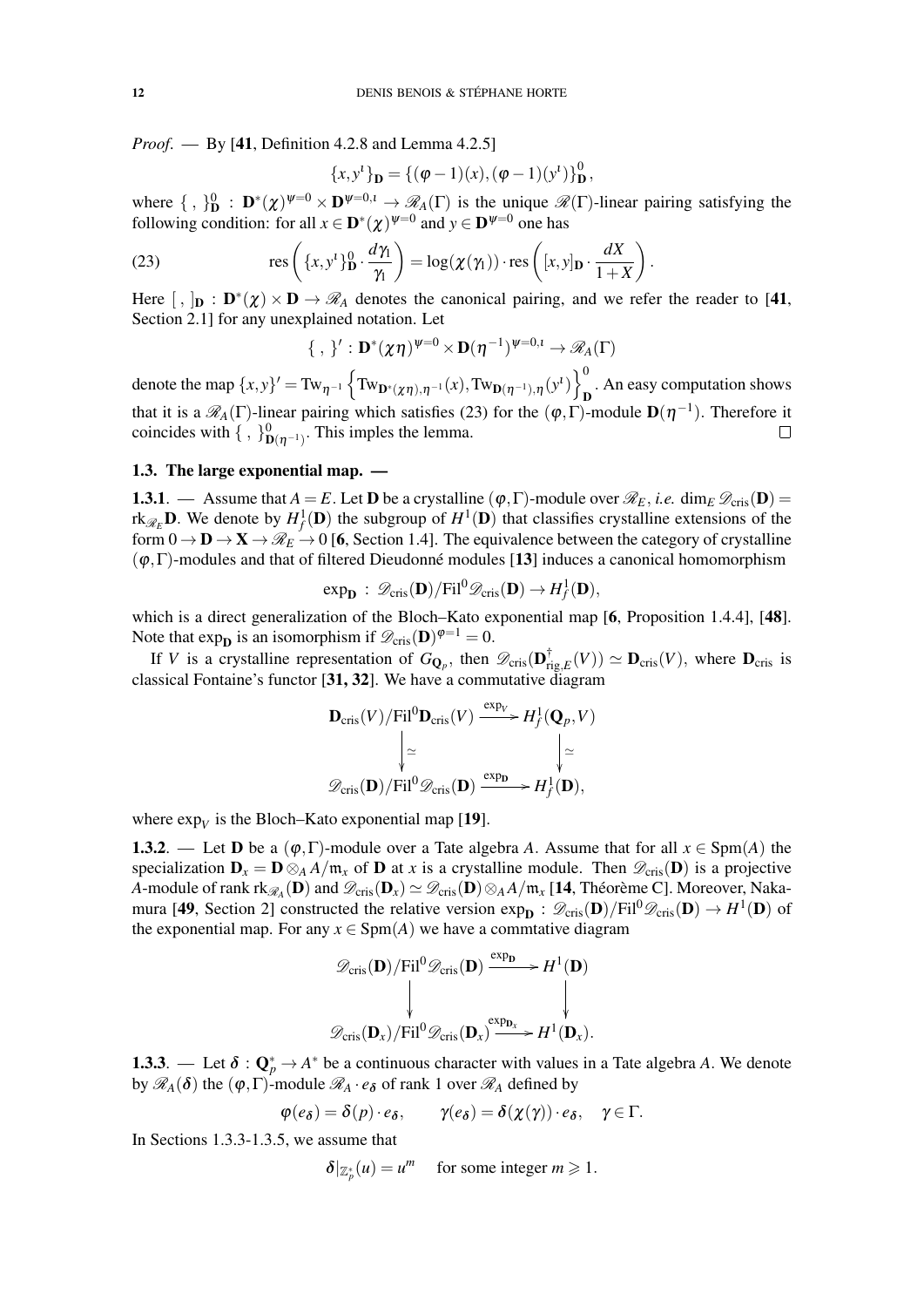Then the crystalline module  $\mathscr{D}_{\text{cris}}(\mathscr{R}_A(\delta))$  associated to  $\mathscr{R}_A(\delta)$  is the free *A*-module of rank 1 generated by  $d_{\delta} = t^{-m} e_{\delta}$ . The action of  $\varphi$  on  $d_{\delta}$  is given by

$$
\varphi(d_{\delta})=p^{-m}\delta(p)d_{\delta}.
$$

Moreover, Fil<sup>0</sup> $\mathscr{D}_{\text{cris}}(\mathscr{R}_A(\delta)) = 0$ , and the exponential map takes the form

$$
\exp_{\mathscr{R}_A({\boldsymbol{\delta}})}:\mathscr{D}_{\text{cris}}(\mathscr{R}_A({\boldsymbol{\delta}}))\to H^1(\mathscr{R}_A({\boldsymbol{\delta}})).
$$

**1.3.4.** — We review the construction of the large exponential map for  $(\varphi, \Gamma)$ -modules of rank one. We refer the reader to [49] for general constructions and more detail. Equip the ring  $\mathscr{E}_A$  =  $\mathcal{R}_A$  ∩ *A*[[X]] with the operator  $\partial = (1+X) \frac{d}{dX}$  $\frac{d}{dX}$ . Let  $z \in \mathscr{D}_{\mathrm{cris}}(\mathscr{R}_A(\boldsymbol{\delta})) \otimes_A \mathscr{E}_A^{\mathscr{N}=0}$  $A^{\triangleright,\psi=0}$ . It may be shown that the equation

$$
(\varphi - 1)F = z - \frac{\partial^m z(0)}{m!}t^m
$$

has a solution in  $\mathscr{D}_{\text{cris}}(\mathscr{R}_A(\delta))\otimes_A \mathscr{R}_A$  and we define

$$
\mathrm{Exp}_{\mathscr{R}_A(\boldsymbol{\delta})}(z) = (-1)^m \frac{\log \chi(\gamma_1)}{p} t^m \partial^m(F).
$$

Exactly as in the classical case  $A = E$  (see [12]), it is not hard to check that  $Exp_{\mathscr{R}_A(\delta)}(z) \in$  $\mathscr{R}_{A}(\boldsymbol{\delta})^{\psi=1} \simeq H^1_{\mathrm{Iw}}(\mathscr{R}_{A}(\boldsymbol{\delta}))$  and we denote by

$$
\mathrm{Exp}_{\mathscr{R}(\boldsymbol{\delta})}:\mathscr{D}_{\mathrm{cris}}(\mathscr{R}_{A}(\boldsymbol{\delta}))\otimes_{A}\mathscr{E}_{A}^{\psi=0}\to H^1_{\mathrm{Iw}}(\mathscr{R}_{A}(\boldsymbol{\delta}))
$$

the resulting map [12, 48, 49]. Let  $c \in \Gamma$  denote the unique element such that  $\chi(c) = -1$ . Set  $Exp_{\mathscr{R}(\boldsymbol{\delta})}^c = c \circ Exp_{\mathscr{R}(\boldsymbol{\delta})}$ . For any generator  $d \in \mathscr{D}_{\text{cris}}(\mathscr{R}_A(\boldsymbol{\delta}))$  define

$$
\mathfrak{Log}_{\mathscr{R}_A(\delta^{-1}\chi),d}: H^1_{\mathrm{Iw}}(\mathscr{R}_A(\delta^{-1}\chi)) \to \mathscr{H}_A(\Gamma),
$$
  

$$
\mathfrak{Log}_{\mathscr{R}_A(\delta^{-1}\chi),d}(x) = \left\{x, \mathrm{Exp}^c_{\mathscr{R}_A(\delta)}(d \otimes (1+X)^1) \right\}_{\mathscr{R}_A(\delta)}
$$

.

*Proposition 1.3.5.* — 1) The maps  $Exp_{\mathscr{R}_A(\delta)}$  and  $Log_{\mathscr{R}_A(\delta^{-1}\chi),d}$  commute with the base change.

2) Let  $A = E$  and let V be a crystalline representation of  $G_{\mathbf{Q}_p}$ . The choice of a compatible  $s$ ystem  $\bm{\varepsilon}=(\zeta_{p^n})_{n\geqslant 0}$  of  $p^n$ th roots of unity fixes an isomorphism between  $\mathscr{R}_{{\bf Q}_p}$  and the ring  ${\bf B}_{{\rm r}}^\dagger$ rig,Q*<sup>p</sup> from* [11]. Assume that  $\mathscr{R}_E(\delta)$  is a submodule of  $\mathbf{D}_r^{\dagger}$  $\lim_{\epsilon \to \infty} F(Y)$ . Then  $Exp_{\mathscr{R}_E(\delta)}$  coincides with the *restriction of Perrin-Riou's large exponential map* [51]

$$
\mathrm{Exp}^{\varepsilon}_{V,m} : \mathbf{D}_{\mathrm{cris}}(V) \otimes_E \mathscr{E}_E^{\psi=0} \to H^1_{\mathrm{Iw}}(\mathbf{Q}_p, V)
$$

*on*  $\mathscr{D}_{\mathrm{cris}}(\mathscr{R}_E(\boldsymbol{\delta}))\otimes_E\mathscr{E}_E^{\psi=0}$ .

3) *Let*  $k \in \mathbb{Z}$  *be an integer such that*  $k + m \ge 1$  *and*  $p^{-k-m}\delta(p) - 1$  *does not vanish on* A. *Then* 

$$
\mathrm{sp}_{k}^{c} \circ \mathfrak{Log}_{\mathscr{R}_{A}(\boldsymbol{\delta}^{-1}\chi),d}(x) = (m+k-1)! \cdot \frac{1-p^{m+k-1}\boldsymbol{\delta}(p)^{-1}}{1-p^{-m-k}\boldsymbol{\delta}(p)} \cdot \left\langle \mathrm{sp}_{-k}^{c}(x), \mathrm{exp}_{\mathscr{R}_{A}(\boldsymbol{\delta}\chi^{k})}(d[k]) \right\rangle_{\mathscr{R}_{A}(\boldsymbol{\delta}\chi^{k})},
$$

where we denote by  $d[k]$  the image of  $d$  under the canonical shift  $\mathscr{D}_{\mathrm{cris}}(\mathscr{R}_A(\bm{\delta}))\to \mathscr{D}_{\mathrm{cris}}(\mathscr{R}_A(\bm{\delta}\bm{\chi}^k)).$ 4) *Let*  $A = E$ . *Then for any*  $k \in \mathbb{Z}$  *such that*  $k + m \leq 0$  *and*  $p^{-k-m}\delta(p) \neq 1$  *one has* 

$$
\mathrm{sp}^c_k \circ \mathfrak{Log}_{\mathscr{R}_E(\delta^{-1}\chi),d}(x) = \frac{(-1)^{m+k}}{(-m-k)!} \cdot \frac{1-p^{m+k-1}\delta(p)^{-1}}{1-p^{-m-k}\delta(p)} \cdot \left[ \log_{\mathscr{R}_E(\delta^{-1}\chi^{1-k})} \left( \mathrm{sp}^c_{-k}(x) \right), d[k] \right]_{\mathscr{R}_E(\delta\chi^k)},
$$

*where*

$$
[ , ]_{\mathscr{R}_E(\boldsymbol{\delta} \chi^k)} : \mathscr{D}_{\text{cris}}\left(\mathscr{R}_E(\boldsymbol{\delta}^{-1} \chi^{1-k})\right) \times \mathscr{D}_{\text{cris}}\left(\mathscr{R}_E(\boldsymbol{\delta} \chi^k)\right) \to E
$$

*denotes the canonical pairing.*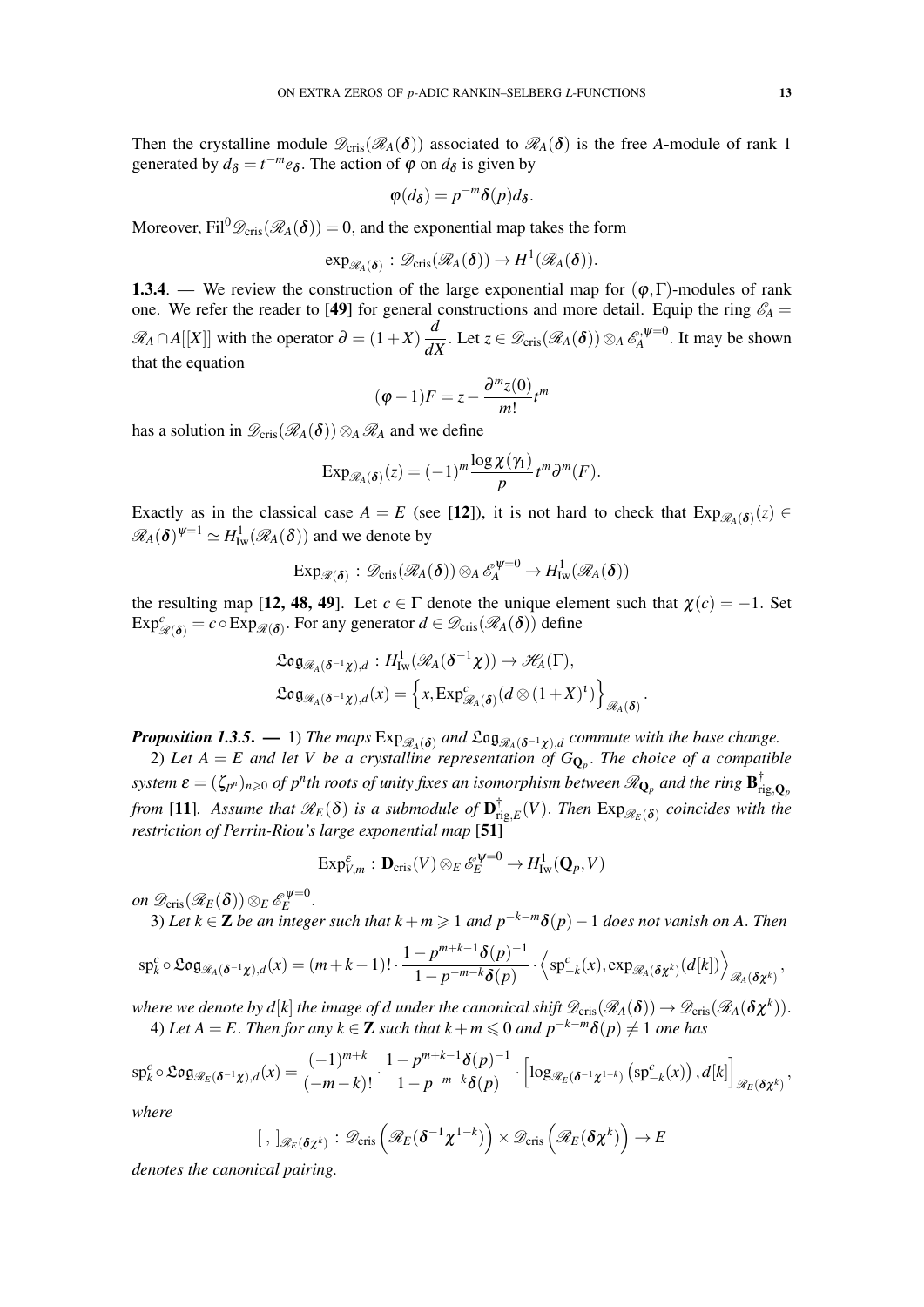*Proof.* — Part 1) is clear. Part 2) follows from Berger's construction of the large exponential map [12]. Part 3) is essentially the interpolation property of the large exponential map (see [51] and [10, Corollaire 4.10]. Part 4) is equivalent to Perrin-Riou's explicit reciprocity law. See [5, 12, 26] for the proofs in the cassical case of absolutely crystalline representations. The case of  $(\varphi, \Gamma)$ -modules of rank one over an unramified field is particularly simple and can be treated by the method of Berger [12] without additional difficulties. It also can be deduced from the results of Nakamura [48], where the approach of Berger was extendend to general de Rham ( $\varphi$ , Γ)-modules.  $\Box$ 

*Corollary 1.3.6*. — *We record the particular cases that will be used in this paper:*

$$
sp_0^c \circ \mathfrak{Log}_{\mathcal{R}_A(\delta^{-1}\chi),d}(x) = (m-1)! \cdot \frac{1-p^{m-1}\delta(p)^{-1}}{1-p^{-m}\delta(p)} \cdot \left\langle sp_0^c(x), \exp_{\mathcal{R}_A(\delta)}(d) \right\rangle_{\mathcal{R}_A(\delta)},
$$
  

$$
sp_{-m}^c \circ \mathfrak{Log}_{\mathcal{R}_E(\delta^{-1}\chi),d}(x) = \frac{1-p^{-1}\delta(p)^{-1}}{1-\delta(p)} \cdot \left[ \log_{\mathcal{R}_E(\delta^{-1}\chi^{m+1})}(sp_m^c(x)),d[-m] \right]_{\mathcal{R}_E(\delta\chi^{-m})}
$$

.

We also need the following technical result.

*Proposition 1.3.7.* — Let  $m \in \mathbf{Z}$  and let  $\boldsymbol{\delta} : \mathbf{Q}_p^* \to A$  be a continuous character such that  $\delta(u) = u^m$ ,  $u \in \mathbb{Z}_p^*$ .

*Then the following statements hold:*

*1)* If  $m \geq 1$  or  $\delta(p)p^{-m} \neq 1$ , then  $H^0(\mathcal{R}_A(\delta)) = 0$ .

2a) If A is a principal ideal domain and  $m \leqslant 0$ , then  $H^2(\mathscr{R}_A(\boldsymbol{\delta})) = 0$ .

2b) If, in addition,  $p^{-m}\delta(p) - 1$  is invertible in A then  $H^1(\mathscr{R}_A(\delta))$  is a free A-module of rank *one.*

*Proof.* — 1) If  $m \ge 1$ , then  $\mathcal{R}_A(\delta)^\Gamma = 0$  and therefore  $H^0(\mathcal{R}_A(\delta)) = 0$ . Assume that  $m \le 0$ . Then  $\mathscr{D}_{\text{cris}}(\mathscr{R}_A(\boldsymbol{\delta})) = \mathscr{R}_A(\boldsymbol{\delta})^{\Gamma}$  is generated by  $d_{\boldsymbol{\delta}} = t^{-m}e_{\boldsymbol{\delta}}$ , where  $\varphi(d_{\boldsymbol{\delta}}) = p^{-m}\delta(p)d_{\boldsymbol{\delta}}$ . Therefore

$$
H^0(\mathscr{R}_A(\boldsymbol{\delta})) = \mathscr{D}_{\mathrm{cris}}(\mathscr{R}_A(\boldsymbol{\delta}))^{\varphi=1} = 0.
$$

2a) For any bounded complex *C* • of *A*-modules and any *A*-module *M* one has a spectral sequence

$$
E_2^{i,j} := \operatorname{Tor}^A_{-i}(H^j(C^\bullet), M) \Rightarrow H^{i+j}(C^\bullet \otimes_A M).
$$

In paticular, for any maximal ideal  $m_r$  of *A* one has

(24) 
$$
E_2^{i,j} := \text{Tor}_{-i}^A \left( H^j(\mathscr{R}_A(\boldsymbol{\delta}), k(x)) \Rightarrow H^{i+j}(\mathscr{R}_{k(x)}(\boldsymbol{\delta}_x)) \right),
$$

where  $k(x) = A/m_x$ . In degree 2, this gives isomorphisms

$$
H^2(\mathscr{R}_A(\boldsymbol{\delta}))\otimes_A k(x) \simeq H^2(\mathscr{R}_{k(x)}(\boldsymbol{\delta}_x)), \qquad \forall x \in \text{Spm}(A).
$$

By local duality and part 1) of the proposition,

$$
H^2\left(\mathscr{R}_{k(x)}(\boldsymbol{\delta}_x)\right)=H^0\left(\mathscr{R}_{k(x)}(\boldsymbol{\delta}_x^{-1}\boldsymbol{\chi})\right)=0,
$$

and therefore  $H^2(\mathcal{R}_A(\delta)) \otimes_A k(x) = 0$  for all  $x \in \text{Spm}(A)$ . Since A is a principal ring, this implies that  $H^2(\mathscr{R}_A(\boldsymbol{\delta}))=0.$ 

2b) The spectral sequence (24) together with 2a) gives

$$
H^1(\mathscr{R}_A(\boldsymbol{\delta})) \otimes_A k(x) \simeq H^1(\mathscr{R}_{k(x)}(\boldsymbol{\delta}_x)), \qquad \forall x \in \text{Spm}(A).
$$

From our assumptions, it follows that  $H^0\left(\mathscr{R}_{k(x)}(\boldsymbol{\delta}_x)\right)=H^2\left(\mathscr{R}_{k(x)}(\boldsymbol{\delta}_x)\right)=0$  and by the Euler characteristic formula  $\dim_{k(x)} H^1(\mathscr{R}_{k(x)}(\delta_x)) = 1$  for all  $x \in \text{Spm}(A)$ . Thus,  $H^1(\mathscr{R}_A(\delta)) \otimes_A k(x)$  is a  $k(x)$ -vector space of dimension 1 for all  $x \in \text{Spm}(A)$ . Since  $H^1(\mathcal{R}_A(\delta))$  is a finitely generated module over the principal ideal domain *A*, this implies that  $H^1(\mathcal{R}_A(\delta))$  is free of rank one over *A*. The proposition is proved. $\Box$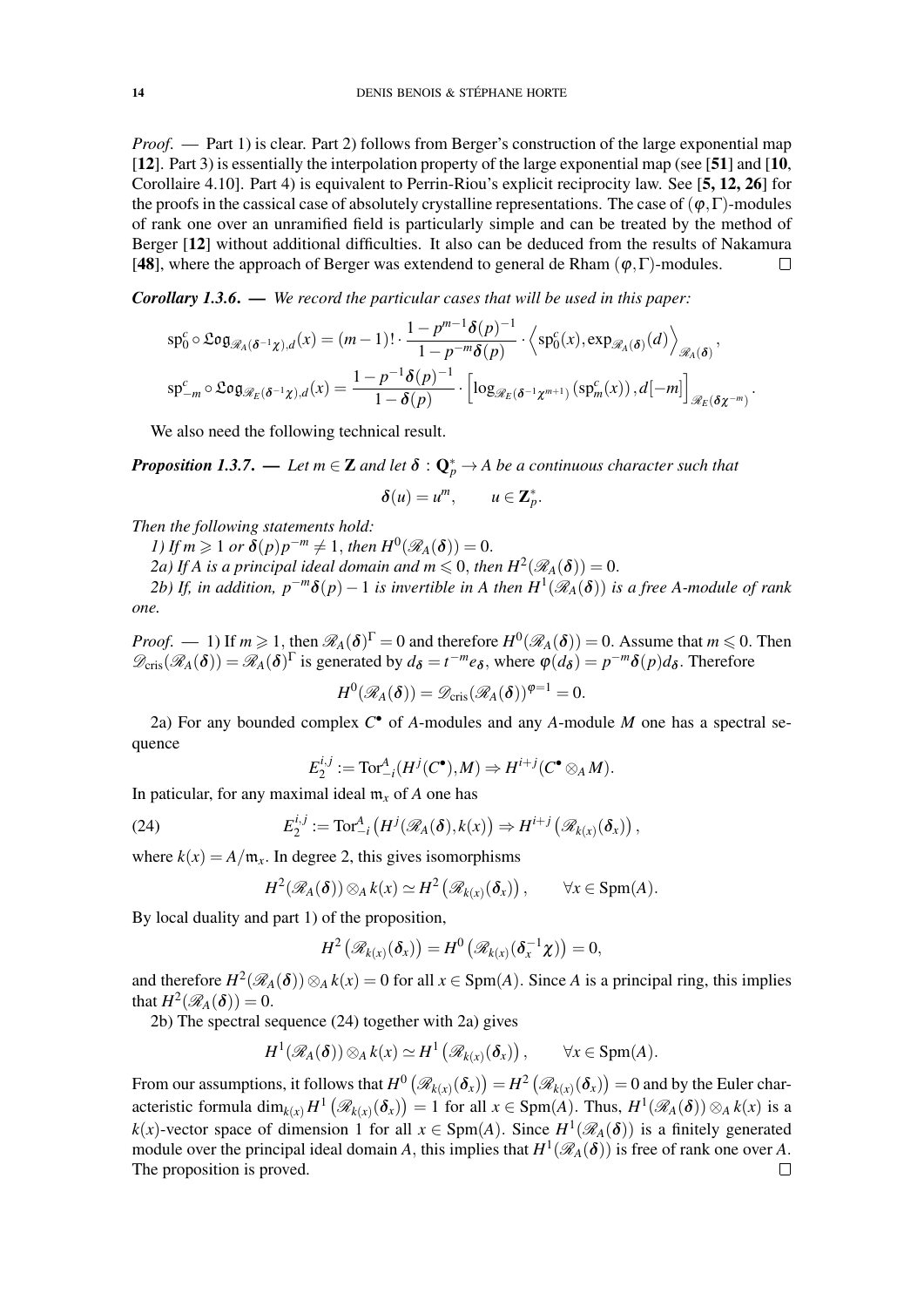### 2. Complements on the  $\mathscr L$ -invariant

#### 2.1. Regular submodules. —

2.1.1. — In this section, we first review the definition of the  $\mathscr{L}$ -invariant of *p*-adic representations of motivic weight −2 proposed in [8]. For the purposes of this paper, it is more convenient to use another construction, which we describe in Section 2.3. We next show that the two definitions are equivalent.

Fix a prime number p and a finite set S of primes of Q containing p. We denote by  $G_{\text{O},S}$  the Galois group of the maximal algebraic extension of **Q** unramified outside  $S \cup \{ \infty \}$ . Let *V* be a *p*-adic representation of  $G_{\mathbf{Q},S}$  with coefficients in a finite extension *E* of  $\mathbf{Q}_p$ . We write  $H_S^*(\mathbf{Q}, V)$ for the continuous cohomology of *G*Q,*<sup>S</sup>* with coefficients in *V*. Recall that the Bloch–Kato Selmer group  $H_f^1(\mathbf{Q}, V)$  is defined as

(25) 
$$
H_f^1(\mathbf{Q}, V) = \ker \left( H_s^1(\mathbf{Q}, V) \to \bigoplus_{l \in S} \frac{H^1(\mathbf{Q}_l, V)}{H_f^1(\mathbf{Q}_l, V)} \right),
$$

where the "local conditions"  $H_f^1(\mathbf{Q}_l, V)$  are given by

(26) 
$$
H_f^1(\mathbf{Q}_l, V) = \begin{cases} \ker(H^1(\mathbf{Q}_l, V) \to H^1(I_l, V)) & \text{if } l \neq p, \\ \ker(H^1(\mathbf{Q}_p, V) \to H^1(\mathbf{Q}_p, V \otimes \mathbf{B}_{\text{cris}})) & \text{if } l = p \end{cases}
$$

(see [19]). Here  $B_{\text{cris}}$  is Fontaine's ring of crystalline periods [31]. We also consider the relaxed Selmer group

$$
H^1_{f,\{p\}}(\mathbf{Q}, V) = \ker \left(H^1_S(\mathbf{Q}, V) \to \bigoplus_{l \in S \setminus \{p\}} \frac{H^1(\mathbf{Q}_l, V)}{H^1_f(\mathbf{Q}_l, V)}\right).
$$

The Poitou–Tate exact sequence induces an exact sequence

(27) 
$$
0 \to H_f^1(\mathbf{Q}, V) \to H_{f, \{p\}}^1(\mathbf{Q}, V) \to \frac{H^1(\mathbf{Q}_p, V)}{H_f^1(\mathbf{Q}_p, V)} \to H_f^1(\mathbf{Q}, V^*(1))^*
$$

(see [33, Proposition 2.2.1] and [52, Lemme 3.3.6]).

2.1.2. — In the rest of this section, we assume that *V* satisfies the following conditions:

**C1**)  $H_S^0(\mathbf{Q}, V) = H_S^0(\mathbf{Q}, V^*(1)) = 0.$ **C2**) *V* is crystalline at *p* and  $\mathbf{D}_{\text{cris}}(V)^{\varphi=1} = 0$ . **C3**)  $\varphi$  :  $\mathbf{D}_{\text{cris}}(V) \to \mathbf{D}_{\text{cris}}(V)$  is semisimple at  $p^{-1}$ . **C4**)  $H_f^1(\mathbf{Q}, V^*(1)) = 0.$ 

**C5**) The localization map res<sub>p</sub> :  $H_f^1(\mathbf{Q}, V) \to H_f^1(\mathbf{Q}_p, V)$  is injective.

We refer the reader to [9] for a discussion of these conditions. Here we only remark that if *V* is the *p*-adic realization of a pure motive of weight  $\leq -2$  having good reduction at *p*, then **C3–5**) are deep conjectures which are known only in some special cases.

From C2) it follows that the exponential map  $\mathbf{D}_{\text{cris}}(V)/\text{Fil}^0\mathbf{D}_{\text{cris}}(V) \to H^1_f(\mathbf{Q}_p, V)$  is an isomorphism, and we denote by  $log_V$  its inverse. Compositing  $log_V$  with the localization map  $H^1_f(\mathbf{Q}, V) \to H^1_f(\mathbf{Q}_p, V)$ , we obtain a map

$$
r_V: H_f^1(\mathbf{Q}, V) \to \mathbf{D}_{\mathrm{cris}}(V)/\mathrm{Fil}^0\mathbf{D}_{\mathrm{cris}}(V)
$$

which is closely related to the syntomic regulator.

2.1.3. — We introduce the notion of regular submodule, which first appeared in Perrin-Riou's book [52] in the context of crystalline representations (see also [6]).

*Definition 2.1.4* (PERRIN-RIOU). — *Assume that V is a p-adic representation which satisfies the conditions* C1–5)*.*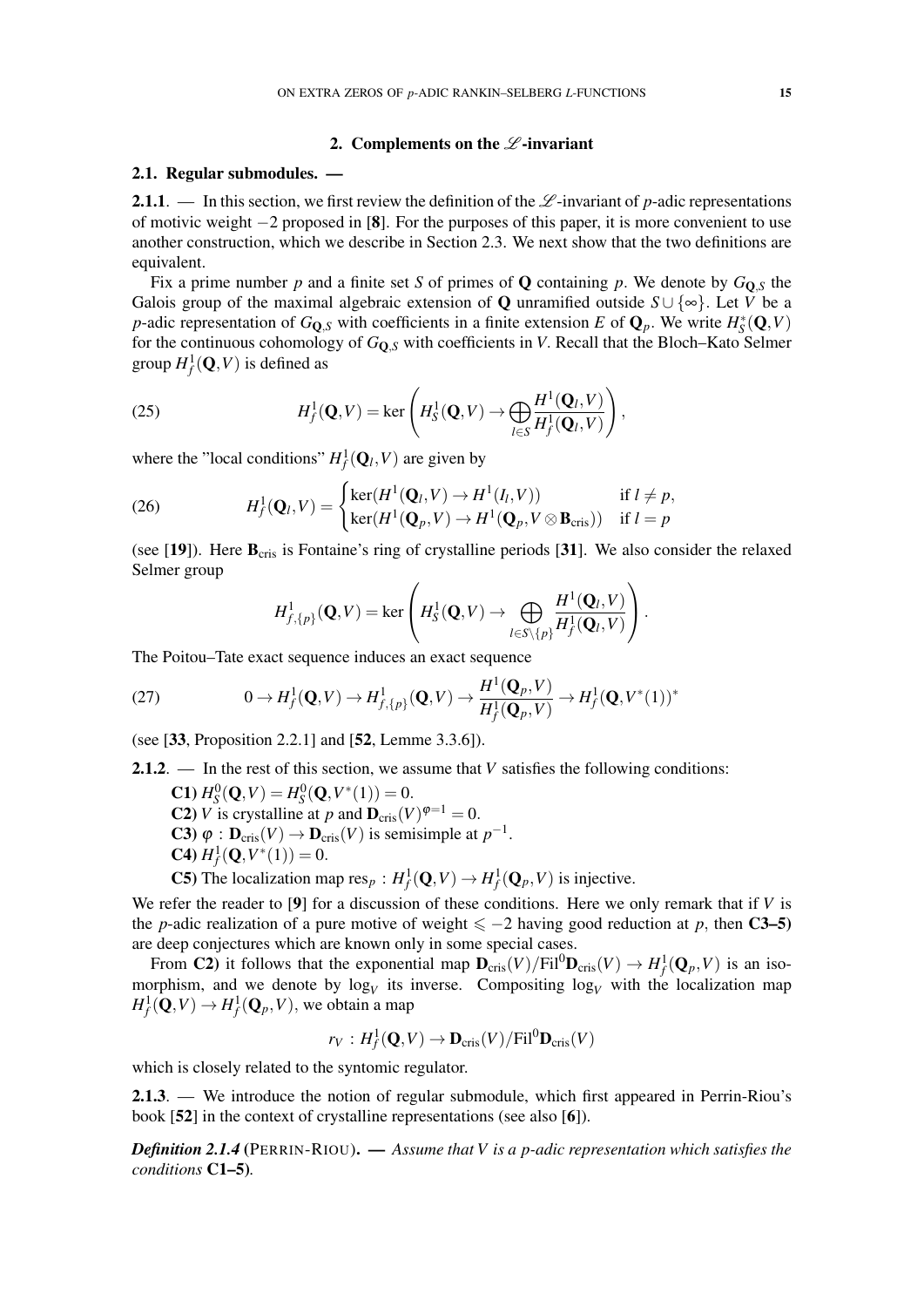*i*) *A*  $\varphi$ -submodule *D* of  $\mathbf{D}_{\text{cris}}(V)$  *is regular if*  $D \cap \text{Fil}^0 \mathbf{D}_{\text{cris}}(V) = 0$  *and the map* 

$$
r_{V,D}: H^1_f(\mathbf{Q}, V) \to \mathbf{D}_{\mathrm{cris}}(V) / (\mathrm{Fil}^0 \mathbf{D}_{\mathrm{cris}}(V) + D),
$$

*induced by r<sup>V</sup>* , *is an isomorphism.*

 $\tilde{u}$ ) A  $\varphi$ -submodule D of  $\mathbf{D}_{\text{cris}}(V^*(1))$  is regular if

$$
D + \mathrm{Fil}^0 \mathbf{D}_{\mathrm{cris}}(V^*(1)) = \mathbf{D}_{\mathrm{cris}}(V^*(1))
$$

*and the map*

$$
D \cap \text{Fil}^0 \mathbf{D}_{\text{cris}}(V^*(1)) \to H^1_f(\mathbf{Q}, V)^*,
$$

*induced by the dual map*  $r_V^*$  :  $\text{Fil}^0\mathbf{D}_{\text{cris}}(V^*(1)) \to H_f^1(V)^*$ , *is an isomorphism.* 

 $\bm{Remark\ 2.1.5.}\ \bm{\longrightarrow}\ \mathit{1)}$  Assume that  $H^1_f(\mathbf{Q},V)=H^1_f(\mathbf{Q},V^*(1))=0.$  Then  $D$  is regular if the canon*ical projection*  $D \to t_V(\mathbf{Q}_p)$  *is an isomorphism of vector spaces, and our definition agrees with the definition given in* [6]*.*

2) A  $\varphi$ -submodule D of  $\mathbf{D}_{\text{cris}}(V)$  *is regular if and only if* 

(28) 
$$
H_f^1(\mathbf{Q}_p,V)=\operatorname{res}_p\left(H_f^1(\mathbf{Q},V)\right)\oplus H_f^1(\mathbf{D}),
$$

*where*  $D$  *is the*  $(\phi, \Gamma)$ -submodule of  $D_{\text{rig}}^{\dagger}(V)$  associated to  $D$  by the theory of Berger [13] *(see* [8, Section 3.1.3]*).*

# 2.2. The  $\mathscr L$ -invariant. —

2.2.1. — Let  $D \subset \mathbf{D}_{\text{cris}}(V)$  be a regular submodule. From the semisimplicity of  $\varphi$  it follows that, as a  $\varphi$ -module, *D* decomposes into the direct sum

$$
D = D_{-1} \oplus D^{\varphi = p^{-1}}, \qquad D_{-1}^{\varphi = p^{-1}} = 0,
$$

which gives a four step filtration

(29) 
$$
\{0\} \subset D_{-1} \subset D \subset \mathbf{D}_{\mathrm{cris}}(V).
$$

Let  $F_0 \mathbf{D}_{\text{rig}}^{\dagger}(V)$  and  $F_{-1} \mathbf{D}_{\text{rig}}^{\dagger}(V)$  denote the  $(\varphi, \Gamma)$ -submodules of  $\mathbf{D}_{\text{rig}}^{\dagger}(V)$  associated to *D* and  $D_{-1}$ by Berger [13], thus

$$
D = \mathscr{D}_{\mathrm{cris}}\left(F_0\mathbf{D}_{\mathrm{rig}}^{\dagger}(V)\right), \qquad D_{-1} = \mathscr{D}_{\mathrm{cris}}\left(F_{-1}\mathbf{D}_{\mathrm{rig}}^{\dagger}(V)\right).
$$

Set  $M = \text{gr}_{0} \mathbf{D}_{\text{rig}}^{\dagger}(V)$  and  $W = D/D_{-1} \simeq \mathscr{D}_{\text{cris}}(\mathbf{M})$ . The  $(\varphi, \Gamma)$ -module  $\mathbf{M}$  satisfies

$$
\mathrm{Fil}^0 \mathscr{D}_{\mathrm{cris}}(\mathbf{M}) = 0, \qquad \mathscr{D}_{\mathrm{cris}}(\mathbf{M})^{\varphi = p^{-1}} = \mathscr{D}_{\mathrm{cris}}(\mathbf{M}).
$$

The cohomology of such modules was studied in detail in [6, Proposition 1.5.9 and Section 1.5.10]. In particular, there exists a canonical decomposition of  $H^1(\mathbf{M})$  into the direct sum of  $H^1_f(\mathbf{M})$  and some canonical space  $H_c^1(\mathbf{M})$ 

(30) 
$$
H^1(\mathbf{M}) = H_f^1(\mathbf{M}) \oplus H_c^1(\mathbf{M}).
$$

Moreover, there are canonical isomorphisms

(31) 
$$
i_{\mathbf{M},f}: \mathscr{D}_{\mathrm{cris}}(\mathbf{M}) \simeq H^1_f(\mathbf{M}), \qquad i_{\mathbf{M},c}: \mathscr{D}_{\mathrm{cris}}(\mathbf{M}) \simeq H^1_c(\mathbf{M})
$$

(see [6, Proposition 1.5.9]).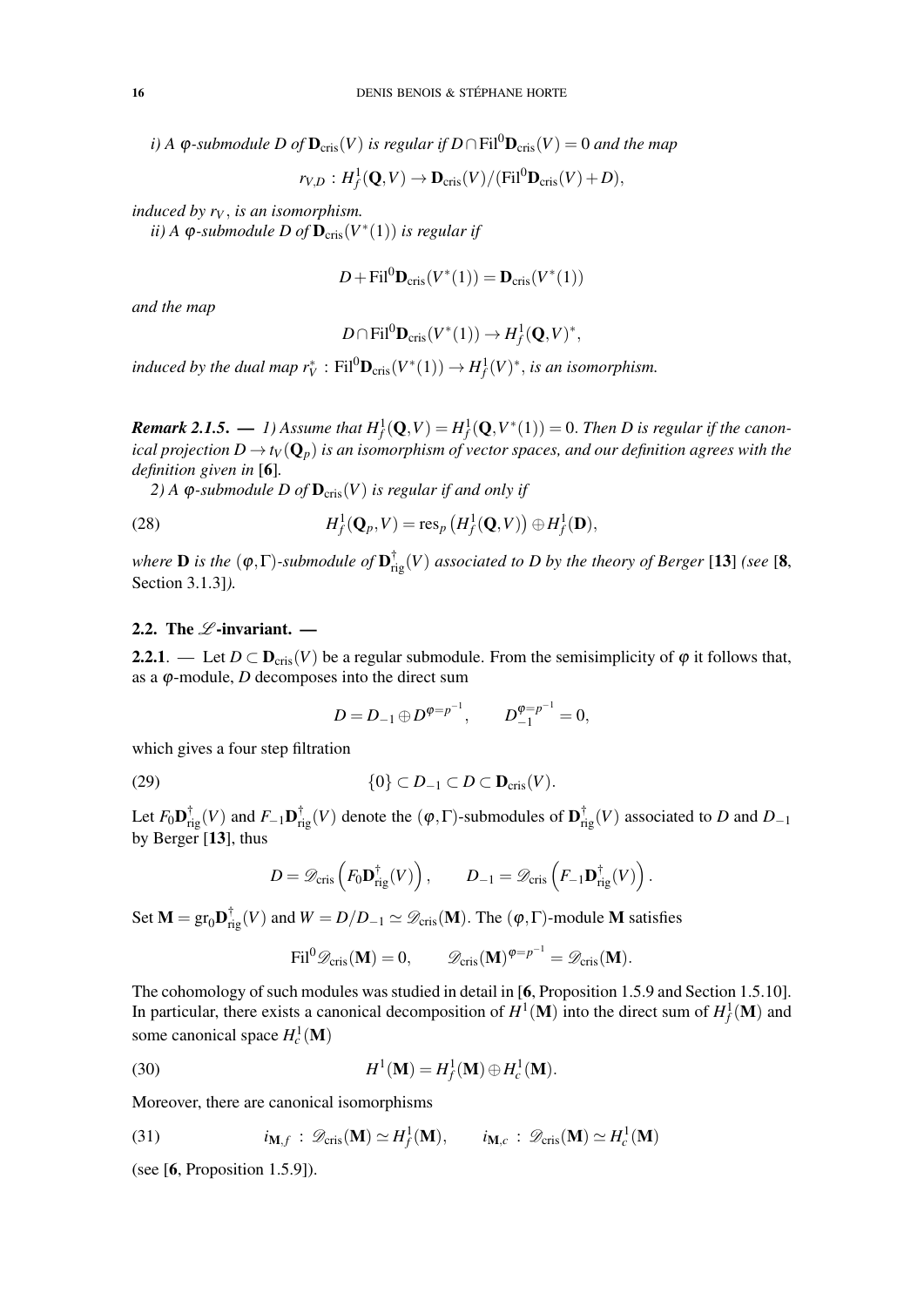2.2.2. — We have a tautological exact sequence

$$
0 \to F_{-1} \mathbf{D}_{\mathrm{rig}}^{\dagger}(V) \to F_0 \mathbf{D}_{\mathrm{rig}}^{\dagger}(V) \to \mathbf{M} \to 0
$$

which induces exact sequences [8, Section 3.1.5]

$$
0 \to H^1(F_{-1}\mathbf{D}_{\mathrm{rig}}^{\dagger}(V)) \to H^1(F_0\mathbf{D}_{\mathrm{rig}}^{\dagger}(V)) \to H^1(\mathbf{M}) \to 0,
$$
  

$$
0 \to H^1_f(F_{-1}\mathbf{D}_{\mathrm{rig}}^{\dagger}(V)) \to H^1_f(F_0\mathbf{D}_{\mathrm{rig}}^{\dagger}(V)) \to H^1_f(\mathbf{M}) \to 0.
$$

Moreover,  $H^1_f(F_{-1} \mathbf{D}_{\text{rig}}^{\dagger}(V)) = H^1(F_{-1} \mathbf{D}_{\text{rig}}^{\dagger}(V)),$  and we have

(32) 
$$
\frac{H^1(F_0 \mathbf{D}_{\mathrm{rig}}^{\dagger}(V))}{H_f^1(F_0 \mathbf{D}_{\mathrm{rig}}^{\dagger}(V))} \simeq \frac{H^1(\mathbf{M})}{H_f^1(\mathbf{M})}.
$$

**2.2.3**. — From C5) it follows that the localisation map  $H^1_{f,\{p\}}(\mathbf{Q}, V) \to H^1(\mathbf{Q}_p, V)$  is injective. Let

$$
\kappa_D: H^1_{f,\{p\}}(\mathbf{Q}, V) \to \frac{H^1(\mathbf{Q}_p, V)}{H^1_f(F_0 \mathbf{D}_{\mathrm{rig}}^\dagger(V))}
$$

denote the composition of this map with the canonical projection. Then  $\kappa_D$  is an isomorphism [8, Lemma 3.1.4]

Let  $H^1(D, V)$  denote the inverse image of  $H^1(F_0\mathbf{D}_{\text{rig}}^{\dagger}(V))/H_f^1(F_0\mathbf{D}_{\text{rig}}^{\dagger}(V))$  under  $\kappa_D$ . Then  $\kappa_D$ induces an isomorphism

$$
H^1(D,V) \simeq \frac{H^1(F_0 \mathbf{D}_{\mathrm{rig}}^\dagger(V))}{H^1_f(F_0 \mathbf{D}_{\mathrm{rig}}^\dagger(V))}.
$$

Consider the composition map  $H^1(D, V) \to H^1(F_0 \mathbf{D}_{\text{rig}}^{\dagger}(V)) \to H^1(\mathbf{M})$ . From (32) it follows that

(33) 
$$
H^{1}(D,V) \simeq \frac{H^{1}(\mathbf{M})}{H_{f}^{1}(\mathbf{M})}
$$

is an isomorphism. Taking into account (30) and (31) we obtain that  $\dim_E H^1(D, V) =$ dim  $\mathscr{D}_{\text{cris}}(\mathbf{M})$ . Hence we have a diagram

$$
\mathscr{D}_{\text{cris}}(\mathbf{M}) \xrightarrow{i_{\mathbf{M},f}} H_f^1(\mathbf{M})
$$
\n
$$
\rho_{D,f} \uparrow \qquad \uparrow p_{\mathbf{M},f}
$$
\n
$$
H^1(D,V) \longrightarrow H^1(\mathbf{M})
$$
\n
$$
\rho_{D,c} \downarrow \qquad \downarrow p_{\mathbf{M},c}
$$
\n
$$
\mathscr{D}_{\text{cris}}(\mathbf{M}) \xrightarrow{i_{\mathbf{M},c}} H_c^1(\mathbf{M}),
$$

where  $\rho_{D,f}$  and  $\rho_{D,c}$  are defined as the unique maps making this diagram commute. From (33) it follows that  $\rho_{D,c}$  is an isomorphism.

*Definition 2.2.4*. — *The determinant*

$$
\mathscr{L}(V,D) = \det \left( \rho_{D,f} \circ \rho_{D,c}^{-1} \mid \mathscr{D}_{\mathrm{cris}}(\mathbf{M}) \right)
$$

*will be called the* L *-invariant associated to V and D.*

# 2.3. The dual construction. —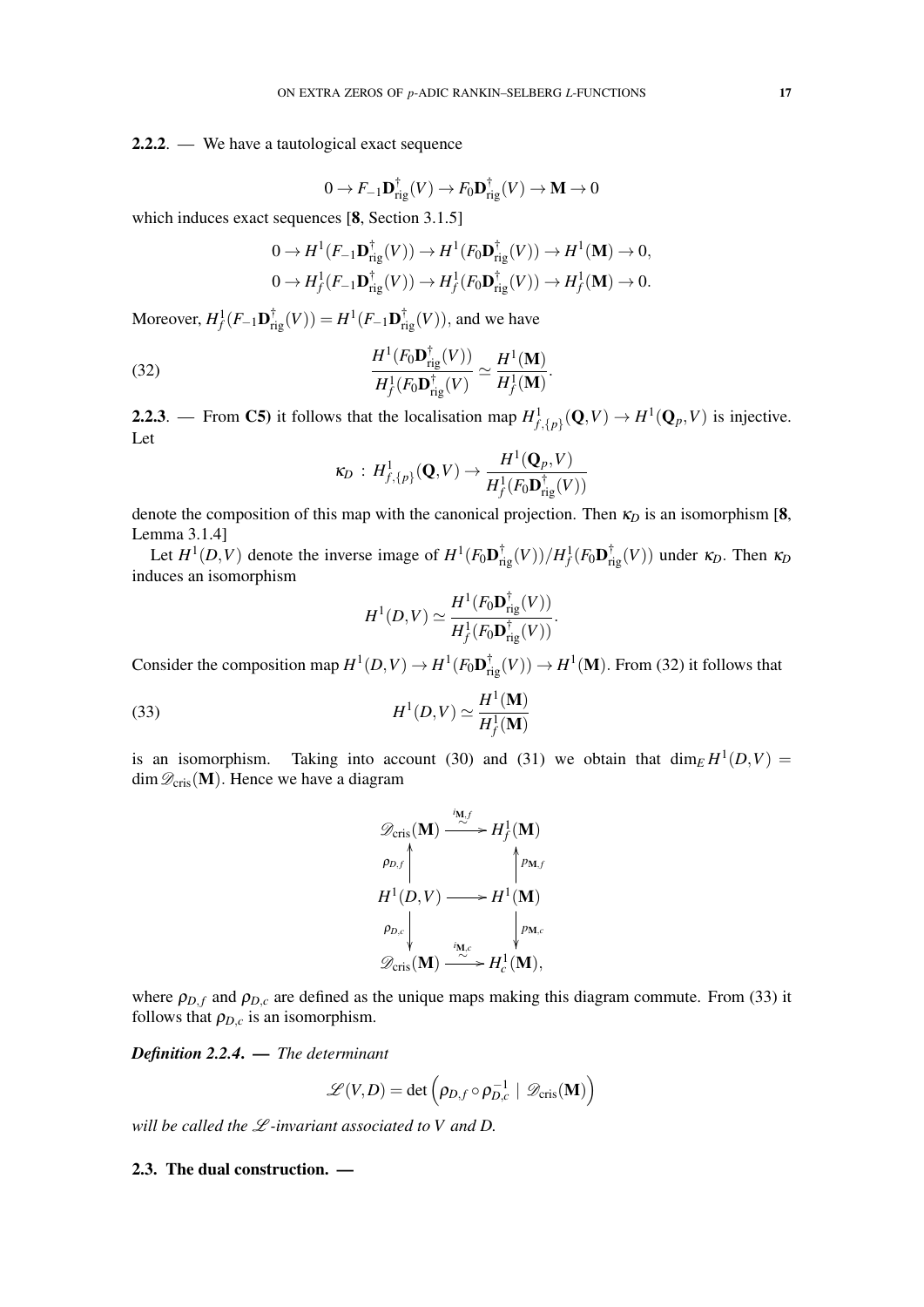**2.3.1**. — Let  $D^{\perp}$  = Hom<sub>*E*</sub> ( $\mathbf{D}_{\text{cris}}(V)/D$ ,  $\mathbf{D}_{\text{cris}}(E(1))$ ). Then  $D^{\perp}$  is a regular submodule of  $\mathbf{D}_{\text{cris}}(V^*(1))$ . In this section, we define an  $\mathscr{L}\text{-invariant } \mathscr{L}(V^*(1), D^{\perp})$  associated to the data  $(V^*(1), D^{\perp}).$ 

Let  $D_1^{\perp}$  denote the biggest  $\varphi$ -submodule of  $\mathbf{D}_{\text{cris}}(V^*(1))$  such that  $(D_1^{\perp}/D^{\perp})^{\varphi=1} = D_1^{\perp}/D^{\perp}$ . This gives a four step filtration

(34) 
$$
\{0\} \subset D^{\perp} \subset D_1^{\perp} \subset \mathbf{D}_{\mathrm{cris}}(V^*(1)).
$$

It follows from definition that  $D_1^{\perp} = (D_{-1})^{\perp} = \text{Hom}_E(D_{\text{cris}}(V)/D_{-1}, D_{\text{cris}}(E(1))),$  and therefore (34) is the dual filtration of (29).

We denote by  $F_0 \mathbf{D}_{\text{rig}}^{\dagger}(V^*(1))$  and  $F_1 \mathbf{D}_{\text{rig}}^{\dagger}(V^*(1))$  the  $(\varphi, \Gamma)$ -submodules of  $\mathbf{D}_{\text{rig}}^{\dagger}(V^*(1))$  associated to  $D^{\perp}$  and  $D_1^{\perp}$ , thus

$$
\mathscr{D}_{\mathrm{cris}}\left(F_0\mathbf{D}_{\mathrm{rig}}^\dagger(V^*(1))\right) \simeq D^\perp, \qquad \mathscr{D}_{\mathrm{cris}}\left(F_1\mathbf{D}_{\mathrm{rig}}^\dagger(V^*(1))\right) \simeq D_1^\perp.
$$

Then

$$
F_0 \mathbf{D}_{\mathrm{rig}}^{\dagger}(V^*(1)) = \mathrm{Hom}_{\mathscr{R}_E} \left( \mathbf{D}_{\mathrm{rig}}^{\dagger}(V) / F_0 \mathbf{D}_{\mathrm{rig}}^{\dagger}(V), \mathscr{R}_E(\chi) \right),
$$
  

$$
F_1 \mathbf{D}_{\mathrm{rig}}^{\dagger}(V^*(1)) = \mathrm{Hom}_{\mathscr{R}_E} \left( \mathbf{D}_{\mathrm{rig}}^{\dagger}(V) / F_{-1} \mathbf{D}_{\mathrm{rig}}^{\dagger}(V), \mathscr{R}_E(\chi) \right),
$$

and we have an exact sequence

(35) 
$$
0 \to F_0 \mathbf{D}_{\mathrm{rig}}^{\dagger}(V^*(1)) \to F_1 \mathbf{D}_{\mathrm{rig}}^{\dagger}(V^*(1)) \to \mathbf{M}^*(\chi) \to 0,
$$

where **M** is the  $(\varphi, \Gamma)$ -module defined in Section 2.2. Note that

(36) 
$$
\text{Fil}^0 \mathscr{D}_{\text{cris}}(\mathbf{M}^*(\chi)) = \mathscr{D}_{\text{cris}}(\mathbf{M}^*(\chi)), \qquad \mathscr{D}_{\text{cris}}(\mathbf{M}^*(\chi))^{\varphi=1} = \mathscr{D}_{\text{cris}}(\mathbf{M}^*(\chi)).
$$

We refer the reader to [6, Proposition 1.5.9 and Section 1.5.10] for the proofs of the following facts.

a) The map

$$
i_{\mathbf{M}^*(\chi)}: \mathscr{D}_{\mathrm{cris}}(\mathbf{M}^*(\chi)) \oplus \mathscr{D}_{\mathrm{cris}}(\mathbf{M}^*(\chi)) \to H^1(\mathbf{M}^*(\chi)),
$$
  

$$
i_{\mathbf{M}^*(\chi)}(x, y) = \mathrm{cl}(-x, \frac{\log \chi(\gamma_1)}{p}y)
$$

is an isomorphism.

b) Denote by  $i_{M^*(\chi),f}$  (respectively  $i_{M^*(\chi),c}$ ) the restriction of  $i_{M^*(\chi)}$  on the first (respectively second) summand. Then  $\text{Im}\left(i_{\mathbf{M}^*(\boldsymbol{\chi}),f}\right) = H^1_f(\mathbf{M}^*(\boldsymbol{\chi}))$  and

(38) *H*

(37)

$$
H^1(\mathbf{M}^*(\chi)) \simeq H^1_f(\mathbf{M}^*(\chi)) \oplus H^1_c(\mathbf{M}^*(\chi)),
$$

where  $H_c^1(\mathbf{M}^*(\chi)) = \text{Im} (i_{\mathbf{M}^*(\chi),c})$ .

c) The local duality

$$
\langle\;,\;\rangle_{{\mathbf M}}:H^1({\mathbf M}^*({\boldsymbol{\chi}}))\times H^1({\mathbf M})\to E
$$

has the following explicit description:

(39) 
$$
\langle i_{\mathbf{M}^*(\chi)}(\alpha,\beta), i_{\mathbf{M}}(x,y) \rangle_{\mathbf{M}} = [\beta,x]_{\mathbf{M}} - [\alpha,y]_{\mathbf{M}},
$$

for all 
$$
\alpha, \beta \in \mathcal{D}_{\text{cris}}(\mathbf{M}^*(\chi))
$$
 and  $x, y \in \mathcal{D}_{\text{cris}}(\mathbf{M})$ .

*Lemma 2.3.2*. — *i) The following sequences are exact*

$$
0 \to H^0\left(F_0 \mathbf{D}_{\mathrm{rig}}^{\dagger}(V^*(1))\right) \to H^0\left(F_1 \mathbf{D}_{\mathrm{rig}}^{\dagger}(V^*(1))\right) \to H^0\left(\mathbf{M}^*(\chi)\right) \to 0,
$$
  

$$
0 \to H^0\left(F_1 \mathbf{D}_{\mathrm{rig}}^{\dagger}(V^*(1))\right) \to H^0\left(\mathbf{D}_{\mathrm{rig}}^{\dagger}(V^*(1))\right) \to H^0\left(\mathrm{gr}_2 \mathbf{D}_{\mathrm{rig}}^{\dagger}(V^*(1))\right) \to 0.
$$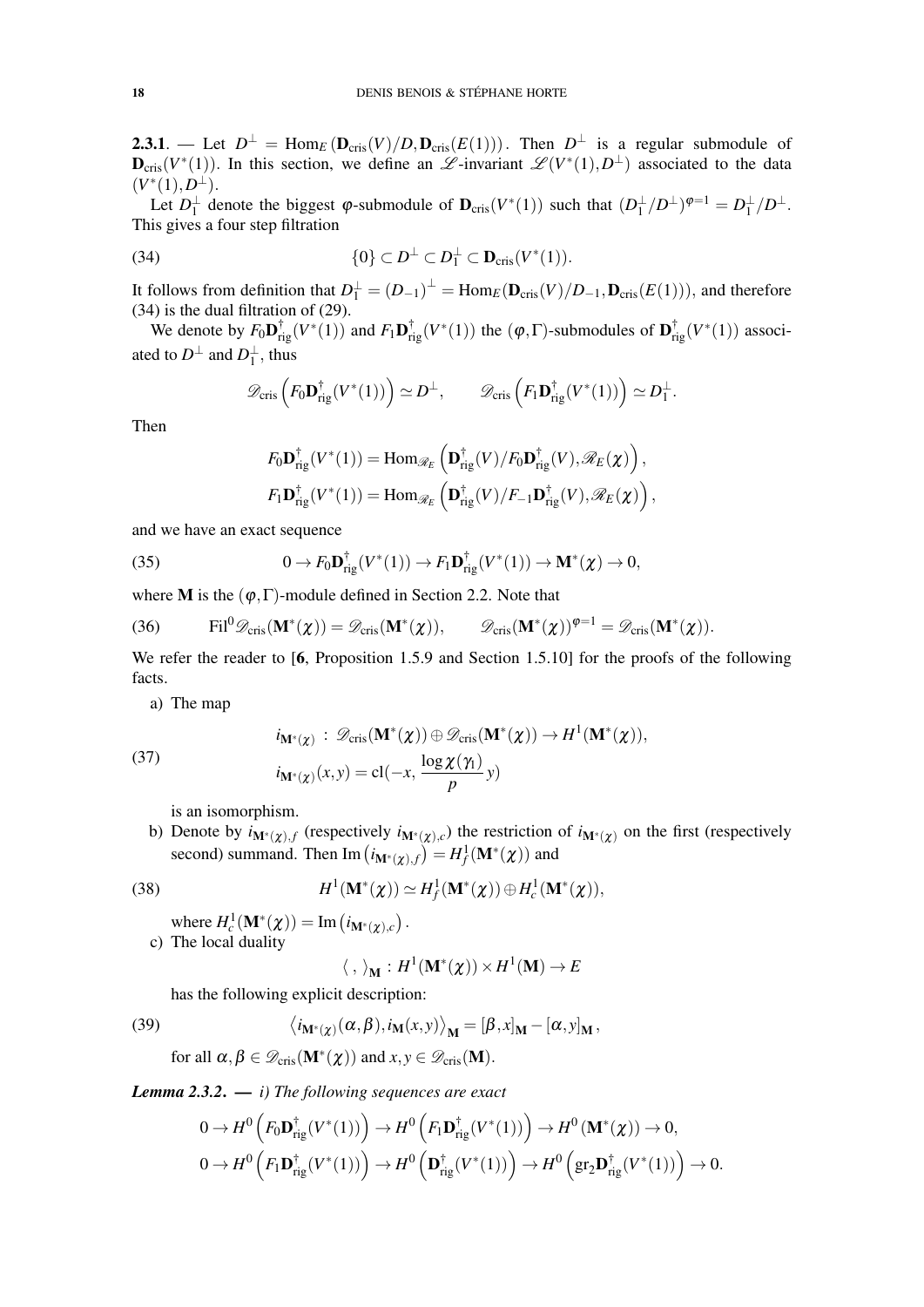*ii) We have a commutative diagram with exact rows*

(40) 
$$
0 \longrightarrow H_f^1\left(F_0 \mathbf{D}_{\mathrm{rig}}^{\dagger}(V^*(1))\right) \longrightarrow H_f^1\left(F_1 \mathbf{D}_{\mathrm{rig}}^{\dagger}(V^*(1))\right) \longrightarrow H_f^1\left(\mathbf{M}^*(\chi)\right) \longrightarrow 0,
$$
  
\n
$$
0 \longrightarrow H^1\left(F_0 \mathbf{D}_{\mathrm{rig}}^{\dagger}(V^*(1))\right) \longrightarrow H^1\left(F_1 \mathbf{D}_{\mathrm{rig}}^{\dagger}(V^*(1))\right) \longrightarrow H^1\left(\mathbf{M}^*(\chi)\right) \longrightarrow 0.
$$
  
\n*iii) The natural map*  $H^1\left(F_1 \mathbf{D}_{\mathrm{rig}}^{\dagger}(V^*(1))\right) \rightarrow H^1\left(\mathbf{D}_{\mathrm{rig}}^{\dagger}(V^*(1))\right)$  *is injective and*  
\n
$$
H_f^1\left(F_1 \mathbf{D}_{\mathrm{rig}}^{\dagger}(V^*(1))\right) = H_f^1\left(\mathbf{D}_{\mathrm{rig}}^{\dagger}(V^*(1))\right).
$$

*iv) There is a canonical isomorphism*

(41) 
$$
\frac{H^1\left(F_1\mathbf{D}_{\mathrm{rig}}^{\dagger}(V^*(1))\right)}{H_f^1\left(\mathbf{D}_{\mathrm{rig}}^{\dagger}(V^*(1))\right)+H^1\left(F_0\mathbf{D}_{\mathrm{rig}}^{\dagger}(V^*(1))\right)} \simeq \frac{H^1(\mathbf{M}^*(\chi))}{H_f^1(\mathbf{M}^*(\chi))}.
$$

*Proof.* — i) Since the category of crystalline  $(\varphi, \Gamma)$ -modules is equivalent to the category of filtered Dieudonné modules  $[13]$ , the exact sequence  $(35)$  induces an exact sequence

$$
0 \to \text{Fil}^0 \mathscr{D}_{\text{cris}} \left( F_0 \mathbf{D}_{\text{rig}}^{\dagger}(V^*(1)) \right) \to \text{Fil}^0 \mathscr{D}_{\text{cris}} \left( F_1 \mathbf{D}_{\text{rig}}^{\dagger}(V^*(1)) \right) \to \text{Fil}^0 \mathscr{D}_{\text{cris}} \left( \mathbf{M}^*(\chi) \right) \to 0.
$$

The semisimplicity of  $\varphi$  implies that the sequence

$$
0 \to \text{Fil}^0 \mathscr{D}_{\text{cris}} \left( F_0 \mathbf{D}_{\text{rig}}^\dagger (V^*(1)) \right)^{\varphi=1} \to \text{Fil}^0 \mathscr{D}_{\text{cris}} \left( F_1 \mathbf{D}_{\text{rig}}^\dagger (V^*(1)) \right)^{\varphi=1} \to \text{Fil}^0 \mathscr{D}_{\text{cris}} \left( \mathbf{M}^*(\chi) \right)^{\varphi=1} \to 0
$$

is exact. Since  $H^0(\mathbf{X}) = \text{Fil}^0 \mathscr{D}_{\text{cris}}(\mathbf{X})^{\varphi=1}$  for any crystalline  $(\varphi, \Gamma)$ -module **X** [6, Proposition 1.4.4], the first sequence is exact. The exactness of the second sequence can be proved by the same argument.

ii) We only need to prove that the rows of the diagram (40) are exact. From i) and the long exact cohomology sequence associated to (35) we obtain an exact sequence

$$
0 \to H^1\left(F_0 \mathbf{D}_{\mathrm{rig}}^{\dagger}(V^*(1))\right) \to H^1\left(F_1 \mathbf{D}_{\mathrm{rig}}^{\dagger}(V^*(1))\right) \to H^1\left(\mathbf{M}^*(\chi)\right) \to H^2\left(F_0 \mathbf{D}_{\mathrm{rig}}^{\dagger}(V^*(1))\right).
$$

Condition C2) implies that

$$
H^{0}\left(\mathbf{D}_{\mathrm{rig}}^{\dagger}(V)/F_{0}\mathbf{D}_{\mathrm{rig}}^{\dagger}(V)\right) = \mathrm{Fil}^{0}\mathscr{D}_{\mathrm{cris}}\left(\mathbf{D}_{\mathrm{rig}}^{\dagger}(V)/F_{0}\mathbf{D}_{\mathrm{rig}}^{\dagger}(V)\right)^{\varphi=1} = 0,
$$

and by Poincaré duality for  $(\varphi, \Gamma)$ -modules, we have

$$
H^2\left(F_0\mathbf{D}_{\mathrm{rig}}^\dagger(V^*(1))\right) = H^0\left(\mathbf{D}_{\mathrm{rig}}^\dagger(V)/F_0\mathbf{D}_{\mathrm{rig}}^\dagger(V)\right)^* = 0.
$$

The exactness of the bottom row is proved. The exactness of the upper row follows from i) and [6, Corollary 1.4.6].

iii) The long exact cohomology sequence associated to

$$
0 \to F_1 \mathbf{D}_{\mathrm{rig}}^{\dagger}(V^*(1)) \to \mathbf{D}_{\mathrm{rig}}^{\dagger}(V^*(1)) \to \mathrm{gr}_2 \mathbf{D}_{\mathrm{rig}}^{\dagger}(V^*(1)) \to 0
$$

together with i) show that the sequence

$$
0 \to H^1\left(F_1\mathbf{D}_{\mathrm{rig}}^\dagger(V^*(1))\right) \to H^1\left(\mathbf{D}_{\mathrm{rig}}^\dagger(V^*(1))\right) \to H^1\left(\mathrm{gr}_2\mathbf{D}_{\mathrm{rig}}^\dagger(V^*(1))\right)
$$

is exact. In particular, the map  $H^1\left(F_1\mathbf{D}_{\text{rig}}^{\dagger}(V^*(1))\right) \to H^1\left(\mathbf{D}_{\text{rig}}^{\dagger}(V^*(1))\right)$  is injective. Moreover, since  $gr_2\mathbf{D}_{rig}^{\dagger}(V^*(1))$  is the Tate dual of  $F_{-1}\mathbf{D}_{rig}^{\dagger}(V)$ , from [6, Corollary 1.4.10] it follows that

$$
\dim_E H_f^1\left(\mathrm{gr}_2\mathbf{D}_{\mathrm{rig}}^\dagger(V^*(1)\right) = \dim_E H^1\left(F_{-1}\mathbf{D}_{\mathrm{rig}}^\dagger(V)\right) - \dim_E H_f^1\left(F_{-1}\mathbf{D}_{\mathrm{rig}}^\dagger(V)\right) = 0.
$$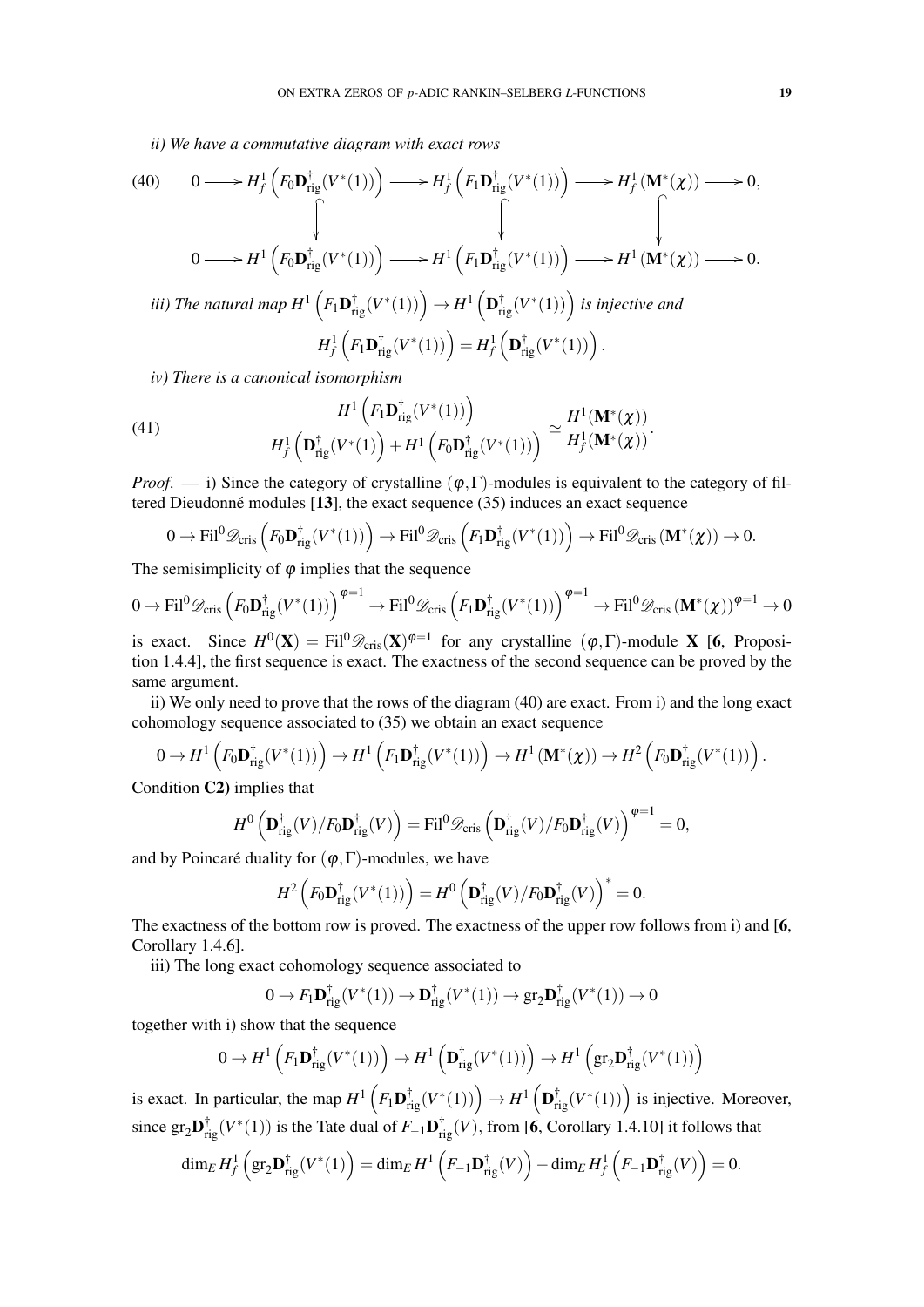Thus,  $H_f^1\left(\text{gr}_2\mathbf{D}_{\text{rig}}^{\dagger}(V^*(1)\right) = 0$ , and from [**6**, Corollary 1.4.6] it follows that  $H_f^1\left(F_1\mathbf{D}_{\text{rig}}^{\dagger}(V^*(1))\right) =$  $H^1_f\left({\bf D}_{\rm rig}^\dagger(V^*(1))\right).$ 

iv) The last statement follows from ii), iii) and isomorphism theorems.

**2.3.3**. — Consider the exact sequence (27) for the representation  $V^*(1)$ . Since  $H_f^1(\mathbf{Q}, V^*(1)) = 0$ , it reads

 $\Box$ 

(42) 
$$
0 \to H^1_{f,\{p\}}(\mathbf{Q}, V^*(1)) \to \frac{H^1(\mathbf{Q}_p, V^*(1))}{H^1_f(\mathbf{Q}_p, V^*(1))} \to H^1_f(\mathbf{Q}, V)^* \to 0
$$

(We remark that the surjectivity of the last map follows from C5) and the isomorphism  $H^1({\bf Q}_p,V^*(1))$  $\frac{H^1(Q_p, V^*(1))}{H^1_f(Q_p, V^*(1))} \simeq H^1_f(Q_p, V)^*$ .) We denote by

$$
\kappa_{D^\perp} : H^1_{f, \{p\}}(\mathbf{Q}, V^*(1)) \to \frac{H^1(\mathbf{Q}_p, V^*(1))}{H^1_f(\mathbf{Q}_p, V^*(1)) + H^1\left(F_0\mathbf{D}_{\mathrm{rig}}^\dagger(V^*(1))\right)}
$$

the composition of the second arrow of this exact sequence with the canonical projection.

## *Lemma 2.3.4.* — *The map*  $\kappa_{D^{\perp}}$  *is an isomorphism.*

*Proof.* — a) First, we prove the injectivity of  $\kappa_{D^{\perp}}$ . Assume that  $\kappa_{D^{\perp}}(x) = 0$ . Then  $\text{res}_p(x) \in$  $H^1_f(\mathbf{Q}_p, V^*(1)) + H^1\left(F_0\mathbf{D}_{\text{rig}}^\dagger(V^*(1))\right)$ . This implies that  $\text{res}_p(x)$  belongs to the orthogonal complement of  $H^1_f\left(F_0\mathbf{D}^\dagger_{\mathrm{rig}}(V)\right)$  in  $H^1(\mathbf{Q}_p,V^*(1)).$  On the other hand, from (42) it follows that  $\mathrm{res}_p(x)$ belongs to the orthogonal complement of  $\text{res}_p\left(H_f^1(\mathbf{Q}, V)\right)$ . Then, by (28), we have  $\text{res}_p(x) \in$  ${\rm res}_p\left(H^1_f(\mathbf{Q}, V)\right)\cap H^1_f\left(F_0\mathbf{D}_{\rm rig}^\dagger(V)\right)=\{0\},$  and therefore  $x=0.$ b) From (42) and (28) it follows that

(43) 
$$
\dim_E H^1_{f,\{p\}}(\mathbf{Q}, V^*(1)) =
$$
  
= 
$$
\dim_E H^1_f(\mathbf{Q}_p, V) - \left(\dim_E H^1_f(\mathbf{Q}_p, V) - \dim_E H^1_f\left(F_0 \mathbf{D}_{\mathrm{rig}}^\dagger(V)\right)\right) = \dim_E H^1_f\left(F_0 \mathbf{D}_{\mathrm{rig}}^\dagger(V)\right).
$$

On the other hand,  $F_0 \mathbf{D}_{\text{rig}}^{\dagger}(V^*(1))$  is the Tate dual of  $gr_1 \mathbf{D}_{\text{rig}}^{\dagger}(V)$ . From the tautological exact sequence

$$
0 \to F_0 \mathbf{D}_{\mathrm{rig}}^{\dagger}(V) \to \mathbf{D}_{\mathrm{rig}}^{\dagger}(V) \to \mathrm{gr}_1 \mathbf{D}_{\mathrm{rig}}^{\dagger}(V) \to 0
$$

and the semisimplicity of  $\varphi$  we obtain an exact sequence

$$
0 \to H_f^1\left(F_0 \mathbf{D}_{\mathrm{rig}}^\dagger(V)\right) \to H_f^1(\mathbf{Q}_p, V) \to H_f^1\left(\mathrm{gr}_1 \mathbf{D}_{\mathrm{rig}}^\dagger V)\right) \to 0.
$$

Therefore

$$
\dim_E H^1\left(F_0 \mathbf{D}_{\mathrm{rig}}^{\dagger}(V^*(1))\right) - \dim_E H_f^1\left(F_0 \mathbf{D}_{\mathrm{rig}}^{\dagger}(V^*(1))\right) = \dim_E H_f^1\left(\mathrm{gr}_1 \mathbf{D}_{\mathrm{rig}}^{\dagger}(V)\right) =
$$
  
= 
$$
\dim_E H_f^1(\mathbf{Q}_p, V) - \dim_E H_f^1\left(F_0 \mathbf{D}_{\mathrm{rig}}^{\dagger}(V)\right).
$$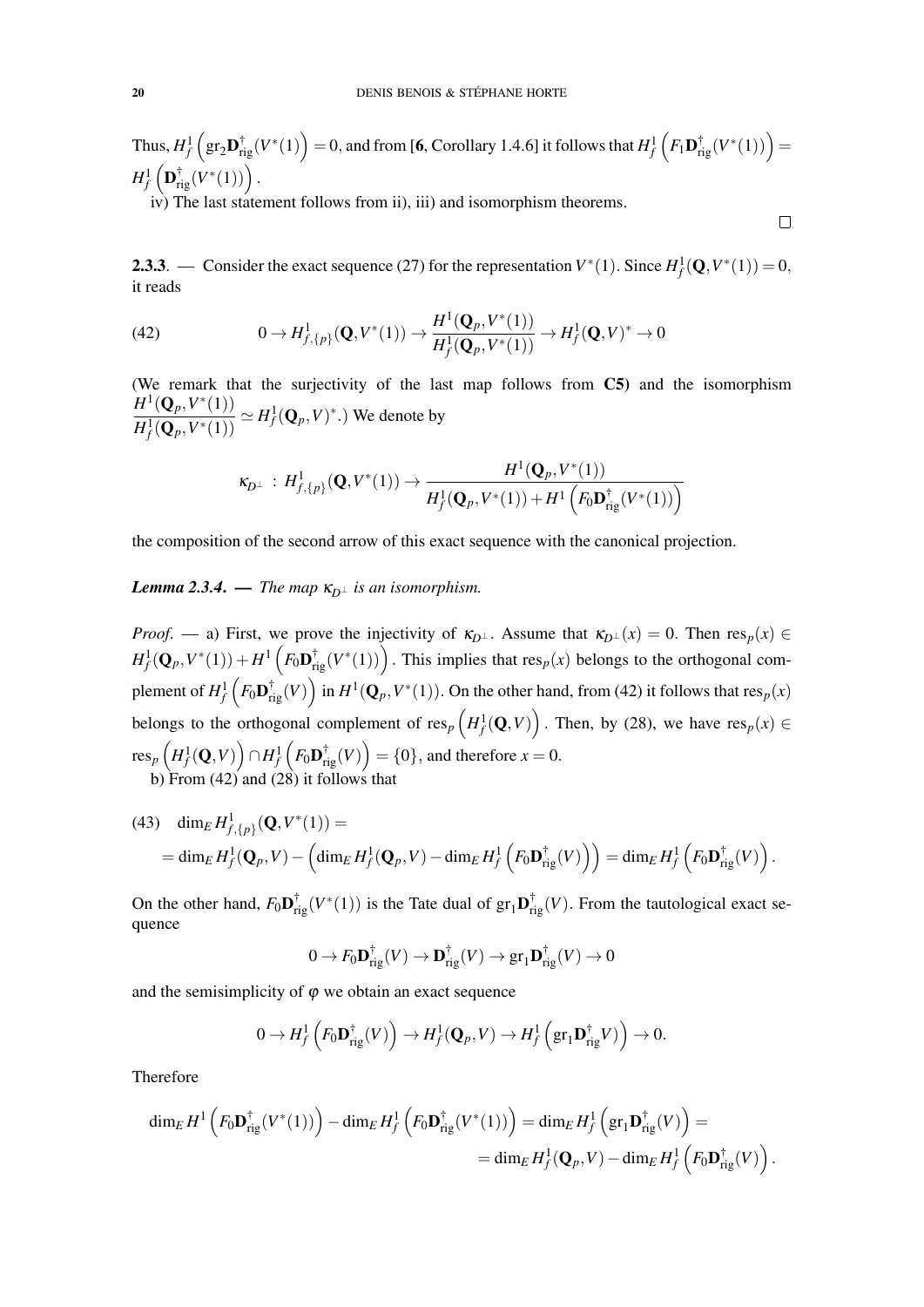Since 
$$
H^1 ig( F_0 \mathbf{D}_{\text{rig}}^{\dagger}(V^*(1)) \big) \cap H_f^1(\mathbf{Q}_p, V^*(1)) = H_f^1 ig( F_0 \mathbf{D}_{\text{rig}}^{\dagger}(V^*(1)) \big)
$$
, we obtain  
\n
$$
\dim_E \left( \frac{H^1(\mathbf{Q}_p, V^*(1))}{H_f^1(\mathbf{Q}_p, V^*(1)) + H^1(\mathbf{D}^\perp)} \right) =
$$
\n
$$
\dim_E H^1(\mathbf{Q}_p, V^*(1)) - \dim_E H_f^1(\mathbf{Q}_p, V^*(1)) - H^1 \big( F_0 \mathbf{D}_{\text{rig}}^{\dagger}(V^*(1)) \big) + H_f^1 \big( F_0 \mathbf{D}_{\text{rig}}^{\dagger}(V^*(1)) \big) =
$$
\n
$$
= \dim_E H_f^1(\mathbf{Q}_p, V) - H^1 \big( F_0 \mathbf{D}_{\text{rig}}^{\dagger}(V^*(1)) \big) + H_f^1 \big( F_0 \mathbf{D}_{\text{rig}}^{\dagger}(V^*(1)) \big) = \dim_E H_f^1 \big( F_0 \mathbf{D}_{\text{rig}}^{\dagger}(V) \big).
$$

Comparing with (43), we see that the source and the target of  $\kappa_{D^{\perp}}$  are of the same dimension. Since  $\kappa_{D^{\perp}}$  is injective, this proves the lemma.  $\Box$ 

*Remark 2.3.5*. — *It is not difficult to prove that there is a canonical isomorphism*

$$
\frac{H^1(\mathbf{Q}_p,V^*(1))}{H^1_f(\mathbf{Q}_p,V^*(1))+H^1\left(F_0\mathbf{D}_{\mathrm{rig}}^\dagger(V^*(1))\right)}\simeq\frac{H^1(\mathbf{D}^*(\chi))}{H^1_f(\mathbf{D}^*(\chi))}.
$$

**2.3.6**. — Let  $H^1(D^{\perp}, V^*(1))$  denote the inverse image of

$$
H^1\left(F_1\mathbf{D}_{\mathrm{rig}}^{\dagger}(V^*(1))\right)/\left(H_f^1(\mathbf{Q}_p,V^*(1))+H_f^1\left(F_0\mathbf{D}_{\mathrm{rig}}^{\dagger}(V^*(1))\right)\right)
$$

under  $\kappa_{D^{\perp}}$ . Taking into account (41), we see that  $\kappa_{D^{\perp}}$  induces an isomorphism

(44) 
$$
H^{1}(D^{\perp}, V^{*}(1)) \simeq \frac{H^{1}(\mathbf{M}^{*}(\chi))}{H^{1}_{f}(\mathbf{M}^{*}(\chi))}.
$$

Consider the composition map

$$
H^1(D^{\perp}, V^*(1)) \to H^1\left(F_1\mathbf{D}_{\mathrm{rig}}^{\dagger}(V^*(1))\right) \to H^1(\mathbf{M}^*(\chi)).
$$

Taking into account (37) and (38), we obtain that  $\dim_E H^1(D^\perp, V^*(1)) = \dim \mathscr{D}_{\text{cris}}(\mathbf{M})$ . Hence we have a diagram

$$
\mathscr{D}_{\text{cris}}(\mathbf{M}^*(\chi)) \xrightarrow{\text{in}^*(\chi),f} H^1_f(\mathbf{M}^*(\chi))
$$
\n
$$
\rho_{D^\perp,f} \qquad \qquad \downarrow \rho_{\mathbf{M}^*(\chi),f}
$$
\n
$$
H^1(D^\perp, V^*(1)) \longrightarrow H^1(\mathbf{M}^*(\chi))
$$
\n
$$
\rho_{D^\perp,c} \qquad \qquad \downarrow \rho_{\mathbf{M}^*(\chi),c}
$$
\n
$$
\mathscr{D}_{\text{cris}}(\mathbf{M}^*(\chi)) \xrightarrow{\text{in}^*(\chi),c} H^1_c(\mathbf{M}^*(\chi)),
$$

where  $\rho_{D^{\perp},f}$  and  $\rho_{D^{\perp},c}$  are defined as the unique maps making this diagram commute. From (44) it follows that  $\rho_{D^{\perp},c}$  is an isomorphism.

*Definition 2.3.7*. — *The determinant*

$$
\mathscr{L}(V^*(1), D^\perp) = (-1)^e \det \left( \rho_{D^\perp,f} \circ \rho_{D^\perp,c}^{-1} \mid \mathscr{D}_{\mathrm{cris}}(\mathbf{M}^*(\boldsymbol{\chi})) \right),
$$

*where e* = dim<sub>E</sub>  $\mathscr{D}_{\text{cris}}(\mathbf{M}(\boldsymbol{\chi})),$  *will be called the*  $\mathscr{L}$ *-invariant associated to*  $V^*(1)$  *and*  $D^{\perp}$ .

*Remark*. — The sign  $(-1)^e$  corresponds to the sign in the conjectural functional equation for *p*-adic *L*-functions. We refer the reader to [6, Sections 2.2.6 and 2.3.5] for more detail.

The following proposition is a direct generalization of [6, Proposition 2.2.7].

*Proposition 2.3.8.* — *Assume that D is a regular submodule of*  $\mathbf{D}_{\text{cris}}(V)$ *. Then* 

$$
\mathscr{L}(D^{\perp},V^*(1)) = (-1)^e \mathscr{L}(D,V).
$$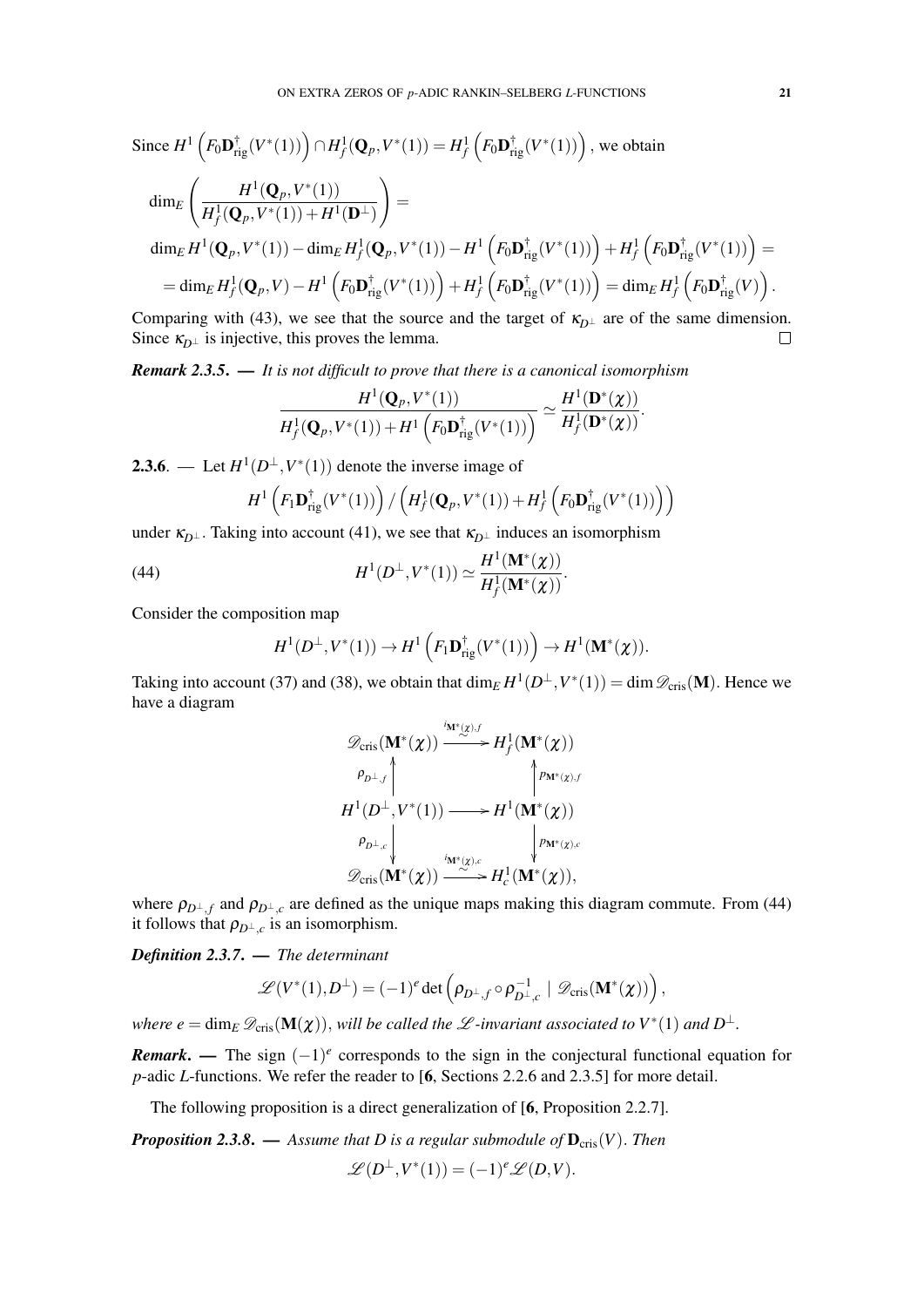*Proof*. — The proof repeats *verbatim* the proof of [6, Proposition 2.2.7]. We leave the details to the reader.  $\Box$ 

### 3. Modular curves and *p*-adic representations

# 3.1. Notation and conventions. —

**3.1.1**. — Let *M* and *N* be two positive integers such that  $M + N \ge 5$ . We denote by  $Y_1(M, N)$  the scheme over  $\mathbb{Z}[1/MN]$  representing the functor

$$
S \mapsto
$$
 isomorphism classes of  $(E, e_1, e_2)$ ,

where  $E/S$  is an elliptic curve,  $e_1, e_2 \in E(S)$  are such that  $Me_1 = Ne_2 = 0$  and the map

$$
\begin{cases}\n\mathbf{Z}/M\mathbf{Z} \times \mathbf{Z}/N\mathbf{Z} \to E, \\
(m,n) \mapsto me_1 + ne_2\n\end{cases}
$$

is injective. As usual, we set  $Y_1(N) = Y(1,N)$  for  $N \ge 4$  and write  $(E, e)$  instead  $(E, 0, e_2)$ . Recall that

$$
Y(M,N)(\mathbf{C})=\Gamma(M,N)\backslash\mathbf{H},
$$

where  $H$  is the Poincaré half-plane and

$$
\Gamma(M,N) = \left\{ \begin{pmatrix} a & b \\ c & d \end{pmatrix} \in SL_2(\mathbf{Z}) \mid a \equiv 1(M), b \equiv 0(M), c \equiv 0(N), d \equiv 1(N) \right\}.
$$

In particular,  $Y_1(N)(C) = \Gamma_1(N) \backslash H$ , where

$$
\Gamma_1(N) = \left\{ \begin{pmatrix} a & b \\ c & d \end{pmatrix} \in SL_2(\mathbf{Z}) \, | \, a \equiv d \equiv 1(N), c \equiv 0(N) \right\}.
$$

**3.1.2**. — Let *a* be a positive integer. We denote by  $Pr_i: Y_1(Na) \to Y_1(N)$  ( $i = 1, 2$ ) the morphisms defined by

(45) 
$$
Pr_1: (E, e) \mapsto (E, ae),
$$

(46) 
$$
\text{Pr}_2: (E,e) \mapsto (E/\langle Ne \rangle,e \mod \langle Ne \rangle),
$$

where  $\langle ae \rangle$  denotes the cyclic group of order *N* generated by *ae*.

3.1.3. — Fix a prime number  $p \ge 3$  such that  $(p, N) = 1$ . We denote by  $Y(N, p)$  the scheme over  $\mathbb{Z}[1/Np]$  which represents the functor

 $S \mapsto$  isomorphism classes of  $(E, e, C)$ ,

where  $E/S$  is an elliptic curve,  $e \in E(S)$  is a point of order *N* and  $C \subset E$  is a subgroup of order *N p* such that  $e \in C$ . We have  $Y(N, p)(C) = \Gamma_p(N) \backslash H$ , where  $\Gamma_p(N) = \Gamma_1(N) \cap \Gamma_0(p)$  and

$$
\Gamma_0(p) = \left\{ \begin{pmatrix} a & b \\ c & d \end{pmatrix} \in SL_2(\mathbf{Z}) \,|\, c \equiv 0(p) \right\}.
$$

We have a canonical projection

(47) 
$$
pr': Y_1(Np) \to Y(N,p),
$$

$$
pr': (E,e) \mapsto (E, pe, \langle e \rangle).
$$

We also define projections

$$
\operatorname{pr}_i: Y(N, p) \to Y_1(N), \qquad i = 1, 2
$$

by

(48) 
$$
pr_1 : (E, e, C) \mapsto (E, e),
$$

$$
pr_2 : (E, e, C) \mapsto (E/NC, e'),
$$

where  $e' \in C$  is the unique element of *C* such that  $pe' = e$ .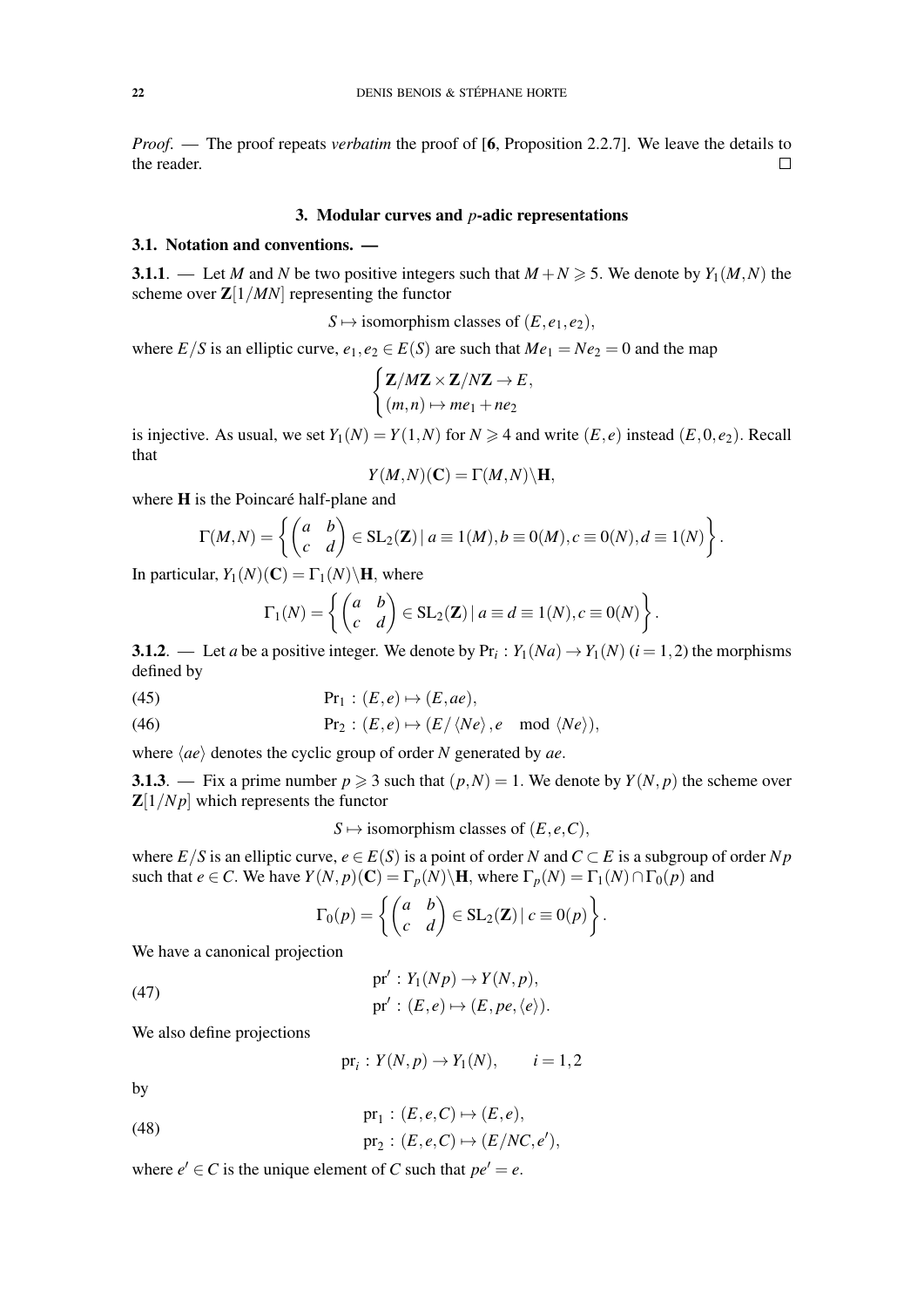Note that we have commutative diagrams

(49) 
$$
Y_1(Np) \xrightarrow{\text{pr}' \atop \text{Pr}_i} Y(N,p) , \qquad i=1,2.
$$

**3.1.4**. — If *Y* is an unspecified modular curve, we denote by  $\lambda : \mathcal{E} \to Y$  the universal elliptic curve over *Y* and set  $\mathscr{F}_n = \mathbf{R}^1 \lambda_* \mathbf{Z}/p^n \mathbf{Z}(1)$ ,  $\mathscr{F} = \mathbf{R}^1 \lambda_* \mathbf{Z}_p(1)$  and  $\mathscr{F}_{\mathbf{Q}_p} = \mathscr{F} \otimes_{\mathbf{Z}_p} \mathbf{Q}_p$ . Let  $\iota_D$ :  $D \hookrightarrow \mathscr{E}$  be a subscheme. We assume that *D* is étale over *Y*. Consider the diagram



where  $\mathscr{E}[p^r]\langle D \rangle$  is the fiber product of *D* and  $\mathscr{E}$  over  $\mathscr{E}$ . Define

(51) 
$$
\Lambda_r(\mathscr{F}_r\langle D\rangle) = \lambda_{D,*} \circ p_{D,r,*}(\mathbf{Z}/p^r\mathbf{Z}), \qquad \Lambda(\mathscr{F}\langle D\rangle) = (\Lambda_r(\mathscr{F}_r\langle D\rangle))_{r\geq 1}.
$$

We consider  $\Lambda(\mathcal{F}\langle D \rangle)$  as an étale pro-sheaf. If  $D = Y$  and  $\iota_D$  is a section  $s : Y \to \mathcal{E}$ , we use the notation  $\Lambda(\mathscr{F}\langle s\rangle)$  to indicate the dependence on *s*. If *s* is the zero section, we write  $\Lambda(\mathscr{F})$  instead  $\Lambda(\mathscr{F}\langle 0 \rangle)$ . Note that in this case  $\mathscr{E}[p^r] \langle D \rangle = \mathscr{E}[p^r]$ , and

$$
\Lambda_r(\mathscr{F}_r) = \mathbf{Z}/p^r\mathbf{Z}\left[\mathscr{E}[p^r]\right].
$$

Therefore,  $\Lambda(\mathscr{F})$  can be viewed as the sheaf of Iwasawa algebras associated to the relative Tate module of  $\mathcal{E}$ .

These sheaves were studied in detail in [42] and we refer the reader to *op. cit.* for further information.

3.1.5. — Let *M* | *N* and let  $\mathscr{E} \to Y(M,N)$  be the universal elliptic curve. Let  $s_N : Y(M,N) \to \mathscr{E}$ denote the canonical section which sends the class  $(E, e_1, e_2)$  to  $e_2 \in \mathcal{E}[N]$ . For each  $r \ge 1$ , consider the cartesian square

$$
\begin{aligned}\n\mathcal{E}[p^r] \langle s_N \rangle &\longrightarrow \mathcal{E} \\
&\downarrow \qquad \qquad \downarrow \qquad \qquad \downarrow \qquad \downarrow \qquad \downarrow \qquad \downarrow \qquad \downarrow \qquad \downarrow \qquad \downarrow \qquad \downarrow \qquad \downarrow \qquad \downarrow \qquad \downarrow \qquad \downarrow \qquad \downarrow \qquad \downarrow \qquad \downarrow \qquad \downarrow \qquad \downarrow \qquad \downarrow \qquad \downarrow \qquad \downarrow \qquad \downarrow \qquad \downarrow \qquad \downarrow \qquad \downarrow \qquad \downarrow \qquad \downarrow \qquad \downarrow \qquad \downarrow \qquad \downarrow \qquad \downarrow \qquad \downarrow \qquad \downarrow \qquad \downarrow \qquad \downarrow \qquad \downarrow \qquad \downarrow \qquad \downarrow \qquad \downarrow \qquad \downarrow \qquad \downarrow \qquad \downarrow \qquad \downarrow \qquad \downarrow \qquad \downarrow \qquad \downarrow \qquad \downarrow \qquad \downarrow \qquad \downarrow \qquad \downarrow \qquad \downarrow \qquad \downarrow \qquad \downarrow \qquad \downarrow \qquad \downarrow \qquad \downarrow \qquad \downarrow \qquad \downarrow \qquad \downarrow \qquad \downarrow \qquad \downarrow \qquad \downarrow \qquad \downarrow \qquad \downarrow \qquad \downarrow \qquad \downarrow \qquad \downarrow \qquad \downarrow \qquad \downarrow \qquad \downarrow \qquad \downarrow \qquad \downarrow \qquad \downarrow \qquad \downarrow \qquad \downarrow \qquad \downarrow \qquad \downarrow \qquad \downarrow \qquad \downarrow \qquad \downarrow \qquad \downarrow \qquad \downarrow \qquad \downarrow \qquad \downarrow \qquad \downarrow \qquad \downarrow \qquad \downarrow \qquad \downarrow \qquad \downarrow \qquad \downarrow \qquad \downarrow \qquad \downarrow \qquad \downarrow \qquad \downarrow \qquad \downarrow \qquad \downarrow \qquad \downarrow \qquad \downarrow \qquad \downarrow \qquad \downarrow \qquad \downarrow \qquad \downarrow \qquad \downarrow \qquad \downarrow \qquad \downarrow \qquad \downarrow \qquad \downarrow \qquad \downarrow \qquad \downarrow \qquad \downarrow \qquad \downarrow \qquad \downarrow \qquad \downarrow \qquad \downarrow \qquad \downarrow \qquad \downarrow \qquad \downarrow \qquad \downarrow \qquad \downarrow \qquad \
$$

We denote by

(52) 
$$
\Lambda(\mathscr{F}\langle N\rangle):=\Lambda(\mathscr{F}\langle s_N\rangle)
$$

the associated sheaf. From the interpretation of  $Y(M,N)$  as moduli space it follows that  $Y(M, Np^r) \simeq \mathcal{E}[p^r] \langle s_N \rangle$ , and therefore

$$
H^1_{\text{\'et}}(Y(M, Np^r), \mathbf{Z}/p^r(1)) \simeq H^1_{\text{\'et}}(\mathscr{E}[p^r]\langle s_N \rangle, \mathbf{Z}/p^r(1)) \simeq H^1_{\text{\'et}}(Y(M, N), \Lambda_r(\mathscr{F}_r\langle N \rangle))
$$

Passing to projective limits, we obtain a canonical isomorphism

(53) 
$$
\underleftarrow{\lim}_{r} H_{\text{\'et}}^1(Y(M, Np^r), \mathbf{Z}/p^r(1)) \simeq H_{\text{\'et}}^1(Y(M, N), \Lambda(\mathscr{F}\langle N \rangle)(1)).
$$

(see [44, Section 4.5]).

**3.1.6**. — For a module *M* over a commutative ring *A* we denote by  $S^k(M)$  (resp. T $S^k(M)$ ) the quotient of  $S_k$ -coinvariants (resp. the submodule of  $S_k$ -invariants) of  $M^{\otimes k}$ .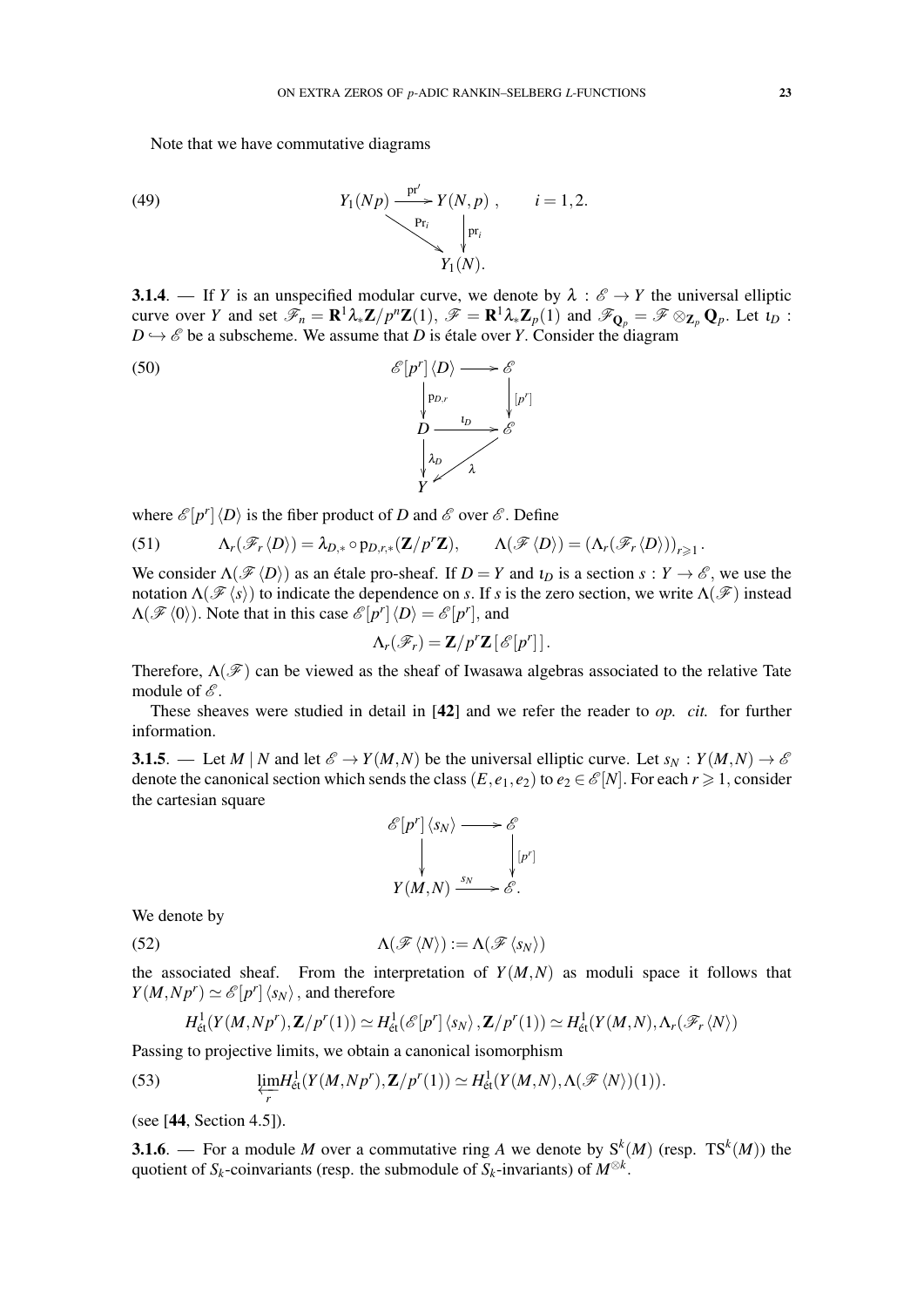## 3.2. *p*-adic representations. —

**3.2.1**. — For each  $k \geq 2$  we denote by  $S^k(\mathcal{F}_{\mathbf{Q}_p})$  the *k*th symmetric tensor power of the sheaf  $\mathcal{F}_{\mathbf{Q}_p}$ . The étale cohomology

$$
H^1_{\text{\'et},c}\left(Y_1(N)_{\overline{\mathbf{Q}}},\mathbf{S}^k(\mathscr{F}^\vee_{\mathbf{Q}_p})\right)
$$

is equipped with a natural action of the Galois group  $G_{\text{O},S}$  and the Hecke and Atkin–Lehner operators  $T_l$  (for primes  $(l, N) = 1$ ) and  $U_l$  (for primes  $l|N$ ), which commute to each over. Let  $f = \sum_{i=1}^{\infty}$  $\sum_{n=1}^{\infty} a_n q^n$ ,  $q = e^{2\pi i z}$  be a normalized cuspidal eigenform of level  $N_f$  and weight  $k_0 = k + 2 \ge 2$ . We do not assume that *f* is a newform. Fix a finite extension  $E/Q_p$  containing  $a_n$  for all  $n \ge 1$ . Deligne's *p*-adic representation associated to *f* is the maximal subspace

$$
W_f = H^1_{\text{\'et},c} \left( Y_1(N_f)_{\overline{\mathbf{Q}}}, \mathbf{S}^k(\mathscr{F}^{\vee}_{\mathbf{Q}_p}) \right)_{(f)}
$$

of

$$
H^1_{\text{\'et},c}\left(Y_1(N_f)_{\overline{\mathbf{Q}}}, \mathbf{S}^k(\mathscr{F}^\vee_{\mathbf{Q}_p})\right) \otimes_{\mathbf{Q}_p} E
$$

on which the operators  $T_l$  (for  $(l, N_f) = 1$ ) and  $U_l$  (for  $l|N_f$ ) act as multiplication by  $a_l$  for all primes *l*. Then *W<sup>f</sup>* is a two dimensional *E*-vector space equipped with a continuous action of  $G_{\mathbf{Q},S}$ , which does not depend on the choice of the level in the following sense. If  $N_f|N$  then the canonical projection  $Pr_1$  :  $Y_1(N) \rightarrow Y_1(N_f)$  induces a morphism

$$
\mathrm{Pr}_{1,*}: H^1_{\text{\'et},c}\left(Y_1(N)_{\overline{\mathbf{Q}}},S^k(\mathscr{F}^{\vee}_{\mathbf{Q}_p})\right) \to H^1_{\text{\'et},c}\left(Y_1(N_f)_{\overline{\mathbf{Q}}},S^k(\mathscr{F}^{\vee}_{\mathbf{Q}_p})\right),
$$

which is isomorphism on the *f*-components. Note, that here in our notation we do not distinguish between the sheaves  $\mathscr{F}_{\mathbf{Q}_p}^{\vee}$  on  $Y_1(N)$  and  $Y_1(N_f)$ .

From the Poincaré duality it follows that the dual representation  $W_f^*$  can be realized as the quotient

(54) 
$$
W_f^* = H_{\text{\'et}}^1\left(Y_1(N_f)_{\overline{\mathbf{Q}}}, \text{TS}^k(\mathscr{F}_{\mathbf{Q}_p})(1)\right)_{[f]}
$$

of

$$
H^1_{\mathrm{\acute{e}t}}\left(Y_1(N_f)_{\overline{\mathbf{Q}}}, \mathrm{TS}^k(\mathscr{F}_{\mathbf{Q}_p})(1)\right) \otimes_{\mathbf{Q}_p} E
$$

by the submodule generated by the images of  $T_l' - a_l$  (for  $(l, N_f) = 1$ ) and  $U_l' - a_l$  (for  $l|N_f$ ), where  $T_l'$  (resp. *U*<sup> $l$ </sup>) denote the dual Hecke (resp. Atkin–Lehner) operators.

3.2.2. 
$$
-
$$
 Let

 $\rho_f: G_{{\mathbf{Q}},S} \to \mathrm{GL}(W_f)$ 

denote the representation of *G*Q,*<sup>S</sup>* on *W<sup>f</sup>* . The following proposition summarizes some properties of the representation  $W_f$ .

 $Proposition 3.2.3.$  — Assume that  $f \in S^{\text{new}}_{k_0}(N_f, \mathcal{E}_f)$  is a newform of level  $N_f$ , weight  $k_0$   $=$   $k+2$   $\geqslant$   $2$ *and nebentypus*  $\varepsilon_f$ . Let p be a prime such that  $(p, N_f) = 1$ . Then

*i)* det $\rho_f$  is isomorphic to  $\varepsilon_f \chi^{1-k_0}$  where  $\chi$  is the cyclotomic character.

*ii*)  $\rho_f$  is unramified outside the primes  $l \mid N_f p$ .

*iii*) If  $l \neq p$ , then

$$
\det(1 - \mathrm{Fr}_l X \mid W_f^{I_l}) = 1 - a_l X + \varepsilon_f(l) l^{k_0 - 1} X^2
$$

*(Deligne–Langlands–Carayol theorem* [28, 45, 22]*).*

*iii) The restriction of* ρ*<sup>f</sup> on the decomposition group at p is crystalline with Hodge–Tate weights*  $(0, k<sub>0</sub> - 1)$ . *Moreover* 

$$
\det(1 - \varphi X \mid \mathbf{D}_{\mathrm{cris}}(W_f)) = 1 - a_p X + \varepsilon_f(p) p^{k_0 - 1} X^2
$$

*(Saito's theorem* [56]*).*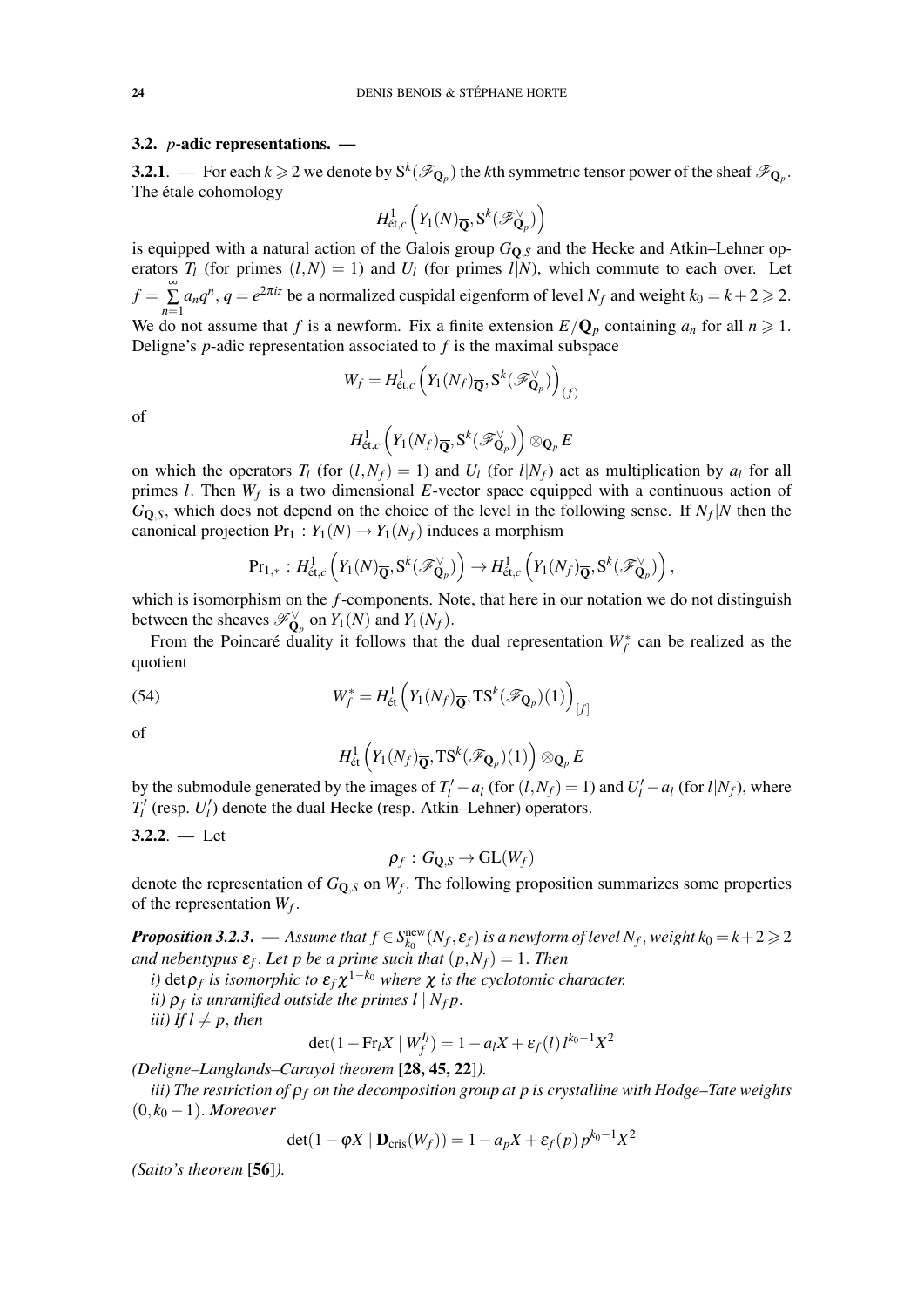**3.2.4**. — We retain previous notation. Let  $f(q) = \sum_{n=1}^{\infty}$  $\sum_{n=1}^{\infty} a_n q^n$  be a newform of weight  $k_0 \ge 2$ , level *N<sub>f</sub>* and nebentypus  $\varepsilon_f$ . Fix a prime number *p* such that  $(p, N_f) = 1$  and denote by  $\alpha(f)$  and  $\beta(f)$ the roots of the Hecke polynomial  $X^2 - a_p X + \varepsilon_f(p) p^{k_0 - 1}$ . Till the end of this chapter we assume that the following conditions hold:

1)  $\alpha(f) \neq \beta(f)$ . 2) If  $v_p(\alpha) = k_0 - 1$  then  $\rho_f \big|_{G_{\mathbf{Q}_p}}$  does not split.

We remark that 1) conjecturally always holds but is known to be true only in the weight 2 case [25]. One expects (see for example [34]) that 2) does not hold (*i.e.*  $\rho_f$  locally splits) only if *f* is a CM form with *p* split.

3.2.5. — The *p*-stabilization  $f_{\alpha}(q) = f(q) - \beta(f) \cdot f(q^p)$  is an oldform with respect to the subgroup  $\Gamma_p(N_f)$ . The map pr', defined in (47), induces an isomorphism

$$
W^*_{f_\alpha}=H^1_{\text{\'et}}\left(Y_1(N_f p)_{\overline{\mathbf{Q}}}, \operatorname{TS}^k(\mathscr{F}_{\mathbf{Q}_p})(1)\right)_{[f_\alpha]}\stackrel{p^*_{\gamma}}{\longrightarrow} H^1_{\text{\'et}}\left(Y(N_f,p)_{\overline{\mathbf{Q}}}, \operatorname{TS}^k(\mathscr{F}_{\mathbf{Q}_p})(1)\right)_{[f_\alpha]}.
$$

Moreover, the map

$$
\mathrm{Pr}^{\alpha}_*: H^1_{\text{\'et}}\left(Y_1(N_f p)_{\overline{\mathbf{Q}}}, \mathrm{TS}^k(\mathscr{F}_{\mathbf{Q}_p})(1)\right) \to H^1_{\text{\'et}}\left(Y_1(N_f)_{\overline{\mathbf{Q}}}, \mathrm{TS}^k(\mathscr{F}_{\mathbf{Q}_p})(1)\right)
$$

defined by

(55) 
$$
\Pr^{\alpha}_{*} = \Pr_{1,*} - \frac{\beta(f)}{p^{k_0 - 1}} \cdot \Pr_{2,*}
$$

factorizes through appropriate quotients and induces an isomorphism

$$
\text{Pr}_{*}^{\alpha} : W_{f_{\alpha}}^{*} \simeq W_{f}^{*}
$$

(see [44, Proposition 2.4.5]). Taking into account the diagram (49), we can be summarize this information in the following commutative diagram

(57) 
$$
W_{f_{\alpha}}^* \xrightarrow{\mathbb{P}_{\text{\'et}}^l} H_{\text{\'et}}^1 \left( Y(N_f, p)_{\overline{\mathbf{Q}}}, \text{TS}^k(\mathscr{F}_{\mathbf{Q}_p})(1) \right)_{[f_{\alpha}]}
$$

Here

$$
\text{pr}_*^{\alpha} = \text{pr}_{1,*} - \frac{\beta(f)}{p^{k_0 - 1}} \cdot \text{pr}_{2,*}.
$$

We denote by

$$
\mathrm{Pr}_{\alpha}^* \,:\, W_f \simeq W_{f_{\alpha}}
$$

the dual isomorphism.

3.2.6. — The newform *f* defines a canonical generator  $\omega_f$  of the one-dimensional *E*-vector space  $Fil^{k_0-1}\mathbf{D}_{\mathrm{cris}}(W_f)$  (see [40, Section 11.3]). Note that  $\mathrm{Pr}^{\alpha,*}(\omega_f) = \omega_{f_\alpha}$ , where  $\mathrm{Pr}^{\alpha,*} : \mathbf{D}_{\mathrm{cris}}(W_f) \to$  $\mathbf{D}_{\mathrm{cris}}(W_{f_\alpha})$  denotes the isomorphism induced by (58).

Let  $f^* = \sum_{n=1}^{\infty}$  $\sum_{n=1}$   $\overline{a}_n q^n$  denote the complex conjugate of *f*. The Atkin–Lehner operator  $w_{N_f}$  acts on *f* by

$$
w_{N_f}(f) = \lambda_{N_f}(f) f^*,
$$

where  $\lambda_{N_f}(f)$  is called the pseudo-eigenvalue of *f*. The canonical pairing  $W_f \times W_{f^*} \to E(1-k_0)$ induces a pairing

$$
[ , ] : \mathbf{D}_{\mathrm{cris}}(W_f) \times \mathbf{D}_{\mathrm{cris}}(W_{f^*}) \to \mathbf{D}_{\mathrm{cris}}(E(1-k_0)).
$$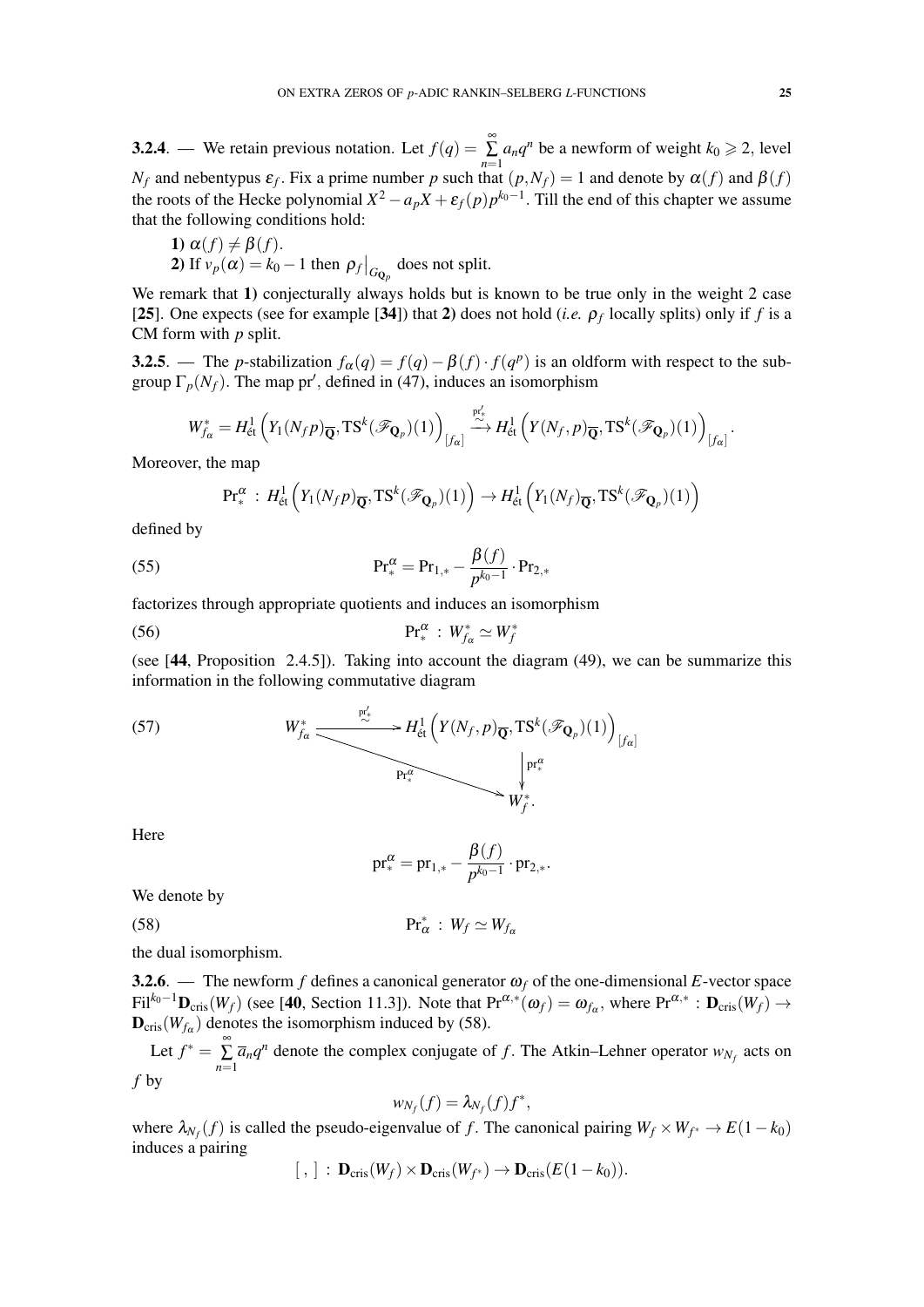The filtered module  $\mathbf{D}_{\text{cris}}(E(1-k_0))$  has the canonical generator  $e_{1-k_0} = (\varepsilon \otimes t)^{\otimes (1-k_0)}$ , where  $\varepsilon = (\zeta_{p^n})_{n \geq 0}$  and  $t = \log[\varepsilon] \in \mathbf{B}_{dR}$  is the associated uniformizer of the field of de Rham periods (note that  $e_{1-k_0}$  does not depend on the choice of  $\varepsilon$ ). Since  $\alpha(f) \neq \beta(f)$ , we have  $\mathbf{D}_{\text{cris}}(W_f)$  =  ${\bf D}_{\rm cris}(W_f)^{\varphi=\alpha(f)}\oplus {\bf D}_{\rm cris}(W_f)^{\varphi=\beta(f)}.$  From 2), it follows that  $\omega_{f^*}$  is not an eigenvector of  $\varphi,$  and we denote by  $\eta_f^{\alpha}$  the unique element of  $\mathbf{D}_{\mathrm{cris}}(W_f)^{\varphi=\alpha(f)}$  such that

$$
\left[\eta^\alpha_f,\pmb{\omega}_{f^*}\right] = e_{1-k_0}.
$$

We also denote by  $\omega_f^{\beta}$  $\int_{f}^{\beta}$  the unique element of  $\mathbf{D}_{\mathrm{cris}}(W_f)^{\varphi=\beta(f)}$  such that

$$
\omega_f^{\beta} \equiv \omega_f \mod \mathbf{D}_{\mathrm{cris}}(W_f)^{\varphi = \alpha(f)}.
$$

Note that  $\{\eta_f^{\alpha}, \omega_f^{\beta}\}$  $f_f^P$ } is a basis of  $\mathbf{D}_{\text{cris}}(W_f)$ .

 $3.2.7. - Set$ 

$$
\alpha(f^*) = \frac{p^{k_0-1}}{\beta(f)}, \qquad \beta(f^*) = \frac{p^{k_0-1}}{\alpha(f)}.
$$

Then  $\alpha(f^*)$  and  $\beta(f^*)$  are the roots of the Hecke polynomial of  $f^*$  at  $p$ . We denote by  $\{\eta^\alpha_{f^*},\omega^\beta_f\}$ *f* ∗ } the corresponding basis of  $\mathbf{D}_{\text{cris}}(W_{f^*})$ . It is easy to check that it is dual to the basis  $\{\eta^\alpha_f, \omega^\beta_f\}$ *f* }.

# 3.3. Overconvergent étale cohomology. —

3.3.1. — In this section, we review the construction of *p*-adic representations associated to Coleman families [36, 47]. It relies heavily on the overconvergent Eichler–Shimura isomorphism of Andreatta, Iovita and Stevens [1]. Let  $\mathcal{W} = \text{Hom}_{cont}(\mathbf{Z}_p^*, \mathbf{G}_m)$  denote the weight space. As usual, we consider  $\mathcal W$  as a rigid analytic space over some fixed finite extension *E* of  $\mathbf Q_p$ . Namely, since  $\mathbf{Z}_p^* \simeq \mu_{p-1} \times (1 + p\mathbf{Z}_p)^*$ , each continuous character  $\eta : \mathbf{Z}_p^* \to L^*$  is completely determined by its restriction on  $\mu_{p-1}$  and its value at  $1 + p$ . This identifies *W* with the union of  $p - 1$  rigid open balls of radius 1. Let  $W^*$  denote the subspace of weights  $\kappa$  such that  $v_p(\kappa(z)^{p-1}-1) \geq \frac{1}{p-1}$ . Note that  $W^*$  contains all characters  $\kappa$  of the form  $\kappa(z) = z^m$ ,  $m \in \mathbb{Z}$ . If *U* is an open disk, we denote by  $\mathcal{O}_U^0$  the ring of rigid analytic functions on *U* bounded by 1 and set  $\mathcal{O}_U = \mathcal{O}_U^0[1/p]$ . We remark that  $\mathcal{O}_U^0 = O_E[[u]]$  for some *u* and denote by  $\mathfrak{m}_U$  the maximal ideal of  $\mathcal{O}_U^0$ . The inclusion  $U \subset \mathcal{W}$ fixes a character

$$
\kappa_U \in \mathscr{W}(U) = \mathrm{Hom}_{\mathrm{cont}}(\mathbf{Z}_p^*, \mathscr{O}_U^*).
$$

If  $x \in U(L)$ , we can consider *x* as a homomorphism  $x : \mathcal{O}_U \to L$ . Let  $\kappa_x : \mathbb{Z}_p^* \to L^*$  denote the character parametrized by *x*. Then we have

$$
\kappa_x = x \circ \kappa_U.
$$

**3.3.2**. — Consider the following compact subsets of  $\mathbb{Z}_p^2$ :

$$
T_0 = \mathbf{Z}_p^* \times \mathbf{Z}_p, \qquad T_0' = p\mathbf{Z}_p \times \mathbf{Z}_p^*.
$$

For any weight  $\kappa \in \mathcal{W}^*(L)$  we denote by  $A^0_{\kappa}(T_0)$  (respectively  $A^0_{\kappa}(T_0')$ ) the module of functions  $f: T_0 \to O_L$  (respectively  $f: T'_0 \to O_L$ ) such that:

• *f* is homogeneous of weight κ *i.e.*

$$
f(ax,ay) = \kappa(a)f(x,y), \qquad \forall a \in \mathbf{Z}_p.
$$

• 
$$
f(1, z) = \sum_{n=0}^{\infty} c_n z^n
$$
,  $c_n \in O_L$ , where  $(c_n)_{n \geq 0}$  converges to 0.

Analogously, for any open disk  $U \subset \mathcal{W}^*$  we denote by  $A_U^0(T_0)$  (respectively  $A_U^0(T_0')$ ) the module of functions  $f: T_0 \to \mathcal{O}_U^0$  (respectively  $f: T'_0 \to \mathcal{O}_U^0$ ) such that: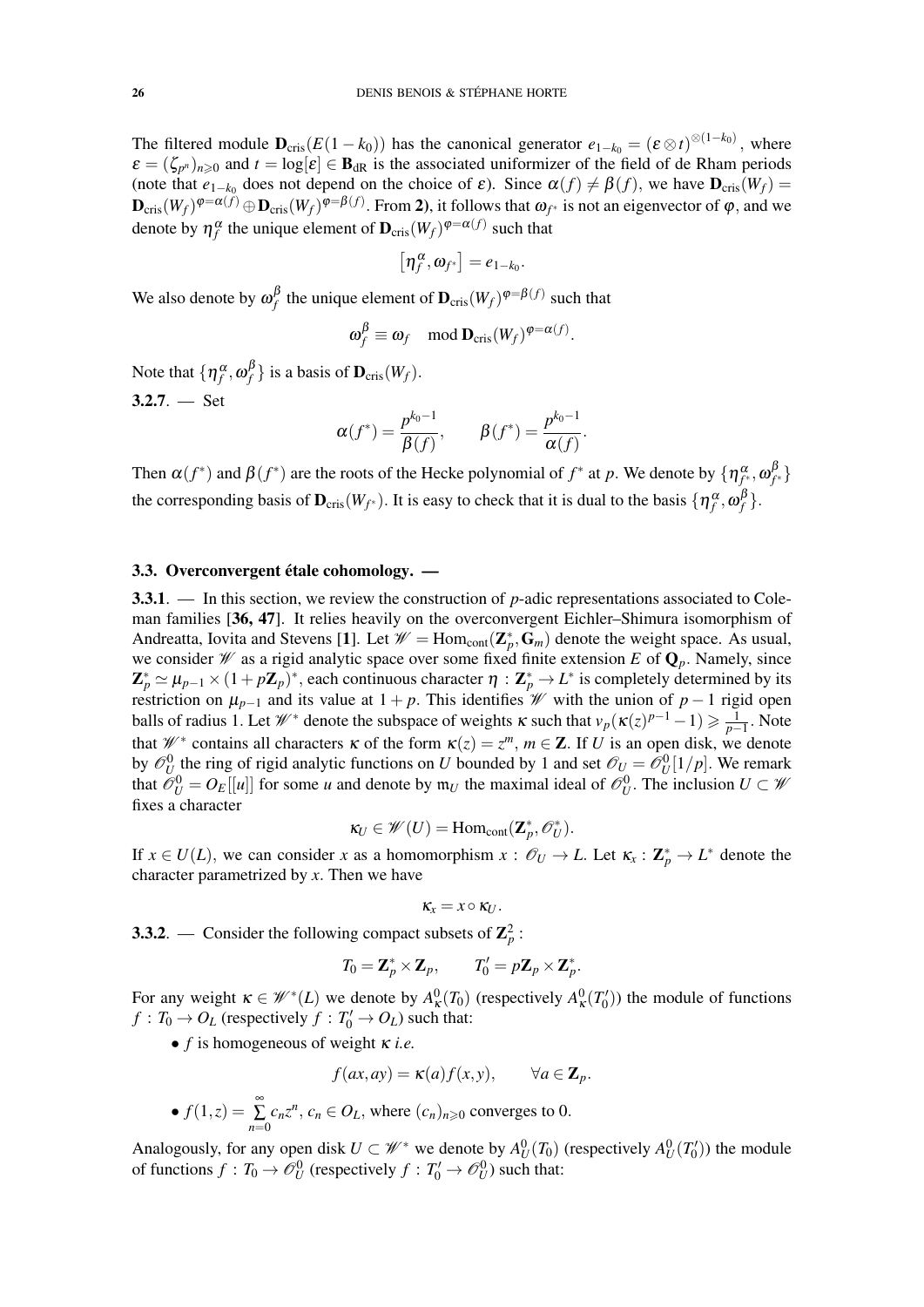•  $f$  is homogeneous of weight  $\kappa_U$ , *i.e.* 

$$
f(ax,ay) = \kappa_U(a)f(x,y), \qquad \forall a \in \mathbf{Z}_p.
$$

•  $f(1,z) = \sum_{i=1}^{\infty}$  $\sum_{n=0} c_n z^n$ ,  $c_n \in \mathcal{O}_U^0$ , where  $(c_n)_{n \geq 0}$  converges to 0 in the m<sub>*U*</sub>-adic topology.

Define

$$
D_{\kappa}^{0} = \text{Hom}_{\text{cont}}(A_{\kappa}^{0}(T_0), O_L), \qquad D_{U}^{0} = \text{Hom}_{\text{cont}}(A_{U}^{0}(T_0), \mathcal{O}_{U}^{0})
$$

and

$$
D_{\kappa} = D_{\kappa}^{0}[1/p], \qquad D_{U} = D_{U}^{0}[1/p].
$$

We have the specialization map

(59) 
$$
\text{sp}_{\kappa}: D_U \to D_{\kappa},
$$

$$
\text{sp}_{\kappa}(\mu_U)(f) = \kappa(\mu_U(f_U)), \qquad \text{where } f_U(x, y) = f(1, y/x) \kappa_U(x)
$$

(see [1, Section 3.1]).

For each positive integer *k*, we denote by  $P_k^0$  the  $O_E$ -module of homogeneous polynomials of degree  $k$  with coefficients in  $O_E$ . We remark that there exists a canonical isomorphism

(60) 
$$
\text{Hom}_{O_E}(P_k^0, O_E) \simeq \text{TS}^k(O_E^2).
$$

The restriction of distributions on  $P_k^0$  provides us with a map  $D_k^0 \to \mathrm{TS}^k(O_E^2)$ . Composing this map with (59), we obtain a map

$$
\theta_k : D_U^0 \to \mathrm{TS}^k(O_E^2).
$$

**3.3.3.** — Let  $\Lambda(T_0)$ ,  $\Lambda(T'_0)$  and  $\Lambda(\mathbb{Z}_p^2)$  denote the modules of *p*-adic measures with values in  $O_E$ on *T*<sub>0</sub>, *T*<sup>'</sup><sub>0</sub> and **Z**<sup>2</sup><sub>*p*</sub> respectively. We remark that  $\Lambda(\mathbb{Z}_p^2)$  is canonically isomorphic to the Iwasawa algebra of  $\mathbb{Z}_p^2$  and for each integer  $k \geqslant 0$  we have the moment map

(61)  
\n
$$
\begin{aligned}\n & m^k : \Lambda(\mathbf{Z}_p^2) \to \text{TS}^k(O_E^2), \\
 & m^k(h) = h^{\otimes k}, \qquad h \in \mathbf{Z}_p^2.\n \end{aligned}
$$

(see [42, Section 2]). For  $T = T_0, T'_0$ , we have a commutative diagram

$$
\Lambda(T) \longrightarrow D_U^0(T) ,
$$
  
\n
$$
\downarrow \qquad \qquad \downarrow \theta_k
$$
  
\n
$$
\Lambda(\mathbf{Z}_p^2) \xrightarrow{\mathrm{m}^k} \mathrm{TS}^k(O_E^2).
$$

where  $k \in U \cap \mathbb{Z}$  (see [47, Proposition 4.2.10]).

3.3.4. — Let  $N \ge 4$  and let p be an odd prime such that  $(p, N) = 1$ . The fundamental group of  $Y(N, p)(\mathbf{C})$  is  $\Gamma_p(N) = \Gamma_1(N) \cap \Gamma_0(p)$ . Its *p*-adic completion  $\Gamma_p(N)$  is isomorphic to the *p*-Iwahori subgroup  $U_0(p)$  and it acts on the pro-*p*-covering  $Y_1(p^\infty, Np^\infty)$  of  $Y(N, p)$ . This defines a morphism  $\pi_1^{\text{\'et}}(Y(N,p)) \to U_0(p)$ . Thus the natural action of  $U_0(p)$  on  $D_U^0(T_0)$  and  $D_U^0(T_0')$  provides these objects with an action of  $\pi_1^{\text{\'et}}(Y(N, p))$ . Therefore,  $D_U^0(T_0)$  and  $D_U^0(T_0')$  define pro-étale sheaves on  $Y(N, p)$ , which we will denote by  $\mathfrak{D}_{U}^{0}(\mathscr{F})$  and  $\mathfrak{D}_{U}^{0}(\mathscr{F}')$  respectively.

**3.3.5.** — Let  $\mathcal{E} \to Y(N, p)$  denote the universal elliptic curve over  $Y(N, p)$ . Let  $C \subset \mathcal{E}[p]$  denote the canonical subgroup of order *p* of  $\mathcal{E}[p]$ . Set  $D = \mathcal{E}[p] - C$  and  $D' = C - \{0\}$  and consider the pro-sheaves  $\Lambda(\mathscr{F}\langle D \rangle)$  and  $\Lambda(\mathscr{F}\langle D' \rangle)$  defined by (50- 51).

 $\bm{Proposition 3.3.6.} \longrightarrow i)$  The sheaves  $\Lambda(\mathscr{F}\langle D \rangle)$ ,  $\Lambda(\mathscr{F}\langle D' \rangle)$  and  $\Lambda(\mathscr{F})$  are induces by the modules  $\Lambda(T_0), \Lambda(T'_0)$  and  $\Lambda(\mathbf{Z}_p^2)$  equipped with the natural action of  $\pi_1^{\text{\'et}}(Y(N,p)).$ 

*ii)* The natural inclusions  $\Lambda(T_0) \to D_U(T_0)$  and  $\Lambda(T'_0) \to D_U(T'_0)$  induce morphisms of sheaves  $\Lambda(\mathscr{F}\langle D\rangle)\to\mathfrak{D}_U^0(\mathscr{F})$  and  $\Lambda(\mathscr{F}\langle D'\rangle)\to\mathfrak{D}_U^0(\mathscr{F}').$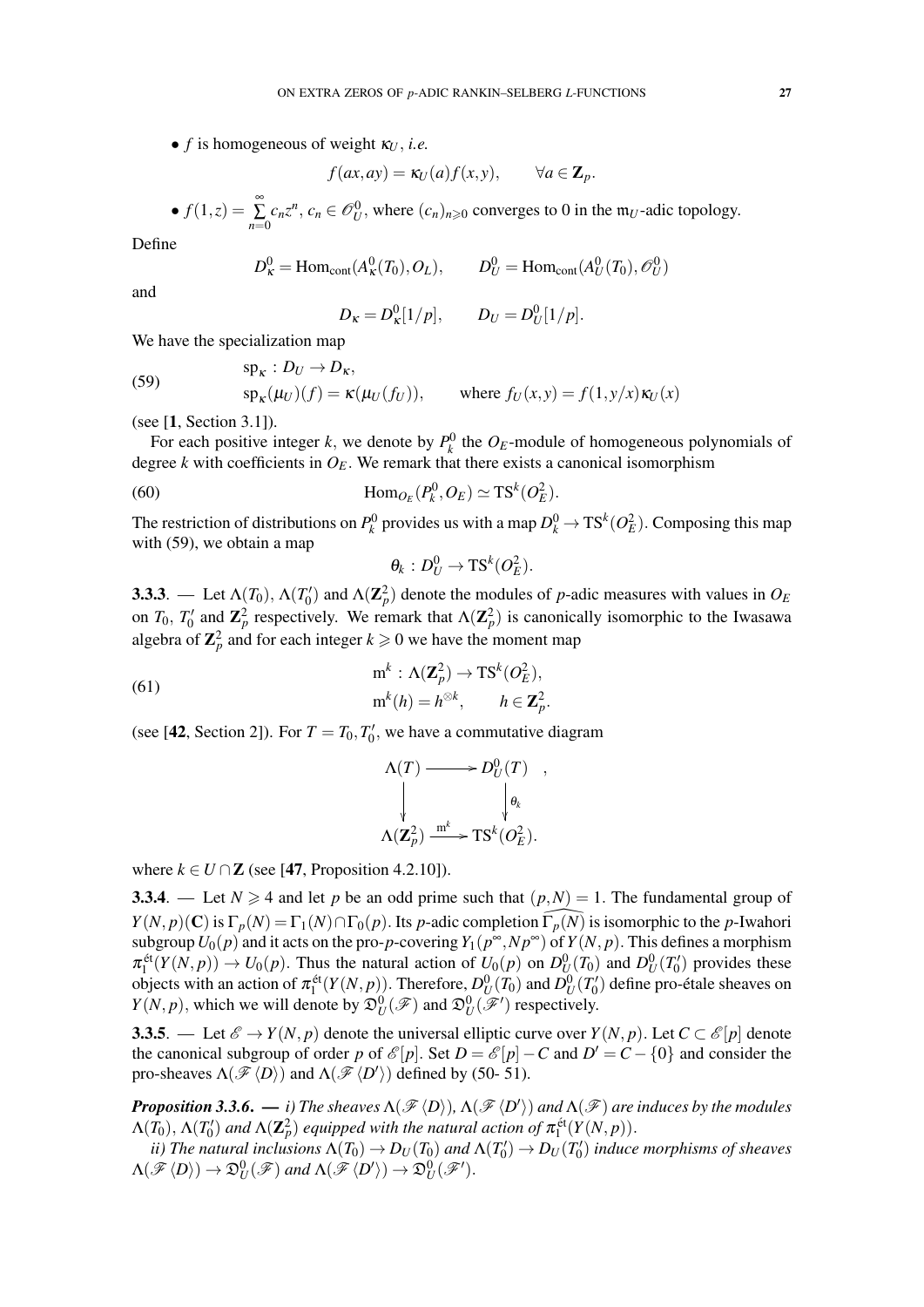*iii) For any*  $k \in U \cap \mathbb{Z}$ , *we have commutative diagrams* 

$$
\Lambda(\mathscr{F}\langle D\rangle) \longrightarrow \mathfrak{D}_U(\mathscr{F}) \qquad \qquad \Lambda(\mathscr{F}\langle D'\rangle) \longrightarrow \mathfrak{D}_U(\mathscr{F}')
$$
\n
$$
\downarrow [p]_* \qquad \qquad \downarrow \theta_k \qquad \qquad \downarrow [p]_* \qquad \qquad \downarrow \theta_k
$$
\n
$$
\Lambda(\mathscr{F}) \xrightarrow{m^k} \text{TS}^k(\mathscr{F}_{\mathbf{Q}_p}), \qquad \qquad \Lambda(\mathscr{F}) \xrightarrow{m^k} \text{TS}^k(\mathscr{F}_{\mathbf{Q}_p}),
$$

*where* m*<sup>k</sup> is the moment map on sheaves induced by (61).*

*Proof.* — See [47, Propositions 4.4.2 and 4.4.5].

3.3.7. — In [1], Andreatta, Iovita and Stevens defined the étale cohomology with coefficients in the sheaves  $\mathfrak{D}_U(\mathscr{F})$  and  $\mathfrak{D}_U(\mathscr{F}')$ . Set

 $\Box$ 

$$
W(U)^0 = H^1_{\text{\'et}}(Y(N,p)_{\overline{\mathbf{Q}}}, \mathfrak{D}_U(\mathscr{F}))(-\kappa_U), \qquad W'(U)^0 = H^1_{\text{\'et}}(Y(N,p)_{\overline{\mathbf{Q}}}, \mathfrak{D}_U(\mathscr{F}')(1))
$$

and

$$
W(U) = W(U)^{0} \otimes_{O_{E}} E, \qquad W'(U) = W'(U)^{0} \otimes_{O_{E}} E.
$$

We remark that  $W(U)$  and  $W'(U)$  are  $\mathcal{O}_U$ -modules equipped with a continuous linear action of the Galois group  $G_{\mathbf{Q},S}$  and an action of Hecke operators which commute to each other.

3.3.8. — Assume that  $k \in U$ . The map  $x \mapsto x + k$  defines a canonical bijection between  $U - k$  and *U* and, therefore, an isomorphism  $t_k$ :  $\mathcal{O}_{U-k}^0 \simeq \mathcal{O}_U^0$ . If  $F \in A_{U-k}^0(T'_0)$  and  $G \in P_k^0$  is a homogeneous polynomial of degree *k*, then  $t_k \circ (FG) \in A_U^0(T_0')$ , and we have a well defined map  $A_{U-k}^0(T_0') \otimes P_k^0 \to$  $A_U^0(T'_0)$ . Passing to the duals and using the isomorphism (60) we obtain a map

$$
\beta_k^*: D^0_U(T'_0) \to D^0_{U-k}(T'_0) \otimes \mathrm{TS}^k(O_E^2).
$$

We use the same notation for the induced map of sheaves

(62) 
$$
\beta_k^* : \mathfrak{D}_U^0(\mathscr{F}') \to \mathfrak{D}_{U-k}^0(\mathscr{F}') \otimes \mathrm{TS}^k(\mathscr{F}).
$$

Let

$$
\delta_k: A^0_U(T'_0) \to A_{U-k}(T'_0) \otimes P_k^0
$$

be the map defined by

$$
\delta_k(F) = \frac{1}{k!} \sum_{i+j=k} \frac{\partial^k F(x,y)}{\partial x^i \partial y^j} \otimes x^i y^j.
$$

Passing to the duals we obtain a map

$$
\delta_k^*:D^0_U(T'_0)\to D_{U-k}(T'_0)\otimes \mathrm{TS}^k(O_E^2).
$$

We use the same notation for the induced map of sheaves

(63) 
$$
\delta_k^* : \mathfrak{D}_{U-k}^0(\mathscr{F}') \otimes \mathrm{TS}^k(\mathscr{F}) \to \mathfrak{D}_U(\mathscr{F}').
$$

Set  $\ell = \frac{\log_p \kappa_U(1+p)}{1-p}$  $\frac{\partial p}{\partial s}(1+p)$ . Then  $\ell \in \mathscr{O}_U$ , and  $\ell(x) = x$  for each  $x \in U \cap \mathbb{Z}$ . Let

$$
\binom{\ell}{k} = \frac{\ell(\ell-1)\cdots(\ell-k+1)}{k!}.
$$

Then

$$
\delta_k^* \circ \beta_k^* = \binom{\ell}{k}
$$

(see [47, Proposition 5.2.1]).

# 3.4. Coleman families. —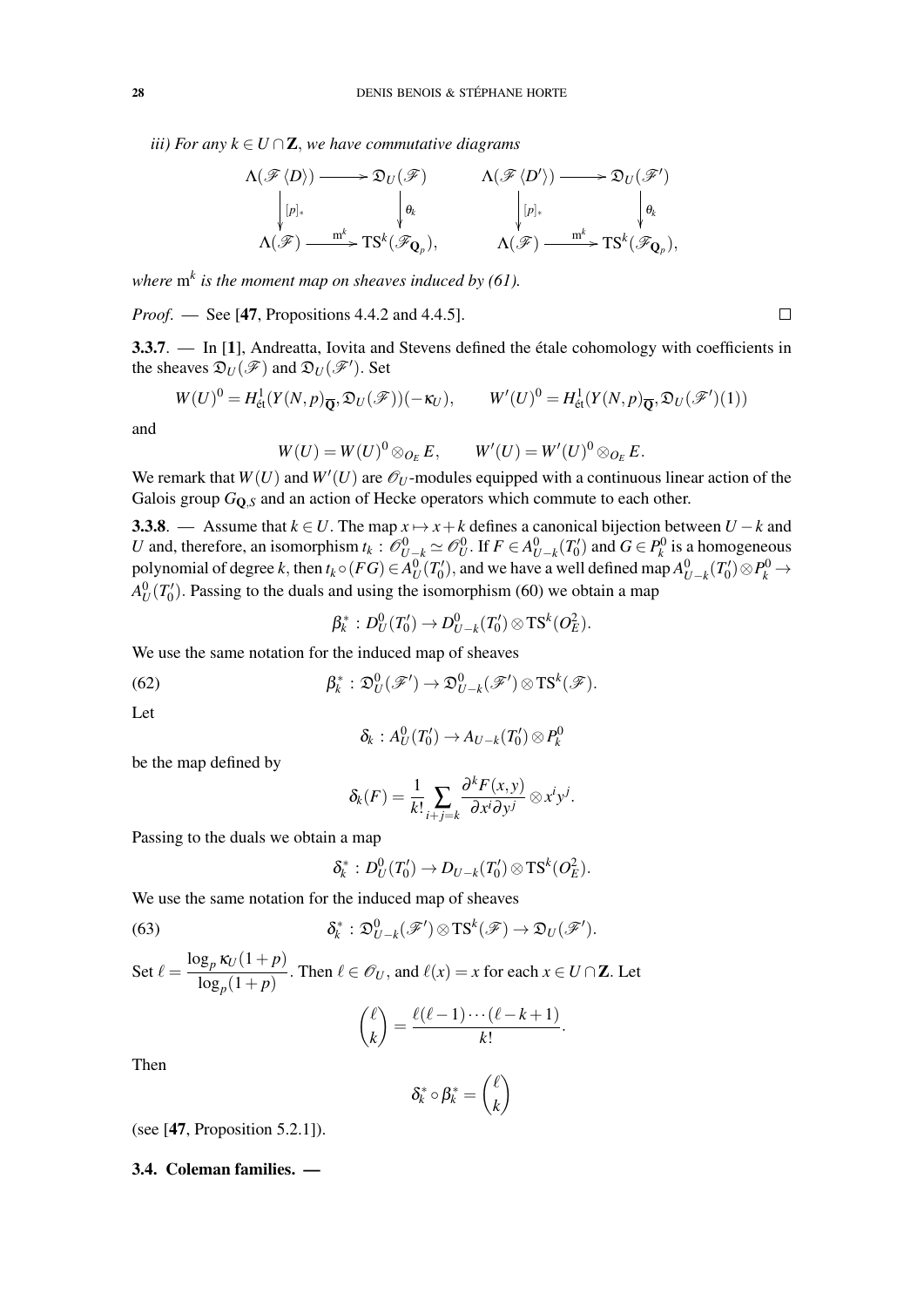**3.4.1**. — Let  $f(q) = \sum_{n=1}^{\infty}$  $\sum_{n=1}^{\infty} a_n q^n$  be a newform of weight  $k_0 \ge 2$ , level  $N_f$  and nebentypus  $\varepsilon_f$ . We assume that the conditions C1-2) of Section 3.2 hold for some fixed odd prime  $p / N_f$ . Define

$$
I_f = \{x \in \mathbb{Z} \mid x \geqslant 2, \quad x \equiv k_0 \mod (p-1)\}.
$$

We identify  $I_f$  with a subset of  $\mathscr{W}^*$ . Let  $U \subset \mathscr{W}^*$  be an open disk centered in  $k_0$ . For any  $F \in \mathcal{O}_U$  and  $\dot{x} \in I_f$ , we denote by  $F_x$  the value of *F* at *x*. For any sufficiently large  $r \geq 1$ , we consider  $E \langle w/p^r \rangle$  as the ring of analytic functions on the closed disk  $D(k_0, p^{-r}) \subset U$ . Recall that for each  $F(w) \in E \langle w/p^r \rangle$  we set  $\mathscr{A}^{\text{wt}}(F)(x) = F((1+p)^{x-k_0} - 1)$  (see Section 1.1.3). Then  $F_x = \mathscr{A}^{\text{wt}}(F)(x)$ . The following proposition summarizes the main properties of Coleman families we need in this paper.

*Proposition 3.4.2.* — *Assume that*  $v_p(\alpha(f)) < k_0 - 1$ . *Then for a sufficiently small open disk U centered in k*<sup>0</sup> *the following conditions hold:*

*1) There exists a unique formal power series*

$$
\mathbf{f}=\sum_{n=1}^\infty \mathbf{a}_n q^n \in \mathscr{O}_U[[q]]
$$

*with coefficients*  $\mathcal{O}_U$  *such that* 

*1a)* For each  $x \in I_f \cap U$  such that  $v_p(\alpha(f)) \neq x/2 - 1$ , the specialization  $f_x$  *at x is a p*stabilization of a newform  $f_x^0$  of weight x and level  $N_f$ .

*1b*)  $\mathbf{f}_{k_0} = f_\alpha$ .

*2) Fix*  $D(k_0, p^{-r})$  ⊂ *U* and denote by  $A$ <sub>**f**</sub> its *E*-affinoid algebra. Let

$$
W_{\mathbf{f}}=W(U)_{(\mathbf{f})}\otimes_{\mathscr{O}_U}A_{\mathbf{f}},
$$

where  $W(U)_{(\mathbf{f})}$  is the maximal submodule of the  $\mathscr{O}_U$  -module  $W(U)$  on which the operators  $T_l$  (for  $(L, N_f) = 1$  *and*  $U_l$  *(for l*| $N_f$ ) act as multiplication by  $\mathbf{a}_l$  for all primes l. Then

*2a) W*<sup>f</sup> *is a free A*f*-module of rank* 2 *equipped with a continuous linear action of G*Q,*S*.

*2b)* The specialization of W<sub>f</sub> at each integer  $x \ge 2$  is isomorphic to Deligne's representation *associated to* f*x*.

2*c*) The (φ,Γ)-module  $D_f = D_f^{\dagger}$ rig,*A*<sup>f</sup> (*W*f) *has a triangulation of the form*

$$
0 \to F^+ \mathbf{D_f} \to \mathbf{D_f} \to F^- \mathbf{D_f} \to 0,
$$

*where*

$$
F^+D_f = \mathscr{R}_{A_f}(\delta_f^+), \quad \delta_f^+(p) = \mathbf{a}_p, \qquad \delta_f^+|_{\mathbf{Z}_p^*} = 1;
$$
  

$$
F^-D_f = \mathscr{R}_{A_f}(\delta_f^-), \quad \delta_f^-(p) = \varepsilon(p)\mathbf{a}_p^{-1}, \qquad \delta_f^-|_{\mathbf{Z}_p^*} = \chi_f^{-1},
$$

*and*

$$
\chi_{\mathbf{f}}(\gamma) = \chi(\gamma)^{k_0 - 1} \exp\left(\log_p(1 + w) \frac{\log(\langle(\chi(\gamma))\rangle}{\log(1 + p)}\right)
$$

denotes the character  $\chi^{k_0-1}\chi$  for the algebra A<sub>f</sub>.

*3)* Let  $W'_f = W'(U)_{[f]} \otimes_{\mathcal{O}_U} A_f$ , where  $W'(U)_{[f]}$  denotes the maximal quotient of the  $\mathcal{O}_U$ -module *W*<sup> $\prime$ </sup>(*U*) *by the submodule generated by the images of*  $T_l' - a_l$  *(for*  $(l, N_f) = 1$ *) and*  $U_l' - a_l$  *(for*  $l|N_f$ *). There exists a pairing*

$$
W_{\mathbf{f}}'\times W_{\mathbf{f}}\to A_{\mathbf{f}},
$$

*which induces a canonical isomorphism*

$$
W'_{\mathbf{f}} \simeq W^*_{\mathbf{f}} := \text{Hom}_{A_{\mathbf{f}}}(W_{\mathbf{f}}, A_{\mathbf{f}}).
$$

*Proof.* — 1) This is the central result of Coleman's theory [24] together with [4, Lemma 2.7].

The statements 2a) and 2b) and 3) follow from the theory of Andreatta, Iovita and Stevens. See [47, Theorem 4.6.6] and the unpublished preprint [36] for comments and more detail.

The statement 2c) is a theorem of Liu [53].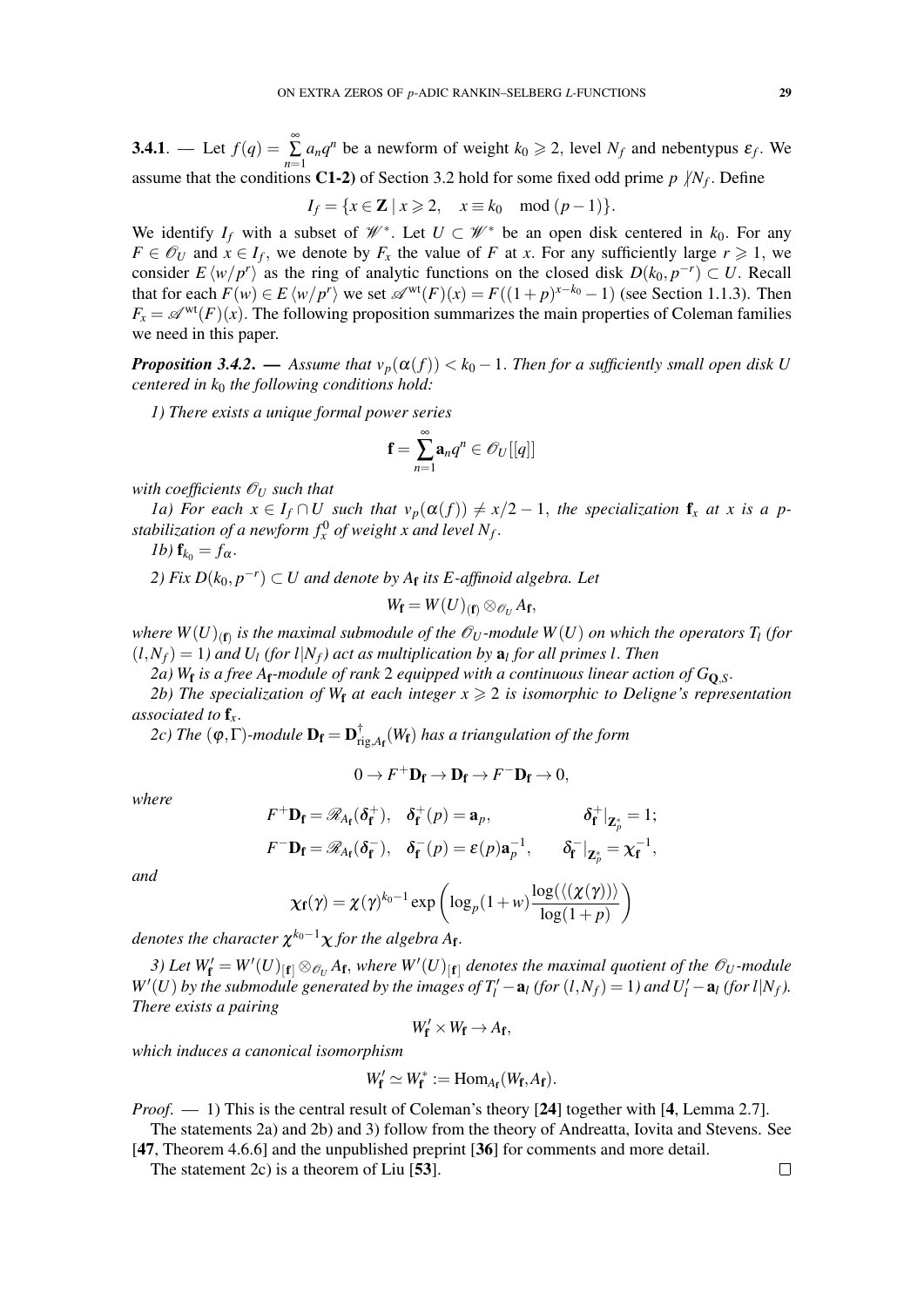**3.4.3**. — We say that  $x \in I_f$  is *classical* if  $v_p(\alpha) \neq x/2-1$  and denote by  $f_x^0$  the newform of level  $N_f$  whose *p*-stabilization is  $f_x$ . For each classical weight *x* we have isomorphisms

$$
\mathbf{D}_{\mathbf{f}} \otimes_{A_{\mathbf{f}}} (A_{\mathbf{f}}/m_x) \simeq \mathbf{D}_{\mathrm{rig}}^{\dagger}(W_{\mathbf{f}_x}) \simeq \mathbf{D}_{\mathrm{rig}}^{\dagger}(W_{f_x^0}),
$$

where the second isomorphism is induced by (58) for  $f_x^0$ .

The  $(\varphi, \Gamma)$ -module  $F^+D_f$  is crystalline of Hodge–Tate weight 0 and the operator  $\varphi$  acts on  $\mathscr{D}_{\text{cris}}(F^+\mathbf{D}_f)$  as multiplication by  $\mathbf{a}_p$ . The  $(\varphi, \Gamma)$ -module  $F^-\mathbf{D}_f(\chi_f)$  is crystalline of Hodge–Tate weight −1 and  $\varphi$  acts on  $\mathscr{D}_{\text{cris}}(F^-\mathbf{D}_{\mathbf{f}}(\chi_{\mathbf{f}}))$  as multiplication by  $\varepsilon_f(p)p^{-1}\mathbf{a}_p^{-1}$ .

$$
3.4.4. \ - \ \text{Define}
$$

(64) 
$$
C(f) = \left(1 - \frac{\beta(f)}{p\alpha(f)}\right) \cdot \left(1 - \frac{\beta(f)}{\alpha(f)}\right).
$$

*Proposition 3.4.5*. — *Let r be a sufficiently large integer. Then*

*1)* There exists an element  $\eta_f \in \mathscr{D}_{\text{cris}}(F^+\mathbf{D}_f)$  such that for all classical  $x \in I_f$  the specialization  $\eta_{\mathbf{f}}(x) := \mathscr{A}^{\text{wt}}(\eta_{\mathbf{f}})(x)$  *of*  $\eta_{\mathbf{f}}$  *at weight x satisfies* 

$$
\eta_{\mathbf{f}}(x) = \lambda_{N_f}^{-1}(f_x^0) C(f_x^0)^{-1} \Pr_{\alpha}^*(\eta_{f_x^0}),
$$

*where the map*  $\Pr_{\alpha}^*$  *is defined in* (58) *and*  $C(f_x^0)$  *is* (64) for the form  $f_x^0$ .

*2)* There exists an element  $\xi_f \in \mathcal{D}_{cris}(F^-\mathbf{D}_f(\chi_f))$  such that for all classical  $x \in I_f$  the special*ization*  $\xi_{\mathbf{f}}(x) := \mathcal{A}^{\text{wt}}(\xi_{\mathbf{f}})(x)$  *of*  $\xi_{\mathbf{f}}$  *at x satisfies* 

$$
\xi_{\mathbf{f}}(x) = \Pr_{\alpha}^*(\omega_{f_x^0}) \otimes e_{x-1} \mod \mathscr{D}_{\mathrm{cris}}(F^+ \mathbf{D}_{\mathbf{f}_x}(\chi^{x-1}))
$$

*where e<sub>x-1</sub> is the canonical generator of*  $\mathscr{D}_{\text{cris}}(\mathscr{R}_E(\chi^{x-1})) \simeq \mathbf{D}_{\text{cris}}(E(x-1))$ *.* 

*Proof.* — This is Theorem 6.4.1 and Corollary 6.4.3 of [47].

3.4.6. — We review the construction of the overconvergent projector defined by Loeffler and Zerbes in [47, Section 5.2]. For any integer  $j \ge 1$ , the maps  $\beta_j^*$  and  $\delta_j^*$ , defined by (62) and (63), induce morphisms

$$
\beta_j^*: W'(U) \to H^1_{\text{\'et}}\left(Y(N_f, p)_{\overline{\mathbb{Q}}}, \mathfrak{D}_{U-j}(\mathscr{F}') \otimes \text{TS}^j(\mathscr{F})(1)\right),\delta_j^*: H^1_{\text{\'et}}\left(Y(N_f, p)_{\overline{\mathbb{Q}}}, \mathfrak{D}_{U-j}(\mathscr{F}') \otimes \text{TS}^j(\mathscr{F})(1)\right) \to W'(U)
$$

such that  $\delta_j^* \circ \beta_j^* = \begin{pmatrix} \ell \\ i \end{pmatrix}$ *j* .

Let f be the Coleman family passing through  $f_\alpha$  as in Proposition 3.4.2 and let

$$
\pi_{\mathbf{f},U}:W'(U)\to W'(U)_{[\mathbf{f}]}
$$

denote the canonical projection.

*Proposition 3.4.7*. — *Assume that the open set U satisfies assumptions from Proposition 3.4.2. Then*

*i) The image of the composition*

$$
\pi_{\mathbf{f},U} \circ \delta_j^* : H^1_{\text{\'et}}\left(Y(N_f,p)_{\overline{\mathbf{Q}}}, \mathfrak{D}_{U-j}(\mathscr{F}') \otimes \mathrm{TS}^j(\mathscr{F})(1)\right) \to W'(U)_{[\mathbf{f}]}
$$

*is contained in*  $\binom{\ell}{i}$  $_{j}^{\ell }\big)\,W^{\prime }(U)_{[\mathbf{f}]} .$ 

*ii) There exists a unique map*

 $\overline{1}$ 

$$
\mathbf{r}_{\mathbf{f},U}^{[j]} \, : H^1_{\mathrm{\acute{e}t}} \left( Y(N_f,p)_{\overline{\mathbf{Q}}}, \mathfrak{D}_{U-j}(\mathscr{F}') \otimes \mathrm{TS}^j(\mathscr{F})(1) \right) \to W'(U)_{[\mathbf{f}]}.
$$

*such that* =  $\binom{\ell}{i}$  $f^{\ell}_{\mathbf{f}}\big) \pi_{\mathbf{f},U}^{[j]} = \pi_{\mathbf{f},U} \circ \delta_j^*.$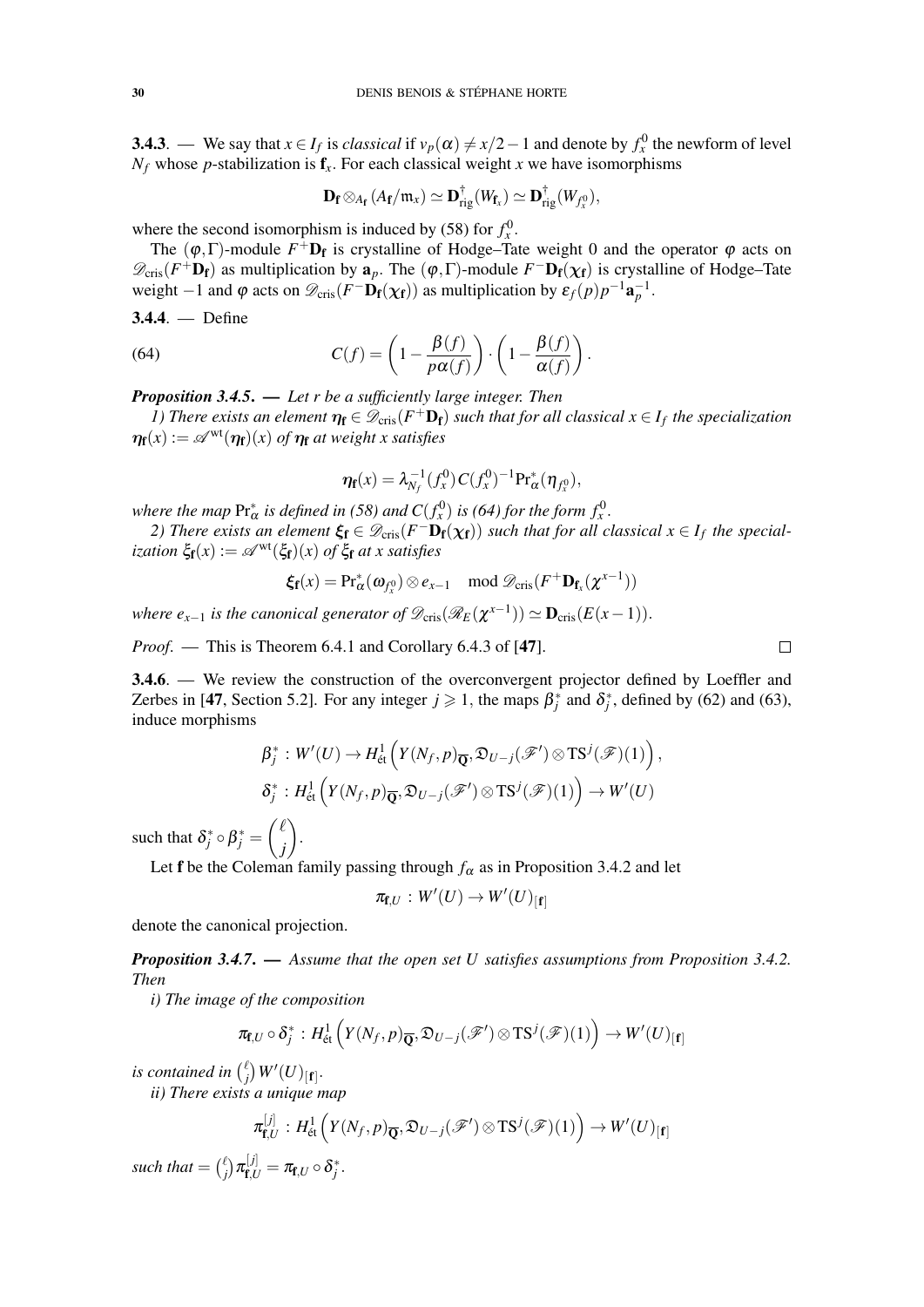*iii) We have a commutative diagram*



*Proof.* — See [47, Proposition 5.2.5].

*Remark 4.4.8.* — If *U* contains none of the integers  $\{0, 1, \ldots, j - 1\}$ , then the function  $\binom{k}{j}$  $\binom{l}{j}$  is invertible on *U*.

If *A*<sup>f</sup> is the affinoid algebra of a closed disk centered in *k* as in Proposition 3.4.2, we denote by

(65) 
$$
\pi_{\mathbf{f}}^{[j]} : H^1_{\text{\'et}}(Y(N_f, p)_{\overline{\mathbf{Q}}}, \mathfrak{D}_{U-j}(\mathscr{F}') \otimes \mathrm{TS}^j(\mathscr{F})(1)) \to W_{\mathbf{f}}^*
$$

the composition of  $\pi_{\mathbf{f},U}^{[j]}$  with the natural map  $W'(U)_{[\mathbf{f}]} \to W_{\mathbf{f}}^* \simeq W'(U)_{[\mathbf{f}]} \otimes A_{\mathbf{f}}$ .

### 4. Beilinson–Flach elements

#### 4.1. Eisenstein classes. —

4.1.1. — In this section, we review the theory of Beilinson–Flach elements introduced first by Beilinson [2] and extensively studied the last years by Bertolini, Darmon, Rotger [15, 16], Lei, Loeffler, Zerbes [46] and Kings, Loeffler and Zerbes [43, 44]. We follow [44, 43] closely. We maintain notation of Section 3. Let  $N \geq 4$  be a fixed integer. We denote by

$$
\mathrm{Eis}_{b,N}^k \in H^1_{\text{\'et}}\left(Y_1(N), \mathrm{TS}^k(\mathscr{F}_{\mathbf{Q}_p})(1)\right), \qquad k \geqslant 0, \quad b \in \mathbf{Z}/N\mathbf{Z}
$$

the étale realization of the Beilinson–Levin motivic Eisenstein elements  $(7)$  constructed in [3]. Note that for  $k = 0$ , we have

$$
b^2 \text{Eis}_{1,N}^0 - \text{Eis}_{b,N}^0 = \partial ({}_{b}g_{0,1/N}),
$$

where  $\partial$  :  $\mathcal{O}(Y_1(N))^* \to H^1_{\text{\'et}}(Y_1(N), \mathbf{Q}_p(1))$  denotes the Kummer map and  $b g_{0,1/N}$  is the Siegel unit as defined in [40].

4.1.2. 
$$
-
$$
 Set

$$
H^i_{\text{\'et}}\left(Y_1(Np^{\infty}), \text{TS}^k(\mathscr{F})(1)\right) = \varprojlim_n H^i_{\text{\'et}}\left(Y_1(Np^n), \text{TS}^k(\mathscr{F}_n)(1)\right),
$$

where the projective limit is taken with respect to the trace map. The Siegel units  $\binom{b}{b}$   $\binom{q}{b}$   $\binom{p}{b}$ form a norm compatible system [40] and therefore we have a well defined element

$$
{}_{b}\mathbf{Eis}_N := (\partial({}_{b}g_{0,1/Np^n}))_{n\geqslant 0} \in H^1_{\text{\'et}}(Y_1(Np^\infty),\mathbf{Z}_p(1)) \simeq H^1_{\text{\'et}}(Y_1(N),\Lambda(\mathscr{F}\langle N\rangle)(1)),
$$

where  $\Lambda(\mathscr{F}\langle N\rangle)$  denotes the Iwasawa sheaf (52) associated to the canonical section  $s_N: Y_1(N) \to Y_2(N)$  $\mathscr{E}[N]$ . (Here we use the isomorphism (53).) Consider the map

$$
\mathrm{m}_{\langle N\rangle}^k:H^1_{\text{\'et}}(Y_1(N),\Lambda(\mathscr{F}\langle N\rangle)(1))\stackrel{[N]}{\longrightarrow}H^1_{\text{\'et}}(Y_1(N),\Lambda(\mathscr{F})(1))\stackrel{\mathrm{m}^k}{\longrightarrow}H^1_{\text{\'et}}\left(Y_1(N),\mathrm{TS}^k(\mathscr{F}_{\mathbf{Q}_p})(1)\right),
$$

where the first arrow is induced by the multiplication by *N* on the universal elliptic curve and the second one is induced by the moment map from Proposition 3.3.6, iii).

 $(7)$ We normalize this element as in [44].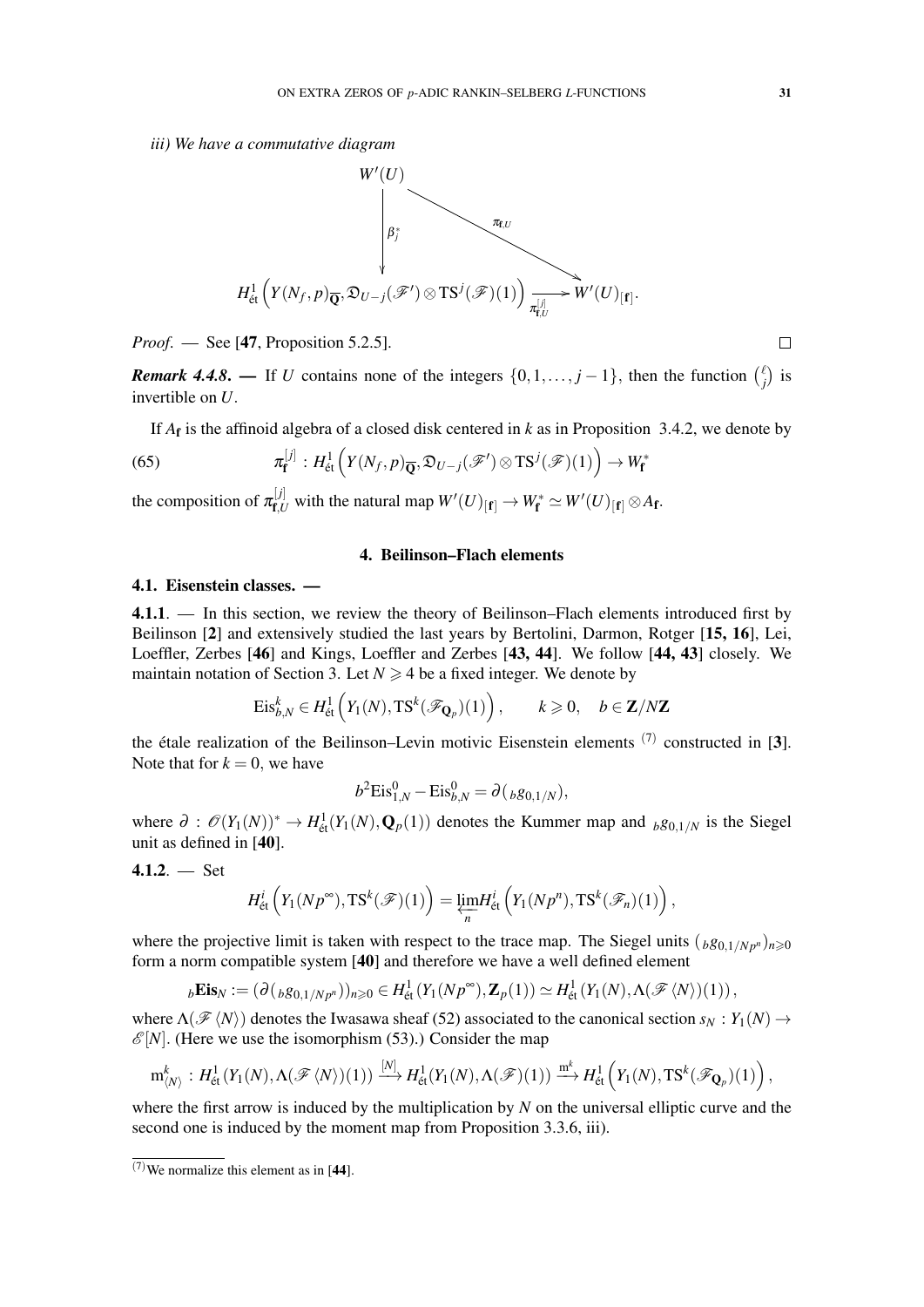The main property of the elements  $_b \text{Eis}_N$  is that they interpolate Eisenstein elements, namely

$$
\mathbf{m}_{\langle N\rangle}^k(_b\mathbf{Eis}_N) = b^2 \text{Eis}_{1,N}^k - b^{-k} \text{Eis}_{b,N}^k.
$$

We refere the reader to [44, Theorem 4.5.1] for the proof and further detail.

# 4.2. Rankin-Eisenstein classes. —

**4.2.1**. — Let  $Y_1(N)^2 = Y_1(N) \times Y_1(N)$ . We denote by  $p_i: Y_1(N)^2 \to Y_1(N)$   $(i = 1, 2)$  the projections onto the first and second copy of *Y*<sub>1</sub>(*N*) respectively and by  $\Delta: Y_1(N) \to Y_1(N)^2$  the diagonal map. For any integers  $k, l \geq 0$ , we consider the sheaf on  $Y_1(N)^2$  defined by

$$
\mathrm{TS}^{[k,l]}(\mathscr{F}_\star)=p_1^*\left(\mathrm{TS}^k(\mathscr{F}_\star)\right)\otimes p_2^*\left(\mathrm{TS}^l(\mathscr{F}_\star)\right),\qquad \star\in\{n,\mathbf{0},\mathbf{Q}_p\}.
$$

Note that  $\Delta^*(\mathrm{TS}^{[k,l]}(\mathscr{F}_\star)) = \mathrm{TS}^k(\mathscr{F}_\star) \otimes \mathrm{TS}^l(\mathscr{F}_\star)$ . Let *j* be an integer such that

$$
0 \leqslant j \leqslant \min\{k, l\}
$$

In this situation, Kings, Loeffler and Zerbes [43, Section 5] defined a map

$$
\text{CG}^{[k,l,j]}:\text{TS}^{k+l-2j}\left(\mathscr{F}_{\mathbf{Q}_p}\right)\rightarrow \text{TS}^k\left(\mathscr{F}_{\mathbf{Q}_p}\right)\otimes \text{TS}^l\left(\mathscr{F}_{\mathbf{Q}_p}\right)(-j),
$$

called the Clebsch–Gordan map in *op. cit.*. We will use the same notation for the induced map on cohomology

$$
H^1_{\text{\'et}}\left( (Y_1(N), \mathrm{TS}^{k+l-2j}\left(\mathscr{F}_{\mathbf{Q}_p}\right)(1) \right) \to H^1_{\text{\'et}}\left( (Y_1(N), \mathrm{TS}^k\left(\mathscr{F}_{\mathbf{Q}_p}\right) \otimes \mathrm{TS}^l\left(\mathscr{F}_{\mathbf{Q}_p}\right)(1-j) \right).
$$

Taking the composition of this map with the Gysin map

$$
H^1_{\text{\'et}}\left(Y_1(N),\Delta^*(\mathrm{TS}^{[k,l]}(\mathscr{F}_{\mathbf{Q}_p}))(1-j)\right)\to H^3_{\text{\'et}}\left(Y_1(N)^2,\mathrm{TS}^{[k,l]}(\mathscr{F}_{\mathbf{Q}_p})(2-j)\right),
$$

induced by the diagonal embedding  $\Delta$ , we get a map

(66) 
$$
H^1_{\text{\'et}}\left(Y_1(N),\text{TS}^{k+l-2j}(\mathscr{F}_{\mathbf{Q}_p})(1)\right)\to H^3_{\text{\'et}}\left(Y_1(N)^2,\text{TS}^{[k,l]}(\mathscr{F}_{\mathbf{Q}_p})(2-j)\right).
$$

The spectral sequence

$$
H_{\mathcal{S}}^{r}\left(\mathbf{Q},H_{\mathrm{\acute{e}t}}^{s}(Y_{1}(N)_{\overline{\mathbf{Q}}}^{2},\mathbf{T}\mathbf{S}^{[k,k']}(\mathscr{F}_{\mathbf{Q}_{p}})(2-j)\right)\Rightarrow H_{\mathrm{\acute{e}t}}^{r+s}\left(Y_{1}(N)^{2},\mathbf{T}\mathbf{S}^{[k,k']}(\mathscr{F}_{\mathbf{Q}_{p}})(2-j)\right)
$$

gives rise to a map

$$
H^3_{\text{\'et}}\left(Y_1(N)^2,\mathrm{TS}^{[k,l]}(\mathscr{F}_{\mathbf{Q}_p})(2-j)\right)\to H^1_S\left(\mathbf{Q},H^2_{\text{\'et}}(Y_1(N)^2_{\overline{\mathbf{Q}}},\mathrm{TS}^{[k,l]}(\mathscr{F}_{\mathbf{Q}_p})(2-j))\right).
$$

Composing this map with (66), we get a map

$$
(67)\quad \Delta^{[k,l,j]} : H^1_{\text{\'et}}\left(Y_1(N), \text{TS}^{k+l-2j}(\mathscr{F}_{\mathbf{Q}_p})(1)\right) \longrightarrow H^1_S\left(\mathbf{Q}, H^2_{\text{\'et}}\left(Y_1(N)_{\overline{\mathbf{Q}}}^2, \text{TS}^{[k,l]}(\mathscr{F}_{\mathbf{Q}_p})(2-j)\right)\right).
$$

*Definition 4.2.2*. — *The elements*

$$
\mathrm{Eis}_{b,N}^{[k,l,j]} = \Delta^{[k,l,j]} \left( \mathrm{Eis}_{b,N}^{k+l-2j} \right), \qquad 0 \leqslant j \leqslant \min\{k,l\}, \quad b \in \mathbf{Z}/N\mathbf{Z},
$$

*are called Rankin–Eisenstein classes.*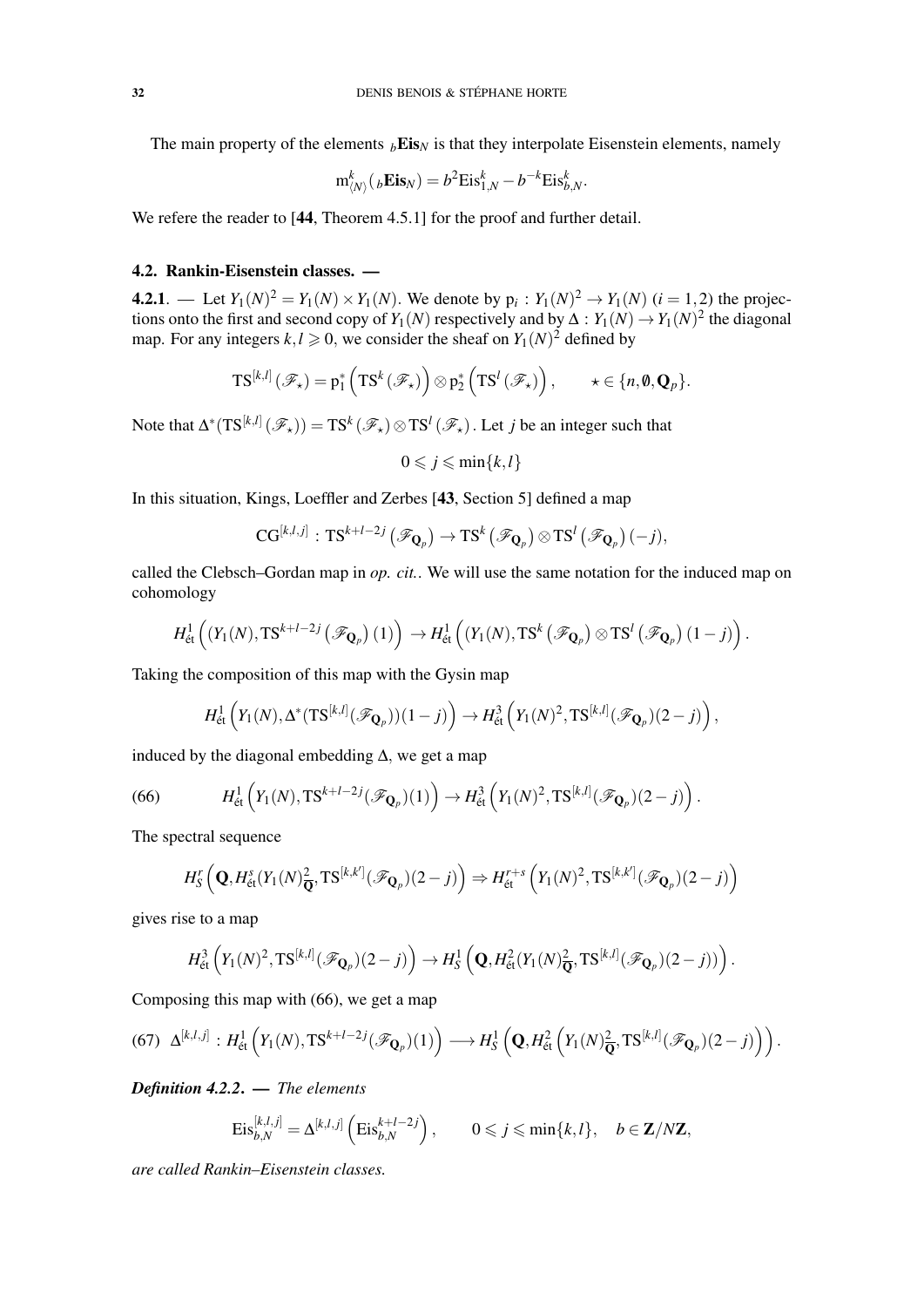# 4.2.3. — We define Rankin–Iwasawa classes following [44, Section 5]. Set

$$
\Lambda(\mathscr{F}\langle N\rangle)^{[j]}=\Lambda(\mathscr{F}\langle N\rangle)\otimes \mathrm{TS}^j(\mathscr{F}).
$$

From the definition of the sheaves  $\Lambda_r(\mathscr{F}_r\langle N\rangle)$  (see Sections 3.1.4 and 3.1.5) it is clear that the diagonal embeddings  $\mathcal{E}[p^r] \langle s_N \rangle \to \mathcal{E}[p^r] \langle s_N \rangle \times_{Y_1(Np^n)} \mathcal{E}[p^r] \langle s_N \rangle$  induce morphisms of sheaves  $\Lambda_r(\mathscr{F}_r\langle N\rangle)\to \Lambda_r(\mathscr{F}_r\langle N\rangle)\otimes\Lambda_r(\mathscr{F}_r\langle N\rangle).$ 

Tensoring this map with the Clebsch–Gordan map

$$
CG^{[j,j,j]}: \mathbf{Z}_p \to TS^j(\mathscr{F}_{\mathbf{Q}_p}) \otimes TS^j(\mathscr{F}_{\mathbf{Q}_p})(-j),
$$

and passing to inverse limits, we get a map

$$
\Lambda(\mathscr{F}\langle N\rangle)\to\Lambda(\mathscr{F}\langle N\rangle)^{[j]}\widehat{\otimes}\Lambda(\mathscr{F}\langle N\rangle)^{[j]}(-j).
$$

This induces a map on cohomology

(68) 
$$
H^1_{\text{\'et}}(Y_1(N), \Lambda(\mathscr{F}\langle N\rangle)(1))\to H^1_{\text{\'et}}(Y_1(N), \Lambda(\mathscr{F}\langle N\rangle)^{[j]}\widehat{\otimes}\Lambda(\mathscr{F}\langle N\rangle)^{[j]}(1-j)).
$$

Define

$$
\Lambda(\mathscr{F}\langle N\rangle)^{[j,j]} = p_1^*\left(\Lambda(\mathscr{F}\langle N\rangle)^{[j]}\right) \otimes p_2^*\left(\Lambda(\mathscr{F}\langle N\rangle)^{[j]}\right).
$$

Then the diagonal embedding induces the Gysin map

$$
H^1_{\text{\'et}}\left(Y_1(N), \Lambda(\mathscr{F}\langle N\rangle)^{[j]} \widehat{\otimes} \Lambda(\mathscr{F}\langle N\rangle)^{[j]}(1-j)\right) \to H^3_{\text{\'et}}\left(Y_1(N)^2, \Lambda(\mathscr{F}\langle N\rangle)^{[j,j]}(2-j)\right).
$$

Taking the composition of this map with (68), we obtain a map

(69) 
$$
H^1_{\text{\'et}}(Y_1(N), \Lambda(\mathscr{F}\langle N\rangle)(1))\to H^3_{\text{\'et}}(Y_1(N)^2, \Lambda(\mathscr{F}\langle N\rangle)^{[j,j]}(2-j)).
$$

Composing this map with the map

$$
H^3_{\text{\'et}}\left(Y_1(N)^2,\Lambda(\mathscr{F}\langle N\rangle)^{[j,j]}(2-j)\right) \to H^1_S\left(\mathbf{Q},H^2_{\text{\'et}}\left(Y_1(N)_{\overline{\mathbf{Q}}}^2,\Lambda(\mathscr{F}\langle N\rangle)^{[j,j]}(2-j)\right)\right)
$$

induced by the Grothendick spectral sequence, we obtain an Iwasawa theoretic analog of the map (67)

$$
\Delta_{\Lambda}^{[j]}: H^1_{\text{\'et}}(Y_1(N), \Lambda(\mathscr{F}\langle N \rangle)(1)) \to H^1_S\left(\mathbf{Q}, H^2_{\text{\'et}}\left(Y_1(N)_{\overline{\mathbf{Q}}}^2, \Lambda(\mathscr{F}\langle N \rangle)^{[j,j]}(2-j)\right)\right).
$$

*Definition 4.2.4*. — *The elements*

$$
{}_{b}\mathbf{R}\mathbf{I}_{N}^{[j]} = \Delta_{\Lambda}^{[j]}({}_{b}\mathbf{Eis}_{N}) \in H_{S}^{1}\left(\mathbf{Q}, H_{\text{\'et}}^{2}\left(Y_{1}(N)_{\overline{\mathbf{Q}}}^{2}, \Lambda(\mathscr{F}\langle N\rangle)^{[j,j]}(2-j)\right)\right), \qquad j \geqslant 0
$$

*are called Rankin–Iwasawa classes.*

We remark that these classes interpolate *p*-adically the elements  $Eis_{1,N}^{[k,l,j]}$  (see [44, Proposition 5.2.3]) and refer the reader to *op. cit.* for the proof and further results.

4.2.5. — In this subsection, we assume that  $N \ge 4$  and  $(p, N) = 1$ . We have a commutative diagram

$$
\begin{aligned}\n\mathcal{E}_{Np} &\longrightarrow Y_1(Np) \\
\downarrow \qquad \qquad \downarrow \text{pr'} \\
\mathcal{E}_{N,p} &\longrightarrow Y(N,p),\n\end{aligned}
$$

where  $\mathscr{E}_*$  denotes the relevant universal elliptic curve and pr' is the map defined in Section 3.1.3. Recall that  $\mathcal{E}_{N_p}$  is equipped with a canonical subscheme  $D_{N_p}$  of points of order  $N_p$  together with the canonical section  $s_{Np}$ :  $Y_1(Np) \to D_{Np}$ . The universal curve  $\mathscr{E}_{N,p}$  is equipped with a canonical subscheme *D'* of points of degree *p* (see Section 3.3.5). The map  $\pi'$  together with multiplication by *N* induce finite morphisms

$$
\mathscr{E}_{Np}[p']\langle s_{Np}\rangle \to \mathscr{E}_{N,p}[p']\langle D'\rangle, \qquad r\geqslant 1,
$$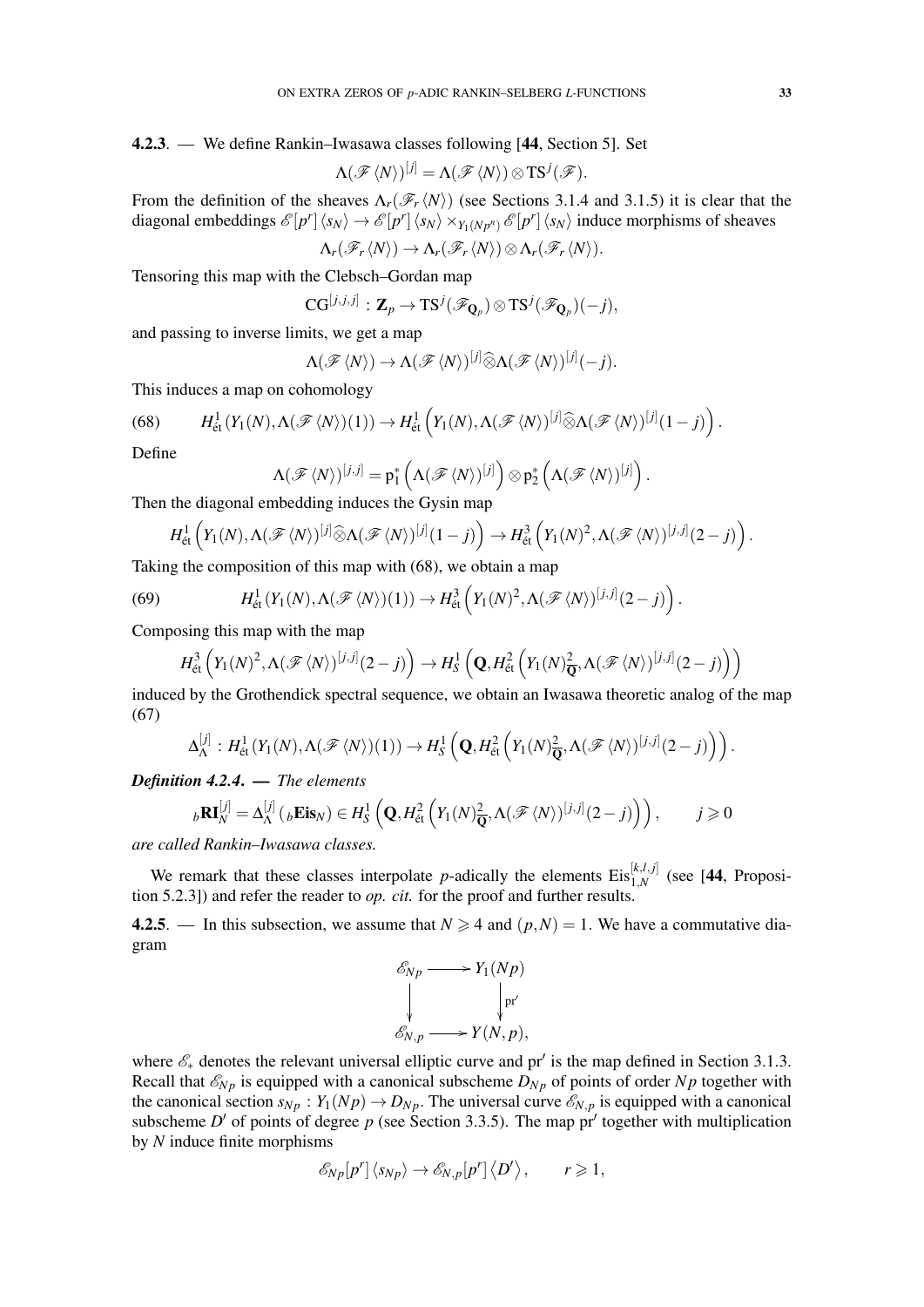and therefore we have a map

(70) 
$$
\text{tr}'_* : H^2_{\text{\'et}}\left(Y_1(Np)\frac{2}{\mathbf{Q}}, \Lambda(\mathscr{F}\langle Np \rangle)^{[j,j]}\right) \to H^2_{\text{\'et}}\left(Y(N,p)\frac{2}{\mathbf{Q}}, \Lambda(\mathscr{F}\langle D' \rangle)^{[j,j]}\right).
$$

Analogously, the map  $pr_1: Y(N, p) \to Y_1(N)$  (see (48)) together with multiplication by *p* induce finite morphisms

$$
\mathscr{E}_{N,p}[p^r]\langle D'\rangle \to \mathscr{E}_N[p^r], \qquad r \geq 1.
$$

This gives us a map

$$
\mathrm{pr}_{1,*}: H^2_{\text{\'et}}\left(Y_1(N,p)_{\overline{\mathbf{Q}}}^2, \Lambda(\mathscr{F}\left\langle D'\right\rangle)^{[j,j]}\right) \to H^2_{\text{\'et}}\left(Y(N)_{\overline{\mathbf{Q}}}^2, \Lambda(\mathscr{F})^{[j,j]}\right).
$$

*Definition 4.2.6*. — *We denote by*

(71) 
$$
{}_{b}\mathbf{R}\mathbf{I}_{N(p)}^{[j]} = \mathrm{tr}'_*\left({}_{b}\mathbf{R}\mathbf{I}_{1,Np}^{[j]}\right) \in H_S^1\left(\mathbf{Q}, H_{\text{\'et}}^2\left(Y_1(N,p)_{\overline{\mathbf{Q}}}^2, \Lambda(\mathscr{F}\langle D'\rangle)^{[j,j]}(2-j)\right)\right)
$$

*the image of the Beilinson–Flach element*  $_b\mathbf{RI}_{Np}^{[j]}$  under the map  $\mathrm{pr}'_*$  induced by  $\mathrm{pr}'$ .

Note that

$$
\mathrm{pr}_{1,*}\left({}_b\mathbf{RI}_{N(p)}^{[j]}\right)={}_b\mathbf{RI}_{N}^{[j]}.
$$

### 4.3. Beilinson–Flach elements. —

**4.3.1**. — Let  $f = \sum_{n=1}^{\infty}$  $\sum_{n=1}^{\infty} a_n q^n$  and  $g = \sum_{n=1}^{\infty} a_n$  $\sum_{n=1}$  *b*<sub>n</sub> $q^n$ </sub> be two eigenforms of weights  $k_0 = k + 2$  and  $l_0 = l + 2$ with  $k, l \ge 0$  and levels  $N_f, N_g$  respectively. By (54), we have canonical projections

$$
\pi_f: H^1_{\text{\'et}}\left(Y_1(N_f)_{\overline{\mathbf{Q}}}, \text{TS}^k(\mathscr{F})(1)\right) \otimes_{\mathbf{Z}_p} E \to W_f^*,
$$
  

$$
\pi_g: H^1_{\text{\'et}}\left(Y_1(N_g)_{\overline{\mathbf{Q}}}, \text{TS}^l(\mathscr{F})(1)\right) \otimes_{\mathbf{Z}_p} E \to W_g^*.
$$

Let *N* be any positive integer divisible by  $N_f$  and  $N_g$  and such that *N* and  $N_fN_g$  have the same prime divisors. Without loss of generality, assume that *W<sup>f</sup>* and *W<sup>g</sup>* are defined over the same field *E*. Set  $W_{f,g} = W_f \otimes_E W_g$ . Künneth theorem gives an isomorphism

$$
H^2_{\text{\'et}}\left(Y_1(N)_{\overline{\mathbf{Q}}}^2, \text{TS}^{[k,l]}(\mathscr{F}_{\mathbf{Q}_p})(2)\right) \simeq H^1_{\text{\'et}}\left(Y_1(N)_{\overline{\mathbf{Q}}}, \text{TS}^k(\mathscr{F}_{\mathbf{Q}_p})(1)\right) \otimes H^1_{\text{\'et}}\left(Y_1(N)_{\overline{\mathbf{Q}}}, \text{TS}^l(\mathscr{F}_{\mathbf{Q}_p})(1)\right).
$$

We also have the maps induced on cohomology by the projections  $(45)$ :

$$
H^1_{\text{\'et}}\left(Y_1(N)_{\overline{\mathbf{Q}}}, \text{TS}^k(\mathscr{F}_{\mathbf{Q}_p})(1)\right) \to H^1_{\text{\'et}}\left(Y_1(N_f)_{\overline{\mathbf{Q}}}, \text{TS}^k(\mathscr{F}_{\mathbf{Q}_p})(1)\right),
$$
  

$$
H^1_{\text{\'et}}\left(Y_1(N)_{\overline{\mathbf{Q}}}, \text{TS}^l(\mathscr{F}_{\mathbf{Q}_p})(1)\right) \to H^1_{\text{\'et}}\left(Y_1(N_g)_{\overline{\mathbf{Q}}}, \text{TS}^l(\mathscr{F}_{\mathbf{Q}_p})(1)\right).
$$

Composing Künneth decomposition with these projections and  $\pi_f \otimes \pi_g$ , we obtain a map

$$
\mathrm{pr}^{[j]}_{f,g}: H^2_{\text{\'et}}\left(Y_1(N)_{\overline{\mathbf{Q}}}^2, \mathrm{TS}^{[k,l]}\mathscr{F}(2-j)\right) \otimes_{\mathbf{Z}_p} E \to W^*_{f,g}(-j).
$$

*Definition 4.3.2*. — *The elements*

$$
\text{BF}_{f,g}^{[j]} = \text{pr}_{f,g}^{[j]} \left( \text{Eis}_{1,N}^{[k,l,j]} \right) \in H_S^1(\mathbf{Q}, W_{f,g}^*(-j)), \qquad 0 \leq j \leq \min\{k, l\}
$$

*are called Belinson–Flach elements associated to the forms f and g*.

One can prove that the definition of  $BF_{f,g}^{[j]}$  does not depend on the choice of *N*.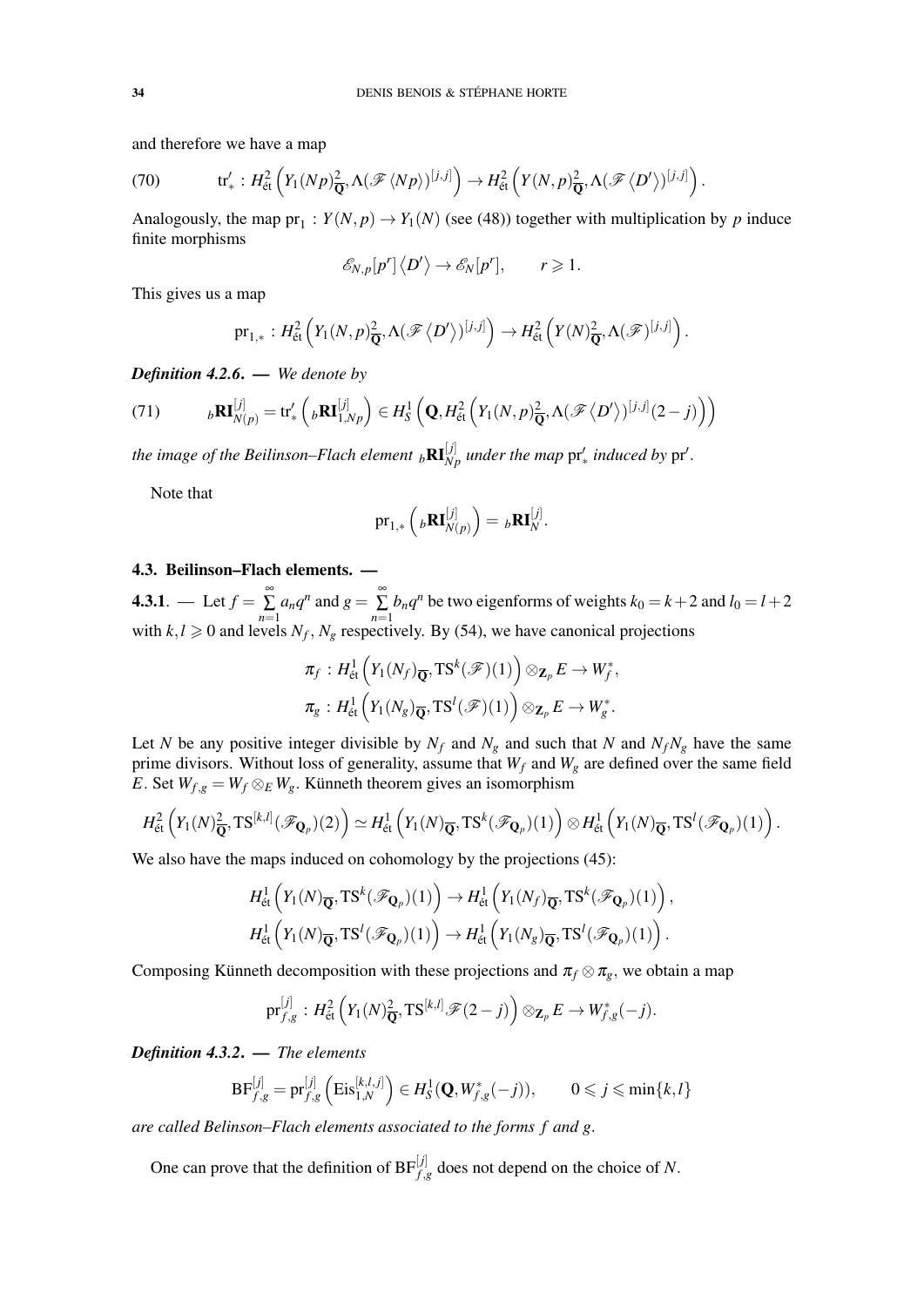4.3.3. — In this subsection, we assume that *f* and *g* are newforms of nebentypus  $\varepsilon_f$  and  $\varepsilon_g$  and *p* is an odd prime such that  $(p, N_fN_g) = 1$ . We denote by  $\alpha(f)$  and  $\beta(f)$  (respectively by  $\alpha(g)$ ) and  $\beta(g)$ ) the roots of the Hecke polynomial of *f* (respectively *g*) at *p*. We assume that  $\alpha(f) \neq$  $\beta(f)$  and  $\alpha(g) \neq \beta(g)$ . As before,  $f_{\alpha}$  and  $f_{\beta}$  (resp.  $g_{\alpha}$  and  $g_{\beta}$ ) denote the stabilizations of f (respectively *g*). Recall the isomorphisms (56) for *f* and *g*

$$
\text{Pr}^{\alpha}_* \, : \, W^*_{f_{\alpha}} \simeq W^*_f, \qquad \text{Pr}^{\alpha}_* \, : \, W^*_{g_{\alpha}} \simeq W^*_g,
$$

which we denote by the same symbol to simplify notation. These isomorphisms induce isomorphisms on Galois cohomology

$$
(\text{Pr}^{\alpha}_*, \text{Pr}^{\alpha}_*) : H^1_S(\mathbf{Q}, W^*_{f\alpha, g\alpha}) \to H^1_S(\mathbf{Q}, W^*_{f,g}),
$$
  
(id,  $\text{Pr}^{\alpha}_*) : H^1_S(\mathbf{Q}, W^*_{f,g\alpha}) \to H^1_S(\mathbf{Q}, W^*_{f,g}).$ 

*Proposition 4.3.4.* — *For any*  $0 \leq j \leq \min\{k, l\}$  *we have* 

*i*) 
$$
(\text{Pr}_*^{\alpha}, \text{Pr}_*^{\alpha}) \left( \text{BF}_{f_{\alpha},g_{\alpha}}^{[j]} \right) = \left( 1 - \frac{\alpha(f)\beta(g)}{p^{j+1}} \right) \left( 1 - \frac{\beta(f)\alpha(g)}{p^{j+1}} \right) \left( 1 - \frac{\beta(f)\beta(g)}{p^{j+1}} \right) \text{BF}_{f,g}^{[j]}.
$$
  
\n*ii*)  $(id, \text{Pr}_*^{\alpha}) \left( \text{BF}_{f,g_{\alpha}}^{[j]} \right) = \left( 1 - \frac{\alpha(f)\beta(g)}{p^{j+1}} \right) \left( 1 - \frac{\beta(f)\beta(g)}{p^{j+1}} \right) \text{BF}_{f,g}^{[j]}.$ 

*Proof.* — The first formula is proved in [44, Theorem 5.7.6]. The second formula is stated in Remark 7.7.7 of *op. cit.* For convenience of the reader, we give a short proof here.

Let  $N = \text{lcm}(N_f, N_g)$ . Consider the commutative diagram

(72)  
\n
$$
H^{1}\left(Y_{1}(Np)_{\overline{\mathbf{Q}}}, \mathbf{TS}^{k}(\mathscr{F}_{\mathbf{Q}_{p}})(1)\right)
$$
\n
$$
\downarrow \widetilde{r}_{1,*}
$$
\n
$$
H^{1}\left(Y_{1}(N_{f}p)_{\overline{\mathbf{Q}}}, \mathbf{TS}^{k}(\mathscr{F}_{\mathbf{Q}_{p}})(1)\right) \xrightarrow{\tilde{\pi}_{f\alpha}} W_{f\alpha}^{*}
$$
\n
$$
\downarrow \mathbf{Pr}_{*}^{\alpha}
$$
\n
$$
H^{1}\left(Y_{1}(N_{f})_{\overline{\mathbf{Q}}}, \mathbf{TS}^{k}(\mathscr{F}_{\mathbf{Q}_{p}})(1)\right) \xrightarrow{\pi_{f}} W_{f}^{*}
$$
\n
$$
W_{f}^{*}
$$

and the analogous commutative diagram with  $f_\beta$  instead  $f_\alpha$ . Here we denote by  $\widetilde{Pr}_1$  the map (45) for  $Y_1(Np)$  over  $Y_1(N)$  to distinguish it from the map (45) for  $Y_1(N_f p)$  over  $Y_1(N_f)$ , which we denote simply by  $Pr_1$ . Set

$$
\mathrm{pr}_f = \pi_f \circ \mathrm{Pr}_{1,*} \circ \widetilde{\mathrm{Pr}}_{1,*} : H^1\left(Y_1(Np)_{\overline{\mathbf{Q}}}, \mathrm{TS}^k(\mathscr{F}_{\mathbf{Q}_p})(1)\right) \to W_f^*.
$$

By definition, we have

(73) 
$$
BF_{f,g_\alpha}^{[j]} = pr_{f,g_\alpha}^{[j]} \left( Eis_{1,Np}^{[k,l,j]} \right),
$$

where the map  $pr_{f,g_\alpha}^{[j]}$  is induced on Galois cohomology by the projection  $(pr_f,pr_{g_\alpha})$  twisted by the (−*j*)th power of the cyclotomic character.

From (55), it follows that

$$
\mathrm{Pr}_{1,*} = \frac{\alpha(f) \cdot \mathrm{Pr}^{\alpha}_* - \beta(f) \cdot \mathrm{Pr}^{\beta}_*}{\alpha(f) - \beta(f)}.
$$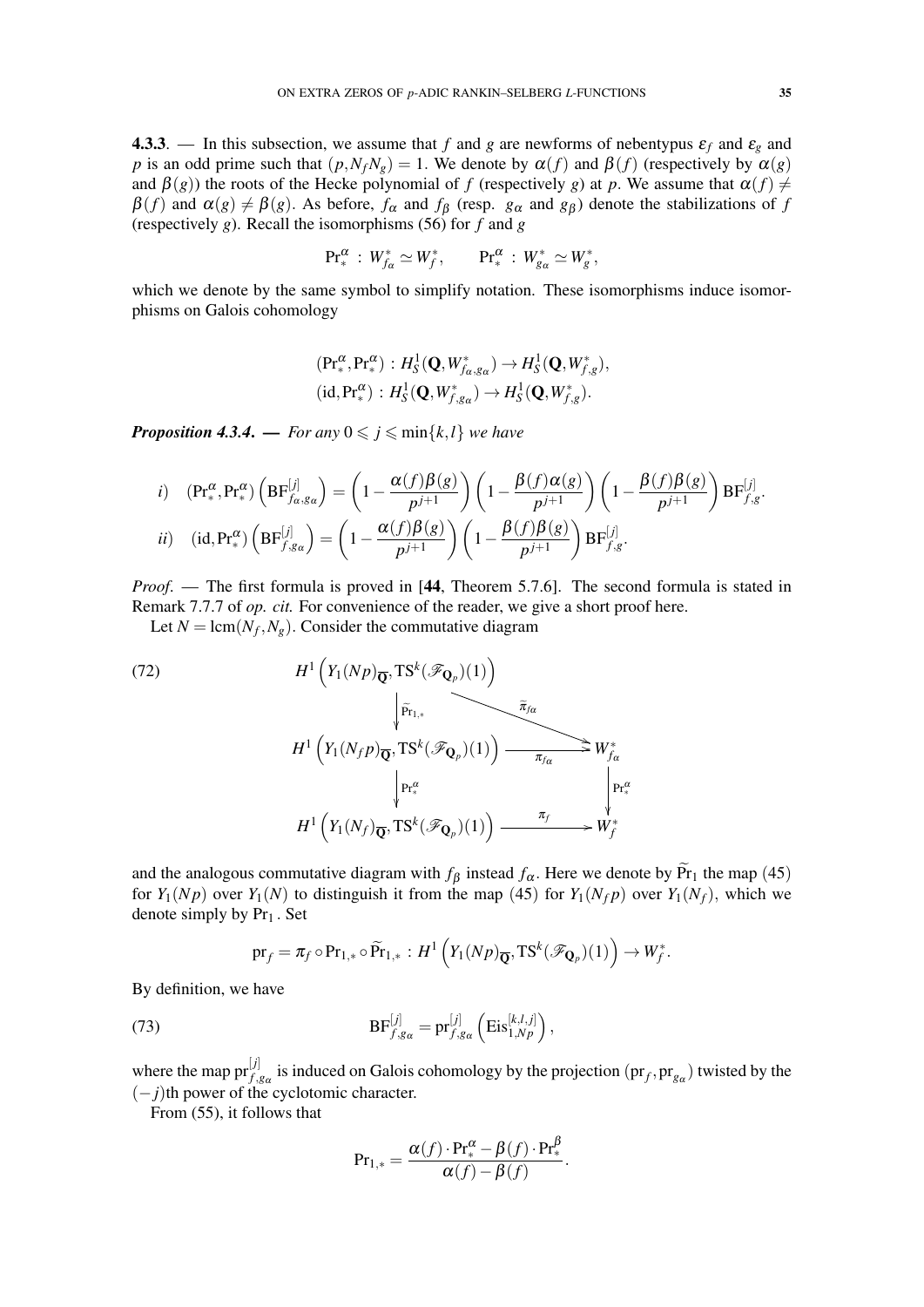This formula together with the commutativity of (72) show that

(74) 
$$
\text{pr}_f = \pi_f \circ \left( \frac{\alpha(f) \cdot \text{Pr}_*^{\alpha} - \beta(f) \cdot \text{Pr}_*^{\beta}}{\alpha(f) - \beta(f)} \right) \circ \widetilde{\text{Pr}}_{1,*} = \frac{\alpha(f) \cdot (\text{Pr}_*^{\alpha} \circ \pi_{f_{\alpha}}) - \beta(f) \cdot \left( \text{Pr}_*^{\beta} \circ \pi_{f_{\beta}} \right)}{\alpha(f) - \beta(f)}.
$$

From (73) and (74), we obtain that

$$
\text{BF}_{f,g_{\alpha}}^{[j]} = \frac{1}{\alpha(f) - \beta(f)} \left( \alpha(f) \cdot (\text{Pr}_{*}^{\alpha}, \text{id}) \left( \text{BF}_{f_{\alpha},g_{\alpha}}^{[j]} \right) - \beta(f) \cdot \left( \text{Pr}_{*}^{\beta}, \text{id} \right) \left( \text{BF}_{f_{\beta},g_{\alpha}}^{[j]} \right) \right),
$$

and therefore

$$
(\mathrm{id}, \mathrm{Pr}^{\alpha}_{*}) \left( \mathrm{BF}^{[j]}_{f, g_{\alpha}} \right) =
$$
  
= 
$$
\frac{1}{\alpha(f) - \beta(f)} \left( \alpha(f) \cdot (\mathrm{Pr}^{\alpha}_{*}, \mathrm{Pr}^{\alpha}_{*}) \left( \mathrm{BF}^{[j]}_{f_{\alpha}, g_{\alpha}} \right) - \beta(f) \cdot \left( \mathrm{Pr}^{\beta}_{*}, \mathrm{Pr}^{\alpha}_{*} \right) \left( \mathrm{BF}^{[j]}_{f_{\beta}, g_{\alpha}} \right) \right).
$$

Applying part i) to compute  $(\text{Pr}^{\alpha}_{*}, \text{Pr}^{\alpha}_{*}) \left( \text{BF}_{f_{\alpha}, g_{\alpha}}^{[j]} \right)$  $\binom{\mathbf{Pr}^{\beta}_*,\mathbf{Pr}^{\alpha}_*}{\mathbf{F}^{\beta}_{f_\beta,g_\alpha}}$ ), we obtain ii).

4.3.5. — We maintain previous assumptions. Let *f* and *g* be two newforms satisfying conditions M1-3). Consider the composition

 $\Box$ 

$$
(75) \t m_{\langle N\rangle}^{[j],i} : H^1\left(Y_1(N)_{\overline{\mathbf{Q}}}, \Lambda(\mathscr{F}\langle N\rangle)^{[j]}\right) \xrightarrow{m_{\langle N\rangle}^{i-j} \otimes id} H^1\left(Y_1(N)_{\overline{\mathbf{Q}}}, \mathbf{T}\mathbf{S}^{i-j}(\mathscr{F}_{\mathbf{Q}_p})\otimes \mathbf{T}\mathbf{S}^j(\mathscr{F}_{\mathbf{Q}_p})\right) \to H^1\left(Y_1(N)_{\overline{\mathbf{Q}}}, \mathbf{T}\mathbf{S}^i(\mathscr{F}_{\mathbf{Q}_p})\right),
$$

where the last map is induced by the natural map  $TS^{i-j}(\mathcal{F}_{\mathbf{Q}_p}) \otimes TS^{j}(\mathcal{F}_{\mathbf{Q}_p}) \to TS^{i}(\mathcal{F}_{\mathbf{Q}_p})$ . For all  $0 \leq j \leq \min\{k, l\}$  we have a map

$$
(76) \quad H_S^1\left(\mathbf{Q}, H_{\text{\'et}}^2\left(Y_1(N)_{\overline{\mathbf{Q}}}, \Lambda(\mathscr{F}\langle N\rangle)^{[j,j]}(2-j)\right)\right) \xrightarrow{\left(\mathbf{m}_{\langle N\rangle}^{[j],k}, \mathbf{m}_{\langle N\rangle}^{[j],l}\right)} H_S^1\left(\mathbf{Q}, H_{\text{\'et}}^2\left(Y_1(N)_{\overline{\mathbf{Q}}}, \mathbf{T}\mathbf{S}^{[k,l]}(\mathscr{F}_{\mathbf{Q}_p})(2-j)\right)\right) \xrightarrow{\mathbf{pr}_{f,g}^{[j]}} H_S^1(\mathbf{Q}, W_{f,g}^*(-j)).
$$

*Definition 4.3.6.* — *For any integer*  $0 \leqslant j \leqslant \min\{k,l\}$ , we denote by  $\mathrm{bBF}_{f,g}^{[j]}$  the image of the *element*  $_b$ **RI** $_N^{[j]}$  under the composition (76).

We have

(77) 
$$
{}_b\text{BF}_{f,g}^{[j]} = (b^2 - b^{2j-k-l}\varepsilon_f^{-1}(b)\varepsilon_g^{-1}(b)) \cdot \text{BF}_{f,g}^{[j]}, \qquad (b, N_f N_g) = 1.
$$

(see [44, Proposition 5.2.3]).

# 4.4. Stabilized Beilinson–Flach families. —

**4.4.1**. — Let *f* and *g* be two newforms. Denote by  $\alpha(f)$  and  $\beta(f)$  (resp. by  $\alpha(g)$  and  $\beta(g)$ ) the roots of the Hecke polyunomial of *f* (resp. *g*) at *p*,  $(p, N_fN_g) = 1$ . We will always assume that the following conditions hold:

**M1)** 
$$
\alpha(f) \neq \beta(f)
$$
 and  $\alpha(g) \neq \beta(g)$ ;  
**M2)**  $v_p(\alpha(f)) < k_0 - 1$  and  $v_p(\alpha(g)) < l_0 - 1$ .

As before,  $f_\alpha$  and  $g_\alpha$  denote the stabilizations of f and g with respect to  $\alpha(f)$  and  $\alpha(g)$  respectively. Let  $\mathbf{f} = \sum_{n=1}^{\infty}$  $\sum_{n=1}^{\infty} \mathbf{a}_n q^n \in A_{\mathbf{f}}[[q]]$  and  $\mathbf{g} = \sum_{n=1}^{\infty}$  $\sum_{n=1}^{\infty}$ **b**<sub>n</sub> $q^n \in A_g[[q]]$  denote the Coleman families passing through  $f_{\alpha}$  and  $g_{\alpha}$ . We fix open disks  $U_f$  and  $U_g$  and affinoid algebras  $A_f = E \langle w_1/p^r \rangle$  and  $A_g = E \langle w_2 / p^r \rangle$  such that the conditions of Propositions 3.4.2 and 3.4.5 hold for *f* and *g*. Then

$$
W_{\mathbf{f},\mathbf{g}}=W_{\mathbf{f}}\widehat{\otimes}_E W_{\mathbf{g}}
$$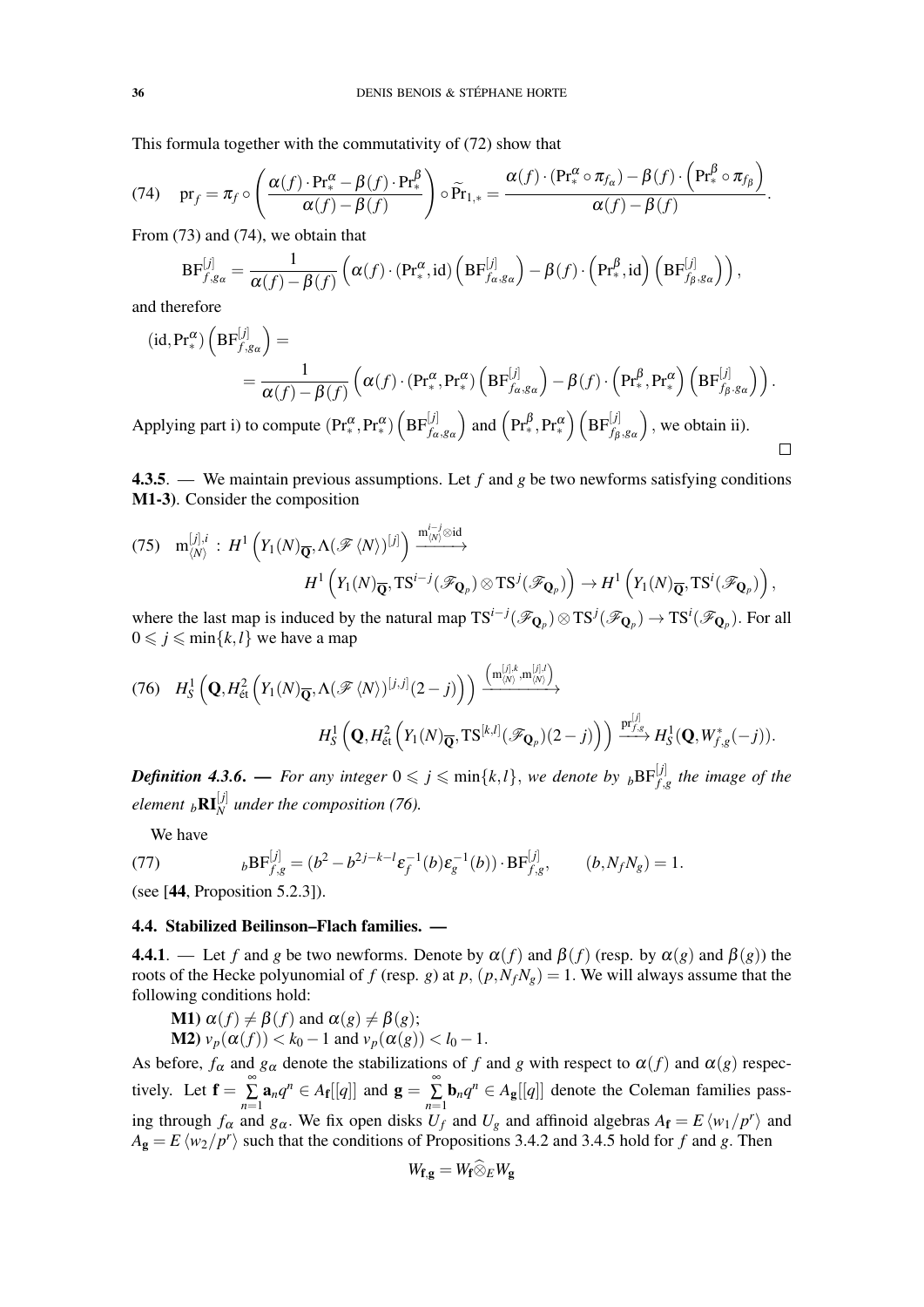is a *p*-adic Galois representation of rank 4 with coefficients in  $A = A_f \widehat{\otimes}_E A_g \simeq E \langle w_1/p^r, w_2/p^r \rangle$ . Let  $N = \text{lcm}(N_f, N_g)$ .

**4.4.2**. — By Proposition 3.3.6, ii) there exists a natural morphism of sheaves  $\Lambda(\mathcal{F}\langle D' \rangle) \rightarrow$  $\mathfrak{D}_{U_f-j}(\mathscr{F}')$ . It induces a morphism  $\Lambda(\mathscr{F}\langle D'\rangle)^{[j]} \to \mathfrak{D}_{U_f-j}(\mathscr{F}')\otimes \mathrm{TS}^j(\mathscr{F})$ . Consider the composition

$$
(78) \qquad H^{1}\left(Y(N,p)_{\overline{\mathbf{Q}}},\Lambda(\mathscr{F}\langle D'\rangle)^{[j]}(1)\right) \xrightarrow{\Pr_{(N_g,p)}^{(N,p)}} H^{1}\left(Y(N_g,p)_{\overline{\mathbf{Q}}},\Lambda(\mathscr{F}\langle D'\rangle)^{[j]}(1)\right) \xrightarrow{\kappa_g} H^{1}\left(Y(N_g,p)_{\overline{\mathbf{Q}}},\mathfrak{D}_{U_g-j}(\mathscr{F}')\otimes TS^{j}(\mathscr{F})(1)\right) \xrightarrow{\pi_g^{[j]}} W_g^*,
$$

where the first map is induced by the projection  $Y(N, p) \to Y(N_g, p)$  and the last map is defined by (65). We also have the analogous morphism for the family f. Composing these maps with Künneth's isomorphism

(79) 
$$
H^2\left(Y(N,p)_{\overline{\mathbf{Q}}},\Lambda(\mathscr{F}\langle D'\rangle)^{[j,j]}(2)\right)\simeq H^1\left(Y(N,p)_{\overline{\mathbf{Q}}},\Lambda(\mathscr{F}\langle D'\rangle)^{[j]}(1)\right)^{\otimes 2}
$$

we obtain a map

(80) 
$$
H^2\left(Y(N,p)_{\overline{\mathbf{Q}}}, \Lambda(\mathscr{F}\langle D'\rangle)^{[j,j]}(2)\right) \to W_{\mathbf{f},\mathbf{g}}^*.
$$

This map induces a map on Galois cohomology

(81) 
$$
\text{pr}_{\mathbf{f},\mathbf{g}}^{[j]}: H_S^1\left(\mathbf{Q}, H^2\left(Y(N,p)_{\overline{\mathbf{Q}}}, \Lambda(\mathscr{F}\langle D'\rangle)^{[j,j]}(2-j)\right)\right) \to H_S^1\left(\mathbf{Q}, W_{\mathbf{f},\mathbf{g}}^*(-j)\right).
$$

*Definition 4.4.3*. — *We define stabilized Beilinson–Flach classes associated to* f *and* g *by*

$$
{}_{b}\mathbf{BF}_{\mathbf{f},\mathbf{g}}^{[j]} = \mathrm{pr}_{\mathbf{f},\mathbf{g}}^{[j]} \left( {}_{b}\mathbf{R}\mathbf{I}_{N(p)}^{[j]} \right),
$$

where  ${}_{b}\mathbf{R}\mathbf{I}_{N(p)}^{[j]}$  is the Rankin–Iwasawa element defined by (71).

We denote again by  $\mathrm{sp}^{\mathbf{f},\mathbf{g}}_{x,y} : H_S^1\left(\mathbf{Q}, W^*_{\mathbf{f},\mathbf{g}}(-j)\right) \to H_S^1\left(\mathbf{Q}, W^*_{\mathbf{f},\mathbf{g}_y}(-j)\right)$  the morphism induced by the specialization map  $W_{\mathbf{f},\mathbf{g}}^* \to W_{\mathbf{f}_x,\mathbf{g}_y}^*$ .

*Proposition 4.4.4.* — *i)* For all integers  $x, y$  such that  $0 \leq j \leq \min\{x, y\} - 2$  one has

$$
\binom{x-2}{j} \cdot \binom{y-2}{j} \cdot \mathrm{spf}_{x,y}^{\mathbf{f},\mathbf{g}}\left({}_{b}\mathbf{BF}_{\mathbf{f},\mathbf{g}}^{[j]}\right) = {}_{b}\mathbf{BF}_{\mathbf{f}_x,\mathbf{g}_y}^{[j]}.
$$

*ii*) Let  $\lambda = v_p(\alpha(f)) + v_p(\alpha(g))$ . There exists a unique element

$$
{}_{b}\mathbf{BF}_{\mathbf{f},\mathbf{g}}^{\mathrm{Iw}}\in H_{\mathrm{Iw},S}^{1}(\mathbf{Q},W_{\mathbf{f},\mathbf{g}}^{*})\otimes_{\Lambda}\mathscr{H}_{E}^{[\lambda]}(\Gamma)
$$

*such that for any integer*  $j \geq 0$  *one has* 

$$
\mathrm{sp}_{-j}^{c}\left({}_{b}\mathbf{B}\mathbf{F}_{\mathbf{f},\mathbf{g}}^{\mathrm{Iw}}\right)=\frac{(-1)^{j}}{j!}\left(1-\frac{p^{j}}{\mathbf{a}_{p}\mathbf{b}_{p}}\right){}_{b}\mathbf{B}\mathbf{F}_{\mathbf{f},\mathbf{g}}^{[j]}.
$$

*Proof.* — i) The first statement follows directly from the definition of the maps  $\pi_f^{[j]}$  $\pi_{\mathbf{f}}^{[j]}$  and  $\pi_{\mathbf{g}}^{[j]}$  (see [47, Proposition 5.3.4]).

ii) The second statement is proved in [47, Proposition 2.3.3 and the proof of Theorem 5.4.2].

### 4.5. Semistabilized Beilinson–Flach elements. —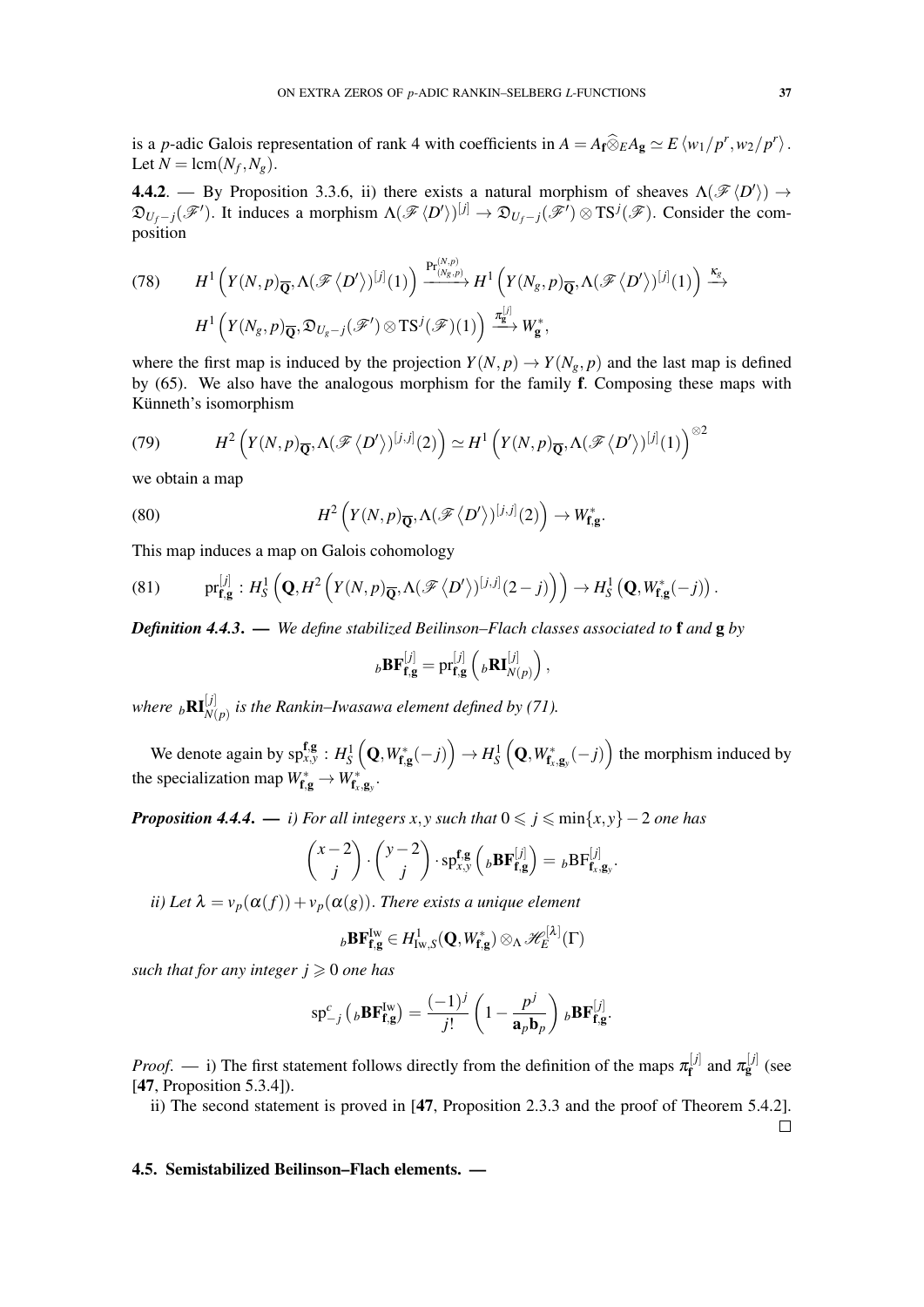4.5.1. — Define

$$
W_{f,\mathbf{g}}=W_f\otimes_E W_{\mathbf{g}}.
$$

This is a *p*-adic representation of  $G_{\mathbf{0},S}$  with coefficients in  $A_{\mathbf{g}}$ . For any  $0 \leq j \leq k$ , consider the composition of maps

$$
(82) \quad H^{1}\left(Y(N,p)_{\overline{\mathbf{Q}}},\Lambda(\mathscr{F}\langle D'\rangle)^{[j]}(1)\right) \xrightarrow{\mathfrak{m}_{(p)}^{k-j}\otimes id} H^{1}\left(Y(N,p)_{\overline{\mathbf{Q}}},\mathrm{TS}^{k}(\mathscr{F}_{\mathbf{Q}_{p}})(1)\right) \xrightarrow{\mathfrak{p}_{\Gamma_{N_{f}}^{(N,p)}}} H^{1}\left(Y(N_{f})_{\overline{\mathbf{Q}}},\mathrm{TS}^{k}(\mathscr{F}_{\mathbf{Q}_{p}})(1)\right) \xrightarrow{\pi_{f}} W_{f}^{*}.
$$

Composing Künneth's isomorphism  $(79)$  with  $(78)$  and  $(82)$ , we obtain a map

(83) 
$$
H^2\left(Y(N,p)_{\overline{\mathbf{Q}}}, \Lambda(\mathscr{F}\langle D'\rangle)^{[j,j]}(2)\right) \to W_{f,\mathbf{g}}^*
$$

We denote by

$$
\mathrm{pr}_{f,\mathbf{g}}^{[j]}: H_S^1\left(\mathbf{Q}, H^2\left(Y(N, p)_{\overline{\mathbf{Q}}}, \Lambda(\mathscr{F}\langle D'\rangle)^{[j,j]}(2-j)\right)\right) \to H_S^1\left(\mathbf{Q}, W_{f,\mathbf{g}}^*(-j)\right)
$$

.

the induced map on Galois cohomology.

*Definition 4.5.2.* — *Assume that*  $0 \le j \le k$ . *The elements* 

(84) 
$$
{}_{b}\mathfrak{B}\mathfrak{F}^{[j]}_{f,\mathbf{g}} = \mathrm{pr}^{[j]}_{f,\mathbf{g}}\left({}_{b}\mathbf{R}\mathbf{I}^{[j]}_{N(p)}\right),
$$

*will be called semistabilized Beilinson–Flach elements.*

4.5.3. — For each  $y \in \text{Spm}(A_g)$ , we denote again by

$$
\mathrm{sp}^{\mathbf{g}}_y: H^1_S(\mathbf{Q}, W^*_{f, \mathbf{g}}(-j)) \to H^1_S(\mathbf{Q}, W^*_{f, \mathbf{g}_y}(-j))
$$

the morphism induced by the specialization map  $sp_y^g : W_g \to W_{g_y}$ . Recall that

$$
I_g = \{ y \in \mathbf{Z} \cap \text{Spm}(A_{\mathbf{g}}) \mid y \geqslant 2, \quad y \equiv l_0 \mod (p-1) \}.
$$

*Proposition 4.5.4.* — *i) For each*  $y \in I_g$  *such that*  $y \geq j + 2$  *we have* 

$$
~_{b}\text{BF}_{f,\mathbf{g}_y}^{[j]} = \binom{y-2}{j} \cdot \text{sp}_y^{\mathbf{g}} \left( {}_{b}\mathfrak{B} \mathfrak{F}_{f,\mathbf{g}}^{[j]} \right).
$$

*ii) In particular,*

$$
\binom{y-2}{j} \cdot (\mathrm{id}, \mathrm{Pr}^{\alpha}_{*}) \circ \mathrm{sp}^{\mathbf{g}}_{y} \left( {}_{b} \mathfrak{B} \mathfrak{F}^{[j]}_{f, \mathbf{g}} \right) = \left( 1 - \frac{\alpha(f) \cdot \beta(g^{0}_{y})}{p^{j+1}} \right) \left( 1 - \frac{\beta(f) \cdot \beta(g^{0}_{y})}{p^{j+1}} \right) {}_{b} \mathrm{BF}^{[j]}_{f, g^{0}_{y}}.
$$

*Proof.* — i) Since the moment maps commute with the traces (see [42, Proposition 2.2.2]), we have a commutative diagram

$$
H^2_{\text{\'et}}\left(Y_1(Np)_{\overline{\mathbf{Q}}},\Lambda(\mathscr{F}\langle Np\rangle)^{[j,j]}\right) \xrightarrow{\left(\mathbf{m}_{\langle Np\rangle}^{[j],k},\mathbf{m}_{\langle Np\rangle}^{[j],y-2}\right)} H^2_{\text{\'et}}\left(Y_1(Np)_{\overline{\mathbf{Q}}},\mathbf{T}\mathbf{S}^{[k,y-2]}(\mathscr{F}_{\mathbf{Q}_p})\right) \xrightarrow{\left(\mathbf{m}_{\langle Np\rangle}^{[j],k},\mathbf{m}_{\langle Np\rangle}^{[j],y-2}\right)} H^2_{\text{\'et}}\left(Y_1(N,p)_{\overline{\mathbf{Q}}},\mathbf{T}\mathbf{S}^{[k,y-2]}(\mathscr{F}_{\mathbf{Q}_p})\right)
$$

Here the maps  $tr'_{*}$  and  $m_{(*)}^{[j],*}$  are defined by (70) and (75) respectively. Taking into account (71) and the definition of  $_bBF^{[j]}_{f, \mathbf{g}_y}$ , we obtain that

(85) 
$$
{}_b\text{BF}_{f,\mathbf{g}_y}^{[j]} = (\pi_f, \pi_{\mathbf{g}_y}) \circ \left(\text{Pr}_{N_f}^{(N,p)}, \text{Pr}_{(N_g,p)}^{(N,p)}\right) \circ \left(\text{m}_{\langle p \rangle}^{[j],k}, \text{m}_{\langle p \rangle}^{[j],y-2}\right) \left(\text{BF}_{1,N(p)}^{[j]}\right).
$$

The elements  $_bBF^{[j]}_{f,g_y}$  and  $_b\mathfrak{B}^{[j]}_{f,g}$  are defined via the maps (76) and (83) respectively.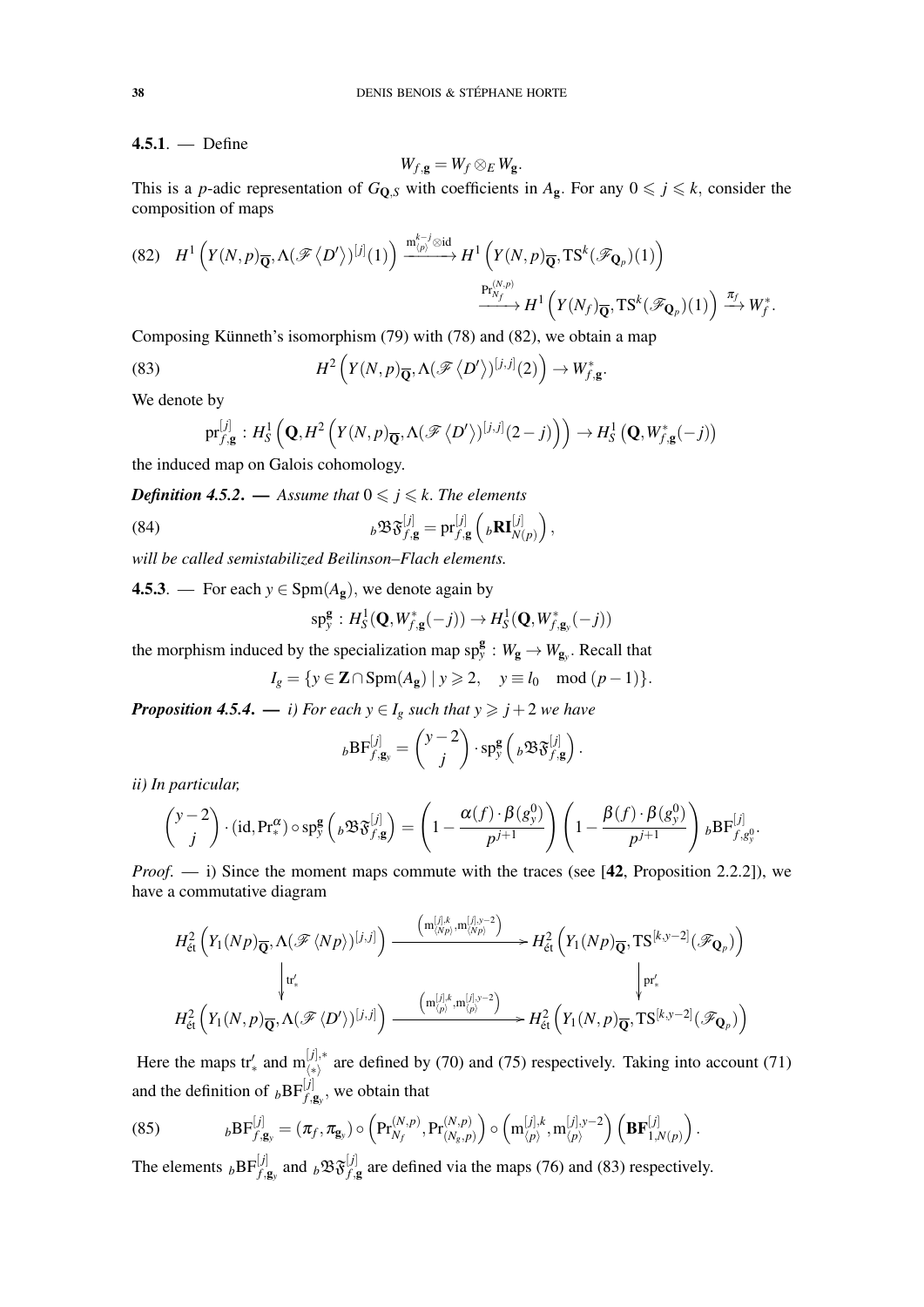Consider the following diagram

(86) 
$$
H_{\text{\'et}}^1(Y(N_g, p)_{\overline{Q}}, \Lambda(\mathscr{F}\langle D'\rangle)^{[j]}(1)) \xrightarrow{\mathfrak{m}_{(p)}^{[j],y-2}} H_{\text{\'et}}^1(Y(N_g, p)_{\overline{Q}}, \text{TS}^{y-2}(\mathscr{F}_{\mathbf{Q}_p})(1))
$$
\n
$$
\downarrow \alpha \qquad \qquad \downarrow \qquad \qquad \downarrow \qquad \qquad \downarrow \qquad \qquad \downarrow \qquad \qquad \downarrow \qquad \qquad \downarrow \qquad \qquad \downarrow \qquad \downarrow \qquad \downarrow \qquad \downarrow \qquad \downarrow \qquad \downarrow \qquad \downarrow \qquad \downarrow \qquad \downarrow \qquad \downarrow \qquad \downarrow \qquad \downarrow \qquad \downarrow \qquad \downarrow \qquad \downarrow \qquad \downarrow \qquad \downarrow \qquad \downarrow \qquad \downarrow \qquad \downarrow \qquad \downarrow \qquad \downarrow \qquad \downarrow \qquad \downarrow \qquad \downarrow \qquad \downarrow \qquad \downarrow \qquad \downarrow \qquad \downarrow \qquad \downarrow \qquad \downarrow \qquad \downarrow \qquad \downarrow \qquad \downarrow \qquad \downarrow \qquad \downarrow \qquad \downarrow \qquad \downarrow \qquad \downarrow \qquad \downarrow \qquad \downarrow \qquad \downarrow \qquad \downarrow \qquad \downarrow \qquad \downarrow \qquad \downarrow \qquad \downarrow \qquad \downarrow \qquad \downarrow \qquad \downarrow \qquad \downarrow \qquad \downarrow \qquad \downarrow \qquad \downarrow \qquad \downarrow \qquad \downarrow \qquad \downarrow \qquad \downarrow \qquad \downarrow \qquad \downarrow \qquad \downarrow \qquad \downarrow \qquad \downarrow \qquad \downarrow \qquad \downarrow \qquad \downarrow \qquad \downarrow \qquad \downarrow \qquad \downarrow \qquad \downarrow \qquad \downarrow \qquad \downarrow \qquad \downarrow \qquad \downarrow \qquad \downarrow \qquad \downarrow \qquad \downarrow \qquad \downarrow \qquad \downarrow \qquad \downarrow \qquad \downarrow \qquad \downarrow \qquad \downarrow \qquad \downarrow \qquad \downarrow \qquad \downarrow \qquad \downarrow \qquad \downarrow \qquad \downarrow \qquad \downarrow \qquad \downarrow \qquad \downarrow \qquad \downarrow \qquad \downarrow \qquad \downarrow \
$$

Compairing (85) with (78) and (82), it is easy to see that we only need to prove the formula

(87) 
$$
\pi_{\mathbf{g}_y} \circ \mathbf{m}_{\langle p \rangle}^{[j],y-2} = \binom{y-2}{j} \mathrm{sp}_y^{\mathbf{g}} \circ \pi_{\mathbf{g}}^{[j]} \circ \alpha,
$$

which in turn follows from the commutativity of the diagram (86). The commutativity of the upper triangle follows from Proposition 3.3.6, iii). The commutativity of the lower triangle follows from Proposition 3.4.7. Directly from the definition of the maps  $\theta_{y-j-2}$ ,  $\delta_j^*$  and  $\pi_{g}$  it follows that  $\pi'_{g_y} \circ (\theta_{y-j-2}, id) = sp_y^g \circ \pi_g \circ \delta_j^*$ . Therefore, the diagram (86) commutes, and (87) is proved. ii) The second statement follows from i), Proposition 4.3.4, ii) and (77).  $\Box$ 

In the following proposition, we compare Beilinson–Flach Euler systems  $_b$ **BF** $\frac{I_w}{[f,g]}$  with semistabilized Beilinson–Flach elements. This result plays a key role in the proof of the main theorem of this paper.

*Proposition 4.5.5*. — *Let*

$$
{}_{b}\mathfrak{B} \mathfrak{F}^{\text{Iw}}_{f,g} = (\text{Pr}^{\alpha}_{*},\text{id}) \circ \text{sp}^{\mathbf{f}}_{k_{0}}\left({}_{b}\mathbf{B}\mathbf{F}^{\text{Iw}}_{f,g}\right) \in H^{1}_{\text{Iw},S}\left(\mathbf{Q},W_{f,g}^{*}\right) \otimes_{\Lambda} \mathscr{H}_{E}^{[\lambda]}(\Gamma).
$$

*Then for any integer*  $0 \leq j \leq \min\{k, l\}$  *there exists a neighborhood*  $U_g = \text{Spm}(A_g)$  *such that* 

$$
\mathrm{sp}_{-j}^{c} \left( {}_{b} \mathfrak{B} \mathfrak{F}^{\mathrm{Iw}}_{f, \mathbf{g}} \right) = \frac{(-1)^{j}}{j!} \cdot {k \choose j} \cdot \left( 1 - \frac{p^{j}}{\alpha(f) \cdot \mathbf{b}_{p}} \right) \cdot \left( 1 - \frac{\beta(f) \cdot \mathbf{b}_{p}}{p^{j+1}} \right) \cdot {}_{b} \mathfrak{B} \mathfrak{F}^{[j]}_{f, \mathbf{g}}
$$

*Proof*. — Shrinking, if necessarly, the neighborhood *U*g, we can assume that, as an *A*g-module,  $H_S^1(\mathbf{Q}, W_{f,g}) \simeq A_{\mathbf{g}}^r \oplus T$ , where *T* is a m<sub>*l*0</sub>-primary torsion module. Let  $y \in \text{Spm}(A_{\mathbf{g}})$  be an integral weight such that  $y \ge l_0$ . From Propositions 4.3.4 ii), 4.4.4 and 4.5.4 it follows that the map  $(id, Pr_{\ast}^{\alpha}) \circ sp_{y}^{\mathbf{g}}$  sends the both sides of the formula to

$$
\frac{(-1)^j}{j!} \cdot \binom{k}{j} \cdot \binom{y-2}{j} \cdot \left(1 - \frac{p^j}{\alpha(f)\alpha(g_y^0)}\right) \cdot \left(1 - \frac{\alpha(f)\beta(g_y^0)}{p^{j+1}}\right) \times \\ \times \left(1 - \frac{\beta(f)\alpha(g_y^0)}{p^{j+1}}\right) \cdot \left(1 - \frac{\beta(f)\beta(g_y^0)}{p^{j+1}}\right) \cdot \text{BF}_{f,g_y^0}^{[j]}.
$$

Since  $Pr_{*}^{\alpha}$  is an isomorphism, this shows that the specializations of the both sides coincide at infinitely many points, including  $l_0$ . This proves the proposition.  $\Box$ 

# 5. Triangulations

# 5.1. Triangulations. —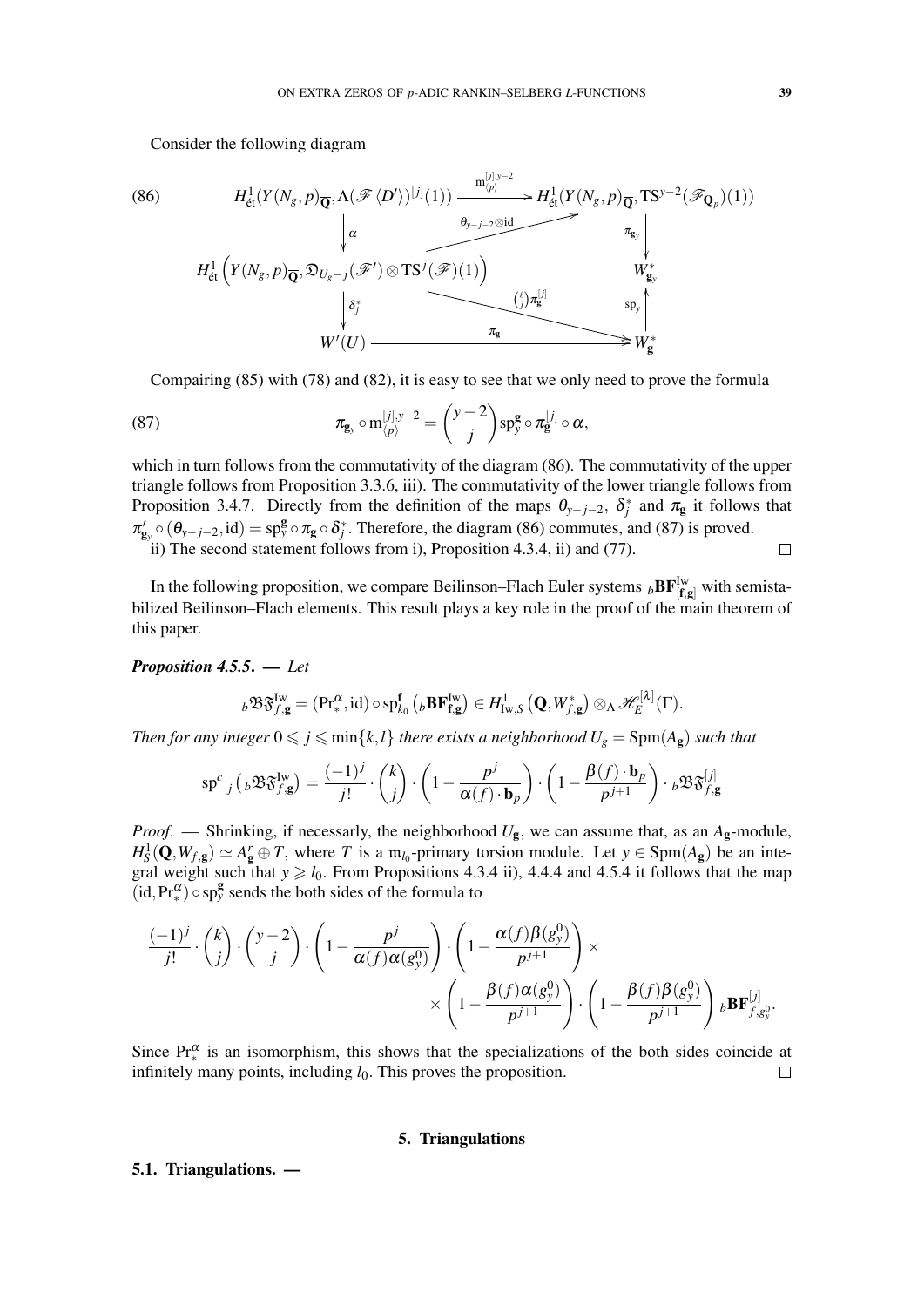**5.1.1**. — Let  $f = \sum_{n=1}^{\infty}$  $\sum_{n=1}^{\infty} a_n q^n$  and  $g = \sum_{n=1}^{\infty} a_n$  $\sum_{n=1}$  *b*<sub>n</sub> $q^n$ </sub> be two eigenforms of weights  $k_0 = k+2$  and  $l_0 = l+2$ , levels  $N_f$ ,  $N_g$  and nebentypus  $\varepsilon_f$  and  $\varepsilon_g$  respectively. Fix an odd prime *p* such that  $(p, N_f N_g) = 1$ and denote by  $\alpha(f)$  and  $\beta(f)$  (respectively by  $\alpha(g)$  and  $\beta(g)$ ) the roots of the Hecke polynomial of *f* (respectively *g*) at *p*. We will always assume that the conditions M1-2) from Section 4.4 hold. Let  $f_\alpha$  and  $g_\alpha$  denote the *p*-stabilizations of *f* and *g* with respect to  $\alpha(f)$  and  $\alpha(g)$  respectively. Denote by  $\mathbf{f} = \sum_{n=1}^{\infty}$  $\sum_{n=1}^{\infty} \mathbf{a}_n q^n \in A_{\mathbf{f}}[[q]]$  and  $\mathbf{g} = \sum_{n=1}^{\infty}$  $\sum_{n=1}^{\infty}$ **b**<sub>n</sub> $q^n \in A_g[[q]]$  Coleman families passing through  $f_\alpha$ and  $g_\alpha$ . Shrinking the neighborhoods of  $k_0$  and  $l_0$  in the weight space, we can assume that the affinoid algebras  $A_f = E \langle w_1/p^r \rangle$  and  $A_g = E \langle w_2/p^r \rangle$  satisfy the conditions of Propositions 3.4.2 and 3.4.5. Then

$$
W_{\mathbf{f},\mathbf{g}}=W_{\mathbf{f}}\widehat{\otimes}_E W_{\mathbf{g}}
$$

is a *p*-adic Galois representation of rank 4 with coefficients in  $A = A_f \widehat{\otimes}_E A_g \simeq E \langle w_1/p^r, w_2/p^r \rangle$ . Let  $D_f = D_{ri}^{\dagger}$  $\mathbf{r}_{\text{rig},A_{\mathbf{f}}}^{\dagger}(W_{\mathbf{f}})$  and  $\mathbf{D}_{\mathbf{g}} = \mathbf{D}_{\text{ri}}^{\dagger}$  $\int_{\mathrm{rig},A_\mathbf{g}}^{\top}(W_\mathbf{g})$  and let

(88) 
$$
0 \to F^+ \mathbf{D_f} \to \mathbf{D_f} \to F^- \mathbf{D_f} \to 0,
$$

$$
0 \to F^+ \mathbf{D_g} \to \mathbf{D_g} \to F^- \mathbf{D_g} \to 0
$$

be the canonical triangulations of  $D_f$  and  $D_g$  respectively (see Proposition 3.4.2, 2c)). We denote by  $\eta_f$  and  $\xi_f$  (respectively by  $\eta_g$  and  $\xi_g$ ) the elements constructed in Proposition 3.4.5. Set  $D_{f,g}$  =  $\mathbf{D_f} \widehat{\otimes}_{\mathscr{R}_E} \mathbf{D_g}$ . Then  $\mathbf{D_{f,g}} = \mathbf{D_{ri}^{\dagger}}$  $\int_{\text{rig},A}^{\uparrow} (W_{\text{f,g}})$ . We denote by  $(F_i \mathbf{D}_{\text{f,g}})_{i=-2}^2$  the triangulation

$$
\{0\} \subset F_{-1} \mathbf{D}_{\mathbf{f},\mathbf{g}} \subset F_0 \mathbf{D}_{\mathbf{f},\mathbf{g}} \subset F_1 \mathbf{D}_{\mathbf{f},\mathbf{g}} \subset F_2 \mathbf{D}_{\mathbf{f},\mathbf{g}}
$$

given by

(89) 
$$
F_i \mathbf{D}_{\mathbf{f}, \mathbf{g}} = \begin{cases} \{0\}, & \text{if } i = -2, \\ F^+ \mathbf{D}_{\mathbf{f}} \widehat{\otimes}_{\mathscr{R}_E} F^+ \mathbf{D}_{\mathbf{g}}, & \text{if } i = -1, \\ F^+ \mathbf{D}_{\mathbf{f}} \widehat{\otimes}_{\mathscr{R}_E} \mathbf{D}_{\mathbf{g}}, & \text{if } i = 0, \\ (F^+ \mathbf{D}_{\mathbf{f}} \widehat{\otimes}_{\mathscr{R}_E} \mathbf{D}_{\mathbf{g}}) + (\mathbf{D}_{\mathbf{f}} \widehat{\otimes}_{\mathscr{R}_E} F^+ \mathbf{D}_{\mathbf{g}}), & \text{if } i = 1, \\ \mathbf{D}_{\mathbf{f}, \mathbf{g}}, & \text{if } i = 2. \end{cases}
$$

We will denote by  $(\text{gr}_i \mathbf{D}_{f,g})_{i=-2}^2$  the associated graded module. In particular,

$$
\mathrm{gr}_0 \mathbf{D}_{\mathbf{f},\mathbf{g}} = F^+ \mathbf{D}_{\mathbf{f}} \widehat{\otimes}_{\mathscr{R}_E} F^- \mathbf{D}_{\mathbf{g}}, \qquad \mathrm{gr}_1 \mathbf{D}_{\mathbf{f},\mathbf{g}} = F^- \mathbf{D}_{\mathbf{f}} \widehat{\otimes}_{\mathscr{R}_E} F^+ \mathbf{D}_{\mathbf{g}}.
$$

Note that

(90) 
$$
\operatorname{gr}_0 \mathbf{D}_{\mathbf{f},\mathbf{g}} \simeq \mathscr{R}_A(\delta_{\mathbf{f},\mathbf{g}} \chi_{\mathbf{g}}^{-1}), \qquad \delta_{\mathbf{f},\mathbf{g}}(p) = \varepsilon_g(p) \mathbf{a}_p \mathbf{b}_p^{-1}, \qquad \delta_{\mathbf{f},\mathbf{g}}|_{\mathbf{Z}_p^*} = 1,
$$

**5.1.2**. — We denote by  $(F_i \mathbf{D}_{\mathbf{f},g}^*)_{i=-2}^2$  the dual filtration on  $\mathbf{D}_{\mathbf{f},g}^*$ 

$$
F_i \mathbf{D}_{\mathbf{f},\mathbf{g}}^* = \mathrm{Hom}_{\mathscr{R}_A} \left( \mathbf{D}_{\mathbf{f},\mathbf{g}} / F_{-i} \mathbf{D}_{\mathbf{f},\mathbf{g}}, \mathscr{R}_A \right).
$$

*Lemma 5.1.3.* — Let  $\alpha(f^*) = p^{k_0-1}/\beta(f)$  and  $\alpha(g^*) = p^{l_0-1}/\beta(g)$  and let  $f^*$  and  $g^*$  denote the *Coleman families passing through the stabilizations of*  $f^*$  *and*  $g^*$  *with respect to*  $\alpha(f^*)$  *and*  $\alpha(g^*)$ *. Then the filtrations*  $(F_iD_{f,g}^*)_{i=-2}^2$  and  $(F_iD_{f^*,g^*})_{i=-2}^2$  are compatible with the duality  $D_{f^*,g^*} \times D_{f,g} \to$  $\mathscr{R}_A(\chi_\mathbf{f}^{-1}\chi_\mathbf{g}^{-1})$ . *Namely* 

(91) 
$$
F_i \mathbf{D}_{\mathbf{f},\mathbf{g}}^* \simeq F_i \mathbf{D}_{\mathbf{f}^*,\mathbf{g}^*}(\chi_{\mathbf{f}} \chi_{\mathbf{g}}).
$$

*Proof.* — The proof is straightforward and left to the reader.

$$
\qquad \qquad \Box
$$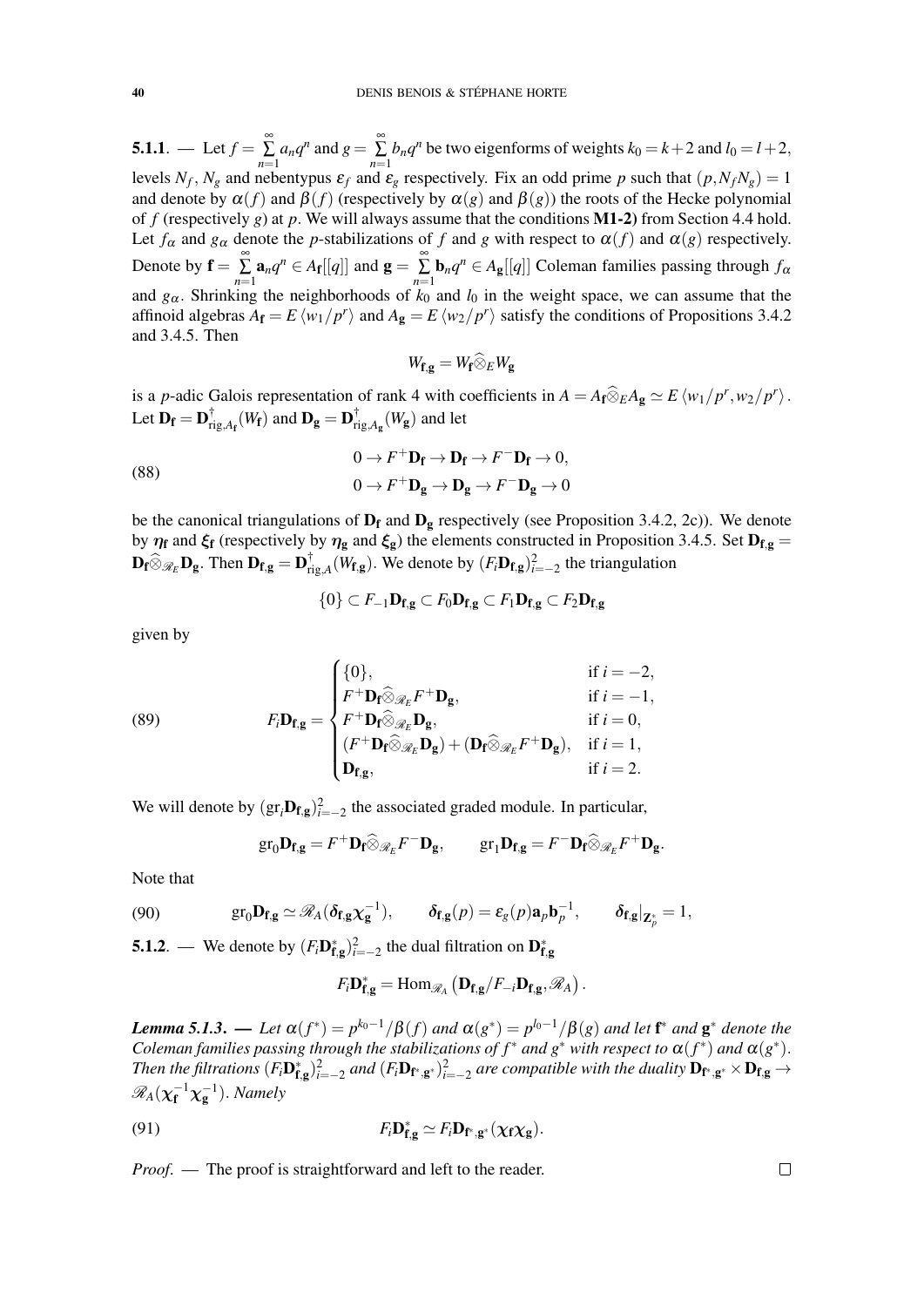$$
5.1.4. - Set
$$

(92) 
$$
\mathbf{M}_{\mathbf{f},\mathbf{g}} = \text{gr}_0 \mathbf{D}_{\mathbf{f},\mathbf{g}}(\chi \chi_{\mathbf{g}}) \simeq \mathscr{R}_A(\delta_{\mathbf{f},\mathbf{g}} \chi).
$$

Then  $M_{f,g}$  is a crystalline  $(\varphi, \Gamma)$ -module of Hodge–Tate weight 1  $^{(8)}$  and  $\mathscr{D}_{cris}(M_{f,g})$  is a free *A*-module of rank one generated by

(93) 
$$
m_{\mathbf{f},\mathbf{g}} := \eta_{\mathbf{f}} \otimes \xi_{\mathbf{g}} \otimes e_1,
$$

where  $\eta_f$  and  $\xi_g$  are defined in Proposition 3.4.5. From Lemma 5.1.3 it follows that  $gr_1D_{f^*,g^*}(\chi_f)$ is the Tate dual of  $M_{f,g}$ :

(94) 
$$
\mathbf{M}_{\mathbf{f},\mathbf{g}}^*(\chi) = \mathrm{gr}_1 \mathbf{D}_{\mathbf{f},\mathbf{g}}^*(\chi_{\mathbf{g}}^{-1}) \simeq \mathrm{gr}_1 \mathbf{D}_{\mathbf{f}^*,\mathbf{g}^*}(\chi_{\mathbf{f}}) \simeq \mathscr{R}_A(\delta_{\mathbf{f},\mathbf{g}}^{-1}).
$$

 $5.1.5. -$  Let

$$
\mathbf{D}_{f,\mathbf{g}}=\mathbf{D}_{\mathrm{rig},A_{\mathbf{g}}}^{\dagger}(W_{f,\mathbf{g}})\simeq \mathbf{D}_{\mathrm{rig}}^{\dagger}(W_{f})\otimes_{\mathscr{R}_{E}}\mathbf{D}_{\mathrm{rig},A_{\mathbf{g}}}^{\dagger}(W_{\mathbf{g}}).
$$

The isomorphism (58) identifies  $D_{f,g}$  with the specialization of the  $(\varphi, \Gamma)$ -module  $D_{f,g}$  at  $f_{\alpha}$ . In particular, for each  $j \in \mathbb{Z}$  we have a tautological short exact sequence

$$
0 \to \mathrm{gr}_1 \mathbf{D}_{f,\mathbf{g}}^*(\chi^j) \to \mathbf{D}_{f,\mathbf{g}}^*/F_0\mathbf{D}_{f,\mathbf{g}}^*(\chi^j) \to \mathrm{gr}_2\mathbf{D}_{f,\mathbf{g}}^*(\chi^j) \to 0.
$$

*Lemma 5.1.6.* — 1) For each  $j \in \mathbb{Z}$  the induced sequence

$$
0 \to H^1\left(\mathrm{gr}_1\mathbf{D}_{f,\mathbf{g}}^*(\chi^j)\right) \to H^1\left(\mathbf{D}_{f,\mathbf{g}}^*/F_0\mathbf{D}_{f,\mathbf{g}}^*(\chi^j)\right) \to H^1\left(\mathrm{gr}_2\mathbf{D}_{f,\mathbf{g}}^*(\chi^j)\right)
$$

*is exact.*

*2)* Assume that  $j \neq 1 - \frac{k_0 + l_0}{2}$  $\frac{1}{2}$ . Then for a sufficiently small neighborhood  $U_g$  the A<sub>g</sub>-module  $H^1\left(\text{gr}_2\textbf{D}_{f,\textbf{g}}^*(\boldsymbol{\chi}^j)\right)$  is free of rank one.

*3*) Assume that  $j \leq 0$  and  $y \in I_g$  is such that

$$
\frac{k_0 + y}{2} \notin \{1 - j, 2 - j\}.
$$

Then 
$$
H_g^1\left(\text{gr}_2\mathbf{D}_{f,\mathbf{g}_y}^*(\chi^j)\right) = 0.
$$

*Proof.* — 1) We only need to prove that  $H^0\left(\text{gr}_2\mathbf{D}^*_{f,g}(\chi^j)\right) = 0$ . From Proposition 3.4.2 it follows that  $gr_2\mathbf{D}_{f,g}^* \simeq \mathcal{R}_{A_g}(\psi_{f,g})$ , where  $\psi_{f,g}(p) = \alpha(f)^{-1}\mathbf{b}_p^{-1}$  and  $\psi_{f,g}|_{\mathbf{Z}_p^*} = 1$ . By Proposition 1.3.7, it is sufficient to check that  $\psi_{f,g}(p)p^{-j} \neq 1$ , but this follows from the fact that  $|\mathbf{b}_p(y)| = p^{\frac{y-1}{2}}$  for any  $y \in I_g$ .

2) We have

$$
(\psi_{f,g}(p)p^{-j})(l_0) = \alpha(f)^{-1}\alpha(g)^{-1}p^{-j}.
$$

If  $j ≠ 1 - \frac{k_0 + l_0}{2}$  $\frac{1}{2}$ , then

$$
|\alpha(f)^{-1}\alpha(g)^{-1}p^{-j}| = p^{-j-\frac{k_0-1}{2}-\frac{l_0-1}{2}} = p^{-j+1-\frac{k_0+l_0}{2}} \neq 1.
$$

Therefore  $\psi_{f,g}(p)p^{-j} - 1 \in A_g$  does not vanish at *l*<sub>0</sub>, and 2) follows from Proposition 1.3.7, 2b). 3) By [6, Corollary 1.4.5],  $H_g^1 ig( \text{gr}_2 \mathbf{D}_{f, \mathbf{g}_y}^*(\chi^j) \big) = 0$  if the following conditions hold:

a)  $j \leqslant 0$ .

b) 
$$
H^0\left(\mathrm{gr}_2\mathbf{D}_{f,\mathbf{g}_y}^*(\chi^j)\right)=0.
$$

c)  $\mathscr{D}_{\text{cris}}\left(\text{gr}_2\mathbf{D}^*_{f,\mathbf{g}_y}(\boldsymbol{\chi}^j)\right)^{\boldsymbol{\varphi}=p^{-1}}$  $= 0.$ 

<sup>(</sup>8)We call Hodge–Tate weights the jumps of the Hodge–Tate filtration on the associated filtered module. In particular, the Hodge–Tate weight of  $\mathbf{Q}_p(1)$  is  $-1$ .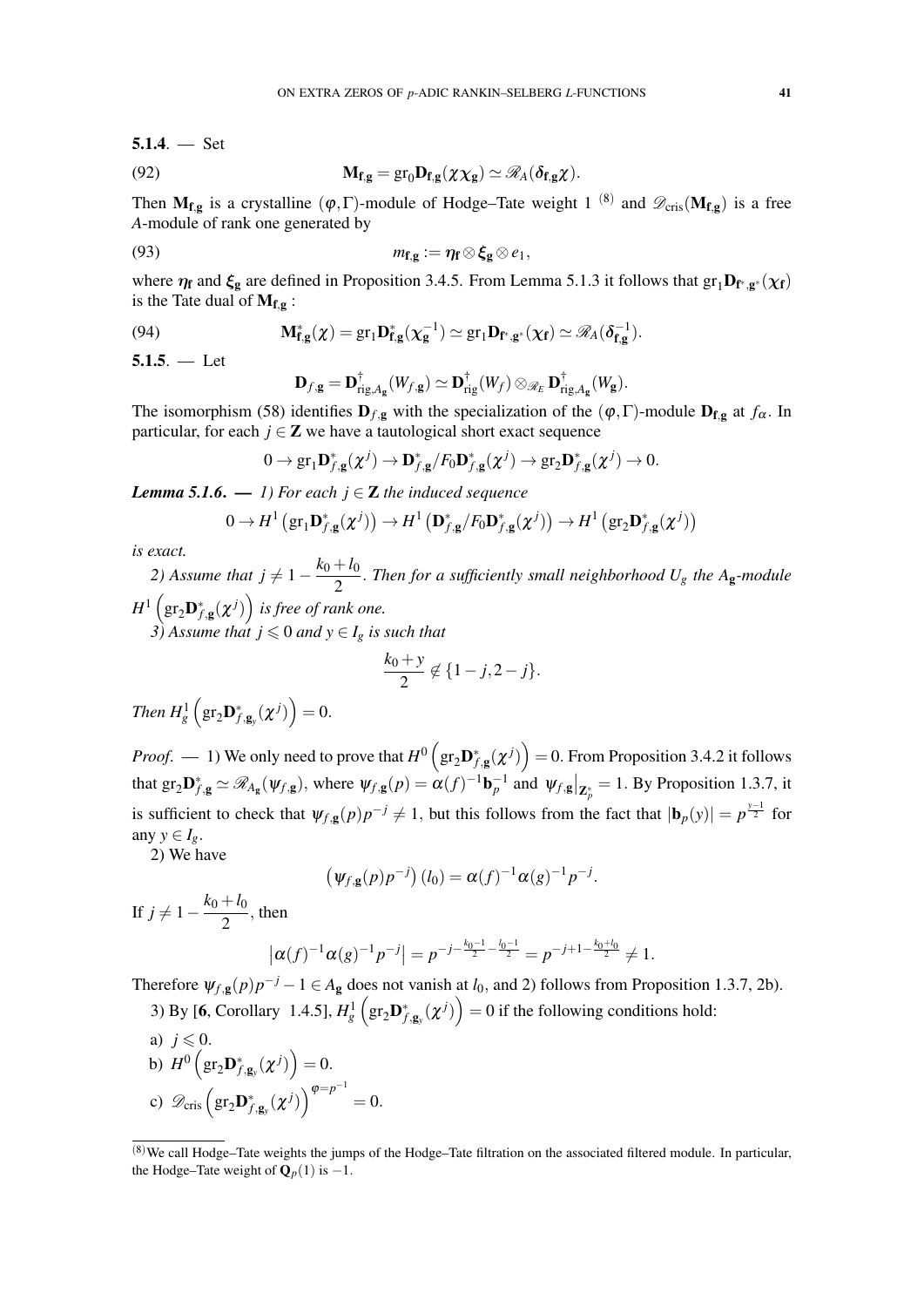Since  $\varphi$  acts on  $\mathscr{D}_{\text{cris}}\left(\text{gr}_2\mathbf{D}^*_{f,\mathbf{g}_y}(\boldsymbol{\chi}^j)\right)$  as the multiplication by  $\alpha(f)^{-1}\mathbf{b}(y)^{-1}p^{-j}$ , the same argument as for 2) applies and shows that b) and c) hold.  $\Box$ 

# 5.2. Local properties of Beilinson–Flach elements. —

5.2.1. — We maintain previous notation and conventions. Fix  $0 \leq j \leq k$ . Consider the diagram

(95)  
\n
$$
H^{1}(\mathbf{Q}_{p}, W_{f,\mathbf{g}}^{*}(-j))
$$
\n
$$
\downarrow
$$
\n
$$
0 \longrightarrow H^{1}(\text{gr}_{1}\mathbf{D}_{f,\mathbf{g}}^{*}(\chi^{-j})) \longrightarrow H^{1}(\mathbf{D}_{f,\mathbf{g}}^{*}/F_{0}\mathbf{D}_{f,\mathbf{g}}^{*}(\chi^{-j})) \longrightarrow H^{1}(\text{gr}_{2}\mathbf{D}_{f,\mathbf{g}}^{*}(\chi^{-j})) .
$$

Recall that the bottom row is exact by Lemma 5.1.6. Let  $res_p\left({}_b\mathfrak{B}_{f,g}^{\{\jmath\}}\right) \in H^1(\mathbf{Q}_p, W_{f,g}(-j))$ denote the image of the semistabilized Beilinson–Flach element under the localization map.

*Definition 5.2.2.* — We denote by  $_b 3_f^{[j]}$  $f^{\left[j\right]}_{f,\mathbf{g}}$  the image of  $\operatorname{res}_p\left({}_b\mathfrak{B} \mathfrak{F}^{\left[j\right]}_{f,\mathbf{g}}\right)$  under the map  $H^1(\mathbf{Q}_p, W^*_{f, \mathbf{g}}(-j)) \to H^1(\mathbf{D}^*_{f, \mathbf{g}} / F_0 \mathbf{D}^*_{f, \mathbf{g}} (\chi^{-j}))$ .

*Proposition 5.2.3.* — *Assume that*  $j \neq \frac{k_0 + l_0}{2}$  $\frac{1}{2}$  – 1. Then for a sufficiently small neighborhood  $U_g$  *of l<sub>0</sub> the image of*  $_b 3^{[j]}_{f,g}$  $\frac{[j]}{f,g}$  under the map  $H^1\left(\mathbf{D}^*_{f,\mathbf{g}}/F_0\mathbf{D}^*_{f,\mathbf{g}}(\boldsymbol{\chi}^{-j})\right) \to H^1\left(\text{gr}_2\mathbf{D}^*_{f,\mathbf{g}}(\boldsymbol{\chi}^{-j})\right)$  is zero, *and therefore*

$$
{}_b\mathfrak{Z}^{[j]}_{f,\mathbf{g}}\in H^1\left(\text{gr}_1\mathbf{D}^*_{f,\mathbf{g}}(\chi^{-j})\right).
$$

*Proof.* — Let *z* denote the image of  $b^{\mathfrak{Z}}_{f,d}^{[j]}$  $f^{\left[j\right]}_{f,\mathbf{g}}$  in  $H^1\left(\text{gr}_2\mathbf{D}^*_{f,\mathbf{g}}(\boldsymbol{\chi}^{-j})\right)$  under the natural projection. From Lemma 5.1.6, 3) it follows that, for a sufficiently small  $U_g$ , the cohomology  $H^1\left(\text{gr}_2\textbf{D}_{f,\textbf{g}}^*(\chi^{-j})\right)$  is a free module of rank one over the principal ideal domain  $A_{\textbf{g}}$ .

On the other hand, by [44, Proposition 5.4.1]

$$
\operatorname{res}_p\left({}_b\mathrm{BF}_{f,g}^{[j]}\right)\in H_f^1(\mathbf{Q}_p,W^*_{f,g}(-j)).
$$

Taking into account Proposition 4.5.4, we obtain that

$$
\mathrm{sp}_{\mathrm{y}}^{\mathbf{g}}\left(\mathrm{res}_{p}\left({}_{b}\mathfrak{B}\mathfrak{F}_{f,\mathbf{g}}^{[j]}\right)\right)\in H_{g}^{1}(\mathbf{Q}_{p},W_{f,\mathbf{g}_{\mathrm{y}}}^{*}(-j)),\qquad\forall\mathrm{y}\in I_{g}\quad\text{such that }\mathrm{y}\geqslant j+2.
$$

Hence

$$
\mathrm{sp}_{\mathrm{y}}^{\mathbf{g}}(z) \in H_{g}^{1}\left(\mathrm{gr}_{2}\mathbf{D}_{f,\mathbf{g}_{\mathrm{y}}}^{*}(\chi^{-j})\right), \qquad \forall \mathrm{y} \in I_{g} \quad \text{such that } \mathrm{y} \geqslant j+2.
$$

From Lemma 5.1.6, 3) it follows that  $H_g^1\left(\text{gr}_2\mathbf{D}^*_{f,\mathbf{g}_y}(\boldsymbol{\chi}^{-j})\right) = 0$  for infinitely many values of  $y \in I_g$ . Therefore  $sp_y^g(z) = 0$  at infinitely many values of  $y \in I_g$ . Since  $H^1(gr_2\mathbf{D}_{f,g}^*(\chi^{-j}))$  is free by Lemma 5.1.6, 3), this implies that  $z = 0$ .

5.2.4. — In this subsection, we record a corollary of Proposition 5.2.3. Assume that *f* and *g* are of the same weight  $k_0$ . Since  $W_{f\alpha, g\alpha} \simeq W_{f,g}$ , the specialization of the triangulation  $(F_i \mathbf{D_{f,g}})_{i=-2}^2$ at  $(k_0, k_0)$  defines a triangulation  $(F_i \mathbf{D}_{f,g})^2$  $\sum_{i=-2}^{2}$  of  $\mathbf{D}_{f,g}$ . It is clear, that this triangulation can be defined directly in terms of  $W_{f,g}$  by formulas analogous to (89).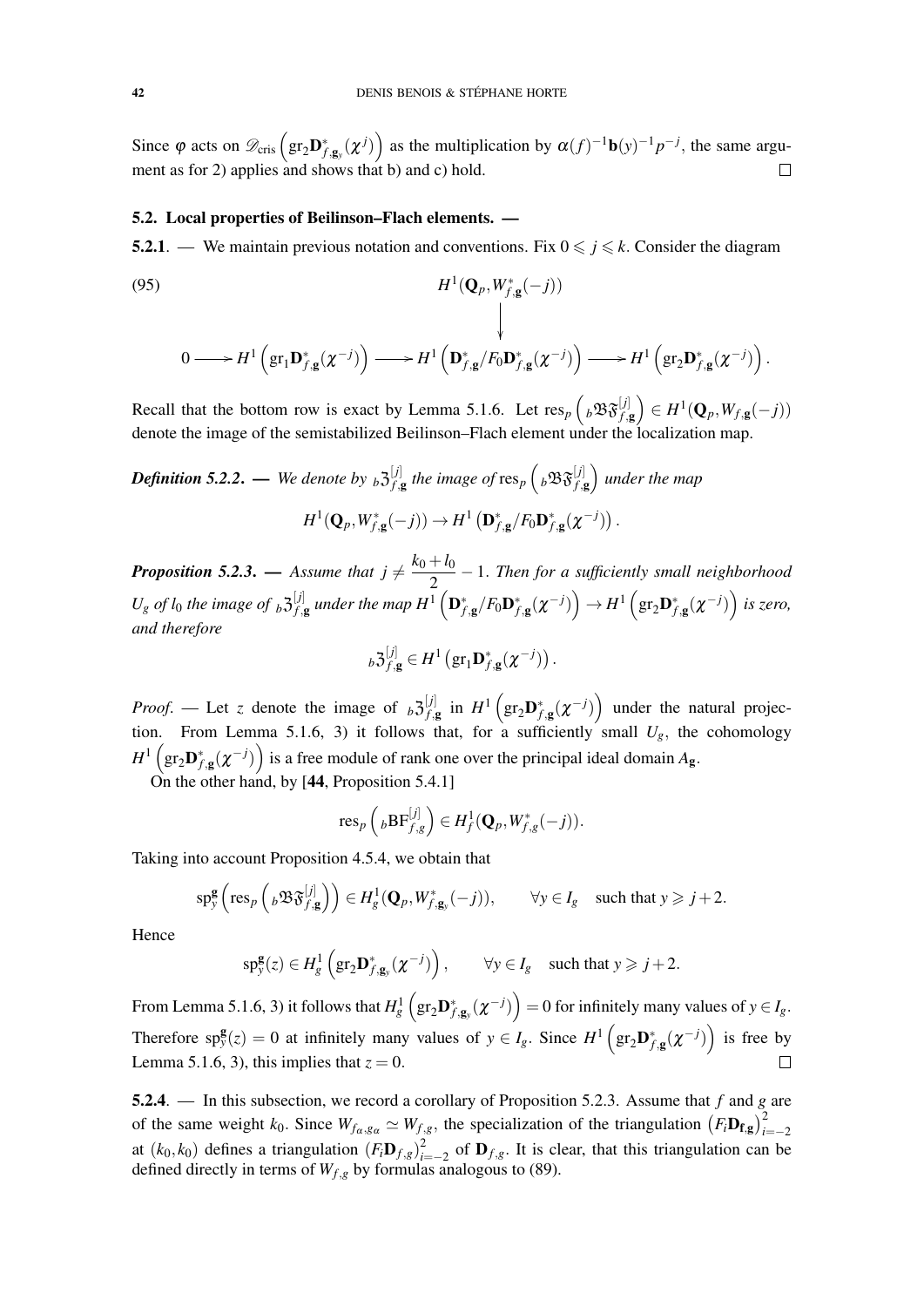Consider the diagram

(96) *H*

$$
\downarrow
$$
\n
$$
0 \longrightarrow H^1(\text{gr}_1\mathbf{D}_{f,g}(\chi^{k_0})) \longrightarrow H^1(\mathbf{D}_{f,g}/F_0\mathbf{D}_{f,g}(\chi^{k_0})) \longrightarrow H^1(\text{gr}_2\mathbf{D}_{f,g}(\chi^{k_0})).
$$

 $^{1}(\mathbf{Q}_{p},W_{f,g}(k_{0}))$ 

Using the canonical isomorphism  $W^*_{f^*,g^*}(2-k_0) \simeq W_{f,g}(k_0)$ , we can consider  $BF^{[k_0-2]}_{f^*,g^*}$  as an element

$$
\textup{BF}_{f^*,g^*}^{[k_0-2]} \in H_S^1(\mathbf{Q}, W_{f,g}(k_0)).
$$

*Definition 5.2.5.* — We denote by  $Z_{f^* \ s^*}^{[k_0-2]}$  $f_{f^*,g^*}^{[k_0-2]}$  the image of  ${\rm res}_p\left({\rm BF}_{f^*,g^*}^{[k_0-2]}\right) \in H^1({\bf Q}_p,W_{f,g}(k_0))$  in  $H^1\left(\mathbf{D}_{f,g}/F_0\mathbf{D}_{f,g}(\boldsymbol{\chi}^{k_0})\right).$ 

**Corollary 5.2.6.** — Assume that 
$$
\alpha(f)\alpha(g) \neq p^{k_0-1}
$$
 and  $\beta(f)\alpha(g) \neq p^{k_0-1}$ . Then  
\n1)  $H_f^1(\text{gr}_1\mathbf{D}_{f,g}(\chi^{k_0})) = H^1(\text{gr}_1\mathbf{D}_{f,g}(\chi^{k_0}))$ ;  
\n2)  $Z_{f^*,g^*}^{[k_0-2]} \in H^1(\text{gr}_1\mathbf{D}_{f,g}(\chi^{k_0}))$ .

*Proof.* — 1) The  $(\varphi, \Gamma)$ -module  $gr_1D_{f,g}(\chi^{k_0})$  is of Hodge–Tate weight −1, and  $\varphi$  acts on  $\mathscr{D}_{\text{cris}}(\text{gr}_1 \mathbf{D}_{f,g}(\boldsymbol{\chi}^{k_0}))$  as multiplication by  $\beta(f) \alpha(g)/p^{k_0}$ . In particular,  $\mathscr{D}_{\text{cris}}(\text{gr}_1 \mathbf{D}_{f,g}(\boldsymbol{\chi}^{k_0}))^{\varphi=1}$  $\mathscr{D}_{\text{cris}}(\text{gr}_1 \mathbf{D}_{f,g}(\boldsymbol{\chi}^{k_0}))^{\varphi=p^{-1}} = 0$ . This implies 1).

2) The  $(\varphi, \Gamma)$ -module  $gr_2D_{f,g}(\chi^{k_0})$  is of Hodge–Tate weight  $k_0 - 2 \geq 0$ , and  $\varphi$  acts on  $\mathscr{D}_{\text{cris}}(\text{gr}_2\mathbf{D}_{f,g}(\boldsymbol{\chi}^{k_0}))$  as multiplication by  $\beta(f)\beta(g)/p^{k_0}$ . If  $\beta(f)\beta(g) \neq p^{k_0-1}$  this implies that  $\mathscr{D}_{\mathrm{cris}}(\mathrm{gr}_2 \mathbf{D}_{f,g}(\chi^{k_0}))^{\varphi=1} = \mathscr{D}_{\mathrm{cris}}(\mathrm{gr}_2 \mathbf{D}_{f,g}(\chi^{k_0}))^{\varphi=p^{-1}} = 0$ . Therefore  $H^1_g(\mathrm{gr}_2 \mathbf{D}_{f,g}(\chi^{k_0})) = 0$ , and by the same argument as in the proof of Proposition 5.2.3, we conclude that  $Z_{f^*,g^*}^{[k_0-2]} \in$  $H^1(\mathrm{gr}_1 \mathbf{D}_{f,g}(\boldsymbol{\chi}^{k_0}))$  in this case.

In the general case, the proof is slightly different. Consider the diagram (95) for the forms  $f^*$  and  $g^*$  instead  $f$  and  $g$  and  $j = k_0 - 2$ . Then the canonical isomorphism  $W^*_{f^*,g^*_\alpha}(2 - k_0) \simeq$  $W_{f,g}(k_0)$  identifies the specialization of this diagram at weight  $k_0$  with the diagram (96). From Proposition 5.2.3 we have

$$
\mathrm{sp}_{k_0}^{\mathbf{g}^*}\left({}_{b}\mathfrak{Z}_{f^*,\mathbf{g}^*}^{[k_0-2]}\right)\in H^1\left(\mathrm{gr}_1\mathbf{D}_{f^*,g^*_{\alpha}}^*(\chi^{2-k_0})\right).
$$

On the other hand, Proposition 4.5.4 and (77) imply that

$$
(\mathrm{id}, \mathrm{Pr}^{\alpha}_{*}) \circ \mathrm{sp}^{\mathbf{g}^{*}}_{k_{0}}\left({}_{b}\mathfrak{Z}^{[k_{0}-2]}_{f^{*}, \mathbf{g}^{*}}\right) = \left(1 - \frac{p^{k_{0}-1}}{\beta(f)\alpha(g)}\right)\left(1 - \frac{p^{k_{0}-1}}{\alpha(f)\alpha(g)}\right) {}_{b}\mathsf{Z}^{[k_{0}-2]}_{f^{*}, g^{*}},
$$

where  $bZ_{f^*,g^*}^{[k_0-2]}$  $f_{f^*,g^*}^{[k_0-2]} = (b^2 - \pmb{\varepsilon}_f^{-1}(b)\pmb{\varepsilon}_g^{-1}(b)) \mathsf{Z}_{f^*,g^*}^{[k_0-2]}$ *f*<sup>*k*<sub>0</sub>−2</sub><sup>*l*</sup>. Since the terms in brackets do not vanish, Z<sup>[*k*<sub>0</sub>−2]</sup> ∈</sup>  $H^1(\text{gr}_1\mathbf{D}_{f,g}(\boldsymbol{\chi}^{k_0})),$  and 2) is proved.

5.2.7. — Consider the diagram

$$
H^1_{\mathrm{Iw}}(\mathbf{D}_{\mathbf{f},\mathbf{g}}^*)
$$
\n
$$
0 \longrightarrow H^1_{\mathrm{Iw}}\left(\mathrm{gr}_1\mathbf{D}_{\mathbf{f},\mathbf{g}}^*\right) \longrightarrow H^1_{\mathrm{Iw}}\left(\mathbf{D}_{\mathbf{f},\mathbf{g}}^*/F_0\mathbf{D}_{\mathbf{f},\mathbf{g}}^*\right) \longrightarrow H^1_{\mathrm{Iw}}\left(\mathrm{gr}_2\mathbf{D}_{\mathbf{f},\mathbf{g}}^*\right).
$$

Let

$$
\mathrm{res}_p\left({}_b\mathbf{B}\mathbf{F}_{\mathbf{f},\mathbf{g}}^{\mathrm{Iw}}\right) \in H^1_{\mathrm{Iw}}(\mathbf{Q}_p,W_{\mathbf{f},\mathbf{g}}^*) \otimes_\Lambda \mathscr{H}_E(\Gamma) \simeq H^1_{\mathrm{Iw}}\left(\mathbf{D}_{\mathbf{f},\mathbf{g}}^*\right)
$$

denote the localization of the Beilinson–Flach Iwasawa class  $_bBF_{f,g}^{Iw}$ .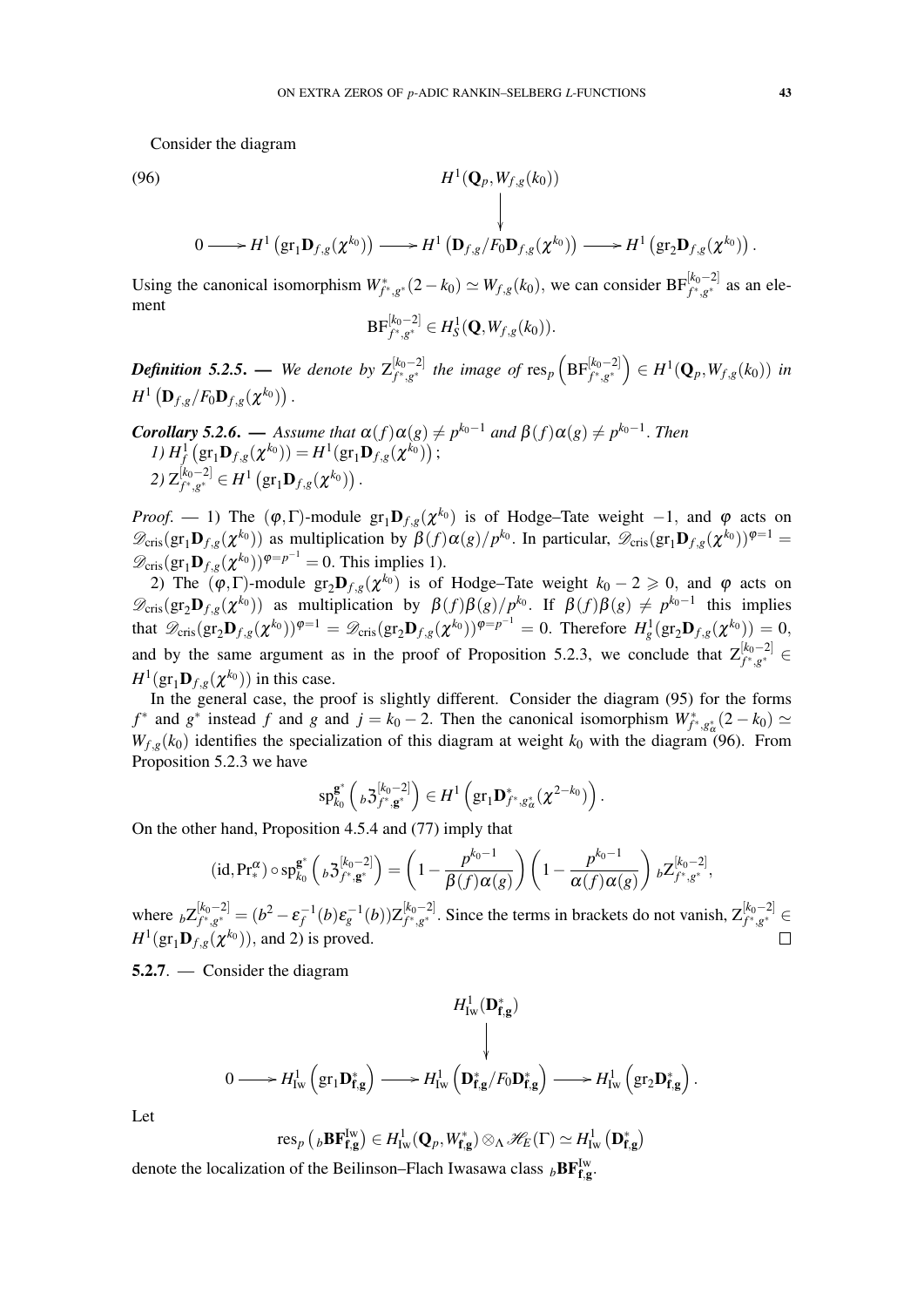Definition 5.2.8. — We denote by  ${}_b\mathbf{Z}_{\mathbf{f} ,\mathbf{g}}^{\mathrm{Iw}}$  the image of  $\mathrm{res}_p\left({}_b\mathbf{BF}_{\mathbf{f} ,\mathbf{g}}^{\mathrm{Iw}}\right)$  under the map  $H^1_{\mathrm{Iw}}(\mathbf{D}^*_{\mathbf{f} ,\mathbf{g}}) \to$  $H^1_{\mathrm{Iw}}\left(\mathbf{D^*_{f,g}}/F_0\mathbf{D^*_{f,g}}\right)$  .

We have the following analog of Proposition 5.2.3.

**Proposition 5.2.9.** — The image of <sub>b</sub>**Z**<sub>Isg</sub> under the map  $H^1_{\text{Iw}}\left(\mathbf{D}^*_{\text{f,g}}/F_0\mathbf{D}^*_{\text{f,g}}\right) \rightarrow H^1_{\text{Iw}}\left(\text{gr}_2\mathbf{D}^*_{\text{f,g}}\right)$  is *zero, and therefore*

$$
{}_{b}\mathbf{Z}_{\mathbf{f},\mathbf{g}}^{\mathrm{Iw}}\in H_{\mathrm{Iw}}^{1}\left(\mathrm{gr}_{1}\mathbf{D}_{\mathbf{f},\mathbf{g}}^{*}\right).
$$

*Proof*. — See [47, Theorem 7.1.2].

We record the following corollary of Proposition 4.5.5.

$$
Proposition 5.2.10. - Let
$$

.

$$
{}_b\mathfrak{Z}^{\mathrm{Iw}}_{f,\mathbf{g}}=(\mathrm{Pr}^{\alpha}_\ast,\mathrm{id})\circ\mathrm{sp}^{\mathbf{f}}_{k_0}\left({}_b\mathbf{Z}_{\mathbf{f} ,\mathbf{g}}^{\mathrm{Iw}}\right)\in H^1_{\mathrm{Iw}}(\mathrm{gr}_1\mathbf{D}_{f,\mathbf{g}}^\ast).
$$

*Then for any integer*  $0 \leq j \leq \min\{k, l\}$  *there exists a neighborhood*  $U_g = \text{Spm}(A_g)$  *such that* 

$$
\mathrm{sp}_{-j}^{c}\left({}_{b}\mathfrak{Z}_{f,\mathbf{g}}^{\mathrm{Iw}}\right)=\frac{(-1)^{j}}{j!}\cdot\binom{k}{j}\cdot\left(1-\frac{p^{j}}{\alpha(f)\cdot\mathbf{b}_{p}}\right)\cdot\left(1-\frac{\beta(f)\cdot\mathbf{b}_{p}}{p^{j+1}}\right)\cdot{}_{b}\mathfrak{Z}_{f,\mathbf{g}}^{[j]}.
$$

### 6. *p*-adic *L*-functions

#### 6.1. Three-variable *p*-adic *L*-function. —

6.1.1. — We maintain notation and assumptions of Section 5. In particular, we assume that the forms *f* and *g* satisfy conditions **M1-2**) of Section 4.4. We will also assume that  $\varepsilon_f \varepsilon_g \neq 1$ . Let  $M_{f,g}$  be the  $(\varphi, \Gamma)$ -modules defined by (92). Recall that  $M_{f,g}^*(\chi \chi_g) = \text{gr}_1 D_{f,g}^*$  by (94). We have pairings on Iwasawa cohomology

$$
\begin{aligned} &\{\,\cdot\,,\,\cdot\,\}_{\mathbf{M_{f,g}}}:H^1_{\mathrm{Iw}}(\mathbf{M_{f,g}^*}(\chi))\times H^1_{\mathrm{Iw}}(\mathbf{M_{f,g}})^{\iota}\rightarrow \mathscr{H}_{A}(\Gamma),\\ &\{\,\cdot\,,\,\cdot\,\}_{\mathbf{M_{f,g}}(\chi_{\mathbf{g}}^{-1})}:H^1_{\mathrm{Iw}}(\mathbf{M_{f,g}^*}(\chi\chi_{\mathbf{g}}))\times H^1_{\mathrm{Iw}}(\mathbf{M_{f,g}}(\chi_{\mathbf{g}}^{-1}))^{\iota}\rightarrow \mathscr{H}_{A}(\Gamma).\end{aligned}
$$

Let  $m_{f,g}$  denote the canonical generator of  $M_{f,g}$  defined by (93). Set

$$
\widetilde{m}_{\mathbf{f},\mathbf{g}} = m_{\mathbf{f},\mathbf{g}} \otimes (1+X).
$$

Recall that for an unspecified large exponential map Exp we set  $Exp^c = c \circ Exp$ , where  $c \in \Gamma$  is the unique element of order 2 (see Section 1.3.4). For any  $z \in H^1_{\text{Iw}}(\mathbf{M}_{\mathbf{f},\mathbf{g}}^*(\chi\chi_{\mathbf{g}}))$  define

$$
\mathfrak{L}_p(\mathbf{z},\boldsymbol{\omega}^a,x,y,s)=\mathscr{A}_{\boldsymbol{\omega}^a}\left(\left\{\mathbf{z},\textup{Tw}_{\chi_{\mathbf{g}}^{-1}}\circ\textup{Exp}^c_{\mathbf{M}_{\mathbf{f},\mathbf{g}}}(\widetilde{m}_{\mathbf{f},\mathbf{g}})^t\right\}_{\mathbf{M}_{\mathbf{f},\mathbf{g}}(\chi_{\mathbf{g}}^{-1})}\right)(x,y,s),
$$

where the transform  $\mathscr{A}_{\omega}$ <sup>*a*</sup> was defined in (11), and

$$
x = k_0 + \log(1 + w_1) / \log(1 + p), \qquad y = l_0 + \log(1 + w_2) / \log(1 + p).
$$

*Lemma 6.1.2*. — *We have*

$$
\mathfrak{L}_p(\mathbf{z}, \omega^a, x, y, s) = \mathscr{A}_{\omega^{a-l_0+1}}\left(\mathfrak{Log}_{\mathbf{M}_{\mathbf{f}, \mathbf{g}}, m_{\mathbf{f}, \mathbf{g}}}\left(\mathrm{Tw}_{\chi_{\mathbf{g}}^{-1}}(\mathbf{z})\right)\right)(x, y, s-y+1),
$$

*where* Log *is the map defined in Section 1.3.4.*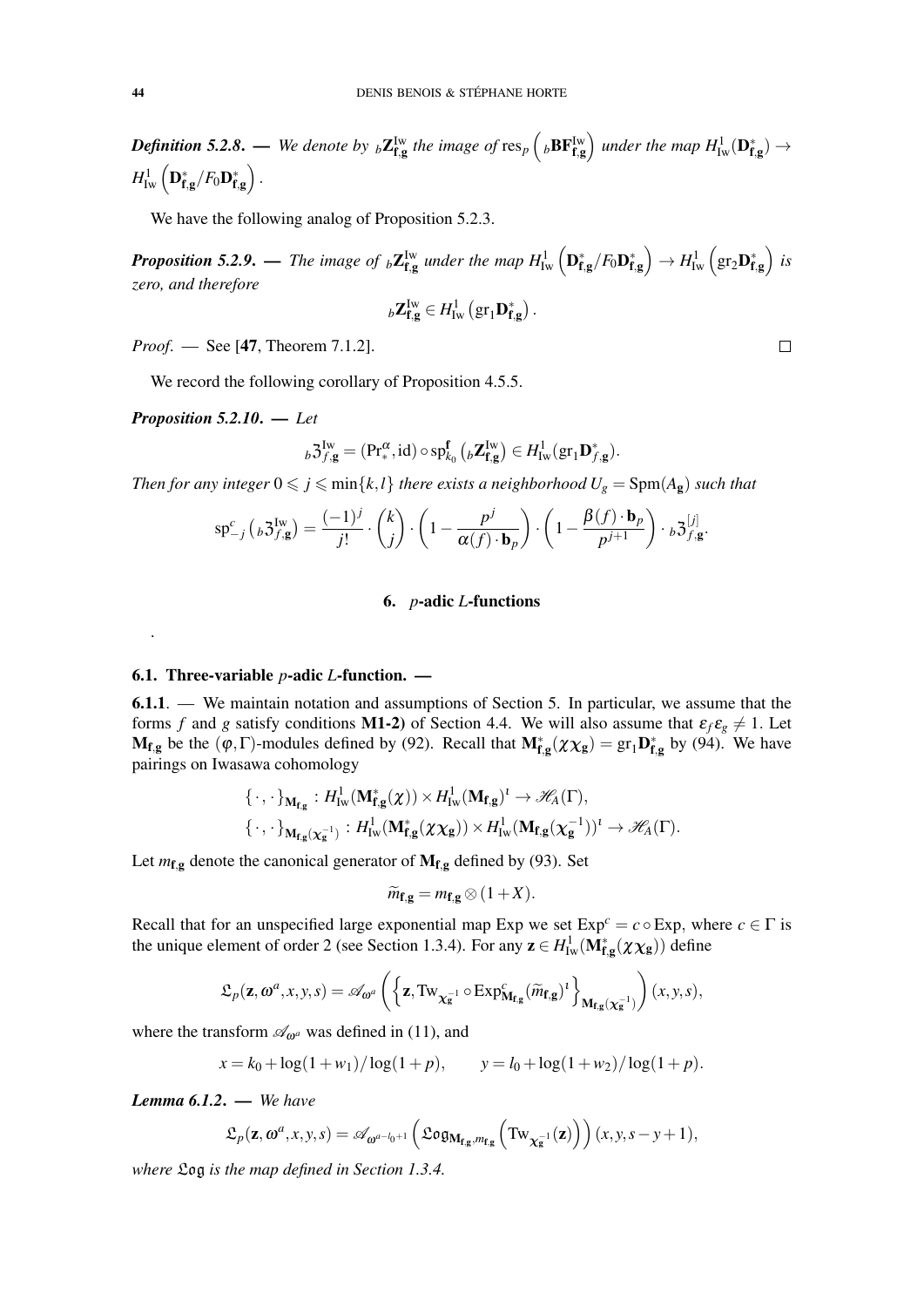*Proof*. — By Lemma 1.2.5, we have

$$
\mathfrak{L}_p(\mathbf{z},\omega^a,x,y,s)=\mathscr{A}_{\omega^a}\left(\mathrm{Tw}_{\chi_{\mathbf{g}}^{-1}}\circ\left\{\mathrm{Tw}_{\chi_{\mathbf{g}}^{-1}}(\mathbf{z}),\mathrm{Exp}_{\mathbf{M}_{\mathbf{f},\mathbf{g}}}^c(\widetilde{m}_{\mathbf{f},\mathbf{g}})^t\right\}_{\mathbf{M}_{\mathbf{f},\mathbf{g}}}\right).
$$

Writing Tw<sub> $\chi_{\rm g}$ </sub> = Tw<sub> $\chi$ </sub>  $\sigma$  Tw<sub>*l*0</sub>−1 and taking into account (13) and (16) we get

$$
\mathscr{A}_{\omega^a} \left( \text{Tw}_{\chi_{g}^{-1}} \circ \left\{ \text{Tw}_{\chi_{g}^{-1}}(\mathbf{z}), \text{Exp}_{\mathbf{M}_{f,g}}^c(\widetilde{m}_{f,g})^t \right\}_{\mathbf{M}_{f,g}} \right) (x, y, s) =
$$
\n
$$
= \mathscr{A}_{\omega^{a-l_0+1}} \left( \text{Tw}_{\chi^{-1}} \circ \left\{ \text{Tw}_{\chi_{g}^{-1}}(\mathbf{z}), \text{Exp}_{\mathbf{M}_{f,g}}^c(\widetilde{m}_{f,g})^t \right\}_{\mathbf{M}_{f,g}} \right) (x, y, s-l_0+1) =
$$
\n
$$
= \mathscr{A}_{\omega^{a-l_0+1}} \left( \left\{ \text{Tw}_{\chi_{g}^{-1}}(\mathbf{z}), \text{Exp}_{\mathbf{M}_{f,g}}^c(\widetilde{m}_{f,g})^t \right\}_{\mathbf{M}_{f,g}} \right) (x, y, s-y+1),
$$
\nd the lemma is proved.

and the lemma is proved.

**6.1.3**. — Let  $L_p(\mathbf{f}, \mathbf{g}, \omega^a)(x, y, s)$  denote the three-variable *p*-adic *L*-function. Recall the element

$$
{}_{b}\mathbf{Z}_{\mathbf{f},\mathbf{g}}^{\mathrm{Iw}}\in H^{1}\left(\mathrm{gr}_{1}\mathbf{D}_{\mathbf{f},\mathbf{g}}^{*}\right)
$$

defined in Section 5.2.

*Theorem 6.1.4* (KINGS–LOEFFLER–ZERBES). — *One has*

$$
B_b(\boldsymbol{\omega}^a, x, y, s)L_p(\mathbf{f}, \mathbf{g}, \boldsymbol{\omega}^a)(x, y, s) = (-1)^a \mathfrak{L}_p(\ _b\mathbf{Z}_{\mathbf{f}, \mathbf{g}}^{\mathrm{Iw}}, \boldsymbol{\omega}^{a-1}, x, y, s-1),
$$

*where*

(97) 
$$
B_b(\omega^a, x, y, s) = \frac{G(\varepsilon_f^{-1})G(\varepsilon_g^{-1})}{\lambda_{N_f}(\mathbf{f})(x)} \left(b^2 - \omega(b)^{2a - k_0 - l_0 + 2} \langle b \rangle^{2s - x - y + 2} \varepsilon_f^{-1}(b) \varepsilon_g^{-1}(b)\right)
$$

*and G*(−) *denotes the corresponding Gauss sum.*

*Proof.* — The theorem was first proved in the ordinary case in [44, Theorem 10.2.2]. The nonordinary case is treated in [47, Theorem 7.1.5].  $\Box$ 

6.2. The first improved *p*-adic *L*-function. — In this section we assume that  $k_0 = l_0$ . Recall that  $M_{f,g}^*(\chi) = F^{-+}D_{f,g}^*(\chi_g^{-1})$  (see (94)). Let  $Tw_{\chi_g^{-1}}$  $\left(bZ_{\mathbf{f},\mathbf{g}}^{\text{Iw}}\right)$  denote the image of  $bZ_{\mathbf{f},\mathbf{g}}^{\text{Iw}}$  in  $H^1_{\mathrm{Iw}}\left(\mathbf{M}_{\mathbf{f},\mathbf{g}}^*(\chi)\right)$  under the canonical map  $m\mapsto m\mathop{\otimes} \chi_{\mathbf{g}}^{-1}.$ 

*Definition 6.2.1*. — *We denote by*

$$
{}_{b}\mathbf{Z}_{\mathbf{f},\mathbf{g}} \in H^{1}(\mathbf{M}_{\mathbf{f},\mathbf{g}}^{*}(\chi)).
$$

the image of  $\text{Tw}_{\chi_{\text{g}}^{-1}}$  $\left({}_b \mathbf{Z}_{\mathbf{f},\mathbf{g}}^{\mathbf{Iw}}\right)$  under the canonical projection  $H^1_{\mathrm{Iw}}(\mathbf{M}^*_{\mathbf{f},\mathbf{g}}(\chi)) \to H^1(\mathbf{M}^*_{\mathbf{f},\mathbf{g}}(\chi)).$ 

We have

$$
B_b(\boldsymbol{\omega}^{k_0},k_0,s,s)=\frac{G(\boldsymbol{\varepsilon}_f^{-1})G(\boldsymbol{\varepsilon}_g^{-1})}{\lambda_{N_f}(\mathbf{f})(x)}\left(b^2-\boldsymbol{\omega}(b)^2\left
$$

Since  $\varepsilon_f \varepsilon_g \neq 1$ , we can and will choose *b* such that  $B_b(\omega^{k_0}, k_0, k_0, k_0) \neq 0$ .

Recall that  $M_{f,g}$  is a crystalline module of Hodge–Tate weight 1. We denote by

$$
\exp_{\mathbf{M_{f,g}}}: \mathscr{D}_{\text{cris}}(\mathbf{M_{f,g}}) \to H^1(\mathbf{M_{f,g}}).
$$

the Bloch–Kato exponential map for  $M_{f,g}$ .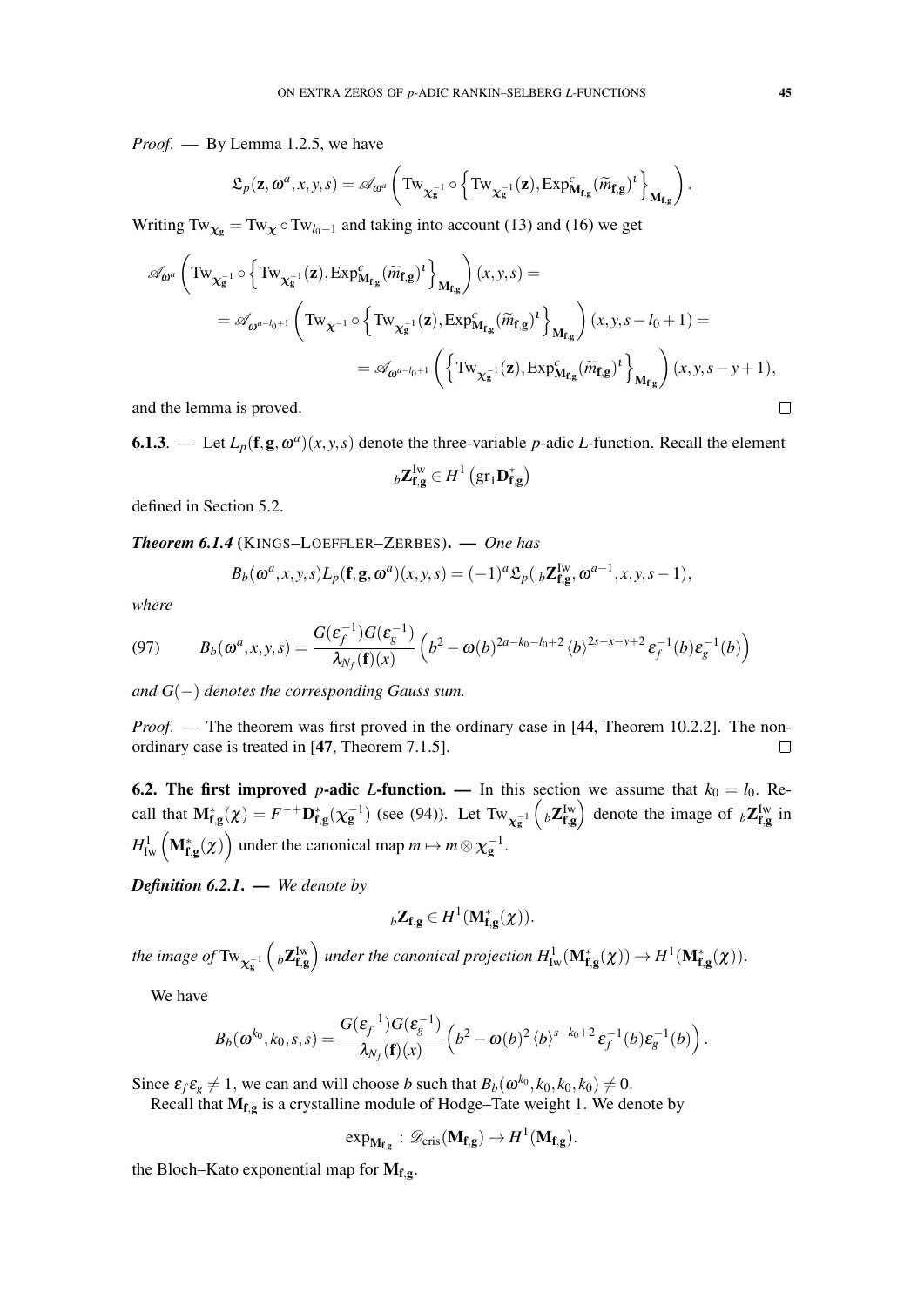*Definition 6.2.2*. — *We define the first improved p-adic L-function as the analytic function given by*

$$
L_p^{\text{wc}}(\mathbf{f}, \mathbf{g}, s) = B_b(\boldsymbol{\omega}^{k_0}, k_0, s, s)^{-1} \cdot \mathscr{A}^{\text{wt}}\left( \left\langle {}_b\mathbf{Z}_{\mathbf{f}, \mathbf{g}}, \exp_{\mathbf{M}_{\mathbf{f}, \mathbf{g}}}(m_{\mathbf{f}, \mathbf{g}}) \right\rangle_{\mathbf{M}_{\mathbf{f}, \mathbf{g}}} \right) (k_0, s),
$$

where  $\langle , \rangle_{M_{f,g}} : H^1(M^*_{f,g}(\chi)) \times H^1(M_{f,g}) \to A$  is the local duality.

*Proposition 6.2.3.* — *Assume that*  $k_0 = l_0$ *. Then in a sufficiently small neighborhood of*  $k_0$ *, one has*

$$
L_p(\mathbf{f}, \mathbf{g}, \omega^{k_0})(k_0, s, s) = (-1)^{k_0} \left(1 - \frac{\mathbf{b}_p(s)}{\varepsilon_g(p)\mathbf{a}_p(k_0)}\right) \left(1 - \frac{\varepsilon_g(p)\mathbf{a}_p(k_0)}{p\mathbf{b}_p(s)}\right)^{-1} L_p^{\text{wc}}(\mathbf{f}, \mathbf{g}, s).
$$

In particular,  $L_p^{\text{wc}}(\mathbf{f},\mathbf{g},s)$  does not depend on the choice of b.

*Proof*. — By Lemma 6.1.2, we have

$$
(98) \qquad \mathfrak{L}_p({}_b\mathbf{Z}_{\mathbf{f},\mathbf{g}}^{\mathrm{Iw}},\boldsymbol{\omega}^{k_0-1},k_0,s,s-1) = \mathscr{A}_{\boldsymbol{\omega}^0}\left(\left\{\mathrm{Tw}_{\chi_{\mathbf{g}}^{-1}}\left({}_b\mathbf{Z}_{\mathbf{f},\mathbf{g}}^{\mathrm{Iw}}\right),\mathrm{Exp}_{\mathbf{M}_{\mathbf{f},\mathbf{g}}}^c(\widetilde{m}_{\mathbf{f},\mathbf{g}})^t\right\}_{\mathbf{M}_{\mathbf{f},\mathbf{g}}}\right)(k_0,s,0).
$$

By (90), the action of  $\varphi$  on  $M_{f,g}$  is given by  $\varphi(m_{f,g}) = (p^{-1} \varepsilon_g(p) a_p b_p^{-1}) m_{f,g}$ . Applying the first formula of Corollary 1.3.6, we obtain

(99) 
$$
\mathscr{A}_{\omega^0} \left( \left\{ \mathrm{Tw}_{\chi_{\mathbf{g}}^{-1}} \left( {}_{b} \mathbf{Z}_{\mathbf{f},\mathbf{g}}^{Iw} \right), \mathrm{Exp}_{\mathbf{M}_{\mathbf{f},\mathbf{g}}}^c (\widetilde{m}_{\mathbf{f},\mathbf{g}})^t \right\}_{\mathbf{M}_{\mathbf{f},\mathbf{g}}} \right) (k_0, s, 0) =
$$
\n
$$
\left( 1 - \frac{\mathbf{b}_p(s)}{\varepsilon_g(p) \mathbf{a}_p(k_0)} \right) \left( 1 - \frac{\varepsilon_g(p) \mathbf{a}_p(k_0)}{pb_p(s)} \right)^{-1} \mathscr{A}^{\text{wt}} \left( \left\langle {}_{b} \mathbf{Z}_{\mathbf{f},\mathbf{g}}, \mathrm{exp}_{\mathbf{M}_{\mathbf{f},\mathbf{g}}} (m_{\mathbf{f},\mathbf{g}}) \right\rangle_{\mathbf{M}_{\mathbf{f},\mathbf{g}}} \right) (k_0, s).
$$
\nThe proposition follows from formulas (98), (99) and Theorem 6.1.4.

The proposition follows from formulas (98), (99) and Theorem 6.1.4.

6.3. The second improved 
$$
p
$$
-adic  $L$ -function.

**6.3.1**. — We continue to assume that  $k_0 = l_0$ . Let

$$
\mathbf{M}_{f,g} = \text{gr}_0 \mathbf{D}_{f,g}(\chi \chi_g), \qquad \mathbf{N}_{f,g} = \text{gr}_0 \mathbf{D}_{f,g}(\chi^{k_0-1}) = \mathbf{M}_{f,g}(\chi^{-1}\chi^{-1}).
$$

Define

(100) 
$$
\mathfrak{m}_{f,\mathbf{g}} = \frac{1}{C(f) \cdot \lambda_{N_f}(f)} \eta_f \otimes \xi_{\mathbf{g}} \otimes e_1 \in \mathscr{D}_{\mathrm{cris}}(\mathbf{M}_{f,\mathbf{g}}).
$$

Let  $(\Pr_{\alpha}^*$ , id) :  $\mathscr{D}_{\text{cris}}(\mathbf{M}_{f,g}) \to \mathscr{D}_{\text{cris}}(\mathbf{M}_{f_\alpha,g})$  denote the map induced by the map (58). By Proposition 3.4.5,

(101) 
$$
\mathrm{sp}_{k_0}^{\mathbf{f}}(m_{\mathbf{f},\mathbf{g}}) = (\mathrm{Pr}_{\alpha}^*, \mathrm{id}) \, (\mathfrak{m}_{f,\mathbf{g}}).
$$

Consider the composition

$$
H^1_{\mathrm{Iw}}(\mathbf{M}_{f,g}) \xrightarrow{\mathrm{Tw}_{\mathbf{X}^{-1}_{\mathbf{g}}}} H^1_{\mathrm{Iw}}(\mathbf{M}_{f,g}(\mathbf{\chi}_{\mathbf{g}}^{-1})) \xrightarrow{\mathrm{sp}_{k}^c} H^1(\mathbf{N}_{f,g}),
$$

where  $k = k_0 - 2$  and  $sp_k^c$  is the map (19). We have

$$
B_b(\omega^{k_0-1}, k_0, s, k_0-1) = \frac{G(\varepsilon_f^{-1})G(\varepsilon_g^{-1})}{\lambda_{N_f}(\mathbf{f})(k_0)} \left(b^2 - \langle b \rangle^{k_0-s} \varepsilon_f^{-1}(b) \varepsilon_g^{-1}(b)\right).
$$

Therefore  $B_b(\omega^{k_0-1}, k_0, k_0, k_0-1) \neq 0$  for any  $b \neq 1$ .

*Definition 6.3.2*. — *We define the second improved p-adic L-function as the analytic function given by*

$$
L_p^{\text{wt}}(\mathbf{f}, \mathbf{g}, s) = \Gamma(k_0 - 1)^{-1} \cdot B_b(\boldsymbol{\omega}^{k_0 - 1}, k_0, s, k_0 - 1)^{-1} \times \\ \times \mathscr{A}^{\text{wt}}\left(\left\langle {}_b \mathfrak{Z}^{[k_0 - 2]}_{f, \mathbf{g}}, \mathrm{sp}^c_{k_0 - 2} \circ \mathrm{Tw}_{\chi_{\mathbf{g}}^{-1}} \circ \mathrm{Exp}^c_{\mathbf{M}_{f, \mathbf{g}}}(\widetilde{\mathfrak{m}}_{f, \mathbf{g}})^t \right\rangle_{\mathbf{N}_{f, \mathbf{g}}}\right)(s),
$$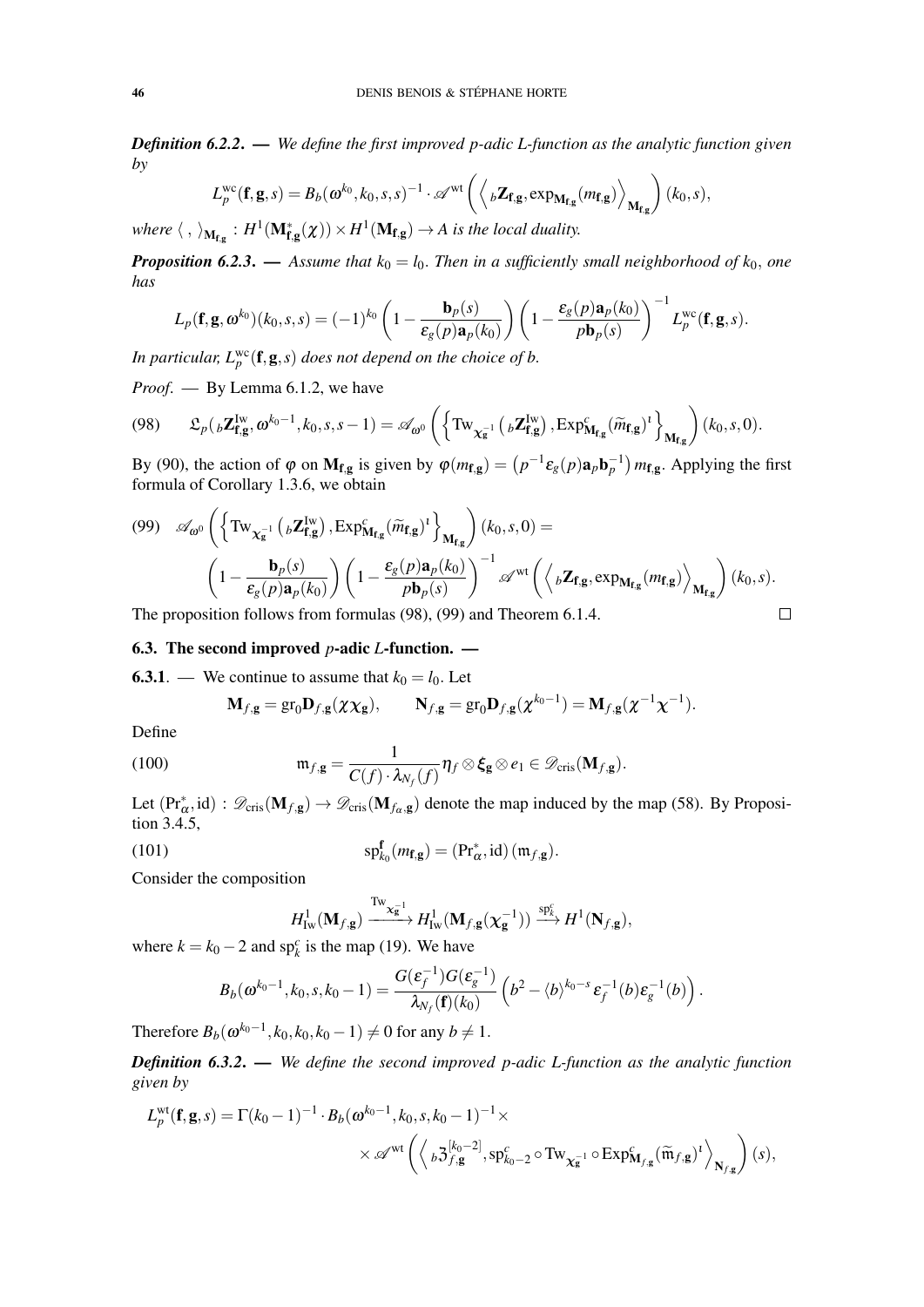where  $\langle , \rangle_{\mathbf{N}_{f, \mathbf{g}}}$  is the local duality pairing and  $_b$   $\mathfrak{Z}^{[k]}_{f, \mathbf{g}}$ *f*,g *is the element constructed in Section 5.2.*

*Proposition 6.3.3.* — *Assume that*  $k_0 = l_0$ . *Then on a sufficiently small neighborhood*  $U_g$  =  $Spm(A_{\mathbf{g}})$  *of k*<sub>0</sub> *one has* 

$$
L_p(\mathbf{f}, \mathbf{g}, \omega^{k_0-1})(k_0, s, k_0-1) = -\left(1 - \frac{p^{k_0-2}}{\mathbf{a}_p(k_0)\mathbf{b}_p(s)}\right)\left(1 - \frac{\varepsilon_f(p)\mathbf{b}_p(s)}{\mathbf{a}_p(k_0)}\right)L_p^{\text{wt}}(\mathbf{f}, \mathbf{g}, s).
$$

*Proof.* — Let  $N_{f,g} = gr_0 D_{f,g}(\chi^{k_0-1})$ . By Theorem 6.1.4 and Lemma 1.2.5 one has

(102) 
$$
G(f,g)B_{b}(k_{0}, s, k_{0}-1) \cdot L_{p}(\mathbf{f}, \mathbf{g}, \omega^{k_{0}-1})(k_{0}, s, k_{0}-1) =
$$

$$
(-1)^{k_{0}-1} \mathscr{A}_{\omega^{k_{0}-2}} \left( \left\{ {}_{b}Z_{\mathbf{f}, \mathbf{g}}^{Iw}, \text{Tw}_{\chi_{g}^{-1}} \circ \text{Exp}_{\mathbf{M}_{\mathbf{f}, g}}^{c}(\widetilde{m}_{\mathbf{f}, \mathbf{g}})^{t} \right\}_{\mathbf{M}_{\mathbf{f}, g}(\chi_{g}^{-1})} \right) (k_{0}, s, k_{0}-2) =
$$

$$
(-1)^{k_{0}-1} \mathscr{A}_{\omega^{0}} \left( \left\{ \text{Tw}_{2-k_{0}} \left( {}_{b}Z_{\mathbf{f}, g}^{Iw} \right), \text{Tw}_{k_{0}-2} \circ \text{Tw}_{\chi_{g}^{-1}} \circ \text{Exp}_{\mathbf{M}_{\mathbf{f}, g}}^{c}(\widetilde{m}_{\mathbf{f}, g})^{t} \right\}_{\mathbf{N}_{\mathbf{f}, g}} \right) (k_{0}, s, 0) =
$$

$$
(-1)^{k_{0}-1} \mathscr{A}^{\text{wt}} \left( \left\langle \text{sp}_{2-k_{0}}^{c} \left( {}_{b}Z_{\mathbf{f}, g}^{Iw} \right), \text{sp}_{k_{0}-2}^{c} \circ \text{Tw}_{\chi_{g}^{-1}} \circ \text{Exp}_{\mathbf{M}_{\mathbf{f}, g}}^{c}(\widetilde{m}_{\mathbf{f}, g})^{t} \right\rangle_{\mathbf{N}_{\mathbf{f}, g}} \right) (k_{0}, s).
$$

Let  ${}_{b}3_{f,g}^{Iw} = (\text{Pr}^{\alpha}_{*}, \text{id}) \circ \text{sp}^{\mathbf{f}}_{k_{0}}\left({}_{b} \mathbf{Z}_{\mathbf{f},g}^{Iw}\right)$ . Since the maps  $\text{Pr}^{\alpha}_{*}$  and  $\text{Pr}^{\ast}_{\alpha}$  are dual to each other, from (101) we obtain that

(103) 
$$
\mathscr{A}^{\text{wt}}\left(\left\langle\text{sp}_{2-k_{0}}^{c}\left(\right.\delta\mathbf{Z}_{\mathbf{f},\mathbf{g}}^{\text{Iw}}\right),\text{sp}_{k_{0}-2}^{c}\circ\text{Tw}_{\chi_{\mathbf{g}}^{-1}}\circ\text{Exp}_{\mathbf{M}_{\mathbf{f},\mathbf{g}}}^{c}(\widetilde{m}_{\mathbf{f},\mathbf{g}})^{t}\right\rangle_{\mathbf{N}_{\mathbf{f},\mathbf{g}}}\right)(k_{0},s)=
$$

$$
\mathscr{A}^{\text{wt}}\left(\left\langle\text{sp}_{2-k_{0}}^{c}\left(\right.\delta\mathbf{J}_{f,\mathbf{g}}^{\text{Iw}}\right),\text{sp}_{k_{0}-2}^{c}\circ\text{Tw}_{\chi_{\mathbf{g}}^{-1}}\circ\text{Exp}_{\mathbf{M}_{f,\mathbf{g}}}^{c}(\widetilde{\mathfrak{m}}_{f,\mathbf{g}})^{t}\right\rangle_{\mathbf{N}_{f,\mathbf{g}}}\right)(s).
$$

By Proposition 5.2.10,

$$
\mathrm{sp}_{2-k_0}^c\left({}_b 3^{Iw}_{f,g}\right) = \frac{(-1)^{k_0}}{(k_0-2)!} \cdot \left(1 - \frac{p^{k_0-2}}{\alpha(f) \cdot \mathbf{b}_p}\right) \cdot \left(1 - \frac{\beta(f) \cdot \mathbf{b}_p}{p^{k_0-1}}\right) \cdot {}_b 3^{[k_0-2]}_{f,g}.
$$

Combining this formula with (102-103) and taking into account that  $\alpha(f)\beta(f) = \varepsilon_f(p)p^{k_0-1}$ , we obtain the wanted formula.

## 6.4. The functional equation. —

6.4.1. — In this subsection, we establish a functional equation for our improved *p*-adic *L*functions. In addition to  $M1-2$ ), we assume that the following conditions hold:

**M3**) The characters  $\varepsilon_f$ ,  $\varepsilon_g$  and  $\varepsilon_f \varepsilon_g$  are primitive modulo  $N_f$ ,  $N_g$  and lcm( $N_f$ ,  $N_g$ ) respectively.

We remark that M3) implies that  $\varepsilon_f \varepsilon_g \neq 1$ . In particular, the case  $f \neq g^*$  is excluded. Write  $\lambda_{N_f}(f) = p^{k_0/2} w(f), \lambda_{N_g}(g) = p^{l_0/2} w(g), w(\varepsilon_f \varepsilon_g) = G(\varepsilon_f \varepsilon_g) N^{-1/2}$  and set

$$
w(f,g) = (-1)^{l_0} \cdot w(f) \cdot w(g) \cdot w(\varepsilon_f \varepsilon_g) \cdot \frac{\mathbf{a}_{d_g}^c(k_0) \cdot \mathbf{b}_{d_f}^c(y)}{d_g^{(k_0-1)/2} \cdot d_f^{(l_0-1)/2}},
$$

where *c* denotes the complex multiplication. The complete Rankin–Selberg *L*-function Λ(*f*,*g*,*s*) =  $\Gamma(s)\Gamma(s-l_0+1)(2\pi)^{l_0-1-2s}L(f,g,s)$  has a holomorphic continuation to all C and satisfies the functional equation

$$
\Lambda(f,g,s) = \varepsilon(f,g,s) \cdot \Lambda(f^*,g^*,k_0+l_0-1-s)
$$

where  $\varepsilon(f, g, s) = w(f, g) \cdot (NN_f N_g)^{\frac{k_0 + l_0 - 1}{2} - s}$  (see, for example, [38, Section 9.5]).

Denote by  $f^*_{\alpha}$  and  $g^*_{\alpha}$  the *p*-stabilizations of  $f^*$  and  $g^*$  with respect to the roots  $\alpha(f^*)$  $p^{k_0-1}/\beta(f)$  and  $\alpha(g^*) = p^{k_0-1}/\beta(g)$  respectively and by  $f^*$  and  $g^*$  the Coleman families passing through  $f^*_{\alpha}$  and  $g^*_{\alpha}$ .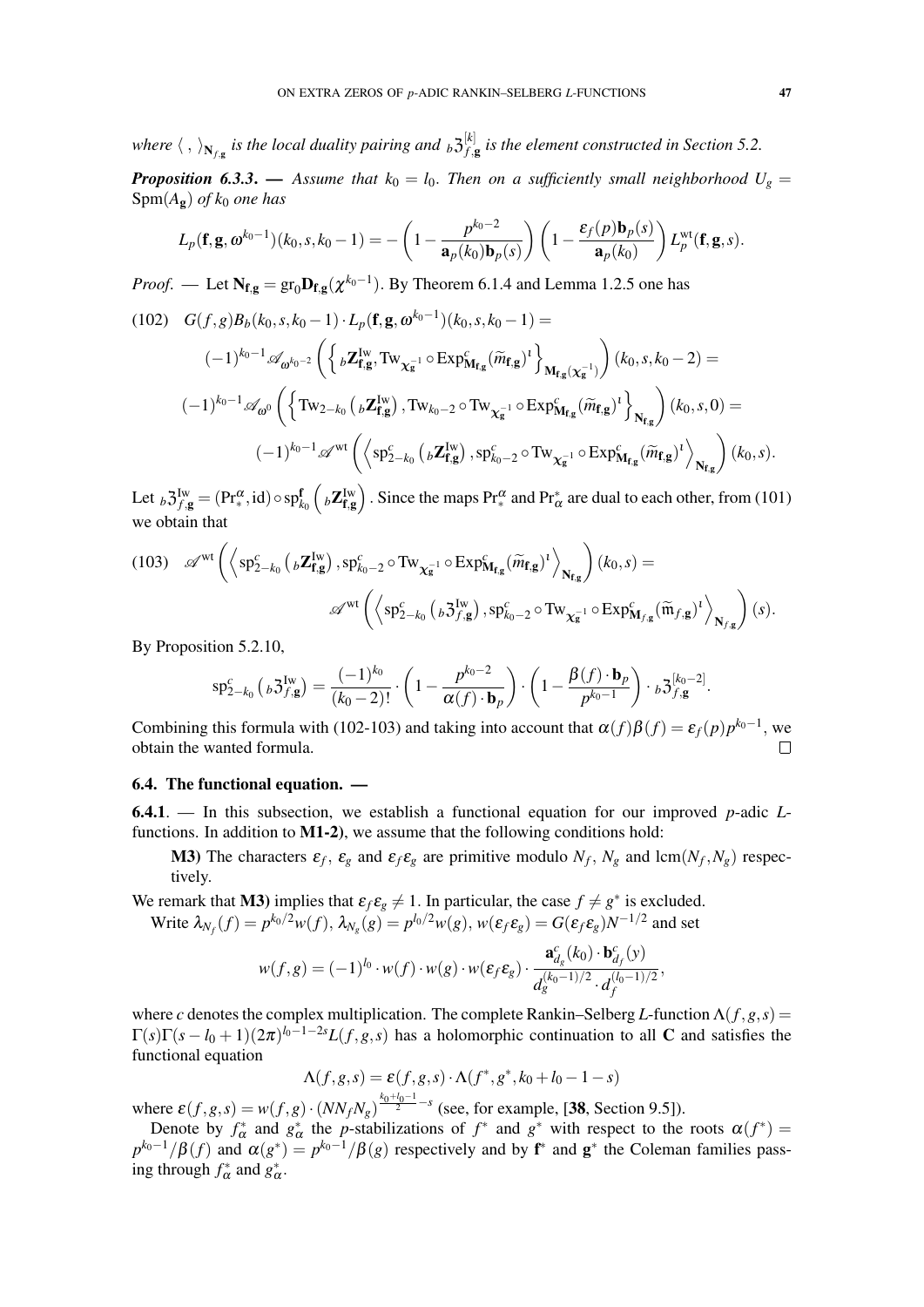*Proposition 6.4.2.* — *The three variable p-adic function*  $L_p(\mathbf{f}, \mathbf{g}, \omega^a)(x, y, s)$  *satisfies the functional equation*

$$
L_p(\mathbf{f}, \mathbf{g}, \omega^a)(x, y, s) = \varepsilon_p^{[\mathbf{f}, \mathbf{g}, a]}(x, y, s) \cdot L_p(\mathbf{f}^*, \mathbf{g}^*, \omega^{a^*})(x, y, x+y-s-1),
$$

*where*  $a^* = k_0 + l_0 - a - 1$  *and* 

$$
\varepsilon_p^{[\mathbf{f},\mathbf{g},a]}(x,y,s)=w(f,g)\cdot (NN_fN_g)^{\frac{k_0+l_0-1}{2}-a}\cdot \left\langle NN_fN_g\right\rangle^{a-s}\cdot \left\langle N_f\right\rangle^{\frac{y-l_0}{2}}\cdot \left\langle N_g\right\rangle^{\frac{x-k_0}{2}}.
$$

*Proof.* — This proposition follows from the interpolation properties of  $L_p(\mathbf{f}, \mathbf{g}, \omega^a)(x, y, s)$  and the functional equation for the complex Rankin–Selberg *L*-function. We leave the details to the reader.  $\Box$ 

*Corollary 6.4.3*. — *The improved L-functions are related by the functional equation*

$$
L_p^{\text{wc}}(\mathbf{f}, \mathbf{g}, s) = A_p^{[\mathbf{f}, \mathbf{g}]}(s) \cdot \left(1 - \frac{\varepsilon_f(p)\varepsilon_g(p)p^{k_0 - 2}}{\mathbf{a}_p(k_0)\mathbf{b}_p(s)}\right) \cdot \left(1 - \frac{\varepsilon_g(p)\mathbf{a}_p(k_0)}{p\mathbf{b}_p(s)}\right) \cdot L_p^{\text{wt}}(\mathbf{f}^*, \mathbf{g}^*, s),
$$

*where*

$$
A_p^{[\mathbf{f},\mathbf{g}]}(s) = (-1)^{k_0-1} w(f,g) \cdot (N N_f N_g)^{-1/2} \cdot \langle N N_f N_g \rangle^{k_0-s} \cdot \langle N_f \rangle^{\frac{s-k_0}{2}}.
$$

*Proof.* — Set  $f^* = \sum_{r=1}^{\infty}$ ∑ *n*=1  $\mathbf{a}_n^* q^n$  and  $\mathbf{g}^* = \sum_{n=1}^\infty$ ∑ *n*=1  $\mathbf{b}_n^* q^n$ . The functional equation gives

$$
L_p(\mathbf{f}, \mathbf{g}, \omega^{k_0})(k_0, s, s) = \varepsilon_p^{[\mathbf{f}, \mathbf{g}, k_0]}(k_0, s, s) \cdot L_p(\mathbf{f}^*, \mathbf{g}^*, \omega^{k_0 - 1})(k_0, s, k_0 - 1).
$$

Applying Propositions 6.2.3 and 6.3.3 and taking into account that  $\mathbf{a}^* = \varepsilon_f^{-1}(p)\mathbf{a}$  and  $\mathbf{b}^* =$  $\varepsilon_g^{-1}(p)$ **b**, we get

$$
\left(1 - \frac{\mathbf{b}_p(s)}{\varepsilon_g(p)\mathbf{a}_p(k_0)}\right) \left(1 - \frac{\varepsilon_g(p)\mathbf{a}_p(k_0)}{p\mathbf{b}_p(s)}\right)^{-1} L_p^{\text{wc}}(\mathbf{f}, \mathbf{g}, s) =
$$
  
=  $A_p^{[\mathbf{f}, \mathbf{g}]}(s) \left(1 - \frac{\varepsilon_f(p)\varepsilon_g(p)p^{k_0 - 2}}{\mathbf{a}_p(k_0)\mathbf{b}_p(s)}\right) \left(1 - \frac{\mathbf{b}_p(s)}{\varepsilon_g(p)\mathbf{a}_p(k_0)}\right) L_p^{\text{wt}}(\mathbf{f}^*, \mathbf{g}^*, s).$ 

Since the function  $\left(1 - \frac{\mathbf{b}_p(s)}{2\pi\sigma^2}\right)$  is not identically zero, we can cancel it in this equation.  $\varepsilon_g(p)$ **a**<sub>*p*</sub>( $k_0$ ) This gives us the wanted formula.  $\Box$ 

*Remark 6.4.4.* — *One has*  $A_p^{[\mathbf{f},\mathbf{g}]}(k_0) = (-1)^{k_0-1} \varepsilon(f,g,k_0)$ .

### 6.5. Functional equation for zeta elements. —

6.5.1. — In this section, we interpret the functional equation for *p*-adic *L*-functions in terms of Beilinson–Flach elements and prove Theorem II. We assume that *f* and *g* are newforms of the same weight  $k_0 \ge 2$  which satisfy conditions **M1-3**). Set  $V_g = W_g(k_0)$  and  $V_{f,g} = W_{f,g}(k_0)$ . We consider the canonical basis of  $\mathbf{D}_{\text{cris}}(V_{f,g})$  formed by the eigenvectors

(104) 
$$
d_{\alpha\alpha} = \eta_f^{\alpha} \otimes \eta_g^{\alpha} \otimes e_{k_0}, \quad d_{\alpha\beta} = \eta_f^{\alpha} \otimes \omega_g^{\beta} \otimes e_{k_0}, d_{\beta\alpha} = \omega_f^{\beta} \otimes \eta_g^{\alpha} \otimes e_{k_0}, \quad d_{\beta\beta} = \omega_f^{\beta} \otimes \omega_g^{\beta} \otimes e_{k_0}.
$$

Let  $D = \eta_f^{\alpha} \otimes \mathbf{D}_{\text{cris}}(V_g)$ . We associate to *D* the filtration  $(D_i)_{i=-2}^2$  on  $\mathbf{D}_{\text{cris}}(V_{f,g})$  defined by

(105) 
$$
D_{i} = \begin{cases} 0, & \text{if } i = -2, \\ E \cdot d_{\alpha\alpha}, & \text{if } i = -1, \\ E \cdot d_{\alpha\alpha} + E \cdot d_{\alpha\beta}, & \text{if } i = 0, \\ E \cdot d_{\alpha\alpha} + E \cdot d_{\alpha\beta} + E \cdot d_{\beta\alpha}, & \text{if } i = 1, \\ \mathbf{D}_{\text{cris}}(V_{f,g}), & \text{if } i = 2. \end{cases}
$$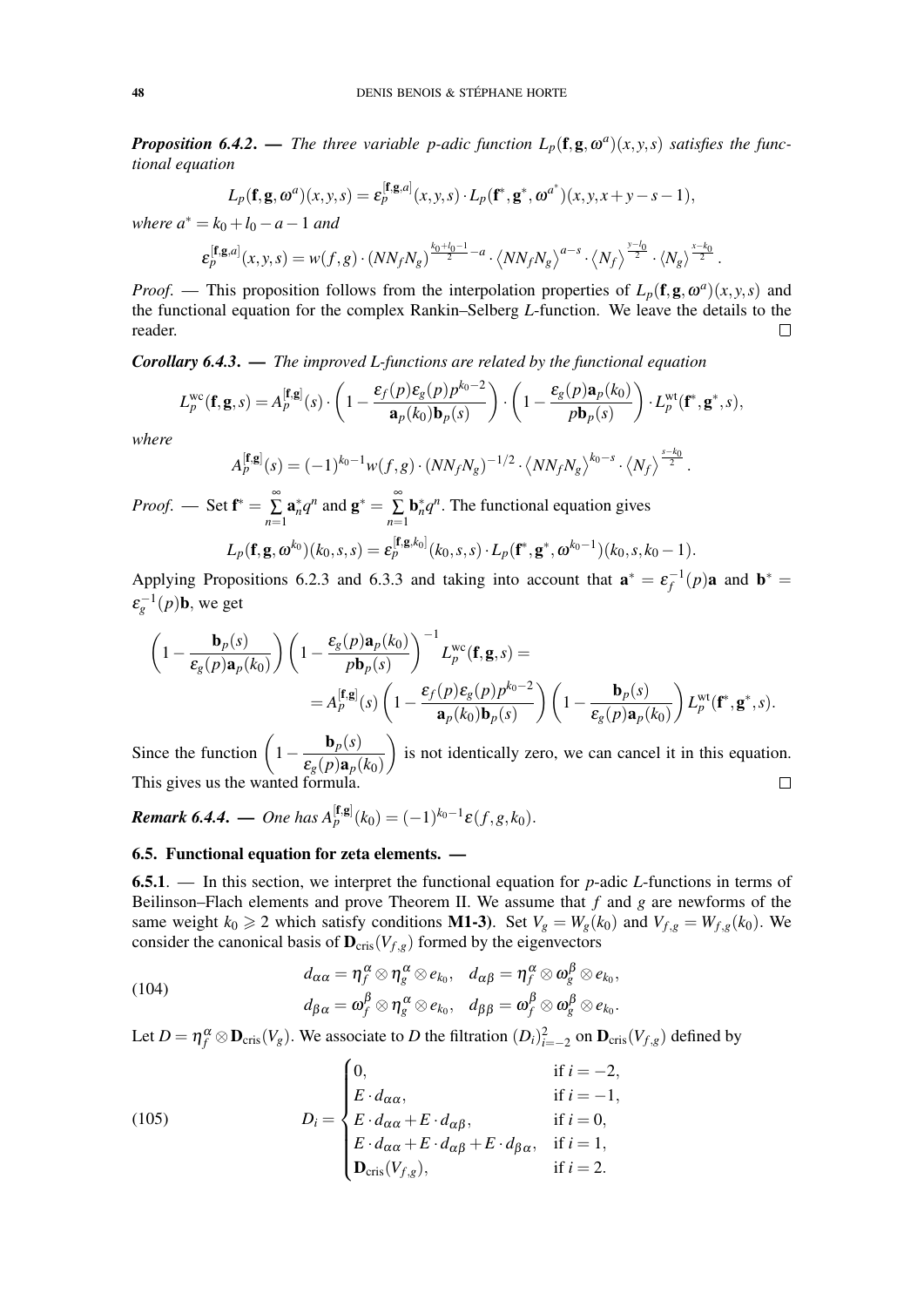Note that  $D_0 = D$ . This filtration defines a unique triangulation  $(F_i \mathbf{D}_{\text{rig}}^{\dagger}(V_{f,g}))$  $\sum_{i=-2}^{2}$  of  $\mathbf{D}_{\mathrm{rig}}^{\dagger}(V_{f,g})$ such that  $D_i = \mathscr{D}_{\text{cris}}(F_i \mathbf{D}_{\text{rig}}^{\dagger}(V_{f,g}))$  for all  $-2 \leq i \leq 2$ . From definition it follows that the isomorphism

$$
(\mathrm{Pr}^*_{\alpha}, \mathrm{Pr}^*_{\alpha}) \, : \, W_{f,g} \simeq \mathrm{sp}^{\mathbf{f},\mathbf{g}}_{k_0,k_0} (W_{\mathbf{f},\mathbf{g}}),
$$

identifies  $\left(F_i \mathbf{D}_{\text{rig}}^{\dagger}(V_{f,g})\right)^2$ *i*=−2 with the specialization at  $(f_\alpha, g_\alpha)$  of the triangulation  $(F_i \mathbf{D}_{\mathbf{f},\mathbf{g}}(\boldsymbol{\chi}^{k_0}))_{i=-2}^2$  constructed in Section 5.1.

To simplify notation, set

$$
\mathbf{M}_{f,g} = \text{gr}_0 \mathbf{D}_{\text{rig}}^{\dagger}(V_{f,g}), \qquad \mathbf{N}_{f^*,g^*} = \text{gr}_0 \mathbf{D}_{\text{rig}}^{\dagger}(V_{f,g}^*(1)).
$$

Since  $\mathrm{sp}^{\mathbf{f},\mathbf{g}}_{k_0,k_0}(\mathbf{M}_{\mathbf{f},\mathbf{g}}) = \mathrm{gr}_0 \mathbf{D}_{f_\alpha,g_\alpha}(\boldsymbol{\chi}^{k_0})$  and

$$
\mathrm{sp}^{\mathbf{f},\mathbf{g}}_{k_0,k_0}(\mathbf{N}_{\mathbf{f}^*,\mathbf{g}^*})=\mathbf{M}_{f^*_\alpha,g^*_\alpha}(\chi^{-1})=\mathrm{gr}_0\mathbf{D}_{f^*_\alpha,g^*_\alpha}(\chi^{k_0-1}),
$$

we have canonical isomorphisms

$$
\mathbf{M}_{f,g}\simeq \mathrm{sp}^{\mathbf{f},\mathbf{g}}_{k_0,k_0}(\mathbf{M}_{\mathbf{f},\mathbf{g}}),\qquad \mathbf{N}_{f^*,g^*}\simeq \mathrm{sp}^{\mathbf{f}^*,\mathbf{g}^*}_{k_0,k_0}(\mathbf{N}_{f^*,\mathbf{g}^*}).
$$

Thus our notation agrees with that of Sections 5.1 and 6.3.

By (94), we have

(106) 
$$
\mathbf{M}_{f,g}^*(\chi) \simeq \text{gr}_1 \mathbf{D}_{\text{rig}}^\dagger (V_{f,g}^*(1)), \qquad V_{f,g}^*(1) \simeq W_{f^*,g^*}(k_0-1).
$$

Fix canonical generators

$$
d_{\alpha\beta} \in \mathscr{D}_{\mathrm{cris}}(\mathbf{M}_{f,g}),
$$
  
\n
$$
n_{\alpha\beta} = \eta_{f^*}^{\alpha} \otimes \omega_{g^*}^{\beta} \otimes e_{k_0-1} \in \mathscr{D}_{\mathrm{cris}}(\mathbf{N}_{f^*,g^*}).
$$

Note that by Proposition 3.4.5

(107) 
$$
(\mathrm{Pr}^*_{\alpha}, \mathrm{Pr}^*_{\alpha})(d_{\alpha\beta}) = \lambda_{N_f}(f) \cdot C(f) \cdot \mathrm{sp}^{\mathbf{f},\mathbf{g}}_{k_0,k_0}(m_{\mathbf{f},\mathbf{g}}).
$$

We denote by

$$
\exp: \mathscr{D}_{\mathrm{cris}}(\mathbf{M}_{f,g}) \to H^1(\mathbf{M}_{f,g})
$$

and

$$
\log : H^1\left(\text{gr}_1\mathbf{D}_{\text{rig}}^\dagger(V_{f,g})\right) \to \mathscr{D}_{\text{cris}}\left(\text{gr}_1\mathbf{D}_{\text{rig}}^\dagger(V_{f,g})\right)
$$

the Bloch–Kato exponential and logarithm maps respectively.

$$
6.5.2. - \text{Let}
$$

(108) 
$$
Z_{f^*,g^*}^{[k_0-2]} \in H^1\left(\text{gr}_1\mathbf{D}_{\text{rig}}^\dagger(V_{f,g})\right)
$$

denote the element constructed in Definition 5.2.5. Choose *b* such that  $\varepsilon_f(b)\varepsilon_g(b) \neq 1$  and set

(109) 
$$
b\widetilde{Z}_{f_\alpha,g_\alpha}^{[k_0-1]} = \mathrm{sp}_{k_0,k_0,1-k_0}^{\mathbf{f},\mathbf{g},c} \left( {}_b\mathbf{Z}_{\mathbf{f},\mathbf{g}}^{I\mathbf{w}} \right) \in H^1(\mathbf{M}_{f_\alpha,g_\alpha}^*(\chi)),
$$

$$
b\widetilde{Z}_{f,g}^{[k_0-1]} = (\mathbf{Pr}_{*}^{\alpha}, \mathbf{Pr}_{*}^{\alpha}) \left( {}_b\widetilde{Z}_{f_\alpha,g_\alpha}^{[k_0-1]} \right) \in H^1\left(\mathrm{gr}_1\mathbf{D}_{\mathrm{rig}}^{\dagger}(V_{f,g}^*(1))\right)
$$

(here we use the isomorphism (106)). Note that  $b\widetilde{Z}_{f_\alpha,g_\alpha}^{[k_0-1]}$  $\frac{[k_0-1]}{f_{\alpha},g_{\alpha}} = \mathrm{sp}_{k_0,\,}^{\mathbf{f},\mathbf{g}}$  $\mathbf{Z}_{k_0,k_0}$  ( $_b$ **Z**<sub>f,g</sub>), where  $_b$ **Z**<sub>f,g</sub> is the element introduced in Definition 6.2.1. Set

.

$$
\widetilde{Z}_{f,g}^{[k_0-1]}=b^{-2}(1-\varepsilon_f(b)\varepsilon_g(b))^{-1} \,{}_b\widetilde{Z}_{f,g}^{[k_0-1]}.
$$

We remark that  $Z_{f^*,g^*}^{[k_0-2]}$  is constructed directly from the Beilinson–Flach element  $BF_{f^*,g^*}^{[k_0-2]}$  whereas the construction of  $\widetilde{Z}_{f,g}^{[k_0-1]}$  $f_{f,g}^{(k_0-1)}$  relies on Proposition 4.4.4 and involves *p*-adic interpolation and Iwasawa twist.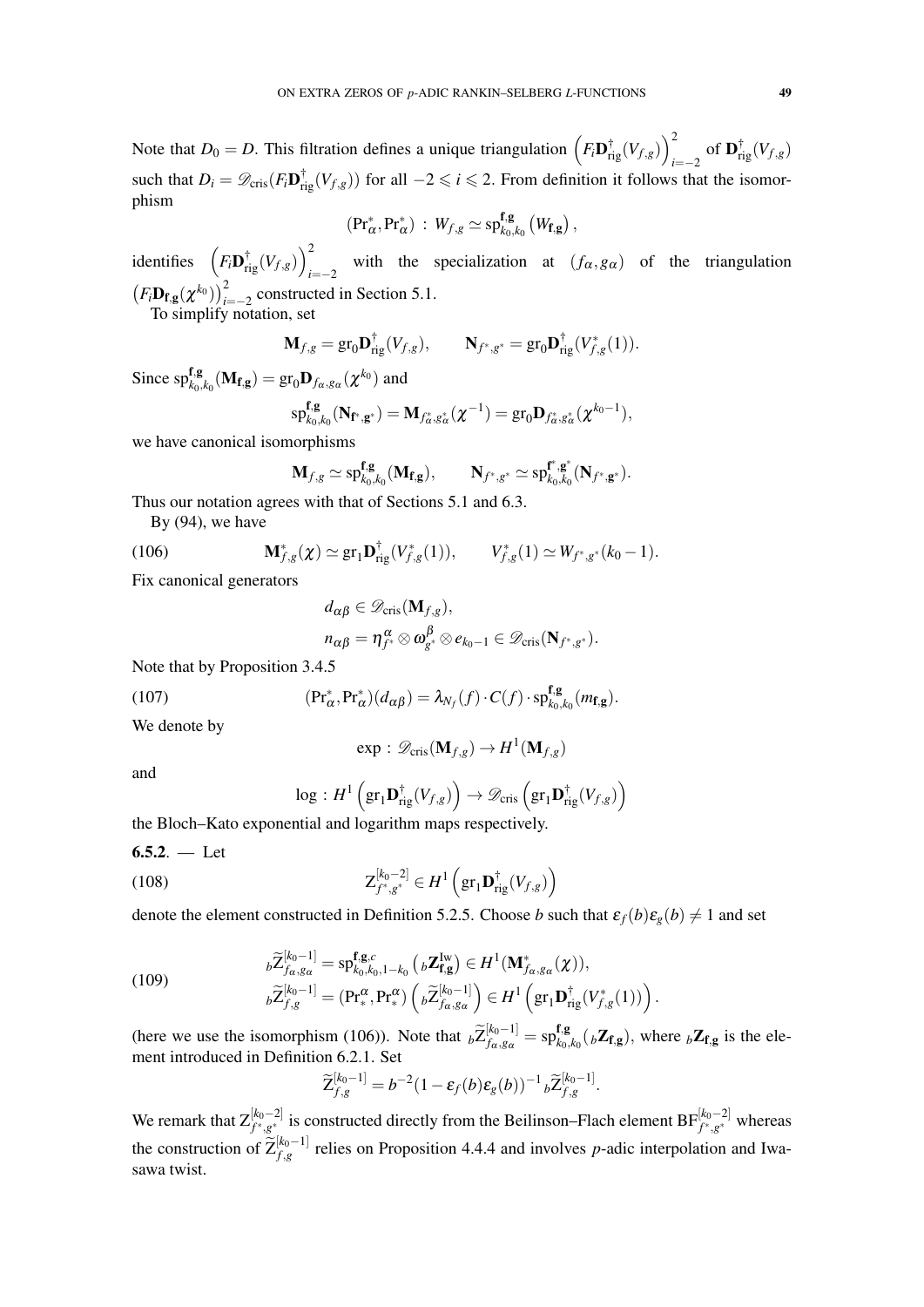*Theorem 6.5.3.* — *Assume that*  $\beta(f) \alpha(g) \neq p^{k_0-1}$ . *Then the elements*  $Z_{f^*,g^*}^{[k_0-2]}$  $\left[ \begin{smallmatrix} k_0-2 \ f^*, g^* \end{smallmatrix} \right]$  and  $\widetilde{\mathsf{Z}}_{f,g}^{[k_0-1]}$  $f_{,g}^{[\kappa_0-1]}$  are *related by the equation*

$$
\frac{\left\langle \widetilde{\mathbf{Z}}_{f,g}^{[k_0-1]}, \exp(d_{\alpha\beta}) \right\rangle_{\mathbf{M}_{f,g}}}{G(\varepsilon_f^{-1})G(\varepsilon_g^{-1})} = (-1)^{k_0-1} \varepsilon(f,g,k_0) \cdot \mathscr{E}(V_{f,g}, D_{-1}) \cdot \frac{\left[ \log \left( \mathbf{Z}_{f^*,g^*}^{[k_0-2]} \right), n_{\alpha\beta} \right]_{\mathbf{N}_{f^*,g^*}}}{(k_0-2)! G(\varepsilon_f) G(\varepsilon_g)},
$$

*where*

$$
\mathscr{E}(V_{f,g}, D_{-1}) = \det \left(1 - p^{-1} \varphi^{-1} \mid D_{-1}\right) \det \left(1 - \varphi \mid \mathbf{D}_{\mathrm{cris}}(V_{f,g}) / D_{-1}\right).
$$

*Proof*. — From Definition 6.2.2 we have

$$
L_p^{\text{wc}}(\mathbf{f}, \mathbf{g}, k_0) = B_b(\boldsymbol{\omega}^{k_0}, k_0, k_0, k_0)^{-1} \left\langle b \widetilde{Z}_{f_\alpha, g_\alpha}^{[k_0-1]}, \exp_{\mathbf{M}_{f_\alpha, g_\alpha}}(\text{spf}_{k_0, k_0}^{\mathbf{f}, \mathbf{g}}(m_{\mathbf{f}, \mathbf{g}})) \right\rangle_{\mathbf{M}_{f_\alpha, g_\alpha}},
$$

where

$$
B_b(\boldsymbol{\omega}^{k_0}, k_0, k_0, k_0) = \frac{b^2 G(\boldsymbol{\varepsilon}_f^{-1}) G(\boldsymbol{\varepsilon}_g^{-1})}{\lambda_{N_f}(f)} \cdot (1 - \boldsymbol{\varepsilon}_f^{-1}(b) \boldsymbol{\varepsilon}_g^{-1}(b)) \neq 0.
$$

.

.

Taking into account (107) and (109), we obtain that

(110) 
$$
L_p^{\text{wc}}(\mathbf{f}, \mathbf{g}, k_0) = \frac{\left\langle \widetilde{\mathbf{Z}}_{f,g}^{[k_0-1]}, \exp(d_{\alpha\beta}) \right\rangle_{\mathbf{M}_{f,g}}}{C(f)G(\varepsilon_f^{-1})G(\varepsilon_g^{-1})}
$$

On the other hand,

(111) 
$$
B_b(\boldsymbol{\omega}^{k_0-1},k_0,k_0,k_0)=\frac{G(\boldsymbol{\varepsilon}_f)G(\boldsymbol{\varepsilon}_g)}{\lambda_{N_f}(f^*)}\cdot (b^2-\boldsymbol{\varepsilon}_f(b)\boldsymbol{\varepsilon}_g(b)).
$$

The Frobenius  $\varphi$  acts on  $\mathscr{D}_{\text{cris}}(\mathbf{M}_{f^*,g^*_\alpha})$  as multiplication by

$$
\frac{\alpha(f^*)\beta(g^*)}{p^{k_0}} = \frac{p^{k_0-2}}{\beta(f)\alpha(g)}
$$

By Proposition 4.5.4, i), one has

$$
\mathrm{sp}^{\mathbf{g}}_{k_0}\left({}_b 3^{[k_0-2]}_{f^*, \mathbf{g}^*}\right) = {}_b Z^{[k_0-2]}_{f^*, g^*_{\alpha}}.
$$

From Definition 6.3.2 and Proposition 1.3.5 it follows that

$$
(112) \quad L_p^{\text{wt}}(\mathbf{f}^*, \mathbf{g}^*, k_0) = \Gamma(k_0 - 1)^{-1} B_b(\omega^{k_0 - 1}, k_0, k_0, k_0)^{-1} \left( 1 - \frac{\beta(f)\alpha(g)}{p^{k_0}} \right) \times \\ \times \left( 1 - \frac{p^{k_0 - 1}}{\beta(f)\alpha(g)} \right)^{-1} \cdot \left[ \log \left( \, _b Z^{[k_0 - 2]}_{f^*, g^*_{\alpha}} \right), \, _p\mathbf{g}_0(\mathfrak{m}_{f^*, \mathbf{g}^*} \otimes e_{-1}) \right) \right]_{\mathbf{N}_{f^*, g^*_{\alpha}}}.
$$
\n
$$
\text{Since } C(f^*) = C(f) \text{ from (100) we have that}
$$

Since  $C(f^*) = C(f)$ , from (100) we have that

(113) 
$$
\mathrm{sp}_{k_0}^{\mathbf{g}}(\mathfrak{m}_{f^*, \mathbf{g}^*} \otimes e_{-1}) = \frac{1}{C(f)\lambda_{N_f}(f^*)}n_{\alpha\beta}.
$$

Proposition 4.3.4 and (77) give

(114) 
$$
(id, Pr^{\alpha}_{*}) \left( {}_{b}Z^{[k_{0}-2]}_{f^{*},g^{*}_{\alpha}} \right) = (b^{2} - \varepsilon_{f}(b)\varepsilon_{g}(b)) \cdot \left( 1 - \frac{p^{k_{0}-1}}{\beta(f)\alpha(g)} \right) \cdot \left( 1 - \frac{p^{k_{0}-1}}{\alpha(f)\alpha(g)} \right) Z^{[k_{0}-2]}_{f^{*},g^{*}}.
$$
  

Taking into account  $(111)$ ,  $(113)$  and  $(114)$ , we can write  $(112)$  in the form

(115) 
$$
L_p^{\text{wt}}(\mathbf{f}^*, \mathbf{g}^*, k_0) = \frac{1}{(k_0 - 2)! \cdot C(f)G(\varepsilon_f)G(\varepsilon_g)} \left(1 - \frac{\beta(f)\alpha(g)}{p^{k_0}}\right) \times \\ \times \left(1 - \frac{p^{k_0 - 1}}{\alpha(f)\alpha(g)}\right) \left[\log\left(\mathbf{Z}_{f^*, g^*}^{[k_0 - 2]}\right), n_{\alpha\beta}\right]_{\mathbf{N}_{f^*, g^*}}.
$$
Now the theorem follows from (110), (115) and Corollary 6.4.3.

Now the theorem follows from (110), (115) and Corollary 6.4.3.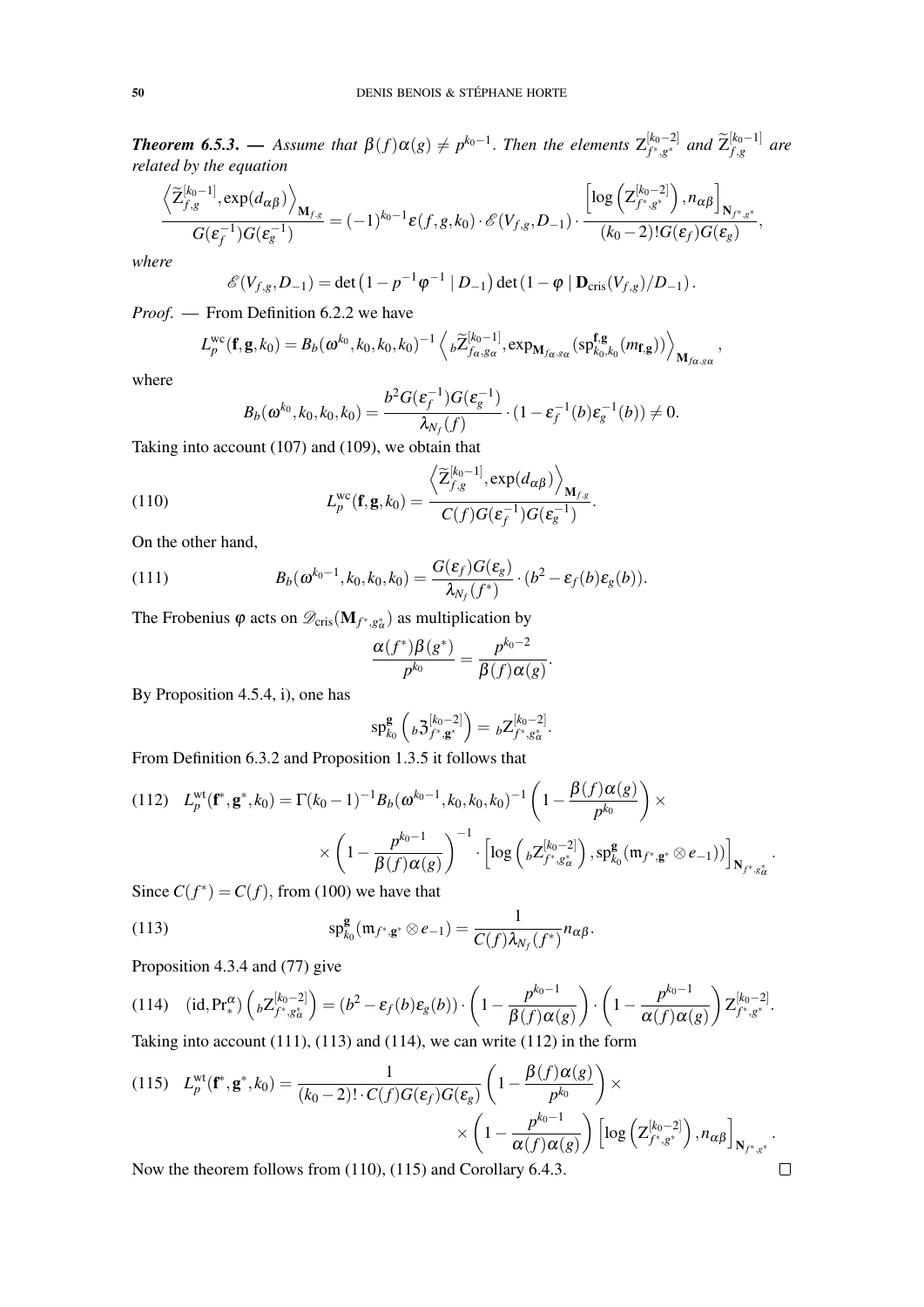*Remark 6.5.4.* — The explicit form of the Euler-like factor  $\mathcal{E}(V_{f,g}, D_{-1})$  is

$$
\mathscr{E}(V_{f,g}, D_{-1}) = \left(1 - \frac{p^{k_0 - 1}}{\alpha(f)\alpha(g)}\right) \left(1 - \frac{\alpha(f)\beta(g)}{p^{k_0}}\right) \left(1 - \frac{\beta(f)\alpha(g)}{p^{k_0}}\right) \left(1 - \frac{\beta(f)\beta(g)}{p^{k_0}}\right).
$$

#### 7. Extra zeros of Rankin–Selberg *L*-functions

### 7.1. The *p*-adic regulator. —

7.1.1. — In this section, we prove the main result of the paper. Let *f* and *g* be two newforms of the same weight  $k_0 \ge 2$ , levels  $N_f$  and  $N_g$  and nebentypus  $\varepsilon_f$  and  $\varepsilon_g$  respectively. Fix a prime number  $p \ge 5$  such that  $(p, N_f N_g) = 1$ . As before, we denote by  $\alpha(f)$  and  $\beta(f)$  (respectively by  $\alpha(g)$  and  $\beta(g)$ ) the roots of the Hecke polynomial of *f* (respectively *g*) at *p*. We will always assume that conditions M1-4) hold, namely

**M1**)  $\alpha(f) \neq \beta(f)$  and  $\alpha(g) \neq \beta(g)$ . **M2**)  $v_p(\alpha(f)) < k_0 - 1$  and  $v_p(\alpha(g)) < k_0 - 1$ . **M3**) The characters  $\varepsilon_f$ ,  $\varepsilon_g$  and  $\varepsilon_f \varepsilon_g$  are primitive modulo  $N_f$ ,  $N_g$  and lcm( $N_f$ ,  $N_g$ ) respectively.

We make also the following additional assumption which will allow us to apply Theorem 6.5.3:

$$
M4) \varepsilon_f(p)\varepsilon_g(p) \neq 1.
$$

We maintain the notation of Section 6.5. Let  $V_g = W_g(k_0)$  and  $V_{f,g} = W_{f,g}(k_0)$ . The twodimensional *E*-subspace

$$
D = E \eta_f^{\alpha} \otimes \mathbf{D}_{\mathrm{cris}}(V_g) \subset \mathbf{D}_{\mathrm{cris}}(V_{f,g})
$$

is stable under the action of  $\varphi$ . Let **f** and **g** be Coleman families passing through  $f_\alpha$  and  $g_\alpha$  and let  $L_p(\mathbf{f}, \mathbf{g}, \omega^{k_0})(x, y, s)$  denote the three-variable *p*-adic *L*-function.

*Definition 7.1.2.* — *We define the one-variable p-adic L-function*  $L_{p,\alpha}(f,g,s)$  *by* 

$$
L_{p,\alpha}(f,g,s) = L_p(\mathbf{f}, \mathbf{g}, \omega^{k_0})(k_0, k_0, s).
$$

Note that if  $v_p(\beta(g)) < k_0 - 1$  and  $\tilde{g}$  denotes the Coleman family passing through  $g_\beta$ , then the density argument shows that

$$
L_p(\mathbf{f}, \mathbf{g}, \omega^{k_0})(x, k_0, s) = L_p(\mathbf{f}, \tilde{\mathbf{g}}, \omega^{k_0})(x, k_0, s),
$$

and therefore our definition does not depend on the choice of the stabilization of *g* (see [20, Proposition 3.6.3]).

The Euler-like factor (3) takes the form

$$
\mathscr{E}(V_{f,g},D) = \left(1 - \frac{p^{k_0 - 1}}{\alpha(f)\alpha(g)}\right) \cdot \left(1 - \frac{p^{k_0 - 1}}{\alpha(f)\beta(g)}\right) \cdot \left(1 - \frac{\beta(f)\alpha(g)}{p^{k_0}}\right) \cdot \left(1 - \frac{\beta(f)\beta(g)}{p^{k_0}}\right).
$$

The weight argument shows that only the first two factors of this product can vanish and that they can not vanish simultaneously. Exchanging  $\alpha(g)$  and  $\beta(g)$  if necessary, without loss of generality we can assume that

**M5)** 
$$
\alpha(f)\alpha(g) \neq p^{k_0-1}
$$
.

**7.1.3**. — Let  $BF_{f^*,g^*}^{[k_0-2]}$  ∈  $H_S^1(\mathbf{Q}, W_{f^*,g^*}^*(2-k_0))$  denote the element of Beilinson–Flach associated to the forms  $f^*$ ,  $g^*$  (see Definition 4.3.2). Using the canonical isomorphism  $W^*_{f^*,g^*}(2-k_0) \simeq V_{f,g}$ we can consider it as an element

$$
\textup{BF}_{f^*,g^*}^{[k_0-2]} \in H_S^1(\mathbf{Q}, V_{f,g}).
$$

For any prime *l*, we denote by res<sub>*l*</sub>  $\left( \text{BF}_{f^*,g^*}^{[k_0-2]} \right) \in H^1(\mathbf{Q}_l,V_{f,g})$  the localization of this element at *l*.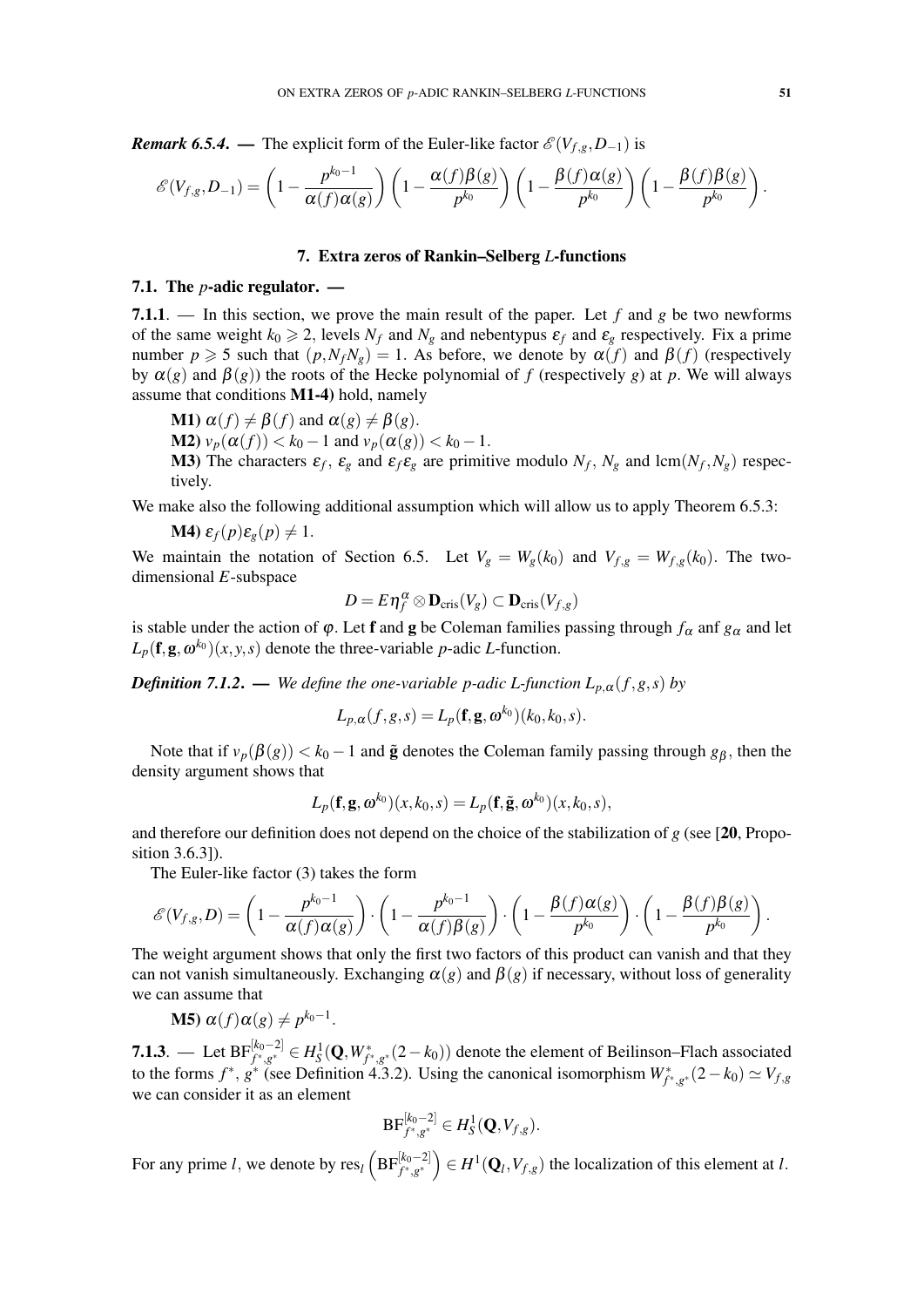*Lemma 7.1.4*. — *The following holds true:*

*I*)  $res_p \left( \text{BF}_{f^*, g^*}^{[k_0-2]} \right) \in H_f^1(\mathbf{Q}_p, V_{f,g}).$ 

*2) Assume that for each prime divisor*  $l \mid N_f N_g$  *the factorization of*  $N_f$  *or*  $N_g$  *contains l with multiplicity* 1. *Then*

$$
\textup{BF}_{f^*,g^*}^{[k_0-2]} \in H^1_{f,\{p\}}(\mathbf{Q},V_{f,g}).
$$

*Proof*. — The first statement is proved in [43, Proposition 5.4.1] and was already mentioned in Section 5.2. The second statement follows from the fact that  $H_f^1(\mathbf{Q}_l, V_{f,g}) = H^1(\mathbf{Q}_l, V_{f,g})$  if and only if  $H^0(\mathbf{Q}_l, V_{f,g}^*(1)) = 0$  and the monodromy-weight conjecture for modular forms [57].

7.1.5. — Recall that  $D_{\text{cris}}(V_{f,g})$  is equipped with the filtration (105). We denote by  $\left(F_i\mathbf{D}_{\mathrm{rig}}^{\dagger}(V_{f,g})\right)^2$  $\int_{t=-2}^{2}$  the associated triangulation of  $\mathbf{D}_{\mathrm{rig}}^{\dagger}(V_{f,g})$ . The eigenvector  $d_{\beta\alpha} = \omega_f^{\beta} \otimes \eta_g^{\alpha} \otimes e_{k_0}$ defined in (104) is a canonical basis of  $\mathscr{D}_{\text{cris}}\left(\text{gr}_1\mathbf{D}_{\text{rig}}^{\dagger}(V_{f,g})\right)$ . As in Section 6.5, we denote by

$$
\log : H^1 \left( \mathrm{gr}_1 \mathbf{D}_{\mathrm{rig}}^{\dagger}(V_{f,g}) \right) \to \mathscr{D}_{\mathrm{cris}} \left( \mathrm{gr}_1 \mathbf{D}_{\mathrm{rig}}^{\dagger}(V_{f,g}) \right)
$$

the logarithm map of Bloch and Kato. Let

$$
Z_{f^*,g^*}^{[k_0-2]} \in H^1\left(\mathrm{gr}_1\mathbf{D}_{\mathrm{rig}}^\dagger(V_{f,g})\right)
$$

be the image of res<sub>*p*</sub>  $\left( BF_{f^*,g^*}^{[k_0-2]} \right)$  under the canonical projection

$$
H^1(\mathbf{Q}_p, V_{f,g}) \to H^1\left(\mathbf{D}_{\mathrm{rig}}^\dagger(V_{f,g})/F_0\mathbf{D}_{\mathrm{rig}}^\dagger(V_{f,g})\right)
$$

(see Section 5.2.4). Denote by  $\widetilde{R}_p(V_{f,g}, D) \in E$  the unique element of *E* such that

$$
\log\left(Z_{f^*,g^*}^{[k_0-2]}\right)=\widetilde{R}_p\left(V_{f,g},D\right)\cdot d_{\beta\alpha}.
$$

Since  $d_{\beta\alpha} \in \mathscr{D}_{\text{cris}}\left(\text{gr}_1\mathbf{D}_{\text{rig}}^{\dagger}(V_{f,g})\right)$  is the dual basis of

$$
n_{\alpha\beta} \in \mathscr{D}_{\mathrm{cris}}\left(\mathbf{N}_{f^*,g^*}\right) \simeq \mathscr{D}_{\mathrm{cris}}\left(\mathrm{gr}_0\mathbf{D}_{\mathrm{rig}}^{\dagger}(V_{f,g}^*(1))\right)
$$

(see Section 6.5), we have

(116) 
$$
\widetilde{R}_p(V_{f,g}, D) = \left[ \log \left( Z_{f^*,g^*}^{[k_0-2]} \right), n_{\alpha\beta} \right]_{\mathbf{N}_{f^*,g^*}}
$$

Let  $\eta_g \in \mathbf{D}_{\mathrm{cris}}(W_g)$  be any vector such that  $[\eta_g, \omega_{g^*}]=e_{1-k_0}.$  Set  $b=\omega_f \otimes \eta_g \otimes e_{k_0} \in \mathbf{D}_{\mathrm{cris}}(V_{f,g}).$ Then the class

.

$$
\overline{b}_{\alpha} = b \mod (\mathrm{Fil}^0 \mathbf{D}_{\mathrm{cris}}(V_{f,g}) + D)
$$

is nonzero, does not depend on the choice of  $\eta_g$  and therefore gives a canonical basis of the onedimensional vecor space  $\mathbf{D}_{\mathrm{cris}}(V_{f,g}) / (\mathrm{Fil}^0 \mathbf{D}_{\mathrm{cris}}(V_{f,g}) + D)$ .

*Proposition 7.1.6.* — 1) The representation  $V_{f,g}$  satisfies conditions C1-3) of Section 2.1.

2) Assume that the representation  $V_{f,g}$  satisfies conditions **C4-5**), namely that  $H^1_f(\mathbf{Q},V^*_{f,g}(1))$  =  $0$  and the localization map  $H^1_f(\mathbf{Q}, V_{f,g}) \to H^1_f(\mathbf{Q}_p, V_{f,g})$  is injective. Then

*i*) D is a regular submodule if and only if  $Z_{f^* \ s^*}^{[k_0-2]}$  $a_{f^*,g^*}^{[\kappa_0-2]}\neq 0.$ 

*ii) If that is the case, then*  $\widetilde{R}_p(V_{f,g},D)$  *coincides with the determinant of the regulator map* 

$$
H_f^1(\mathbf{Q}, V_{f,g}) \to \mathbf{D}_{\mathrm{cris}}(V_{f,g}) / (\mathrm{Fil}^0 \mathbf{D}_{\mathrm{cris}}(V_{f,g}) + D)
$$

computed in the bases  $\text{BF}_{f^*,g^*}^{[k_0-2]} \in H^1_f(\mathbf{Q},V_{f,g})$  and  $\overline{b}_\alpha \in \mathbf{D}_{\text{cris}}(V_{f,g})/(\text{Fil}^0\mathbf{D}_{\text{cris}}(V_{f,g})+D)$ .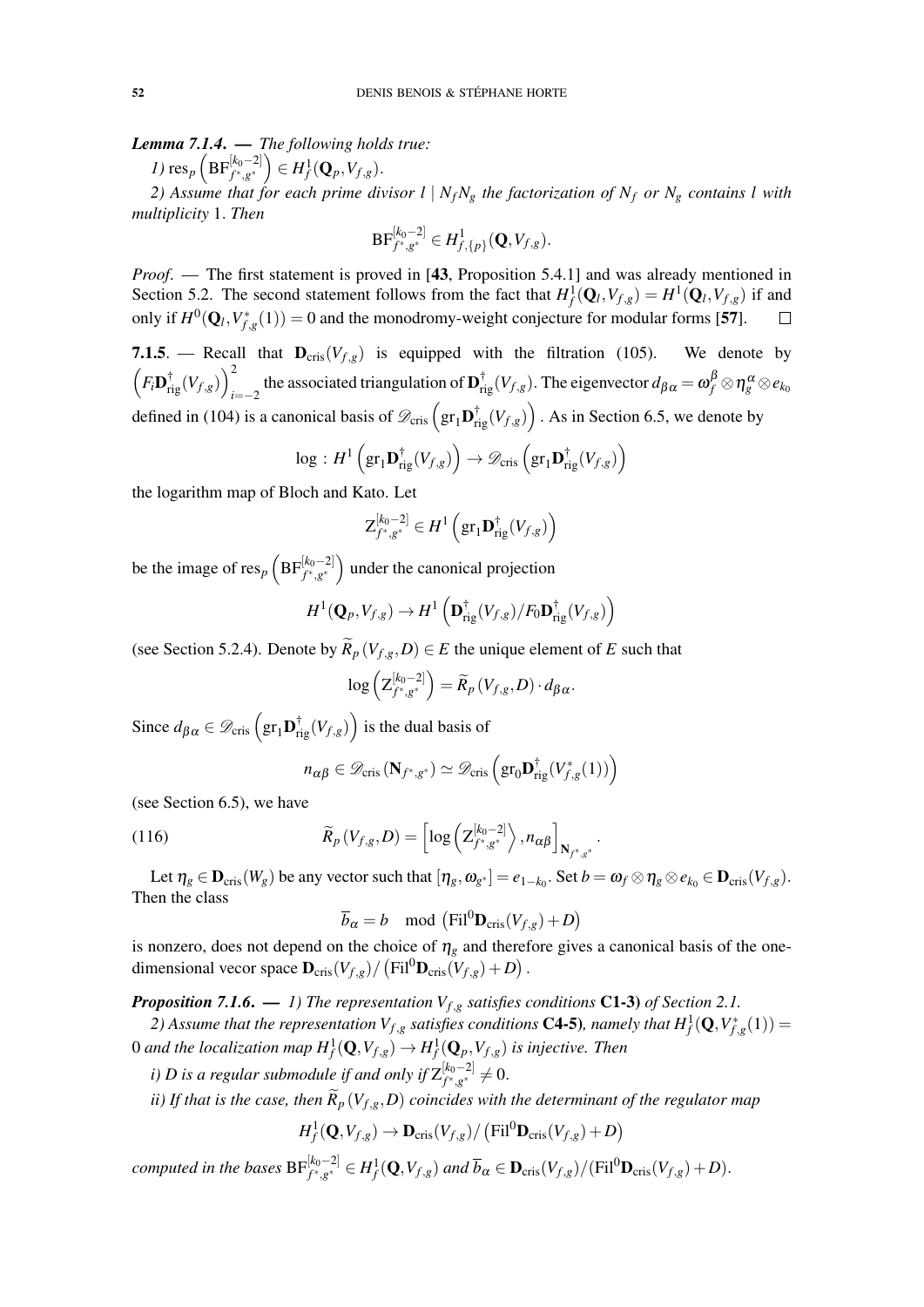*Proof.* — 1) The weight argument shows that  $\mathbf{D}_{\text{cris}}(V_{f,g})^{\varphi=1} = 0$  and  $H^0(\mathbf{Q}, V_{f,g}) = 0$ . Since  $V_{f,g}^*(1) = \text{Hom}_E(W_f, W_{g^*})$  and  $f \neq g^*$ , we obtain that  $H^0(\mathbf{Q}, V_{f,g}) = \text{Hom}_{E[G_{\mathbf{Q}_p}]}(W_f, W_{g^*}) = 0$ . The semisimplicity of  $\varphi$  follows from **M1**).

2) From the congruences  $\eta_g \equiv \eta_g^{\alpha} \pmod{\text{Fil}^{k_0-1}\mathbf{D}_{\text{cris}}(W_g)}$  and  $\omega_f \equiv \omega_f^{\beta} \mod \mathbf{D}_{\text{cris}}(W_f)^{\phi = \alpha(f)}$ it is easy to see that  $\overline{b}_{\alpha} = \overline{d}_{\beta \alpha}$ . Now the second statement follows directly from the definition of the regulator map.  $\Box$ 

# 7.2. The  $\mathscr L$ -invariant. —

 $7.2.1.$  - Set

$$
{}_{b}\widetilde{\text{BF}}^{[k_0-1]}_{f,g} = (\text{Pr}^{\alpha}_{*}, \text{Pr}^{\alpha}_{*}) \circ \text{sp}^{\mathbf{f},\mathbf{g},c}_{k_0,k_0,1-k_0} \left( {}_{b}\text{BF}^{\text{Iw}}_{\mathbf{f},\mathbf{g}} \right) \in H_{S}^{1}(\mathbf{Q}, V_{f,g}^{*}(1)),
$$

where  $_b$ **BF**<sup>Iw</sup> is the class in Iwasawa cohomology constructed in Proposition 4.4.4. Note that, unlike  ${}_{b}BF_{f^*,g^*}^{[k_0-2]}$ , the element  ${}_{b}\widetilde{BF}_{f,g}^{[k_0-1]}$  is not a proper Beilinson–Flach class and its construction involves *p*-adic interpolation.

*Lemma 7.2.2.* — *For all primes*  $l \neq p$  *we have* 

$$
\operatorname{res}_l\left({}_b\widetilde{\operatorname{BF}}_{f,g}^{[k_0-1]}\right)\in H_f^1(\mathbf{Q}_l,V_{f,g}^*(1)),
$$

*and therefore*

$$
{}_{b}\widetilde{\text{BF}}^{[k_0-1]}_{f,g}\in H^1_{f,\{p\}}(\mathbf{Q},V_{f,g}^*(1)).
$$

*Proof*. — By [50, Section 2.1.7], the image of the projection map

$$
H^1_{\mathrm{Iw}}(\mathbf{Q}_l,V_{f,g}^*(1)) \to H^1(\mathbf{Q}_l,V_{f,g}^*(1))
$$

is contained in  $H_f^1(\mathbf{Q}_l, V_{f,g}^*(1))$ . This implies the lemma.

Choose *b* such that  $\varepsilon_f(b)\varepsilon_g(b) \neq 1$ . The element  ${}_b\widetilde{Z}_{f,g}^{[k_0-1]}$  $f_{1,g}^{[k_0-1]}$  constructed in Section 6.5 is the image of  $_b\widetilde{\text{BF}}_{f,g}^{[k_0-1]}$  under the composition

$$
H_S^1(\mathbf{Q}, V_{f,g}^*(1)) \xrightarrow{\text{res}_p} H^1(\mathbf{Q}_p, V_{f,g}^*(1)) \to H^1\left(\mathbf{D}_{\text{rig}}^{\dagger}(V_{f,g}^*(1))/F_0\mathbf{D}_{\text{rig}}^{\dagger}(V_{f,g}^*(1))\right).
$$

From Proposition 5.2.9 it follows that

$$
b\widetilde{Z}_{f,g}^{[k_0-1]} \in H^1\left(\mathrm{gr}_1\mathbf{D}_{\mathrm{rig}}^{\dagger}(V_{f,g}^*(1))\right).
$$

Note that  $\varphi$  acts on  $\mathscr{D}_{\text{cris}}\left(\text{gr}_1\mathbf{D}_{\text{rig}}^{\dagger}(V_{f,g}^*(1))\right)$  as multiplication by  $\frac{p^{k_0-1}}{\alpha(f)B(f)}$  $\frac{P}{\alpha(f)\beta(g)}$ .

**7.2.3**. — To simplify notation, we set  $M_{f,g} = \text{gr}_0 \mathbf{D}_{\text{rig}}^{\dagger}(V_{f,g})$  (see Section 6.5). Then  $\mathbf{M}_{f,g}^*(\chi) \simeq$  $gr_1\mathbf{D}^{\dagger}_{\text{rig}}(V_{f,g}^*(1))$ . Assume that  $\alpha(f)\beta(g) = p^{k_0-1}$ . Then formulas (90) show that  $\mathbf{M}_{f,g} \simeq \mathscr{R}_E(\chi)$ and, dually,  $M_{f,g}^*(\chi) = \mathscr{R}_E$ . Therefore  $M_{f,g}^*(\chi)$  is the  $(\varphi, \Gamma)$ -module associated to the trivial representation, and we have canonical isomorphisms  $\mathscr{D}_{\text{cris}}(\mathbf{M}_{f,g}^*(\chi)) \simeq E$  and  $H^1(\mathbf{M}_{f,g}^*(\chi)) \simeq E$  $H^1(\mathbf{Q}_p, E)$ . Clearly,  $\mathbf{M}_{f,g}^*(\chi)$  satisfies condition (36) and the decomposition (37) has the following interpretation in terms of Galois cohomology. Let ord : Gal $({\bf Q}_p^{\rm ur}/ {\bf Q}_p)\to {\bf Z}_p$  denote the unramified character defined by ord( $Fr_p$ ) = -1, where  $Fr_p$  is the geometric Frobenius. Denote by log  $\chi$  the logarithm of the cyclotomic character viewed as an additive character of the whole Galois group.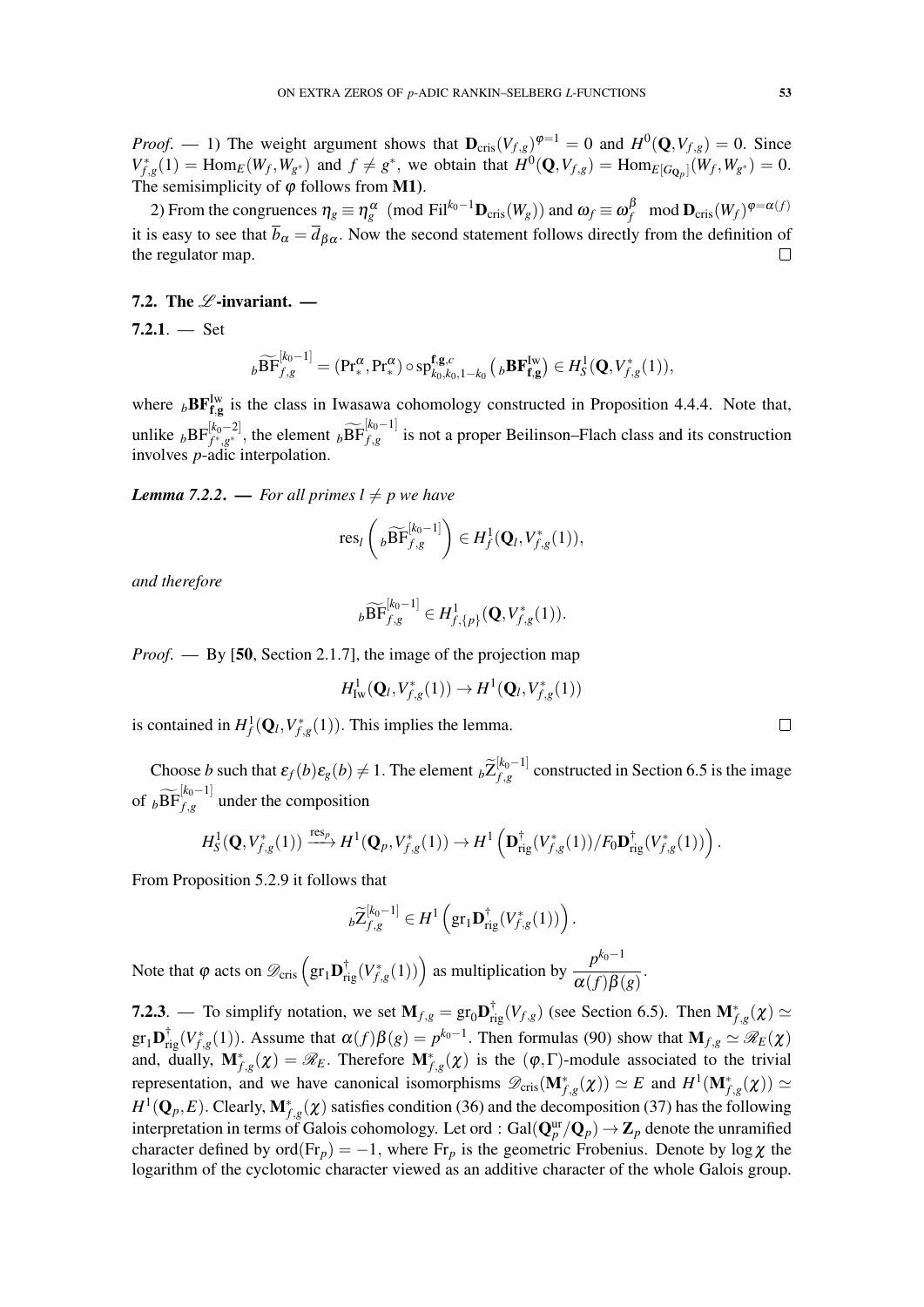We have a commuative diagram

$$
\mathscr{D}_{\text{cris}}(\mathbf{M}_{f,g}^*(\chi)) \oplus \mathscr{D}_{\text{cris}}(\mathbf{M}_{f,g}^*(\chi)) \xrightarrow{i_{\mathbf{M}_{f,g}^*(\chi)}} H^1(\mathbf{M}_{f,g}^*(\chi))
$$
\n
$$
\downarrow = \qquad \qquad \downarrow =
$$
\n
$$
E \oplus E \xrightarrow{\qquad \qquad i_{\mathbf{M}_{f,g}^*(\chi)}} H^1(\mathbf{Q}_p, E),
$$

where the bottom horizontal arrow is given by  $(x, y) \mapsto x \cdot \text{ord} + y \cdot \log \chi$ . This follows from the explicit description of the Galois cohomology in terms of  $(\varphi, \Gamma)$ -modules (see [5, Proposition 1.3.2] or [23, Proposition I.4.1]). Under the right vertical map, the subspaces  $H^1_f(\mathbf{M}_{f,g}^*(\chi))$ and  $H_c^1(\mathbf{M}_{f,g}^*(\chi))$  are mapped onto the subspaces generated by the characters ord and log  $\chi$  respectively. We refer the reader to [6, Section 1.5] for further comments.

*Definition 7.2.4.* — Assume that  $\alpha(f)\beta(g) = p^{k_0-1}$  and  ${}_b\widetilde{Z}_{f,g}^{[k_0-1]} \notin H_f^1(\mathbf{M}_{f,g}^*(\chi))$ . Then  $b\widetilde{Z}_{f,g}^{[k_0-1]} = A \cdot \operatorname{ord}_p + B \cdot \log \chi$ 

*for unique*  $A, B \in E$  *such that*  $B \neq 0$ *, and we define* 

$$
\widetilde{\mathscr{L}}(V_{f,g},D)=A/B.
$$

*Proposition 7.2.5*. — *Assume that the following holds:*

*a*)  $\alpha(f)\beta(g) = p^{k_0-1}$ . *b) The representation Vf*,*<sup>g</sup> satisfies conditions* C4-5) *of Section 2.1. c*)  $Z_{f^*,g^*}^{[k_0-2]}$  ≠ 0.

*Then*  $\widetilde{\mathscr{L}}(V_{f,g},D) = \mathscr{L}(V_{f,g},D)$ , where  $\mathscr{L}(V_{f,g},D)$  is the invariant defined in Section 2.2.

*Proof*. — From Proposition 7.1.6 it follows that *D* is regular. By Proposition 5.2.9, the image of the element  $\widetilde{\text{BF}}_{f,g}^{[k_0-1]} \in H^1_{f,\{p\}}(\mathbf{Q}, V_{f,g}^*(1))$  under the map

$$
H^1_{f,\{p\}}(\mathbf{Q}, V_{f,g}^*(1)) \to \frac{H^1(\mathbf{Q}_p, V^*(1))}{H^1\left(F_0\mathbf{D}_{\mathrm{rig}}^\dagger(V^*(1))\right)}
$$

is  $\widetilde{Z}_{f,g}^{[k_0-1]} \in H^1(\mathbf{M}_{f,g}^*(\chi))$ . Since  $\varepsilon_f(p)\varepsilon_g(p) \neq 1$ , the condition a) implies that  $\beta(f)\alpha(g) \neq p^{k_0-1}$ , and we can apply Theorem 6.5.3. By assumption,  $Z_{f^* \sigma^*}^{[k_0-2]}$  $\left[\begin{matrix} k_{0}-2\ 0, 0\end{matrix}\right]$  ≠ 0. Therefore  $\left\langle \widetilde{Z}_{f, g}^{[k_{0}-1]}\right\rangle$  $f_{f,g}^{[k_0-1]}, \exp(d_{\alpha\beta})\bigg\rangle$  $_{\mathbf{M}_{f,g}}\neq$ 

0 and  $\tilde{Z}_{f,g}^{[k_0-1]} \notin H_f^1(\mathbf{M}_{f,g}^*(\chi))$ . Comparing this with the isomorphism (44), we see that

.

$$
\widetilde{\textup{BF}}^{[k_0-1]}_{f,g}\in H^1(D^\perp,V^*_{f,g}(1)).
$$

Now it is easy to see that our construction of the ad hoc invariant concides (up to the sign) with the invariant defined in Section 2.3:

$$
\widetilde{\mathscr{L}}(V_{f,g},D)=-\mathscr{L}(V_{f,g}^*(1),D^\perp).
$$

Hence, the proposition follows from Proposition 2.3.8.

7.3. The main theorem. — In this section, we prove Theorem I. We keep previous notation and conventions.

*Theorem* **7.3.1.** — Assume that  $\alpha(f)\beta(g) = p^{k_0-1}$ . Then

- *1)*  $L_{p,\alpha}(f,g,k_0) = 0$ .
- *2) The following conditions are equivalent:*

i) 
$$
\text{ord}_{s=0}L_{p,\alpha}(f,g,s) = 1.
$$
  
ii)  $\ _{b}\widetilde{Z}_{f,g}^{[k_0-1]} \notin H_c^1\left(\text{gr}_1\mathbf{D}_{\text{rig}}^{\dagger}(V_{f,g}^*(1))\right)$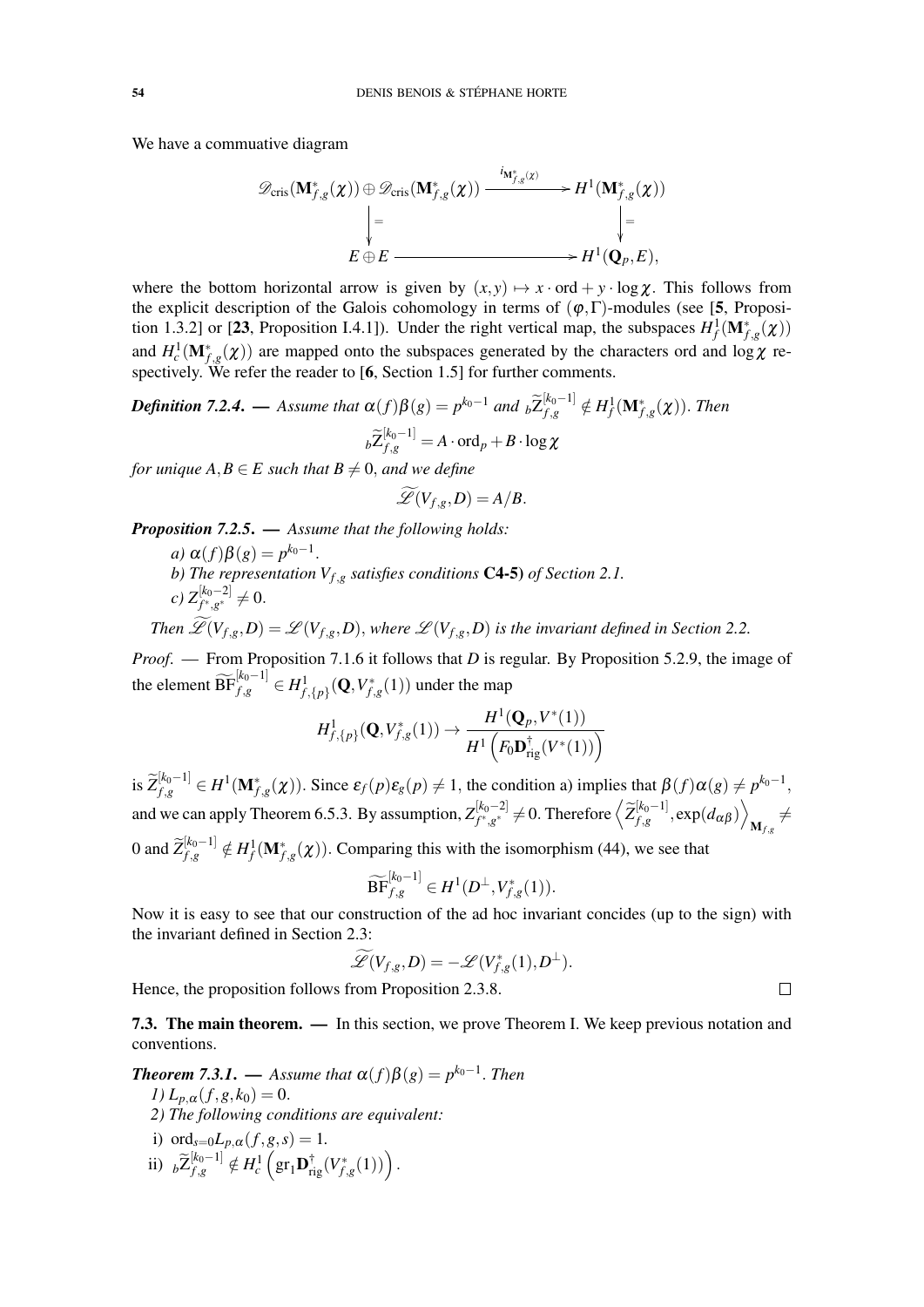*3)* In addition to the assumption that  $\alpha(f)\beta(g) = p^{k_0-1}$ , suppose that

$$
{}_{b}\widetilde{Z}_{f,g}^{[k_0-1]} \notin H^1_f\left(\text{gr}_1\mathbf{D}^{\dagger}_{\mathrm{rig}}(V_{f,g}^*(1))\right).
$$

*Then*

$$
L'_{p,\alpha}(f,g,k_0)=\frac{\varepsilon(f,g,k_0)\cdot\widetilde{\mathscr{L}}(V_{f,g},D)\cdot\mathscr{E}^+(V_{f,g},D)}{C(f)\cdot G(\varepsilon_f)\cdot G(\varepsilon_g)\cdot (k_0-2)!}\cdot\widetilde{R}_p(V_{f,g},D),
$$

*where*

$$
\mathscr{E}^+(V_{f,g},D)=\left(1-\frac{p^{k_0-1}}{\alpha(f)\alpha(g)}\right)\left(1-\frac{\beta(f)\alpha(g)}{p^{k_0}}\right)\left(1-\frac{\beta(f)\beta(g)}{p^{k_0}}\right).
$$

*Proof*. — 1) From Theorem 6.1.4, Lemma 6.1.2 and the identity (107) it follows that (117)

$$
B_b(\omega^{k_0}, k_0, k_0, k_0+s)L_{p,\alpha}(f,g,s) = (-1)^{k_0} \mathscr{A}_{\omega^0} \left( \mathfrak{Log}_{\mathbf{M}_{\mathbf{f},\mathbf{g}},m_{\mathbf{f},\mathbf{g}}} \left( \mathrm{Tw}_{\chi_{\mathbf{g}}^{-1}}(\ _b\mathbf{Z}_{\mathbf{f},\mathbf{g}}^{Iw}) \right) \right) (k_0, k_0, s) =
$$
  
= 
$$
\frac{(-1)^{k_0}}{C(f)\lambda_{N_f}(f)} \cdot \mathscr{A}_{\omega^0} \left( \mathfrak{Log}_{\mathbf{M}_{f,g},d_{\alpha\beta}} \left( \mathrm{Tw}_{1-k_0}(\ _b\mathbf{Z}_{f,g}^{Iw}) \right) \right)(s).
$$

By Proposition 1.3.5 we have

$$
B_b(\omega^{k_0}, k_0, k_0, k_0) L_p(f, g, k_0) =
$$
  
=  $\frac{(-1)^{k_0}}{C(f) \lambda_{N_f}(f)} \cdot \left(1 - \frac{p^{k_0 - 1}}{\alpha(f) \beta(g)}\right) \cdot \left(1 - \frac{\alpha(f) \beta(g)}{p^{k_0}}\right) \cdot \left\langle b\widetilde{Z}_{f,g}^{[k_0 - 1]}, \exp_{\mathbf{M}_{f,g}}(d_{\alpha\beta})\right\rangle_{\mathbf{M}_{f,g}}.$ 

This proves 1).

2) The derivative of the large logarithm map in presence of trivial zeros is computed in [7, Propositions 1.3.6 and 2.2.2]<sup>(9)</sup>. Applying it to our case (see especially formulas (24) and (25) of op. cit.), we obtain  $(118)$ 

$$
\frac{(11\delta)}{1}
$$

$$
\frac{d}{ds}\mathscr{A}_{\omega^0}\left(\mathfrak{Log}_{\mathbf{M}_{f,g},d_{\alpha\beta}}\left(\mathrm{Tw}_{1-k_0}({}_{b}\mathrm{Z}^{\mathrm{Iw}}_{f,g})\right)\right)(s)\bigg|_{s=0}=-\left(1-\frac{1}{p}\right)^{-1}\cdot\left\langle {}_{b}\widetilde{\mathrm{Z}}_{f,g}^{[k_0-1]},i_{\mathbf{M}_{f,g},c}(d_{\alpha\beta})\right\rangle_{\mathbf{M}_{f,g}}.
$$

Write  $_b\widetilde{Z}_{f,g}^{[k_0-1]} = A \cdot \text{ord}_p + B \cdot \log \chi$ . Then

(119) 
$$
\left\langle \left. \rho \widetilde{Z}_{f,g}^{[k_0-1]}, i_{\mathbf{M}_{f,g},c}(d_{\alpha\beta}) \right\rangle_{\mathbf{M}_{f,g}} = A \left\langle \text{ord}_p, i_{\mathbf{M}_{f,g},c}(d_{\alpha\beta}) \right\rangle_{\mathbf{M}_{f,g}} = -A.
$$

This implies 2).

3) By [6, Theorem 1.5.7],  $\exp_{\mathbf{M}_{f,g}}(d_{\alpha\beta}) = i_{\mathbf{M}_{f,g},f}(d_{\alpha\beta})$ , and therefore

$$
\left\langle \, _{\rho }\widetilde{Z}_{f,g}^{[k_0-1]},\exp_{\mathbf{M}_{f,g}}(d_{\alpha\beta})\right\rangle_{\mathbf{M}_{f,g}}=\left\langle \, _{\rho }\widetilde{Z}_{f,g}^{[k_0-1]},i_{\mathbf{M}_{f,g},f}(d_{\alpha\beta})\right\rangle_{\mathbf{M}_{f,g}}=B.
$$

Taking into account Definition 7.2.4 and (119), we obtain that

$$
(120) \left\langle b\widetilde{Z}_{f,g}^{[k_0-1]}, i_{\mathbf{M}_{f,g},c}(d_{\alpha\beta}) \right\rangle_{\mathbf{M}_{f,g}} = -\widetilde{\mathscr{L}}(V_{f,g}, D) \cdot B =
$$
  

$$
= -\widetilde{\mathscr{L}}(V_{f,g}, D) \cdot \left\langle b\widetilde{Z}_{f,g}^{[k_0-1]}, \exp_{\mathbf{M}_{f,g}}(d_{\alpha\beta}) \right\rangle_{\mathbf{M}_{f,g}}.
$$

Formulas (117), (118) and (120) give

$$
B_b(\boldsymbol{\omega}^{k_0}, k_0, k_0, k_0) \cdot L'_{p,\alpha}(f, g, k_0) =
$$
  
= 
$$
\frac{(-1)^{k_0-1}}{C(f)\lambda_{N_f}(f)} \left(1 - \frac{1}{p}\right)^{-1} \cdot \widetilde{\mathscr{L}}(V_{f,g}, D) \cdot \left\langle {}_b\widetilde{Z}_{f,g}^{[k_0-1]}, \exp_{\mathbf{M}_{f,g}}(d_{\alpha\beta}) \right\rangle_{\mathbf{M}_{f,g}}.
$$

<sup>&</sup>lt;sup>(9)</sup>In [7], only the case of *p*-adic representations is considered, but for  $(\varphi, \Gamma)$ -modules the proof is exactly the same.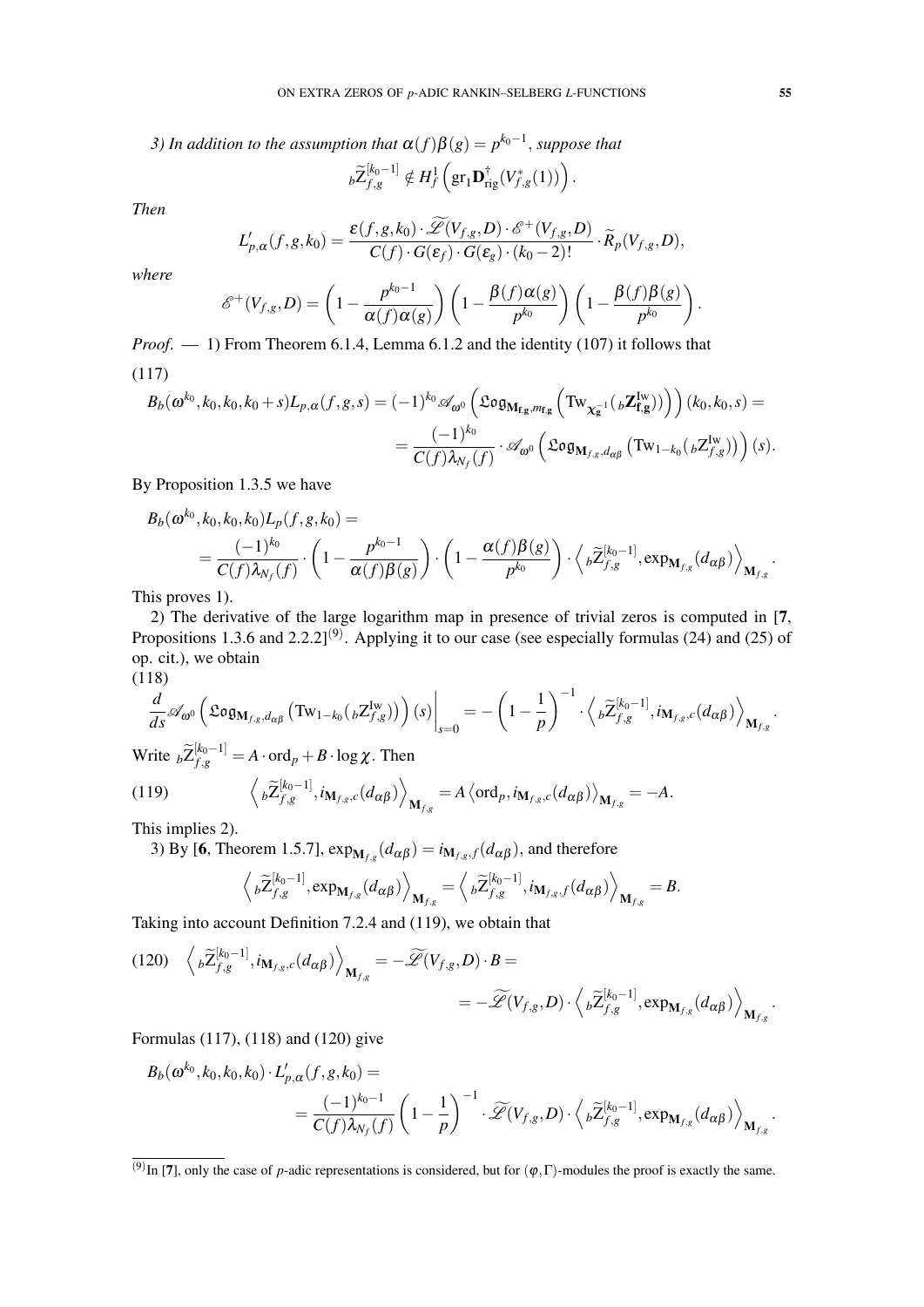Since  $\alpha(f)\beta(g) = p^{k_0-1}$ , the condition M4) implies that  $\beta(f)\alpha(g) \neq p^{k_0-1}$  and we can apply Theorem 6.5.3. Taking into account Remark 6.5.4, (97) and (108), we obtain that

$$
L'_{p,\alpha}(f,g,k_0) = \frac{\varepsilon(f,g,k_0) \cdot \widetilde{\mathscr{L}}(V_{f,g},D) \cdot \mathscr{E}^+(V_{f,g},D)}{C(f) \cdot G(\varepsilon_f) \cdot G(\varepsilon_g) \cdot (k_0-2)!} \cdot \left[ \log \left( \mathbb{Z}_{f^*,g^*}^{[k_0-2]} \right), n_{\alpha\beta} \right]_{\mathbb{N}_{f^*,g^*}}
$$

.

Using (116), we can replace  $\left[ \log \left( Z_{f^*, g^*}^{[k_0-2]} \right) \right]$  $\left[\begin{matrix} [k_0-2] \ f^*, g^* \end{matrix}\right), n_{\alpha\beta}\right]_{\mathbf{N}_{f^*,g^*}}$  by  $\widetilde{R}_p(V_{f,g}, D).$  The theorem is proved.

#### References

- [1] F. Andreatta, A. Iovita, G. Stevens, *Overconvergent Eichler-Shimura isomorphisms,* Journal Inst. Math. Jussieu 14 (2015), pp. 221-274.
- [2] A. Beilinson, *Higher regulators and values of L-functions,* In: Itogi Nauki i Tekhniki, Current problems in mathematics, 24, Akad. Nauk SSSR Vsesoyuz. Inst. Nauchn. i Tekhn. Inform., Moscow, 1984, pp. 181–238.
- [3] A. Beilinson, A. Levin, *The elliptic polylogarithm,* In: Motives (U. Jannsen, S. Kleiman, J.-P. Serre, eds.), Proc. Symp. in Pure Math., vol. 55, part 2, 1994, pp. 123-190.
- [4] J. Bellaïche, *Critical p-adic L-functions*, Invent. Math. **189** (2012), pp. 1-60.
- [5] D. Benois, *On Iwasawa theory of p-adic representations,* Duke Math. J. 104 (2000), pp. 211-267.
- [6] D. Benois, *A generalization of Greenberg's* L *-invariant,* Amer. J. Math. 133 (2011), pp. 1573-1632.
- [7] D. Benois, *Trivial zeros of p-adic L-functions at near central points,* J. Inst. Math. Jussieu 13 (2014), pp. 561-598.
- [8] D. Benois, *On extra zeros of p-adic L-functions: the crystalline case,* In: Iwasawa theory 2012. State of the Art and Recent Advances (T. Bouganis and O. Venjakob, eds.), Contributions in Mathematical and Computational Sciences, vol. 7, Springer, 2014, pp. 65-133.
- [9] D. Benois, *Selmer complexes and p-adic Hodge theory,* in *"Arithmetic and Geometry"*, London Math. Soc. Lecture Note Series, Vol. 420 (2015), pp.36-89.
- [10] D. Benois and L. Berger, *Theorie d'Iwasawa des repr ´ esentations cristallines II, ´* Comment. Math. Helv. 83 (2008), pp. 603-677.
- [11] L. Berger, *Representations p-adiques et ´ equations diff ´ erentielles, ´* Invent. Math. 148 (2002), pp. 219- 284.
- [12] L. Berger, *Bloch and Kato's exponential map: three explicit formulas,* Doc. Math., Extra Volume: Kazuya Kato's Fiftieth Birthday (2003), pp. 99-129.
- [13] L. Berger, *Equations différentielles p-adiques et*  $(\varphi, N)$ *-modules filtrés*, In: Représentations p-adiques de groupes *p*-adiques I (L. Berger, P. Colmez, Ch. Breuil eds.), Astérisque 319 (2008), pp. 13-38
- [14] L. Berger, P. Colmez, *Familles de representations de de Rham et monodromie p-adique, ´* In: Représentations *p*-adiques de groupes *p*-adiques I (L. Berger, P. Colmez, Ch. Breuil eds.), Astérisque 319 (2008), pp. 303-337.
- [15] M. Bertolini, H. Darmon and V. Rotger, *Beilinson—Flach elements and Euler systems I: syntomic regulators and p-adic Rankin L-series,* J. Algebraic Geom. 24 (2015), no. 2, pp. 355–378.
- [16] M. Bertolini, H. Darmon and V. Rotger, *Beilinson—Flach elements and Euler systems II: the Birch and Swinnerton-Dyer conjecture for Has- se–Weil–Artin L-functions,* J. Algebraic Geom. 24 (2015), no. 3, pp. 569–604.
- [17] A. Besser, *Syntomic regulators and p-adic integration I: Rigid syntomic regulators,* Israel J. of Math. 120 (2000), pp. 291-334.
- [18] A. Betina and M. Dimitrov, *Geometry of the eigencurve at CM points and trivial zeros of Katz p-adic L-functions,* preprint available at https://arxiv.org/abs/1907.09422.
- [19] S. Bloch, K. Kato, *L-functions and Tamagawa numbers of motives,* In: The Grothendieck Festschrift, vol. 1 (P. Cartier, L. Illusie, N. M. Katz, G. Laumon, Yu. Manin, K. Ribet, eds.), Progress in Math. vol. 86, Birkhäuser Boston, Boston, MA, 1990, pp. 333-400.
- [20] K. Büyükboduk, A. Lei, D. Loeffler and Guhan Venkat, *Iwasawa theory of Rankin–Selberg products of p-nonordinary eigenforms,* Algebra and Number Theory, 13 (2019), pp. 901-941
- [21] K. Büyükboduk and R. Sakamoto, On the non-critical exceptional zeros of Katz p-adic L-functions *for CM fields,* preprint available at https://arxiv.org/abs/1904.01644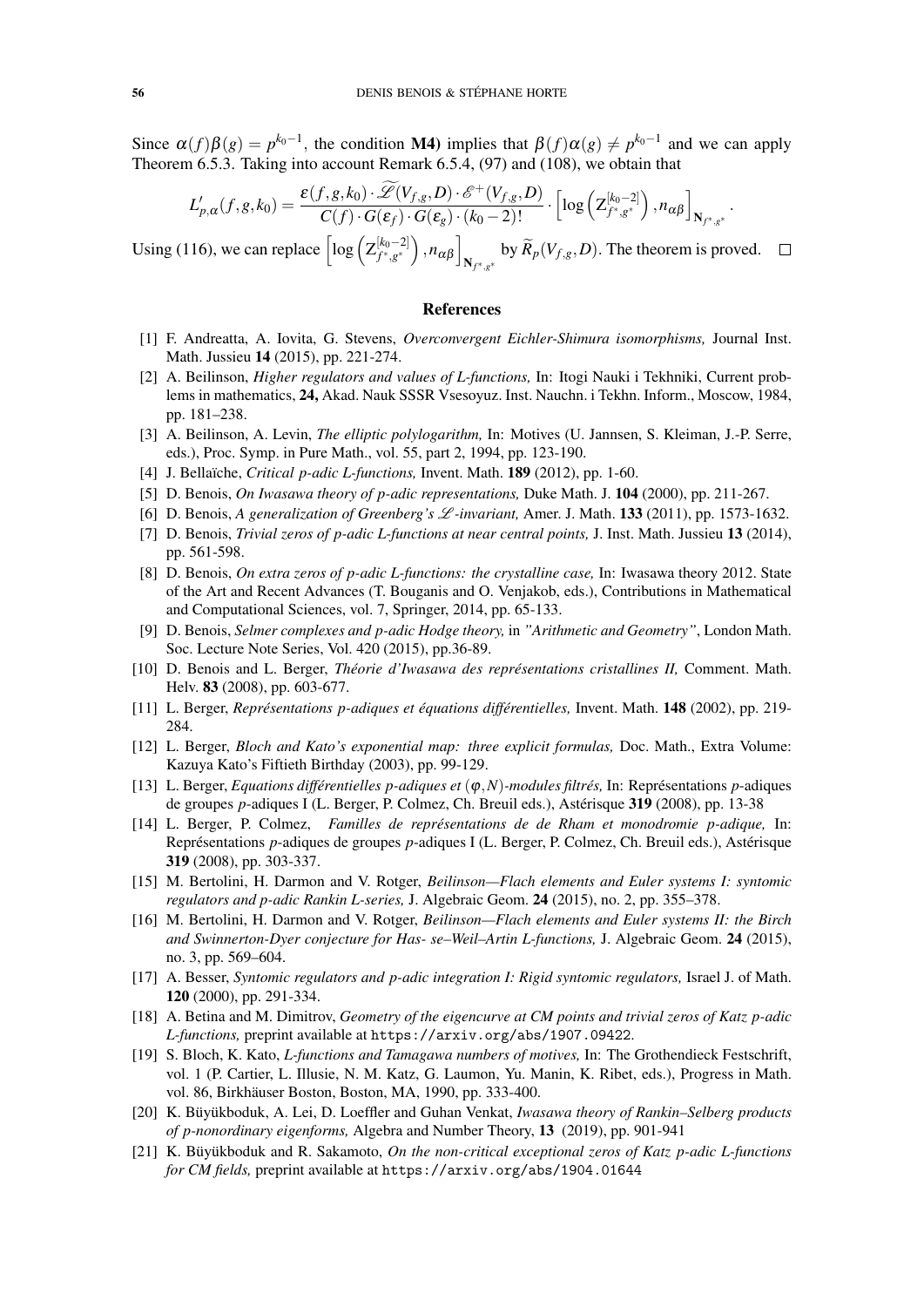- [22] H. Carayol, *Sur les representations l-adiques associ ´ ees aux formes modulaires de Hilbert, ´* Ann. Sci. ENS, 19 (1986), pp. 409-468.
- [23] F. Cherbonnier, P. Colmez, *Theorie d'Iwasawa des repr ´ esentations p-adiques d'un corps local, ´* J. Amer. Math. Soc., 12 (1999), pp. 241-268.
- [24] R. Coleman, *p-adic Banach spaces and families of modular forms,* Invent. Math. 127 (1997), pp. 417-479.
- [25] R. Coleman, B. Edixhoven, *On the semisimplicity of the Up-operator on modular forms,* Math. Ann. 310 (1998), pp. 119-127.
- [26] P. Colmez, *Theorie d'Iwasawa des repr ´ esentations de de Rham sur un corps local, ´* Ann. of Math. 148 (1998), 485-571.
- [27] S. Dasgupta, M. Kakde and K. Ventullo, *On the Gross–Stark conjecture,* Ann. of Math. 188 (2018), pp. 833-870.
- [28] P. Deligne, *Formes modulaires et representations l-adiques, ´* In: Sem. Bourbaki 1968/69, Lecture ´ Notes in Math. 179 (1971), pp. 139-172.
- [29] M. Flach, *A generalization of the Cassels–Tate pairing,* J. Reine Angew. Math. 412 (1990), pp. 113- 127.
- [30] B. Ferrero and R. Greenberg, *On the behavior of p-adic L-functions at s = 0,* Invent. Math. 50 (1978/79), pp. 91-102
- [31] J.-M. Fontaine, *Le corps des périodes p-adiques*, In: Périodes p-adiques (J.-M. Fontaine, ed.), Astérisque, 223 (1994), pp. 59-102.
- [32] J.-M. Fontaine, *Représentations p-adiques semi-stables*, In: Périodes *p*-adiques (J.-M. Fontaine, ed.), Astérisque, 223 (1994), pp. 59-102.
- [33] J.-M. Fontaine and B. Perrin-Riou, *Autour des conjectures de Bloch et Kato; cohomologie galoisienne et valeurs de fonctions L,* In: Motives (U. Jannsen, S. Kleiman, J.-P. Serre, eds.), Proc. Symp. in Pure Math., vol. 55, part 1, 1994, pp. 599-706.
- [34] E. Ghate and V. Vatsal, *On the local behavior of ordinary* Λ*-adic representations,* Ann. Inst. Fourier, 54 (2004), pp. 2143-2162.
- [35] B. Gross and N. Koblitz, *Gauss sums and the p-adic* Γ*-function,* Annals of Math., 109 (1979), pp. 569-581.
- [36] D. Hansen, *Iwasawa theory of overconvergent modular forms,* preprint available at http://www. davidrenshawhansen.com/bigzetaone.pdf, 2016.
- [37] H. Hida, *A p-adic measure attached to the zeta function associated to two elliptic modular forms II,* Ann. Inst. Fourier 38(3) (1988), pp. 1-83.
- [38] H. Hida, *Elementary theory of L-functions and Eisenstein series,* LMS Student Texts 26, Cambridge Univ. Press, Cambride, 1993, x+386 pp.
- [39] U. Jannsen, *On the l-adic cohomology of varieties over number fields and its Galois cohomology*, In: Galois Groups over Q (Y. Ihara, K. Ribet and J.-P. Serre, eds.) , Math. Sciences Research Inst. Publ., vol. 16, Springer, 1989, pp. 315-360.
- [40] K. Kato, *p*-adic Hodge theory and values of zeta-functions of modular forms, In: Cohomologies *p*-adiques et applications arithmetiques (III) (P. Berthelot, J.-M. Fontaine, L. Illusie, K. Kato, M. ´ Rapoport, eds.), Astérisque **295** (2004), pp. 117-290.
- [41] K. Kedlaya, J. Pottharst, L. Xiao, *Cohomology of arithmetic families of* (ϕ,Γ)*-modules,* Preprint available on http://arxiv.org/abs/1203.5718.
- [42] G. Kings, *Eisenstein classes, elliptic Soulé elements and the*  $\ell$ *-adic elliptic polylogarithm,* in: The Bloch–Kato conjecture for the Riemann zeta function, (J. Coates, A. Raghuram, A. Shaikia and R. Sujatha eds.), LMS Lecture Notes Series 418, Cambridge Univ. Press 2015.
- [43] G. Kings, D. Loeffler, S. Zerbes, *Rankin–Eisenstein classes for modular forms,* preprint available at https://arxiv.org/abs/1501.03289, to appear in American Jour. Math.
- [44] G. Kings, D. Loeffler, S. Zerbes, *Rankin–Eisenstein classes and explicit reciprocity laws,* Cambridge J. Math. 5 (2017), no. 1, pp. 1–122.
- [45] R.P. Langlands, *Modular forms and l-adic representations,* In: "Modular forms of one variable II", Lecture Notes in Math. 349, pp. 361-500.
- [46] A. Lei, D. Loeffler, and S. Zerbes, *Euler systems for Rankin—Selberg convolutions of modular forms,* Ann. of Math. (2) 180 (2014), no. 2, pp. 653–771.